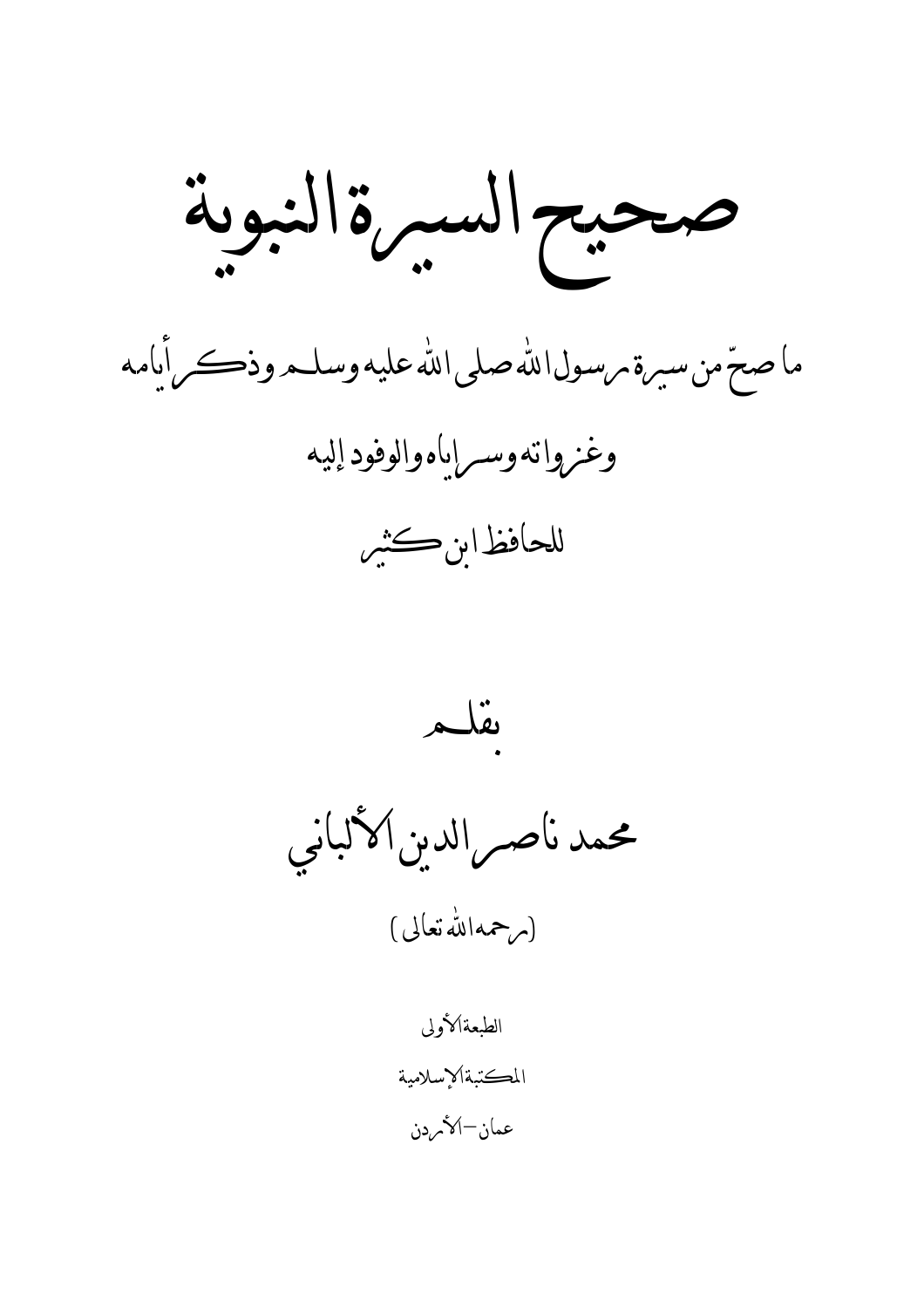## بسم الله الرحمن الرحيم

مقدمة ((صحيح السيرة النبوية)). إن الحمد لله ، نحمده ونستعينه ونستغفره. ونعوذ بالله من شرور أنفسنا، وسيئات أعمالنا. من يهده الله فلا مضل له، ومن يضلل فلا هادي له. وأشهد أن لا إله الله وحده لا شريك له. وأشهد أن محمداً عبده ورسوله. ﴿ يَا أَيُّهَا الَّذِينَ آمِنُوا اتَّقُوا الله حقَّ تقاتُّه ولا تموَّتن إلا وأنتم مسلَّمون﴾ [آل عمران: ١٠٢]، ﴿إِيا أيها الناس اتقوا ربكم الذي خلقكم من نفس واحد وخلق منها زوجها وبسث منسهما رجالاً كثيراً ونساءً واتقوا الله الذي تساءلون به والأرحـــام إن الله كـــان علـــيكم رقيبـــاً﴾ [النساء: ١]، ﴿إِيا أَيها الذين آمنوا اتقوا الله وقولوا قولاً سديداً . يصلح لكم أعمالكم ويغفـــر لكم ذنوبكم ومن يطع الله ورسوله فقد فاز فوزًا عظيماً﴾ [الأحزاب: ٧٠و ٧١]. أما بعد؛ فإن أصدق الحديث كتاب الله، وأحسن الهدي هدي محمد صلى الله عليه وســــلم، وشر الأمور محدثاقما، وكل محدثة بدعة، وكل بدعة ضلالة، وكل ضلالة في النار.

أما بعد؛ فقد كتب الله لي– لأسباب شرحتها في مقدمة ((كشف الأستار لإبطال أدلة القائلين بفناء النار))– أن أسافر من بيروت إلى الشارقة صحبة أحد إحواننا فيها، وأنزلني جـــزاه الله خيراً في مـترله، فوجدت في مكتبته كتاباً للشيخ محمد أبو زهرة بعنوان: ((خاتم النبيين صلى الله عليه وسلم)) في مجلدين، فقلبت فيه بعض الأوراق، وتصفحت فيه كثيراً مــــن الصـــفحات، النبوية)) ]. الناشر .'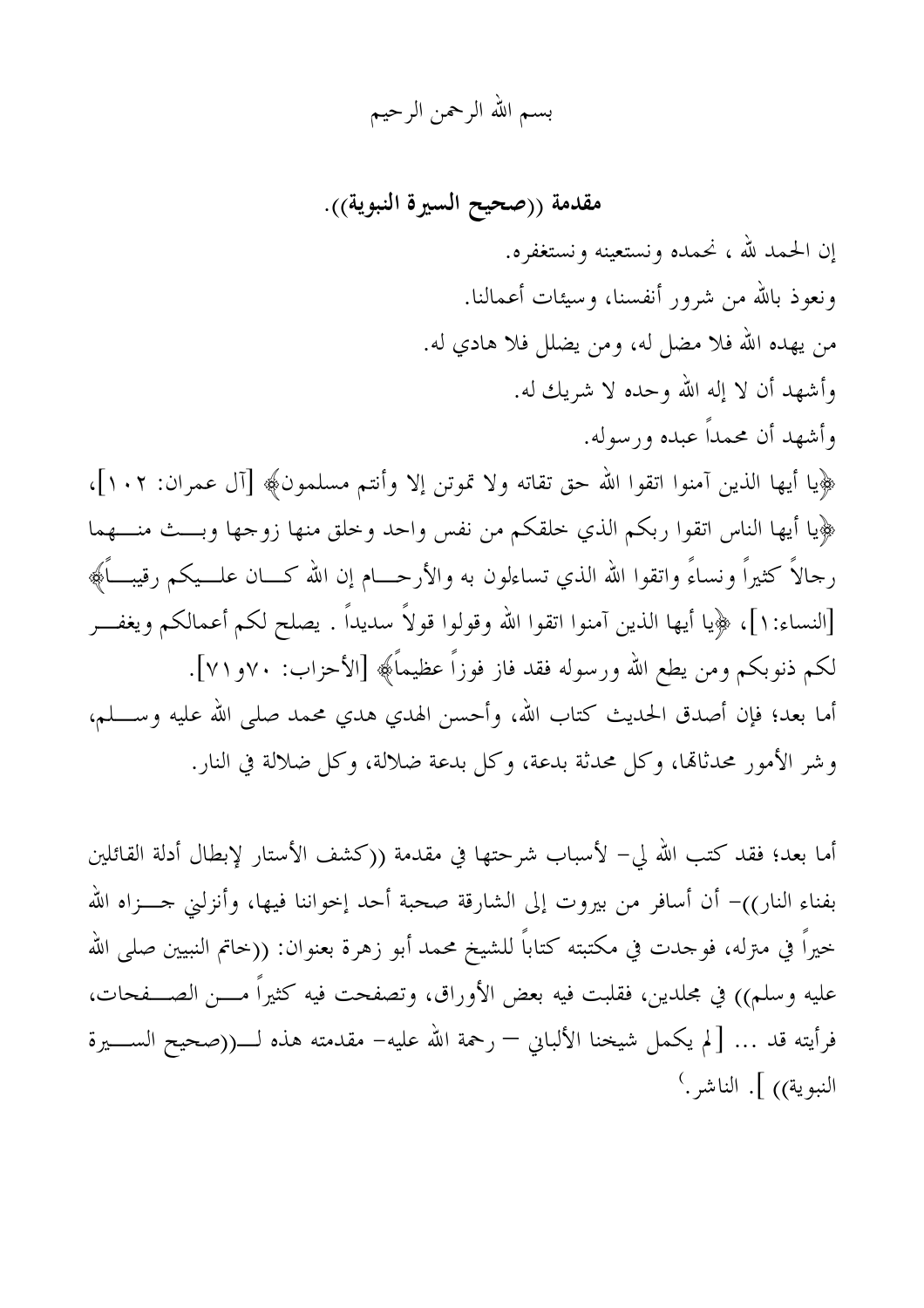## منهجي في الكتاب

- حذفت الطرق والشواهد التي يسوقها لتقوية الحديث، واعتمدت على الرواية  $-1$ التي هي أكمل معنى إذا ثبتت.
- ٢− حذفت السند الذي يسوقه كاملاً أو ناقصاً، واكتفيت منه بذكر اسم الصحابي فقط؛ إلا لفائدة أو ضرورة.
- ٣– حذفت ما لا سند له أو كان مرسلاً أو معضلاً؛ إلا ما صرح بأنه مجمع عليه أو نحوه.
- قد ألخص أحياناً كلامه ليتناسب مع الاختصار الذي يقتضيه اقتصارنا على مـــا  $-\xi$ صح مما ذكره.
- قد أستبدل بسياقه سياق المصدر الذي عزاه إليه؛ لأنه في كثير مـــن الأحيـــان  $-\circ$ يسوقه بمعناه أو قريباً منه؛ الأمر الذي حمل محققه على أن يقول (ص٢٢٦): ٦- استدركت بعض ما فاته تحت عنوان: [المستدرك].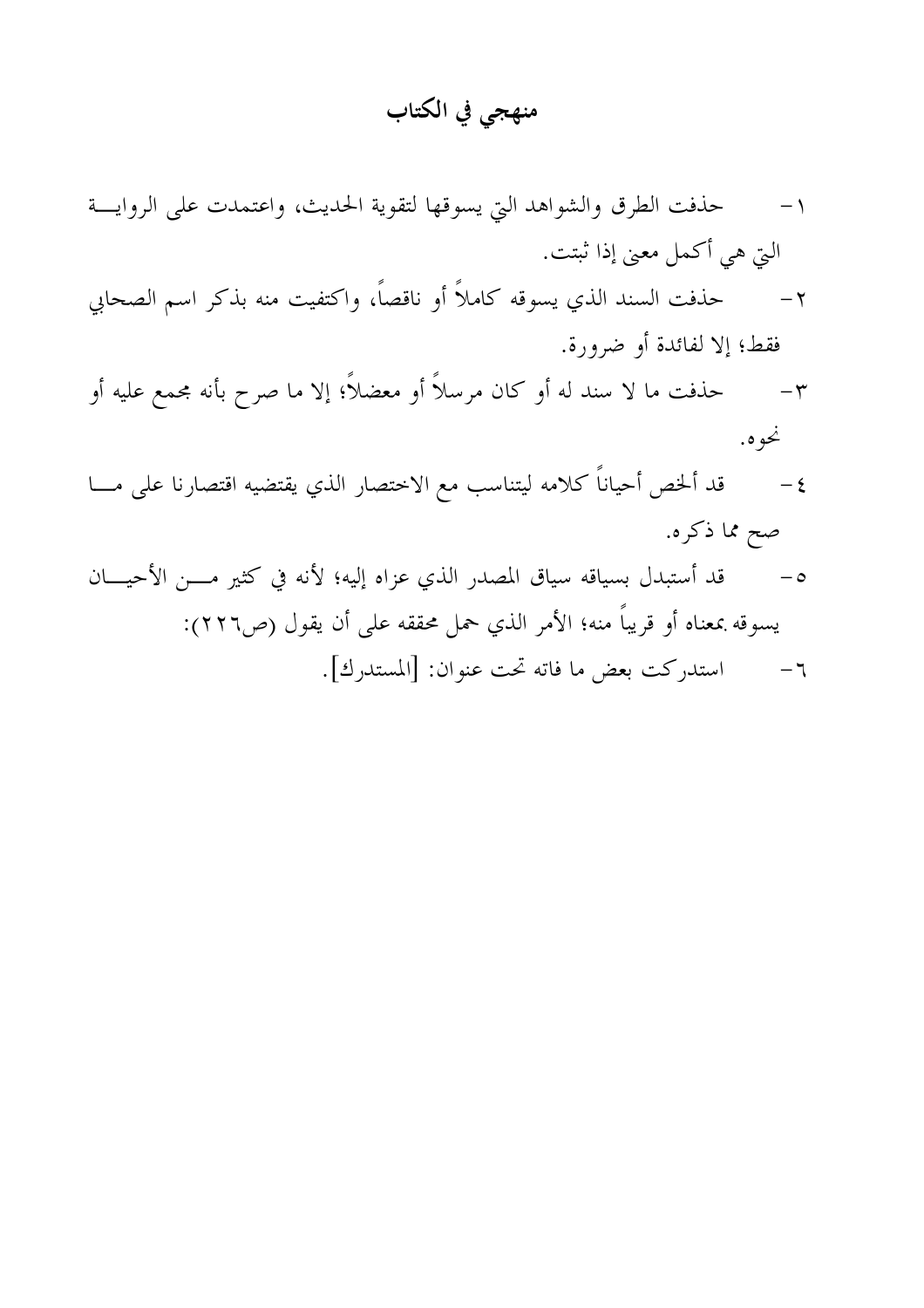### باب ذكر نسبه الشريف وطيب أصله المنيف

قال الله تعالى : ﴿الله أعلم حيث يجعل رسالته﴾[الأنعام: ٢٤١]. ولما سأل هرقل ملك الروم أبا سفيان تلك الأسئلة عن صفاته عليه الصلاة والسلام قال: كيف نسبه فيكم؟ قال: هو فينا ذو نسب. قال: كذلك الرسل تبعث في أنساب قومها. يعــــني: في أكرمها أحساباً، وأكثرها قبيلة، صلوات الله عليهم أجمعين. فهو سيد ولد آدم وفخرهم في الدنيا والآخرة. أبو القاسم، وأبو إبراهيم، محمد، وأحمد، والماحي الذي يُمحَى به الكفر، والعاقب الذي مـــا بعده نبي، والحاشر الذي يحشر الناس على قدميه، والمقفَّى، ونبي الرحمة، ونبي التوبـــة، ونـــبي الملحمة، وخاتم النبيين، وعبد الله.

قال البيهقي: وزاد بعض العلماء فقال: سماه الله في القرآن رسولاً، نبياً، أميّاً، شاهداً، مبشراً، نذيرًا، وداعياً إلى الله بإذنه، وسراجاً منيراً، ورؤوفاً رحيماً، ومذكراً، وجعله رحمـــة ونعمـــة وهادياً.

وهو ابن عبد الله بن عبد المطلب بن هاشم بن عبد مناف بن قصبي بن كلاب ابن مرة ابـــن كعب بن لؤي بن غالب بن فهر بن مالك بن النضر بن كنانة بن خزيمة بن مدركة بن إلياس ابن مضر بن نزار بن معد بن عدنان، وهو من ولد إسماعيل لا محالة؛ على اختلاف كـــم أب بينهما.

وهذا النسب بهذه الصفة لا خلف فيه بين العلماء، فحميع قبائل عرب الحجاز ينتمون إلى هذا النسب، ولهذا قال ابن عباس وغيره في قوله تعالى : ﴿قُلْ لا أَسْأَلَكُمْ عَلَيْهُ أَجْرًا إِلاَّ الْمُسْوَدَة فِي القربي﴾ [الشورى: ٢٣]: لم يكن بطن من بطون قريش إلا ولرسول الله صلى الله عليه وسلم نسب يتصل هم.

وقد روي من طرق مرسلاً وموصولاً : أن النبي صلى الله عليه وسلم قال: ((خرجت من نكاح و لم أخرج من سفاح؛ من لدن آدم إلى أن ولدني أبي وأمي، و لم يصــبني من سفاح الجاهلية شيء)). وهذا رواه ابن عدي عن علي بن أبي طالب، وسند المرسل جيد.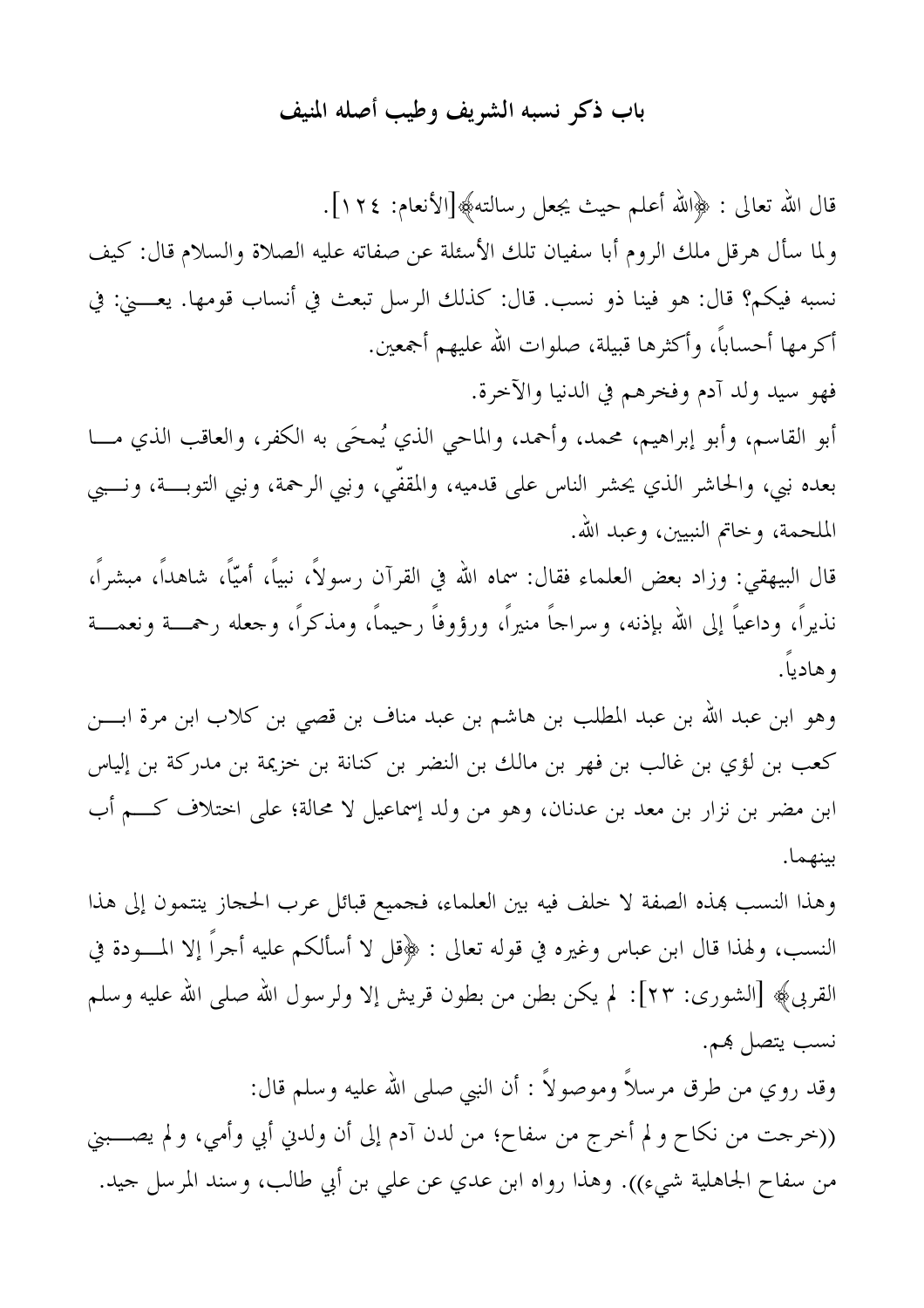وثبت في ((صحيح البخاري)) عن أبي هريرة قال: قال رسول الله صلى الله عليه وسلم : مخرج في ((الأحاديث الصحيحة)) (٨٠٩). (( بعثت من خير قرون بني آدم؛ قرناً فقرناً؛ حتى بعثت من القرن الذي كنت فيه)). وفي ((صحيح مسلم)) من حديث واثلة بن الأسقع أن رسول الله صلى الله عليه وسلم قال: مخرج في ((الأحاديث الصحيحة)) (٣٠٢). ((إن الله اصطفى من ولد إبراهيم إسماعيل، واصطفى من بني إسماعيل بني كنانة، واصطفى من بني كنانة قريشاً، واصطفى من قريش بني هاشم، واصطفاني من بني هاشم)) . وروى الإمام أحمد عن المطلب بن أبي وداعة قال: قال العباس: بلغه صلى الله عليه وسلم بعض ما يقول الناس؛ قال: صعد المنبر، فقال: ((من أنا؟)). قـــالوا: أنت رسول الله . قال: تخريج المشكاة (٥٧٥٧)، وصحيح الجامع (١٤٨٥). ((أنا محمد بن عبد الله بن عبد المطلب، إن الله خلق الخلق فحعلني في خير خلقــــه ، وجعلــــه فرقتين فحلعني في خير فرقة، وخلق القبائل فحعلني في خير قبيلة، وجعلهم بيوتاً فحعلــــني في خيرهم بيتاً، فأنا خيركم بيتاً وخيركم نفساً)). صلوات الله وسلامه عليه دائماً أبداً إلى يــــوم الدين. وثبت في ((الصحيح)) أن رسول الله صلى الله عليه وسلم قال: (صحيح) ((أنا سيد ولد آدم يوم القيامة، ولا فخر)).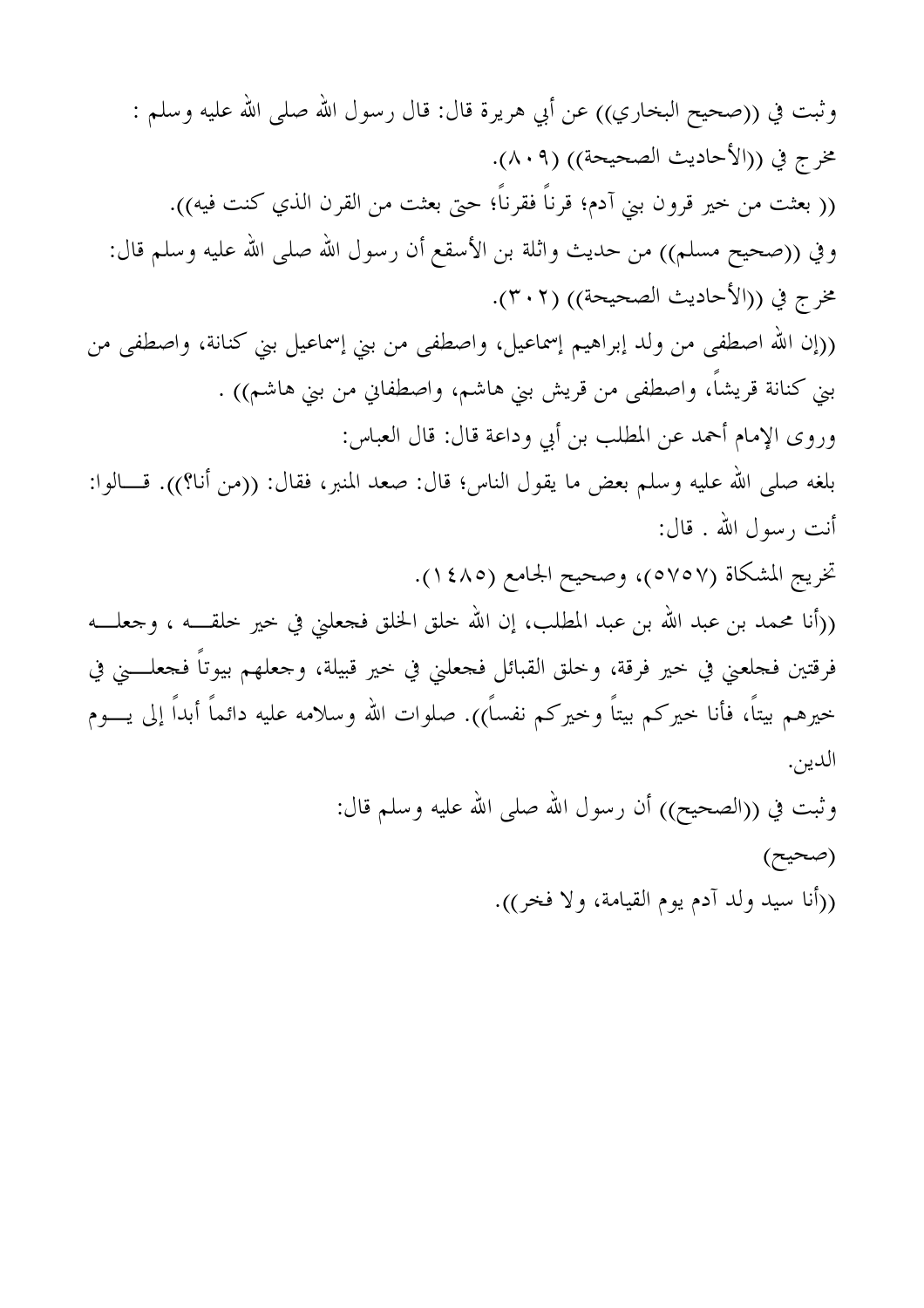## باب مولد رسول الله صلى الله عليه وسلم

ولد صلوات الله على وسلامه يوم الاثنين ؛ لما رواه مسلم في ((صحيحه)) عن أبي قتـــادة أن أعرابياً قال: يا رسول الله! ما تقول في صوم يوم الاثنين؟ فقال:

(صحيح) ((ذاك يوم ولدت فيه، وأنزل على فيه)). وكان مولده عليه الصلاة والسلام عام الفيل. وقد رواه البيهقي عن ابن عباس . وهو المجمع عليه؛ كما قال خليفة بن خياط، توفي أبوه عبد الله وهو حَمل في بطن أمه على المشهور. وفي الحديث الآتي (ص١٦): ابن إسحاق(١/١٧٥) وعنه الحاكم(٢/٢٠٠) وقال: ((صحيح الإسناد)) ((... ورؤيا أمي الذي رأت حين حملت بي كأنه خرج منها نور أضاءت لها قصور الشام)).

# فصل فيما وقع من الآيات ليلة مولده عليه الصلاة والسلام وروى محمد بن إسحاق عن حسان بن ثابت قال:  $(\omega)$  (إسناده حسن)

والله؛ إني لغلام يفعة؛ ابن سبع سنين أو ثمان، أعقل كل ما سمعت، إذ سمعت يهوديا يصــــرخ بأعلى صوته على أطمة بــــ(يثرب): يا معشر يهود! حتى إذا اجتمعوا إليه قالوا لــــه: ويلــــك مالكِ؟! قال : طلع الليلة نجم أحمد الذي ولد به. وروى أبو نعيم ومحمد بن حيان عن أسامة بن زيد قال: قال زيد بن عمرو ابن نفيل:

قال لي حبر من أحبار الشام: قد خرج في بلدك نبي، أو هو خارج، قد خرج نجمه، فــــارجع فصدقه واتبعه.

 $(\bigcup_{i=1}^{n} \mathbb{Z}_{q_i})$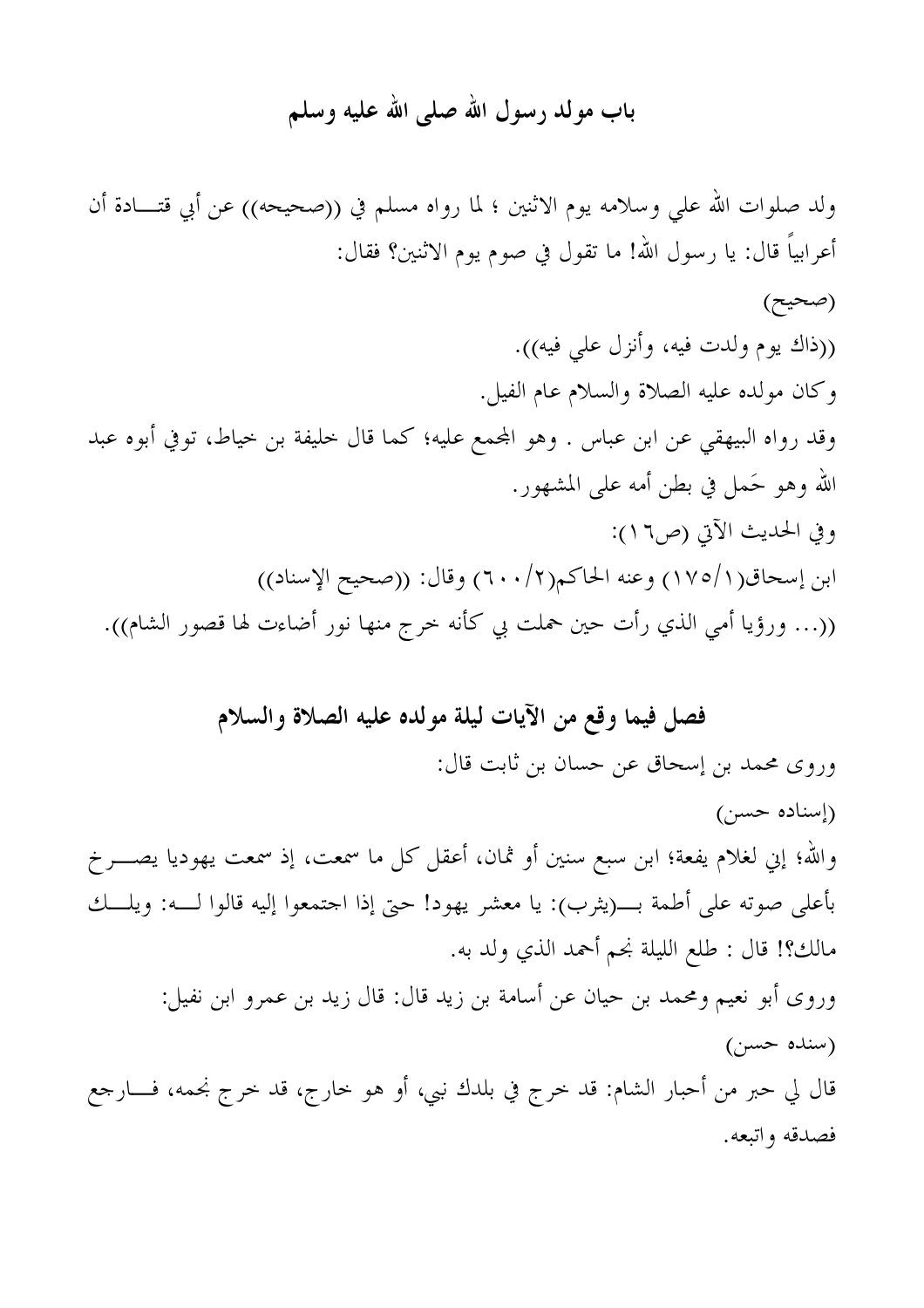ذكر ارتجاس الإيوان وسقوط الشرفات وخمود النيران ورؤيا الموبذان وغير ذلك من الدلالات

(ليس فيه شيء)

ذكر حواضنه ومراضعه عليه الصلاة والسلام

أخرج البخاري ومسلم عن أم حبيبة بنت أبي سفيان [ألها] قالت: يا رسول الله! انكِح أختى بنت أبي سفيان (ولمسلم: عزة بنت أبي سفيان)، فقال رسول الله صلى الله عليه وسلم : ((أو تحبين ذلك؟)). قلت: نعم، لست لك بمخْلِيَة، وأَحبُّ من شاركني في خير أختي. فقال: ((فإن ذلك لا يحل لي)). قالت: فإنا نحدَّث انك تريد أن تنكح بنت أبي سلمة (وفي رواية: دُرَّة بنت أبي سلمة). قال: ((بنت أم سلمة؟!)). قلت: نعم. قال:

((إِنَّهَا لَوْ لَمْ تَكُنْ رَبِيبِيٍّ فِي حَجْرِي مَا حَلْتَ لِي، إِنَّهَا لابنة أُخْي من الرضاعة، أرضعتني وأبسا سلمة ثويبة، فلا تعرضنَّ علىَّ بناتكن ولا أحواتكن)).

زاد البخاري: قال عروة : وثويبة مولاة لأبي لهب أعتقها، فأرضعت رسول الله صلى الله عليه وسلم.

وروى ابن إسحاق عن نفر من أصحاب رسول الله صلى الله عليه وسلم قالوا له: يا رســـول الله! أخبرنا عن نفسك. قال:

((نعم؛ أنا دعوة أبي إبراهيم، وبشرى عيسى، ورأت أمى حين حملت بي أنه خرج منها نـــور أضاء لها قصور الشام.

واسترضعتُ في بني سعد بن بكر؛ فبينا أنا مع أخ لي خلف بيوتنا نرعى بمماً لنــــا، إذ أتــــاني رجلان– عليهما ثياب بيض– بطست من ذهب مملوء ثلجــــاً، ثم أخــــذاني فشــــقا بطــــني، واستخرجا قلبي فشقَّاه، فاستخرجا منه علقة سوداء فطرحاها ، ثم غسلا قلبي وبطني بــــذلك الثلج حتى أنقياه، ثم قال أحدهما لصاحبه: زنْه بعشرة من أمته. فوزنني بمم فوزنتهم، ثم قــــال: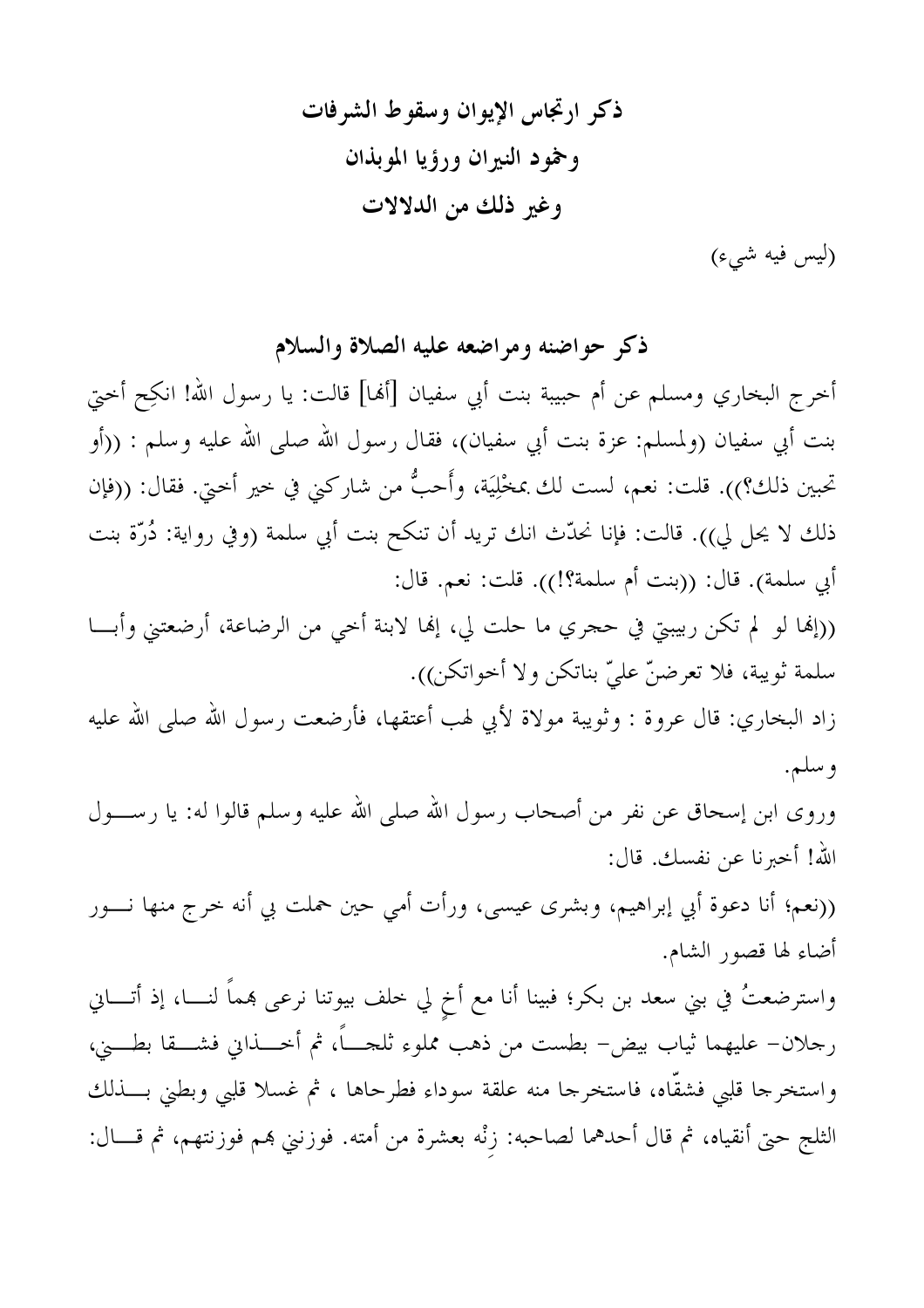زنه بمئة من أمته. فوزنني بهم فوزنتهم، ثم قال: زنه بألف من أمته. فوزنني بهم فوزنتهم، فقال: دعه عنك، فولالله لو وزنته بأمته لوزنها)). وإسناده جيد قوى. وقد روى أحمد وأبو نعيم في ((الدلائل)) عن عتبة بن عبد: أن رجلاً سأل النبي صلى الله عليه وسلم فقال: كيف كان أول شأنك يا رسول الله؟ قال: الصحيحة (٣٧٣)

((كانت حاضنتي من بني سعد بن بكر، فانطلقت أنا وابن لها في بمم لنا، و لم نأخذ معنا زاداً، فقلت: يا أخي! اذهب فأتنا بزاد من عند أمنا. فانطلق أخي ومكثت عند البهم، فأقبل طائران أبيضان كألهما نسران، فقال أحدهما لصاحبه: أهو هو؟ فقال: نعم. فأقبلاً يبتدراني، فأخذاني فبطحاني للقفا، فشقا بطني، ثم استخرجا قلبي فشقاه، فاخرجا منه علقتين ســوداوين، فقــال أحدهما لصاحبه: ائتني بماء وثلج، فغسلا به جوفي، ثم قال: ائتني بماء برد ، فغسلا به قلــبي، ثم قال: ائتني بالسكينة. فذرها في قلبي، ثم قال أحدهما لصاحبه: خطه. فخاطه، وختم على قلبي بخاتم النبوية، فقال أحدهما : اجعله في كفة، واجعل ألفاً من أمته في كفة. فإذا أنا أنظـــر إلى الألف فوق؛ أشفق أن يخر عليّ بعضهم، فقال: لو أن أمته وزنت به لمـــال بهــــم، ثم انطلقـــا فتركاني، وفرقتُ فرقي شديداً، ثم انطلقت إلى أمي فأخبرها بالذي لقيت، فأشفقت أن يكون قد لبس بى، فقالت: أعيذك بالله. فرحلت بعيراً لها، وحملتنى على الرحل، وركبت خلفي، حتى بلغنا إلى أمي، فقالت: أديت أمانتي وذمتي، وحدثتها بالذي لقيتُ، فلم يرُعها، وقالـــت: إني رأيت خرج مني نور أضاءت منه قصور الشام)). وثبت في ((صحيح مسلم)) عن أنس بن مالك:

أن رسول الله صلى الله عليه وسلم أتاه جبريل عليه السلام وهو يلعب مع الغلمان، فأخــــذه فصرعه، فشق عن قلبه، فاستخرج القلب، واستخرج معه علقة سوداء، فقال: هـــذا حــظ الشيطان. ثم غسله في طست من ذهب بماء زمزم، ثم لأمَهُ، ثم أعاده في مكانه، وجاء الغلمان

(صحيح)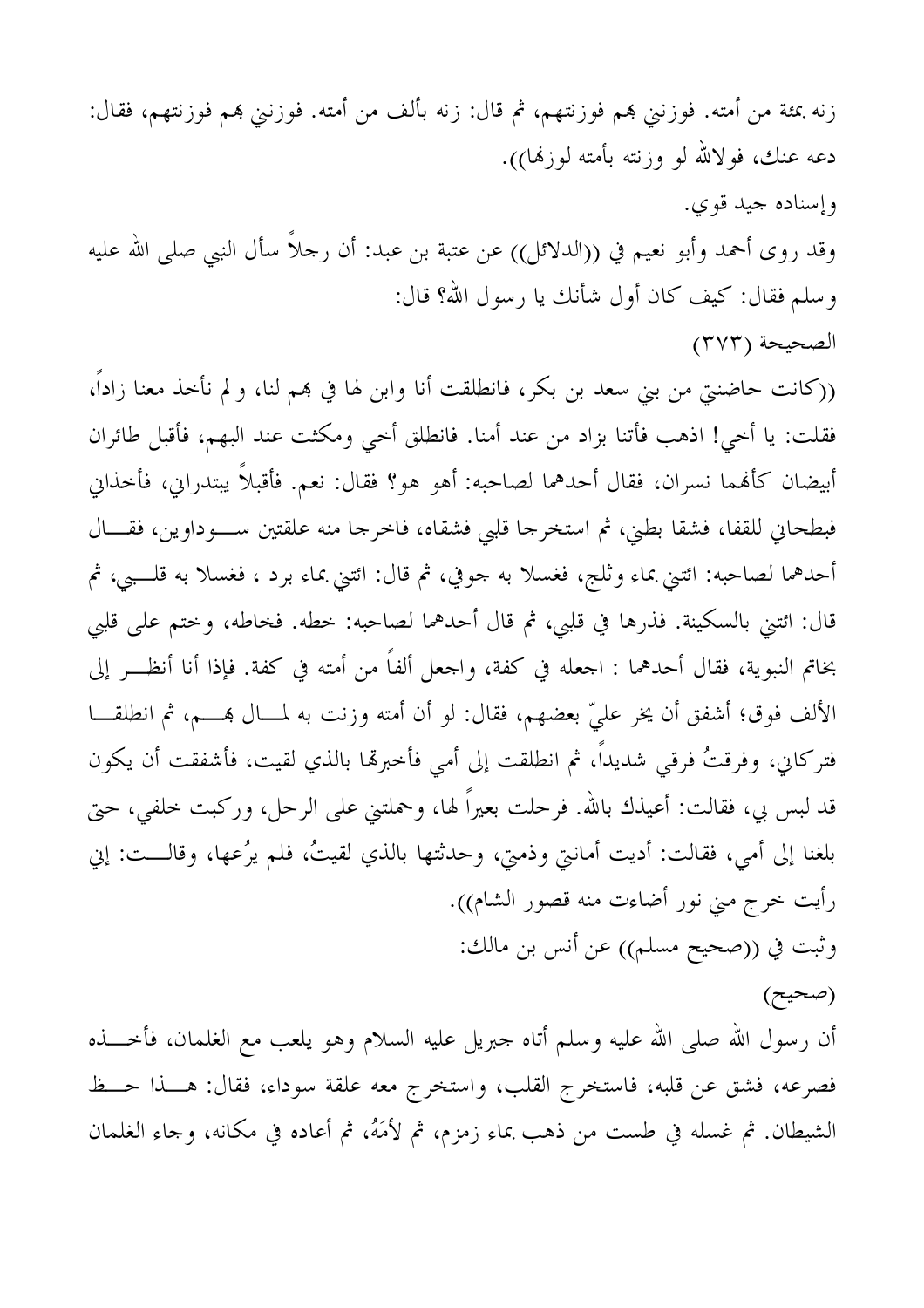يسعون إلى أمه — يعني: ظئره– فقالوا: إن محمداً قد قتل. فاستقبلوه وهو منتقع اللون. قـــال أنس: وقد كنت أرى ذلك المخيط في صدره.

وفي ((الصحيحين)) عن أنس، وعن مالك بن صعصعة عن النبي صلى الله عليـــه وســــلم في حديث الإسراء — كما سيأتي — قصة شرح الصدر ليلتئذٍ، وأنه غسل بماء زمزم.

ولا منافاة لاحتمال وقوع ذلك مرتين: مرة وهو صغير؛ ومرة ليلة الإسراء ليتأهب للوفود إلى الملأ الأعلى، ولمناجاة الرب عز وجل، والمثول بين يديه سبحانه وتعإلى .

والمقصود أن بركته عليه الصلاة والسلام حلت على حليمة السعدية وأهلها وهو صـــغير ، ثم عادت على هوازن– بكمالهم– فواضله حين أسرهم بعد وقعتهم، وذلك بعد فتح مكة بشهر، فمتُّوا إليه برضاعه فأعتقهم، تحنن عليهم، وأحسن إليهم؛ كما سيأتي مفصلاً في موضـــعه إن شاءِ الله تعالى .

قال محمد بن إسحاق في وقعة (هوازن): عن عمرو بن شعيب عن أبيه عن جده قال: كنا مع رسول الله صلى الله عليه وسلم بــــ(حنين)، فلما أصاب من أموالهم وسباياهم؛ أدركه وفد هوازن بالجعرانة وقد أسلموا، فقالوا: يا رسول الله! إنا أهل وعشيرة، وقد أصـــابنا مــــن البلاء ما لم يخف عليك، فامنن علينا من الله عليك. وقام خطيبهم زهير بن صرد فقـــال: يـــا رسول الله! إن ما في الحظائر من السبايا خالاتك وحواضنك اللاتي كن يكفلنك، فلـــو أنـــا ملحنا ابن أبي شمر، أو النعمان بن المنذر، ثم أصابنا منهما مثل الذي أصابنا منـــك؛ رحونــــا عائدتمما وعطفهما، وأنت خير المكفولين. ثم أنشد

| فإنك المرء نرجوه وندحر        | امنن علينا رسول الله في كرم   |
|-------------------------------|-------------------------------|
| ممزق شملها في دهرها غير       | امنن على بيضة قد عاقها قدر    |
| على قلوهم الغماء والغمر       | أبقت لنا الدهر هتافاً على حزن |
| يا أرجح الناس حلماً حين يختبر | إن لم تداركها نعماء تنشرها    |
| إذ فوك يملؤه من محضها درر     | امنن على نسوة قد كنت ترضعها   |
| وإذ يزينك ما تأتي وما تذر     | امنن على نسوة قد كنت ترضعها   |
| واستبق منا فإنا معشر زهر      | لا تجعلنا كمن شالت نعامته     |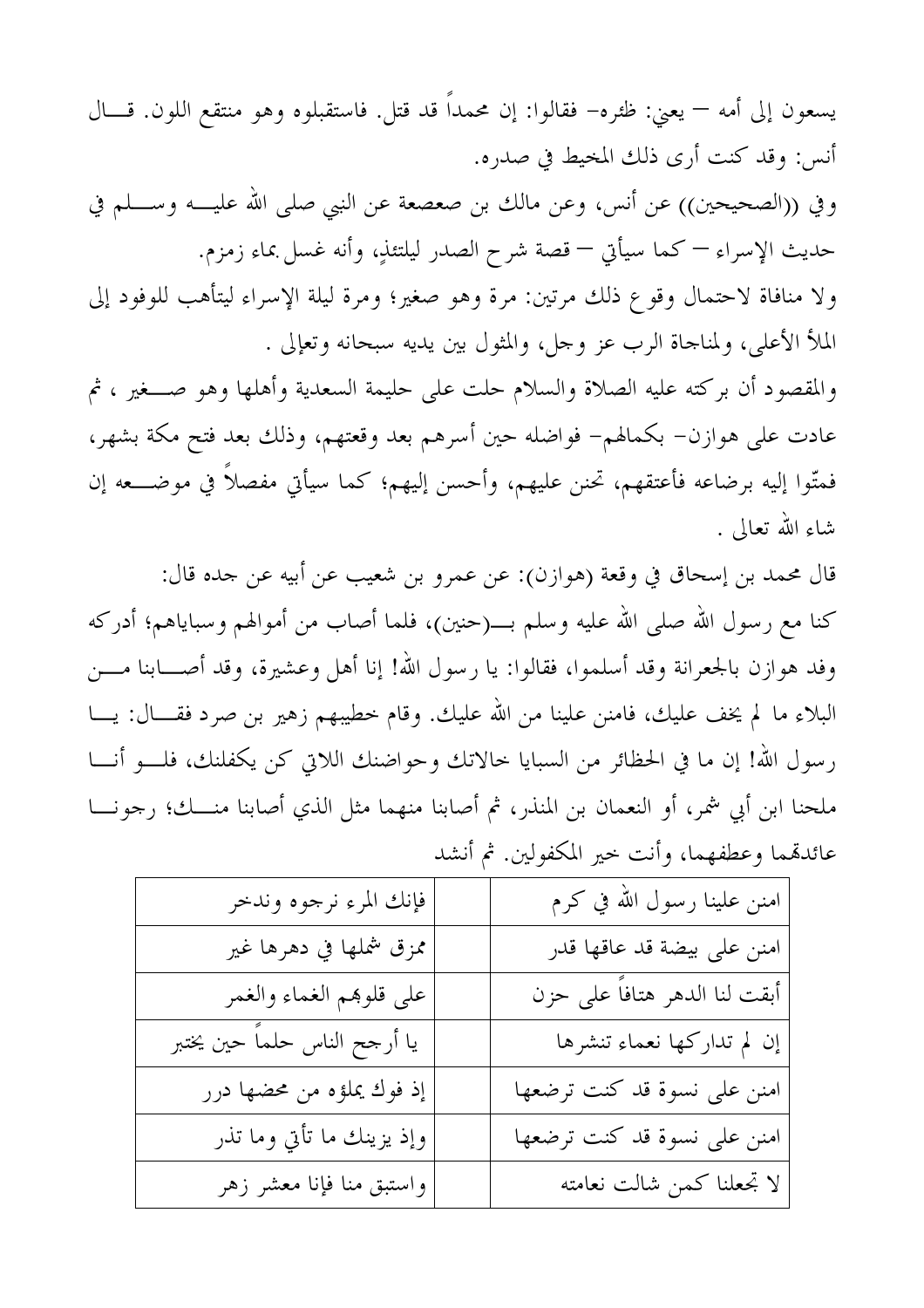| وعندنا بعد هذا اليوم مدخر | إنا لنشكر للنعمى وإن كفرت |
|---------------------------|---------------------------|
|---------------------------|---------------------------|

وقد رويت هذه القصة عن أبي صرد زهير بن جرول– وكان رئيس قومه — قال: لما أسرنا رسول الله صلى الله عليه وسلم يوم حنين؛ فبينا هو يميزالرجال والنساء، وثبت حتى قعدت بين يديه، وأسمعته شعراً أذكرٌه حين شب ونشأ في (هوازن) حين أرضعوه:

| فإنك المرء نرجوه وننتظر       | امنن علينا رسول الله في دعة    |
|-------------------------------|--------------------------------|
| ممزق شملها في دهرها غير       | امنن على بيضة قد عاقها قدر     |
| على قلوهم الغمّاء والغمر      | أبقت لنا الحرب هتّافاً على حزن |
| يا أرجح الناس حلماً حين يختبر | إن لم تداركها نعماء تنشرها     |
| إذ فوك تملؤه من محضها الدرر   | امنن على نسوة قد كنت ترضعها    |
| وإذ يزينك ما تأتي وما تذر     | إذ أنت طفل صغير كنت ترضعها     |
| واستبق منافإنا معشر زُهُرُ    | لا تجعلنا كمن شالت نعامته      |
| وعندنا بعد هذا اليوم مدخر     | إنا لنشكر للنعمى وإن كفرت      |
| من أمهاتك إن العفو مشتهر      | فألبس العفو من قد كنت ترضعه    |
| هذا البرية إذ تعفو وتنتصر     | إنا نؤمل عفواً منك تلبسه       |
| يوم القيامة إذ يهدى لك الظفر  | فاغفر عفا الله عما أنت راهبه   |

قال: فقال رسول الله صلى الله عليه وسلم: ((أمَّا ما كان لي ولبني عبد المطلب فهو لله ولكم)). فقالت الأنصار : وما كان لنا فهو لله ولرسوله صلى الله عليه وسلم. وسيأتي أنه عليه الصلاة والسلام أطلق لهم الذرية، وكانت ستة آلاف ما بين صبي وامــرأة، وأعطاهم أنعاماً وأناسبي كثراً. فهذا كله من بركته العاجلة في الدنيا، فكيف ببركته على من اتبعه في الدار الآخرة؟!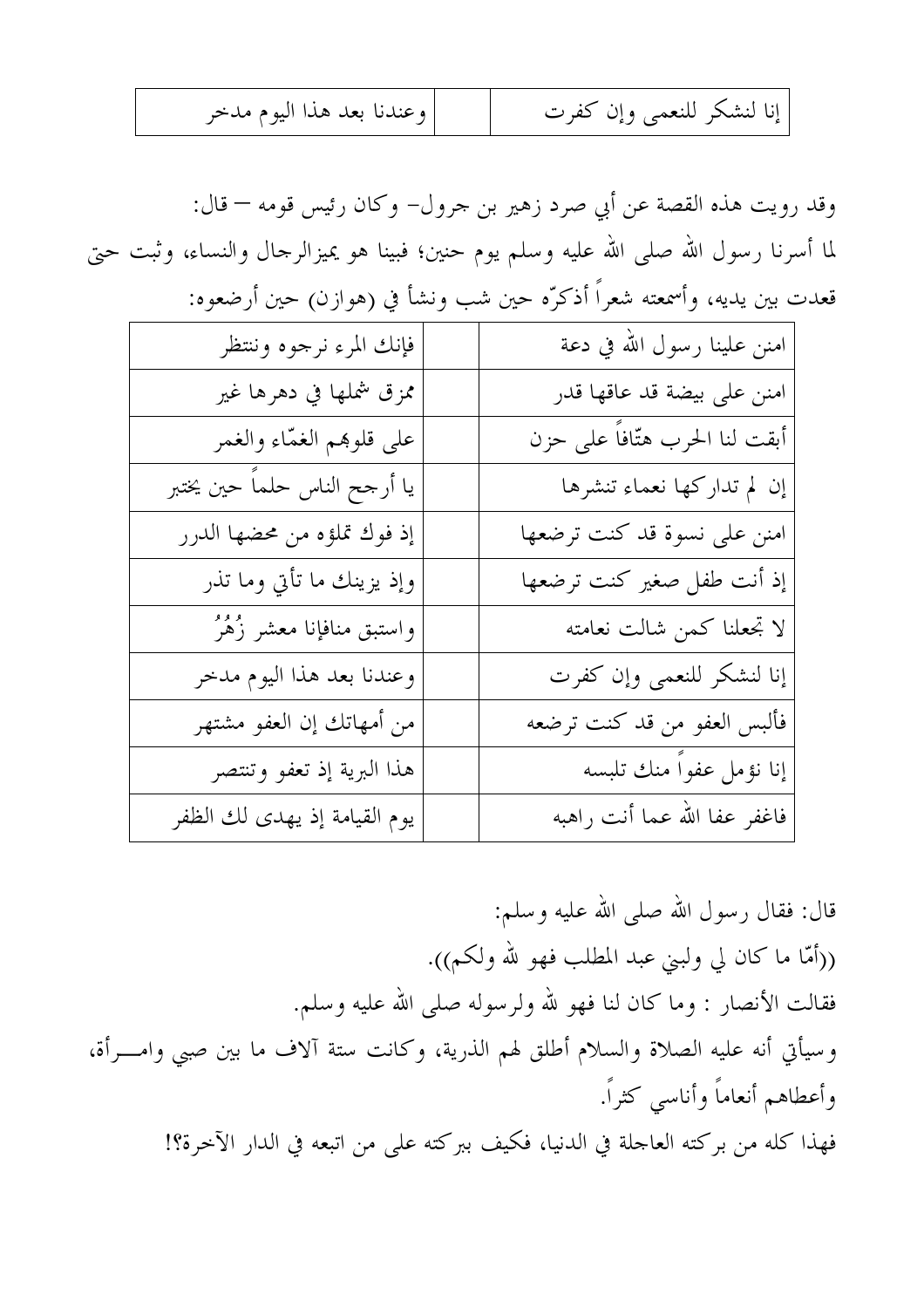#### فصل

روى الإمام أحمد عن بريدة قال: ((مكانكم حتى آتيكم)). فانطلق، ثم جاءنا وهو ثقيل، فقال: ((إين أتيت قبر أم محمد، فسألت ربي الشفاعة– يعني : لها – فمنعنيها، وإين كنت لهيتكم عن زيارة القبور فزوروها)). ورواه البيهقي من طريق أحرى عنه بلفظ: انتهى النبي صلى الله عليه وسلم إلى رسم قبرٍ فحلس، وحلس الناس حوله، فجعل يحرك رأسه كالمخاطب، ثم بكي، فاستقبله عمر، فقال: ما يبكيك يا رسول الله؟ قال: ((هذا قبر آمنة بنت وهب، استأذنت ربي في أن أزور قبرها فأذن لي، واستأذنته في الاستغفار لها فأبي عليّ، وأدركتني رقتها فبكيت)). قال: فما رأيت ساعة أكثر باكياً من تلك الساعة. ورواه البيهقي من طريق أخرى نحوه. وهو والحاكم من حديث عبد الله بن مسعود. وروى مسلم عن أبي هريرة قال: زار النبي صلى الله عليه وسلم قبر أمه، فبكي وأبكي من حوله، ثم قال: ((استأذنت ربي في زيارة قبر أمي فأذن لي، واستأذنته في الاستغفار لها فلم يأذن لي، فـزوروا القبور تذكركم الموت)). ووري مسلم أيضاً عن أنس: أن رجلاً قال: يا رسول الله! أين أبي؟ قال: ((في النار)). فلما قفَّى دعاه، فقال: ((إن أبي وأباك في النار)). وقد روى البيهقى عن عامر بن سعد عن أبيه قال: جاء أعرابي إلى النبي صلى الله عليه وسلم فقال: إن أبي كان يصل وكان وكان، فأين هــــو؟ قال: ((في النار)).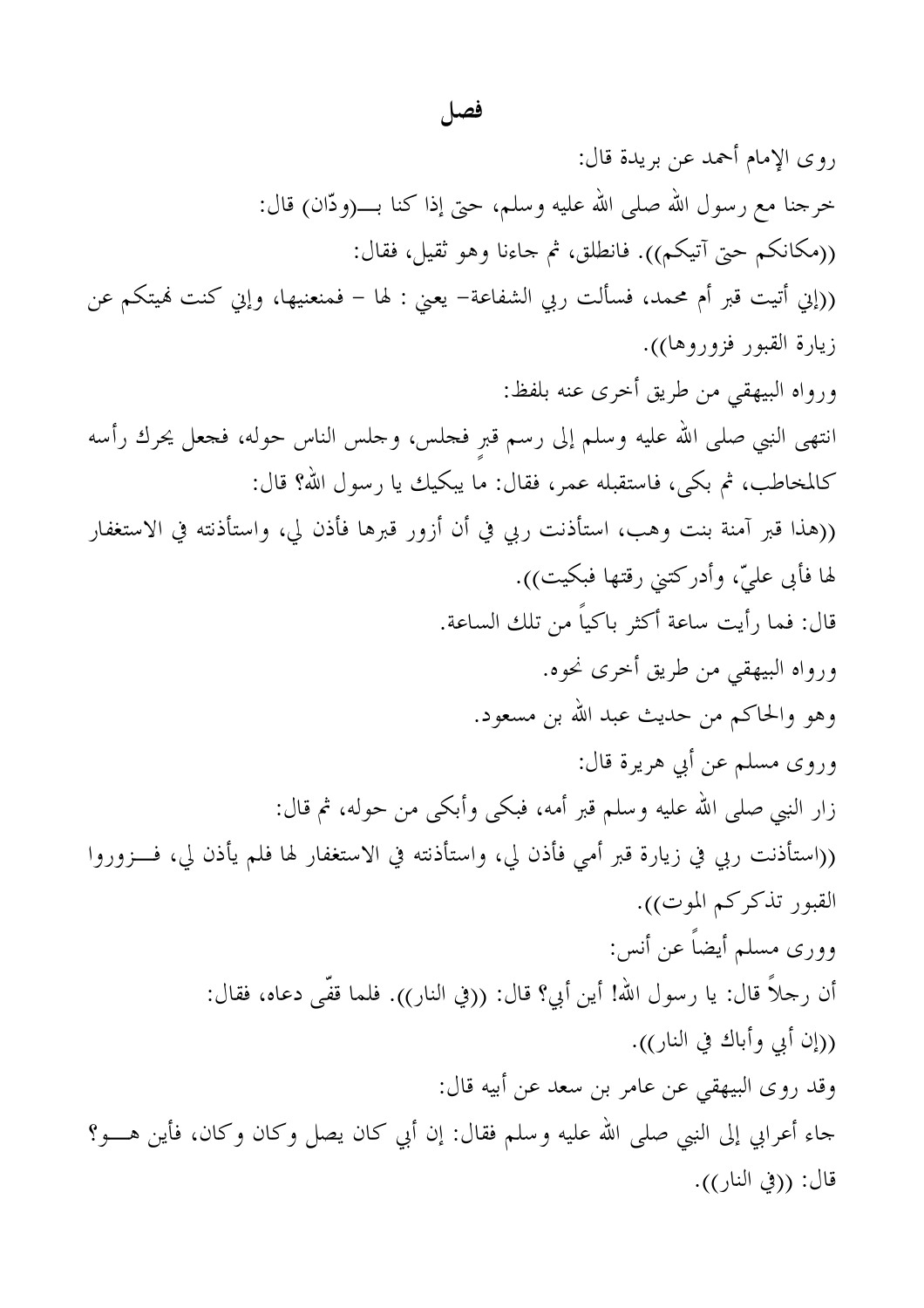قال: فكأنَّ الأعرابي وجد من ذلك ، فقال: يا رسول الله! أين أبوك؟ قال: ((حيثما مررت بقبر كافر فبشره بالنار)). قال: فأسلم الأعرابي بعد ذلك فقال: لقد كلفني رسول الله صلى الله عليه وسلم تعبــــاً؛ مــــا مررت بقبر كافر إلا بشرته بالنار. والمقصود أن عبد المطلب مات على ما كان عليه من دين الجاهلية؛ خلافاً لفرقة الشيعة فيــــه، وفي ابنه أبي طالب؛ على ما سيأتي في (وفاة أبي طالب). وقد قال البيهقي بعد روايته هذه الأحاديث في كتابه((دلائل النبوة)): ((وكيف لا يكون أبواه وجده عليه الصلاة والسلام بهذه الصفة في الآخرة وقد كانوا يعبدون الوثن، حتى ماتوا ولم يدينوا بدين عيسى ابن مريم عليه السلام، وكفرهم لا يقدح في نســـبه عليه الصلاة والسلام؛ لأن أنكحة الكفار صحيحة، ألا تراهم يسلمون مع زوجـــاقم؛ فـــلا يلزمهم تجديد العقد ولا مفارقتهن، إذ كان مثله يجوز في الإسلام . وبالله التوفيق)). قلت: وإخباره صلى الله عليه وسلم عن أبويه وحده عبد المطلب بألهم من أهل النار؛ لا ينافي الحديث الوارد من طرق متعددة أن أهل الفترة والأطفــال والمجـــانين والصـــم يمتحنـــون في العرصات يوم القيامة؛ كما بسطناه سنداً ومتناً في ((تفسيرنا)) عند قوله تعالى : ﴿وما كنـــا معذبين حتى نبعث رسولاً﴾ [الإسراء: ١٥]. فيكون منهم من يجيب، ومنهم من لا يجيـــب، فيكون هؤلاءِ من جملة من لا يجيب، فلا منافاة، ولله الحمد والمنة.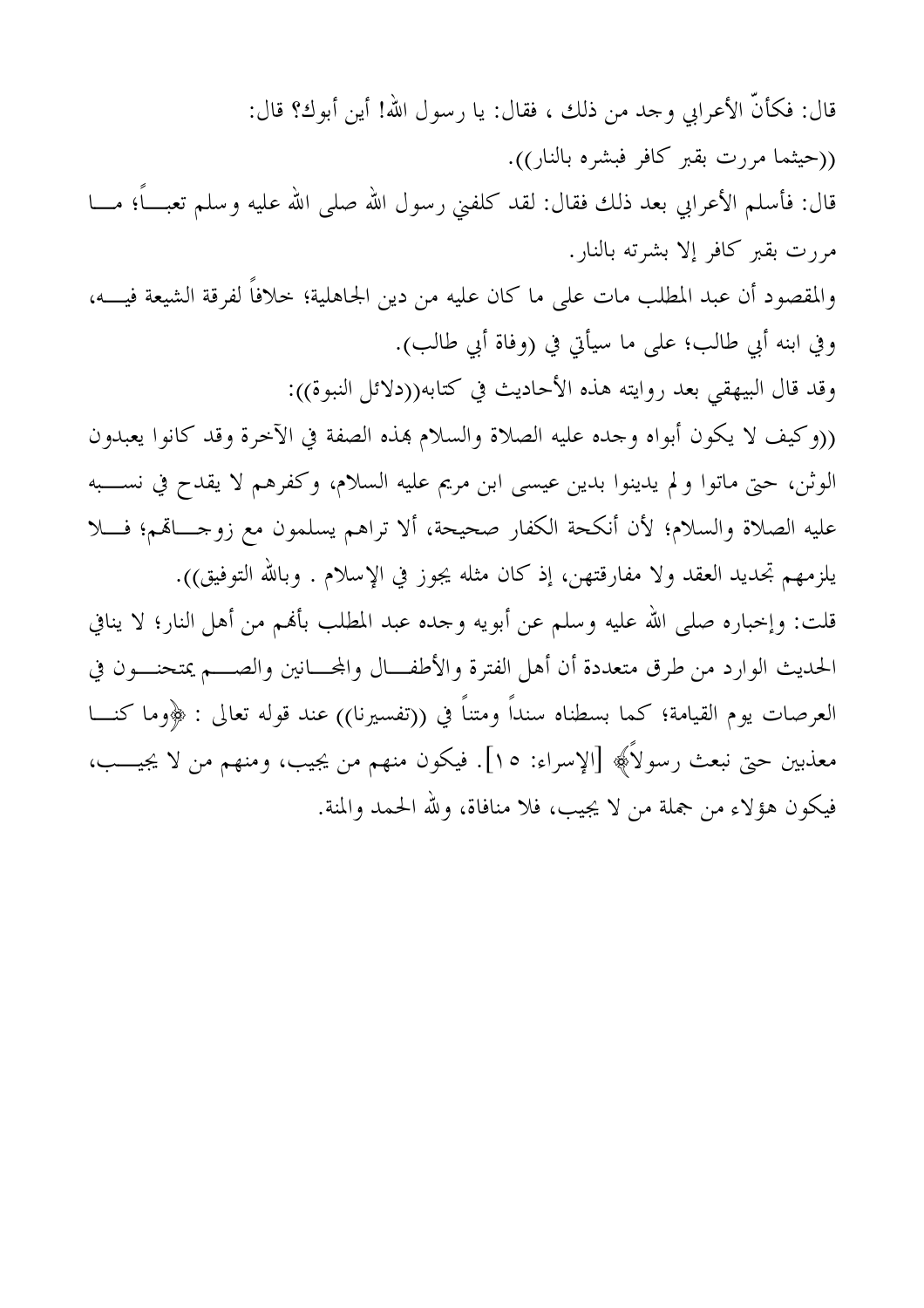خروجه عليه الصلاة والسلام مع عمه أبي طالب إلى الشام وقصته مع بحيرى الراهب روى الحافظ أبو بكر الخرائطي من طريق يونس بن أي إسحاق عن أبي بكر بن أبي موسى عن أبيه قال:

خرج أبو طالب إلى الشام ومعه رسول الله صلى الله عليه وسلم في أشياخ من قــــريش، لمــــا أشرفوا على الراهب– يعني : بحيرى– هبطوا فحلوا رحالهم، فخرج إليهم الراهب، وكانوا قبل ذلك يمرون به فلا يخرج ولا يلتفت إليهم. قال:

فترل وهم يحلون رحالهم ، فجعل يتخللهم حتى جاء فأخذ بيد النبي صلى الله عليــــه وســــلم فقال: ذا سيد العالمين (وفي رواية البيهقي زيادة: هذا رسول رب العالمين؛ يبعثــــه الله رحمــــة للعالمين).

فقال له أشياخ من قريش: وما علمك؟ فقال: إنكم حين أشرفتم من العقبة لم يبق شـــــــجر ولا حجر إلا خر ساجداً، ولا يسجدون إلا لنبي، وإني أعرفه بخاتم النبوة أسفل مـــن غضـــروف كتفه.

ثم رجع فصنع هم طعاماً، فلما أتاهم به– وكان هو في رعية الإبل– فقال: أرسلوا إليه. فأقبل وغمامة تظله، فلما دنا من القوم قال: انظروا إليه عليه غمامة! فلما دنـــا القوم وجدهم قد سبقوه إلى فيء شجرة، فلما جلس مال فيء الشجرة عليه، قال: انظـــروا إلى فيءِ الشجرة مال عليه.

قال: فبينما هو قائم عليهم وهو ينشدهم ألا يذهبوا به إلى الروم، فإن الروم إن رأوه عرفــوه بالصفة فقلتوه، فالتفت، فإذا هو سبعة نفر من الروم قد أقبلوا، قال: فاستقبلهم، فقال: ما جاء بكم؟ قالوا: جئنا أن هذا النبي خارج في هذا الشهر، فلم يبق طريق إلا بعث إليه ناس وإنـــا أخبرنا خبره إلى طريقك هذه. قال: فهل خلفكم أحد هو خير منكم؟ قالوا: لا؛ إنما أخبرنــــا خبره إلى طريقك هذه. قال: أفرأيتم أمراً أراد الله أن يقضيه؛ هل يستيع أحد رده؟ قالوا: لا. قال: فبايعوه وأقاموا معه عنده، قال: فقال الراهب: أنشدكم الله أيكم وليه؟ قالوا: أبو طالب.

فلم يزل يناشده حتى رده، وبعث معه أبو بكر بلالاً، وزوده الراهب من الكعك والزيت.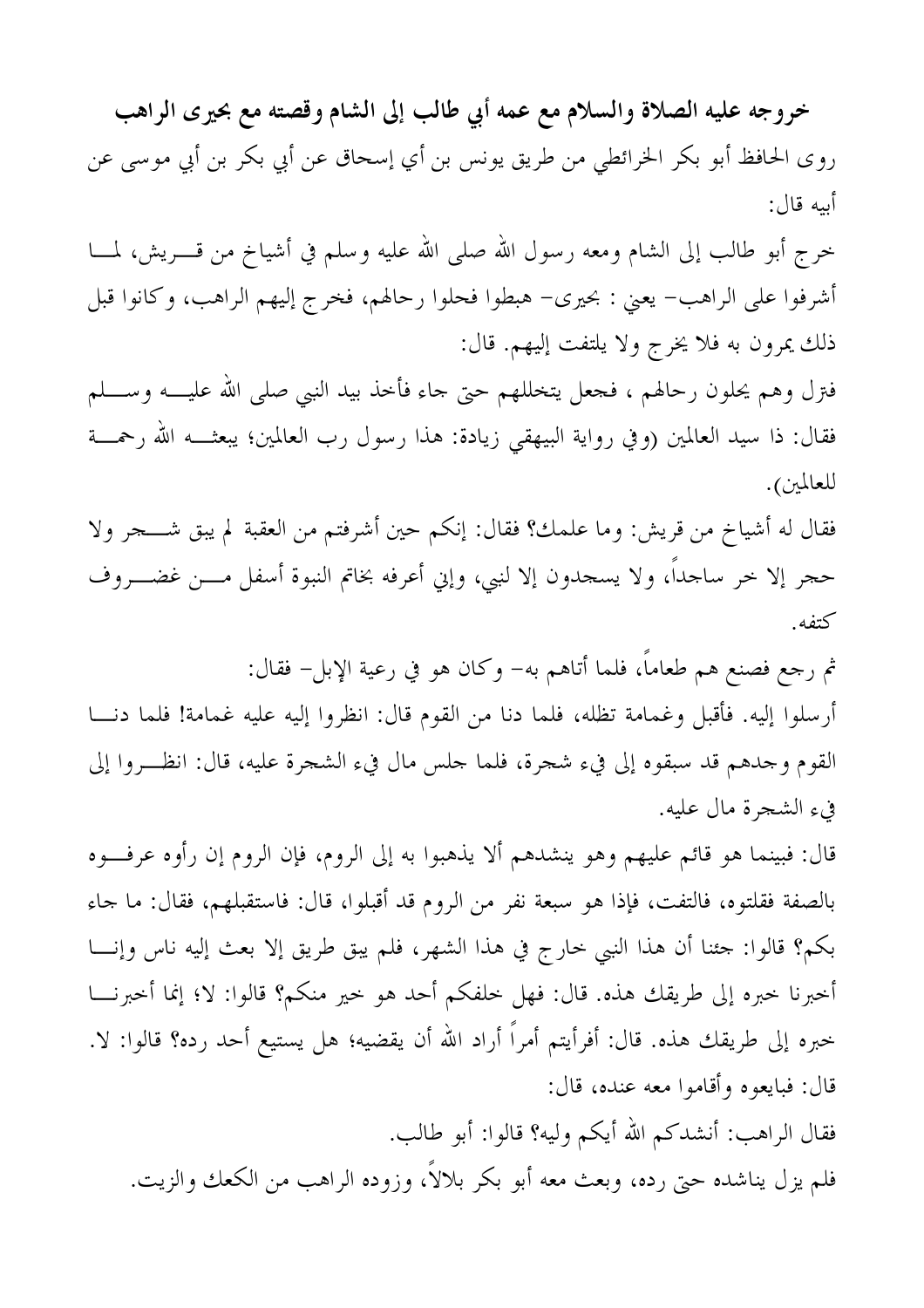وهكذا رواه الترمذي والحاكم والبيهقي وابن عساكر وغير واحد من الحفاظ وقال الترمذي : ((حسن غريب لا نعرفه إلا من هذا الوجه)). قلت: فيه ن الغرائب أنه مرسلات الصحابة؛ فإن أبا موسى الأشعري إنما قدم في سنة حيــــبر سنة سبع من الهجرة، فهو مرسل، فإن هذه القصة كانت ولرسول الله صلى الله عليه وسلم من العمر فيما ذكره ثنتا عشرة سنة، ولعل أبا موسى تلقاه من النبي صلى الله عليه وسلم فيكون أبلغ، أو من بعض كبار الصحابة رضى الله عنهم، أو كان هذا مشهور مذكوراً أخذه مــــن طريق الاستفاضة. [المستدرك] عن عائشة رضي الله عنها عن النبي صلى الله عليه وسلم قال: ((ما زالت قريش كاعّة حتى توفي أبو طالب)). أخرجه الحاكم (٢/٢٢) وقال: ((صحيح على شرط الشيخين)). قلت: فيه عقبة المُحَدَّر، ولم يخرج له الشيخان، وهو صدوق، فالإسناد جيد. وسيذكره المؤلف رحمه الله بلفظ آخر من رواية ابن إسحاق في (وفاة أبي طالب) مع روايات أخرى تناسب هذا الفصل. [انتهى المستدرك].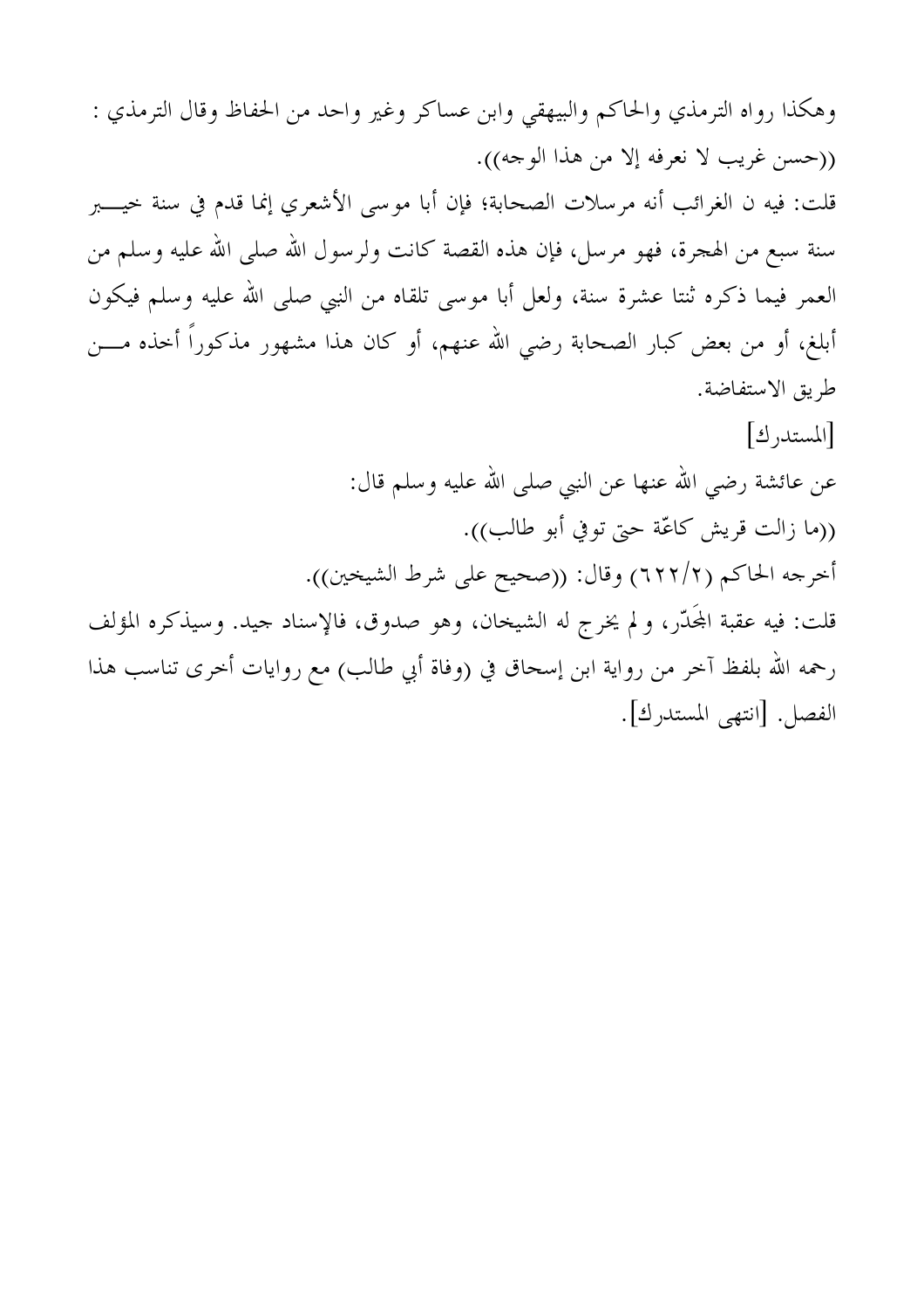# في منشئه عليه الصلاة والسلام ومرباه وكفاية الله له وحياطته وكيف كان يتيماً فآواه وعائلاً فأغناه

قال جابر بن عبد الله: لما بنيت الكعبة ذهب رسول الله صلى الله عليه وسلم ينقل الحجارة، فقال العباس لرسول الله صلى الله عليه وسلم : اجعل إزارك على عاتقك من الحجـــارة. ففعـــل، فخـــرّ إلى الأرض، وطمحت عيناه إلى السماء، ثم قام فقال: ((إزاري)). فشد عليه إزاره. أخرجاه في ((الصحيحين)). وروى البيهقى عن زيد بن حارثة قال:  $(\cdot)$ اسناده حسن) كان صنم من نحاس– يقال له: (إساف) و(نائلة)– يتمسح به المشركون إذا طافوا، فطــاف رسول الله صلى الله عليه وسلم وطفت معه، فلما مررت مسحت به، فقال رسول الله صلى الله عليه وسلم: ((لا تمسه)). قال زيد: فطفنا، فقلت في نفسي: لأمسنه حتى أنظر ما يكون. فمسحته، فقال رسول الله صلى الله عليه وسلم : ((ألم تُنه؟!)). زاد غيره: قال زيد: فوالذي أكرمه وأنزل عليه الكتاب؛ ما استلم صنماً قط حتى أكرمه الله تعالى بالذي أكرمـــه وأنـــزل عليه)).

كما قال محمد بن إسحاق … عن نافع بن جبير بن مطعم عن أبيه جبير قال: لقد رأيت رسول الله صلى الله عليه وسلم وهو على دين قومه، وهو يقف علـــي بعـــير لــــه قال البيهقي: معنى قوله: ((على دين قومه)): ما كان بقى من إرث إبراهيم وإسماعيل عليهما السلام، و لم يشرك بالله قط؛ صلوات الله وسلامه عليه دائماً أبداً. قلت: ويفهم من قوله هذا أيضاً أنه كان يقف بــــ(عرفات) قبل أن يوحى إليه، وهذا توفيــــق من الله له.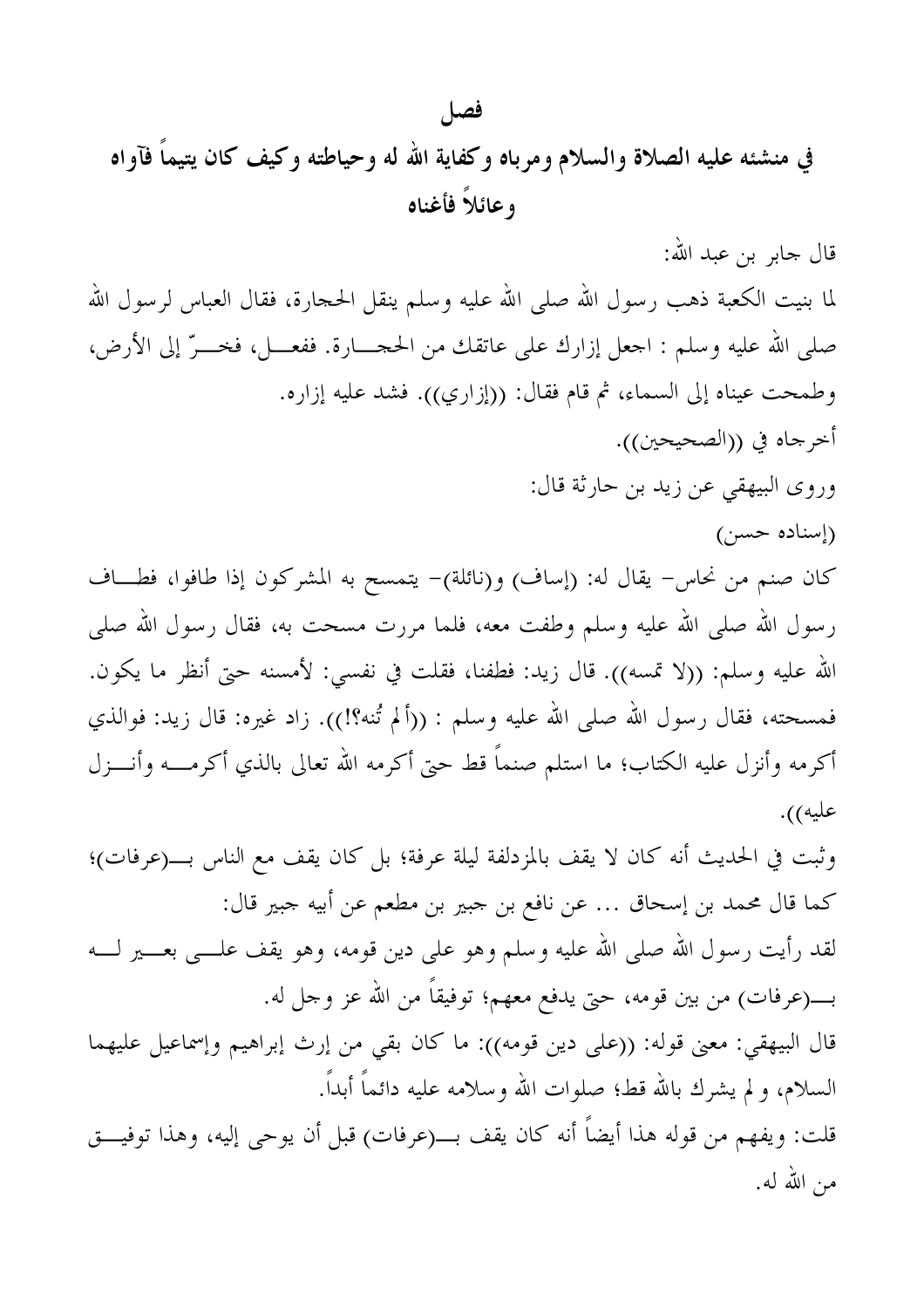ورواه الإمام أحمد والطبراني (١٥٧٧) عن محمد بن إسحاق، ولفظه: رأيت رسول الله صلى الله عليه وسلم — قبل أن يترل عليه — وإنه لواقف على بعير له مــــع وله شاهد من حديث ربيعة بن عباد رواه الطبراني (٤٥٩٢). ورواه الإمام أحمد من طريق أخرى عن جبير بن مطعم قال: أضللت بعيراً لي بــــ(عرنة)، فذهبت أطلبه، فإذا النبي صلى الله عليه وسلم واقف، فقلت: إن هذا من (الحمس)؛ ما شأنه ها هنا؟! و أخر جاه. [المستدرك] وعن سالم بن عبد الله أنه سمع ابن عمر يحدث عن رسول الله صلى الله عليه وسلم: أنه لقي زيد بن عمرو بن نفيل بأسفل (بلدح)، وذلك قبل أن يترل على رسول الله صلى الله عليه وسلم الوحي، فقدم إليه رسول الله صلى الله عليه وسلم سفرة فيها لحم، فأبي أن يأكــــل منه وقال: إني لا آكل مما تذبحون على أنصابكم ، ولا آكل مما لم يذكر اسم الله عليه. أخرجه أحمد (٨٩/٢)، وإسناده صحيح على شرط الشيخين، وانظر : ((الســـيرة)) للــــذهبي  $(\xi \xi_{\omega})$ وله شاهد من حديث سعيد بن زيد أتم منه. أخرجه الطبراني في ((الكبير)) (٣٥٠)، وعنه الذهبي (ص٢٤). وفي رواية : عن زيد بن حارثة عند الطبراني (٤٦٦٣ و٢١٢٤)، والحاكم (٢١٦/٣-٢١٧)، وانظر: ((مجمع الزوائد)) (٤١٨/٩). [انتهى المستدرك].

### شهوده عليه الصلاة والسلام حلف الفضول

روى الحافظ البيهقي بسنده عن جبير بن مطعم قال: قال رسول الله صلى الله عليه وسلم : (( شهدت مع عمومتي حلف المطيبين، فما أحب أن أنكُثه– أو كلمة نحوها — وأن لي حُمْر النعم)).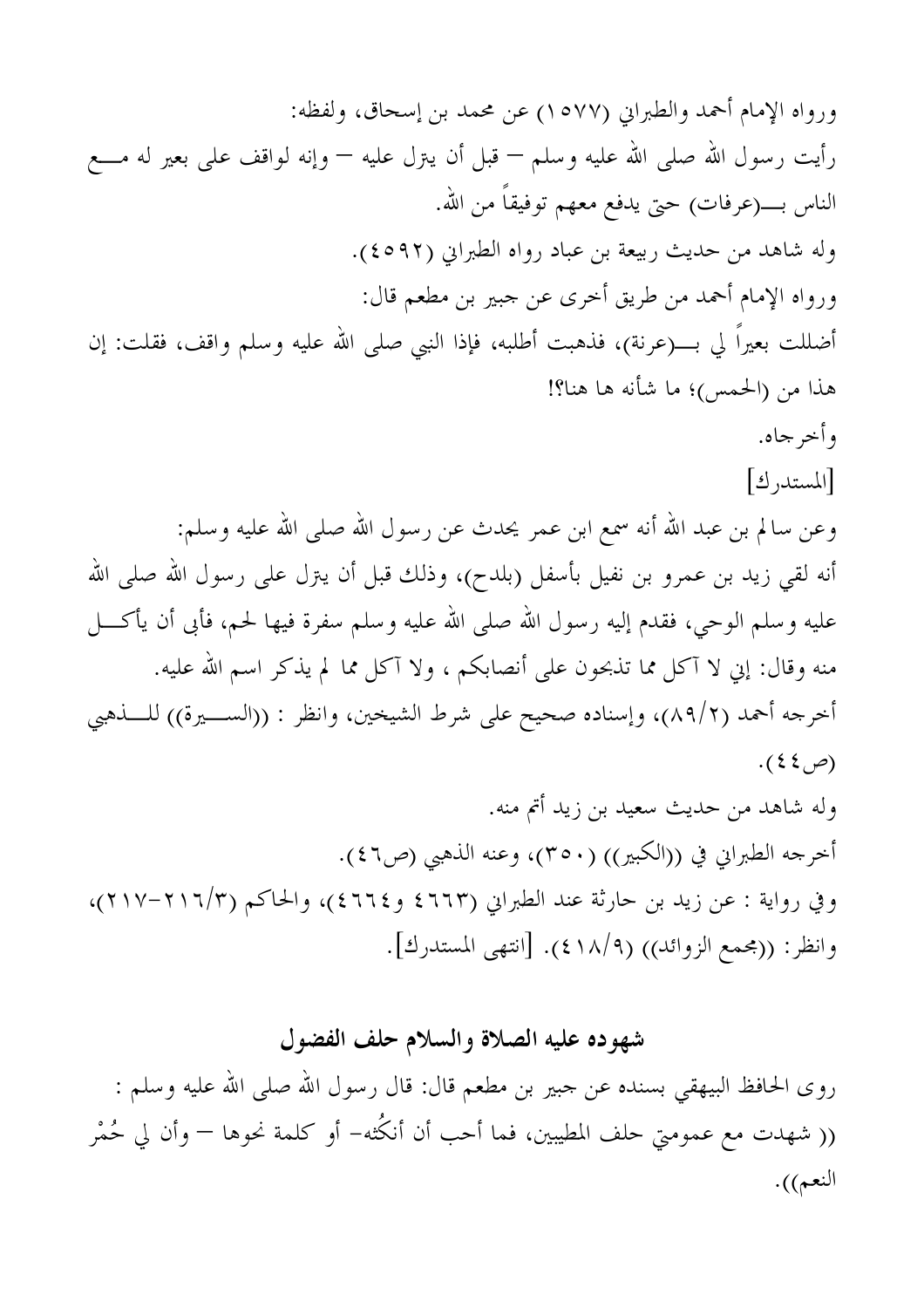ثم روى البيهقي عن عمر بن أبي سلمة عن أبيه عن أبي هريرة قال: قال رسول الله صـــــلى الله عليه وسلم :  $(\omega)$ اسناده حسن) (( ما شهدت حلفاً لقريش إلا حلف المطيبين، وما أحب أن لي حمــــر الــــنعم وأبي كنــــت نقضته)). قال: و(المطيبون): هاشم ، وأمية ، وزهرة، ومخزوم. قال البيهقي: كذا روى هذا التفسير مدرجاً في الحديث، ولا أدري قائله. وزعم بعض أهــــل السير أنه أراد حلف الفضول؛ فإن النبي صلى الله عليه وسلم لم يدرك حلف المطيبين. قلت: هذا لا شك فيه، وذلك أن قريشاً تحالفوا بعد موت قصي، وتنازعوا في الــــذي جعلــــه قصى لابنه عبد الدار من الساقية، والرفادة، واللواء، والندوة، والحجابة، ونازعهم فيه بنو عبد مناف، وقامت مع كل طائفة قبائل من قريش، وتحالفوا على النصرة لحزهم، فأحضر أصحاب بني عبد مناف جفنة فيها طيب، فوضعوا أيديهم فيها وتحالفوا، فلما قاموا مســـحوا أيــــديهم بأركان البيت، فسموا المطيبين؛ كما تقدم، وكان هذا قديماً. ولكن المراد هذا الحلف حلف الفضول، وكان في دار عبد الله بن جدعان؛ كما رواه الحميدي وابن إسحاق. وكان حلف الفضول أكرم حلف سُمع به وأشرفه في العرب. روى ابن إسحاق عن محمد بن إبراهيم بن الحارث التيمي: أنه كان بين الحسين بن على بن أبي طالب وبين الوليد بن عتبة بن أبي سفيان — والوليد يومئذ أمير المدينة، أمّره عليها عمه معاوية بن أبي سفيان — منازعة في مال كان بينــــهما بــــــــــــــــــــــــــــ المروة)، فكأن الوليد تحامل على الحسين في حقه لسلطانه، فقال له الحسين: أحلــف بـــالله لتنصفني من حقي أو لآخذن سيفي، ثم لأقومن في مسحد رسول الله صلى الله عليه وسلم ، ثم لأدعون بحلف الفضول. قال: فقال عبد الله بن الزبير– وهو عند الوليد حيث قال له الحسين ما قال– : وأنا أحلــف بالله لئن دعا به لآخذن سيفي، ثم لأقومن معه من حقه أو نموت جميعاً. قال: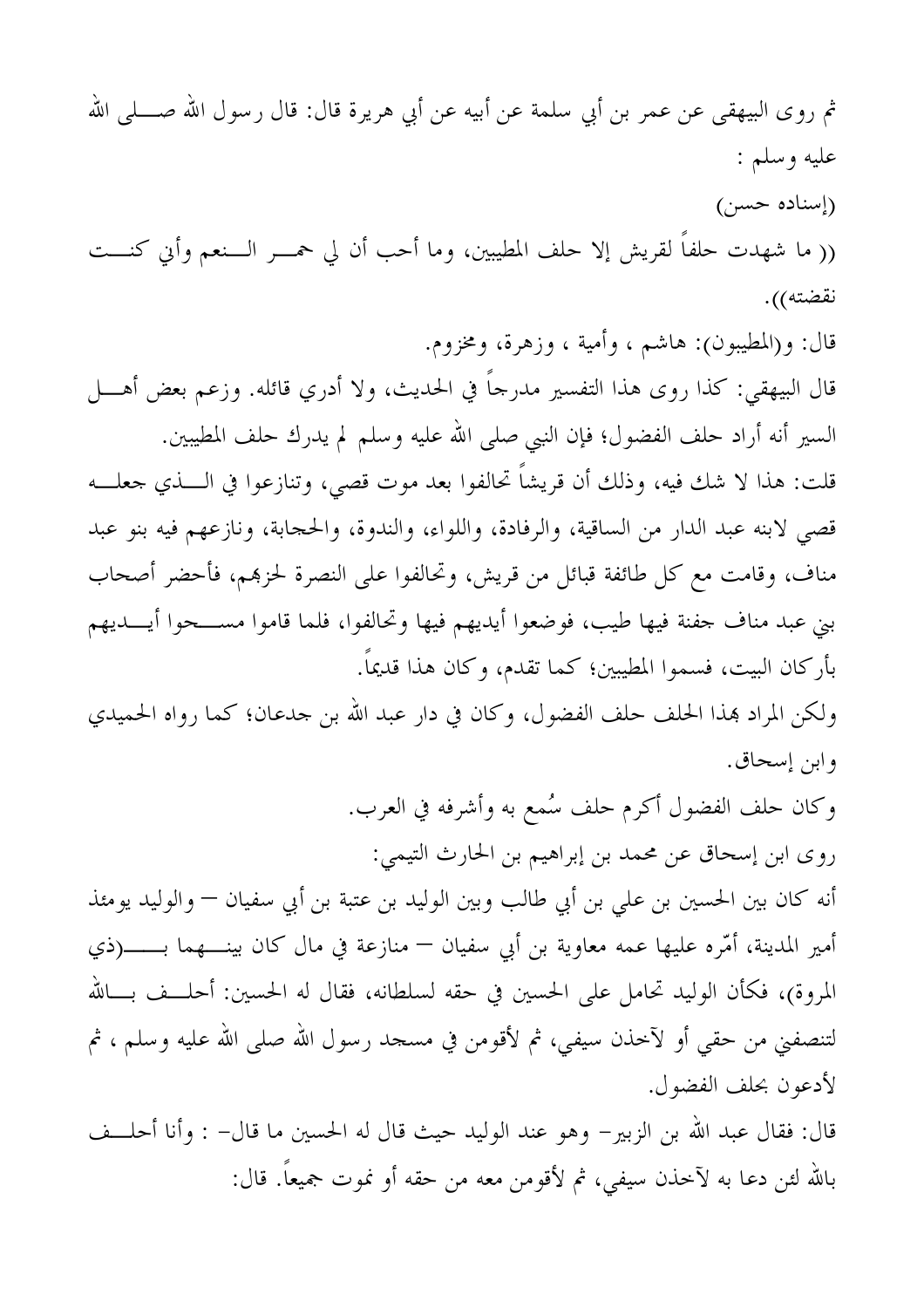وبلغت المسور بن مخرمة بن نوفل الزهري، فقال مثل ذلك. وبلغت عبد الرحمن بن عثمان بن عبيد الله التميمي، فقال مثل ذلك. فلما بلغ ذلك الوليد بن عتبة أنصف الحسين من حقه حتى رضي.

#### فصا

في تزويجه عليه الصلاة والسلام حديجة بنت حويلد ابن أسد بن عبد العزى بن قصى قال البيهقي باب ما كان يشتغل به رسول الله صلى الله عليه وسلم قبل أن يتزوج حديجة)). ثم روى بإسناده عن أبي هريرة قال: قال رسول الله صلى الله عليه وسلم : ((ما بعث الله نبياً إلا راعي غنم)). فقال له أصحابه: وأنت يا رسول الله؟ قال: ((وأنا رعيتها لأهل مكة بالقراريط)). ورواه البخاري. |المستدرك| عن عائشة رضي الله عنها قالت: ما غرت على نساء النبي صلى الله عليه وسلم إلا على خديجة، وإنى لم أدركها. قالت: وكان رسول الله صلى الله عليه وسلم إذا ذبح الشاة يقول: ((أرسلوا هِما إلى أصــــدقاء خديجـــة )). قالت: فأغضبته يوماً فقلت: خديجة؟ فقال: ((إين رزقت حبها)). رواه مسلم (١٣٤/٧). [انتهى المستدرك].

### فصل

في تحديد قريش بناء الكعبة قبل المبعث بخمس سنين قال الله تعالى : ﴿إِن أَول بيت وضع للناس للذي ببكة مباركاً وهدى للعالمين. فيــــه آيــــات بينات مقام إبراهيم ومن دحله كان آمناً ولله على الناس حج البيت من استطاع إليه سبيلاً﴾ [آل عمران: ٩٦ و٩٧]. وثبت في ((الصحيحين)) عن أبي ذر قال: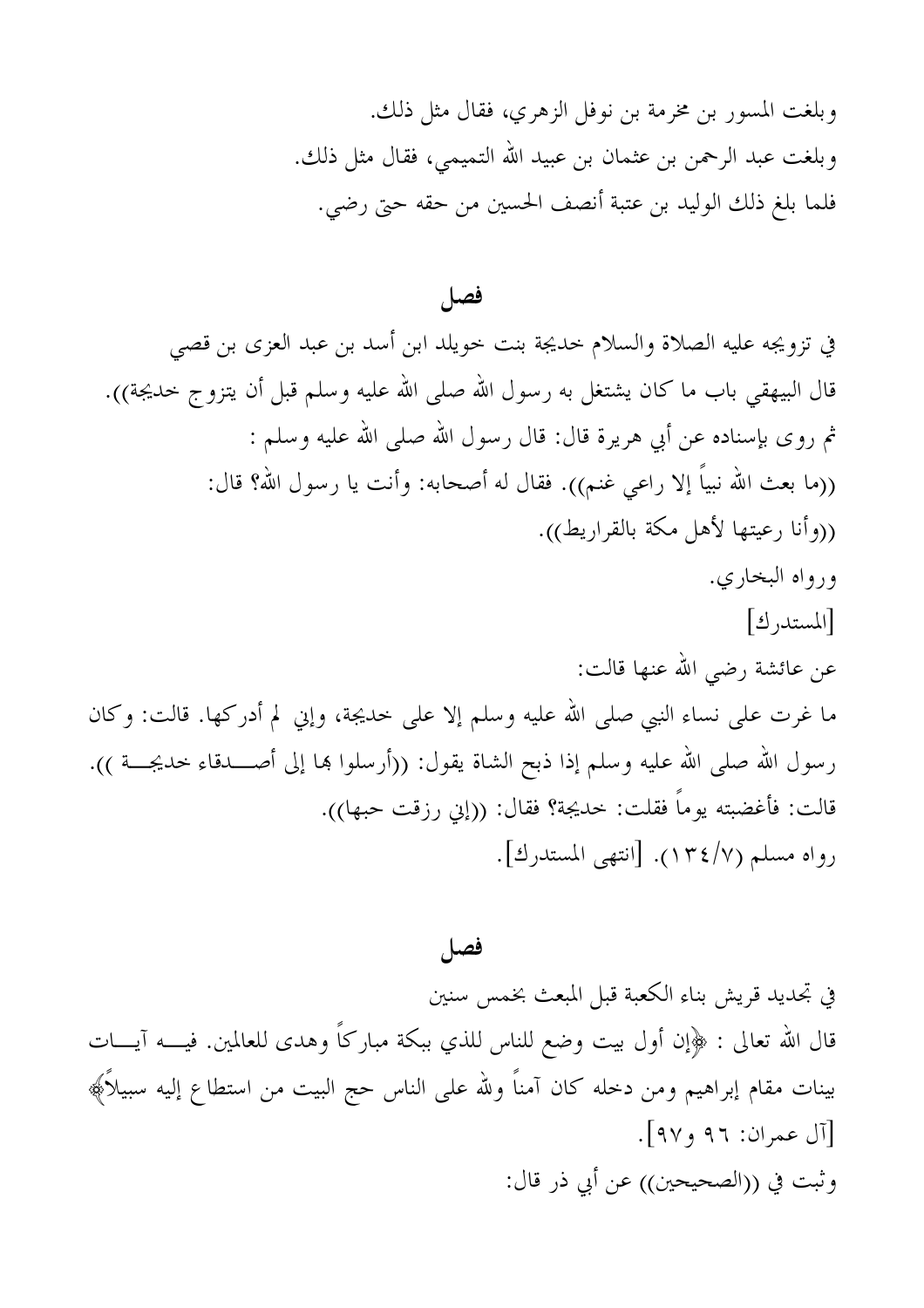قلت: يا رسول الله! أي مسجد وضع أول؟ قال: ((المسجد الحرام)). قلـــت: ثم أيٌّ؟ قـــال: ((المسجد الأقصى)). قلت: كم بينهما؟ قال: ((أربعون سنة)). وقد تكلمنا على هذا وأن المسحد الأقصى أسسه إسرائيل، وهو يعقوب عليه السلام. وفي ((الصحيحين)): ((إن هذا البلد حرمه الله يوم خلق السماوات والأرض، فهو حرام بحرمة الله إلى يوم القيامة)).

وفي ((صحيح البخاري)) من حديث ابن عباس قال:

((أول ما اتخذ النساء المنطق من قبل أم إسماعيل، اتخذت منطقاً لتعفّي أثرها على ســـارة، ثم جاء ها إبراهيم وبابنها إسماعيل وهي ترضعه حتى وضعهما عند البيت؛ عند دوحة فوق زمزم في أعلى المسحد، وليس بمكة يومئذ أحد، وليس هما ماء، فوضعهما هنالك، ووضع عنــــدهما جراباً فيه تمر، وسقاءً فيه ماء. ثم قفي إبراهيم منطلقاً، فتبعته أم إسماعيل، فقالت: يا إبـــراهيم! أين تذهب وتتركنا بمذا الوادي الذي ليس فيه إنس ولا شيء ؟! فقالت له ذلك مرارًا، وجعل لا يلتفت إليها. فقالت له: آلله الذي أمرك بمذا؟ قال: نعم. قالت: إذاً لا يضيعنا. ثم رجعت، فانطلق إبراهيم، حتى إذا كان عند الثنية حيث لا يرونه استقبل بوجهه البيت، ثم دعا بِمسؤلاءِ الكلمات ورفع يديه؛ فقال: ﴿وبنا إِنِي أَسْكَنت من ذريتي بواد غير ذي زرع عند بيتك المحرم ربنا ليقيموا الصلاة فاجعل أفئدة من الناس تموي إليه وارزقهم من الثمرات لعلهم يشـــكرون ﴾[إبراهيم : ٣٧]، وجعلت أم إسماعيل ترضع إسماعيل وتشرب من ذلك الماء، حتى إذا نفد ما في السقاء عطشت وعطش ابنها، وجعلت تنظر إليه يتلوى — أو قال: يتلــبط — فانطلقـــت كراهية أن تنظر إليه، فوجدت الصفا أقرب جبل في الأرض يليها، فقامت عليه ، ثم استقبلت الوادي تنظر؛ هل ترى أحداً ؟ فلم تر أحداً، فهبطت من الصفا، حتى إذا بلغت الوادي رفعت طرف درعها ثم سعت سعى الإنسان المجهود، حتى جاوزت الوادي، ثم أتت المروة فقامـــت عليها ونظرت؛ هل ترى أحداً؟ فلم تر أحداً، ففعلت ذلك سبع مرات. قال ابن عباس: قـــال النبي صلى الله عليه وسلم: ((فلذلك سعى الناس بينهما)).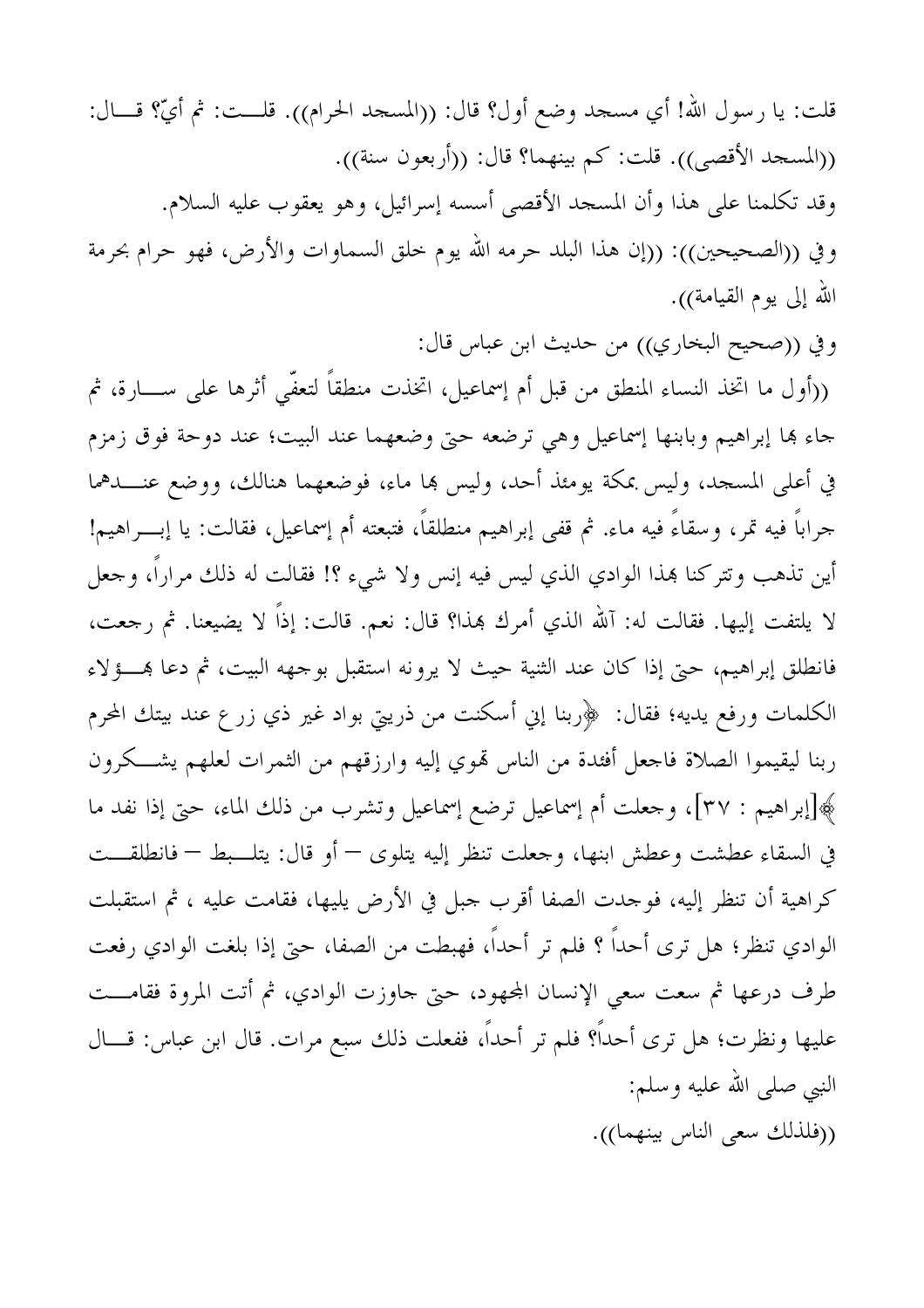فلما أشرفت على المروة سمعت صوتاً؛ فقالت: صه! – تريد : نفسها – ثم تسمعت، فسمعت أيضاً، فقالت: قد أسمعت إن كان عندك غواثٌ. فإذا هي بالملك عند موضع زمزم ، فبحـــث بعقبه — أو قال: بجناحه — حتى ظهر الماء، فجعلت تحوضه وتقول بيدها هكذا،وجعلت تغرف من الماء في سقائها، وهو يفور بعدما تغرف. قال ابن عباس: قال النبي صلى الله عليه وسلم : ((يرحم الله أم إسماعيل ! لو تركت زمزم — أو قال: لو لم تغرف من الماء — لكانت زمزم عيناً معيناً)).

[قال]: فشربت وأرضعت ولدها، فقال لها الملك: لا تخافوا الضيعة؛ فإن ها هنا بيت الله ؛ يبني هذا الغلام وأبوه، فإن الله لا يُضيع أهله.

وكان البيت مرتفعاً من الأرض كالرابية؛ تأتيه السيول فتأخذ عن يمينه وشماله.

فكانت كذلك حتى مرت بمم رُفقة من جرهم — أو : أهل بيت من جرهم– مقبلين من طريق (كداء) ، فترلوا في أسفل مكة، فرأوا طائراً عائفاً، فقالوا: إن هذا الطائر ليدور علــــى مــــاء! لعهدنا بهذا الوادي وما فيه ماء! فأرسلوا جرياً أو جريين، فإذا هم بالماء، فرجعوا فـــأحبروهم بالماء، فأقبلوا — قال: وأم إسماعيل عند الماء — فقالوا: أتأذنين لنا أن نترل عندك؟ فقالت: نعم؛ ولكن لا حق لكم في الماء. قالوا: نعم. قال عبد الله بن عباس: قال النبي صلى الله عليه وسلم

((فألفي ذلك أمّ إسماعيل وهي تحب الإنس)).

فترلوا وأرسلوا إلى أهليهم فترلوا معهم، حتى إذا كان هما أهل أبيات منهم، وشب الغلام وتعلم العربية منهم، وأنفسهم وأعجبهم حين شبّ؛ فلما أدرك زوجوه امرأةً منــــهم، وماتـــت أم إسماعيل، فجاء إبراهيم بعدما تزوج إسماعيل يُطالع تركته، فلم يجد إسماعيل، فســـأل امرأتــــه [عنه] ، فقالت: خرج يبتغي لنا. ثم سألها عن عيشهم وهيئتهم؟ فقالت: نحن بشر، نحــــن في ضيق وشدة. فشكت إليه، قال: فإذا جاء زووجك فاقرئي عليه السلام، وقولي له: يُغير عتبـــة بابه. فلما جاء إسماعيل كأنه أنس شيئاً، فقال: هل جاءكم من أحد؟ قالت: نعم؛ جاءنا شيخ كذا وكذا، فسألنا عنك فأحبرته، وسألبي: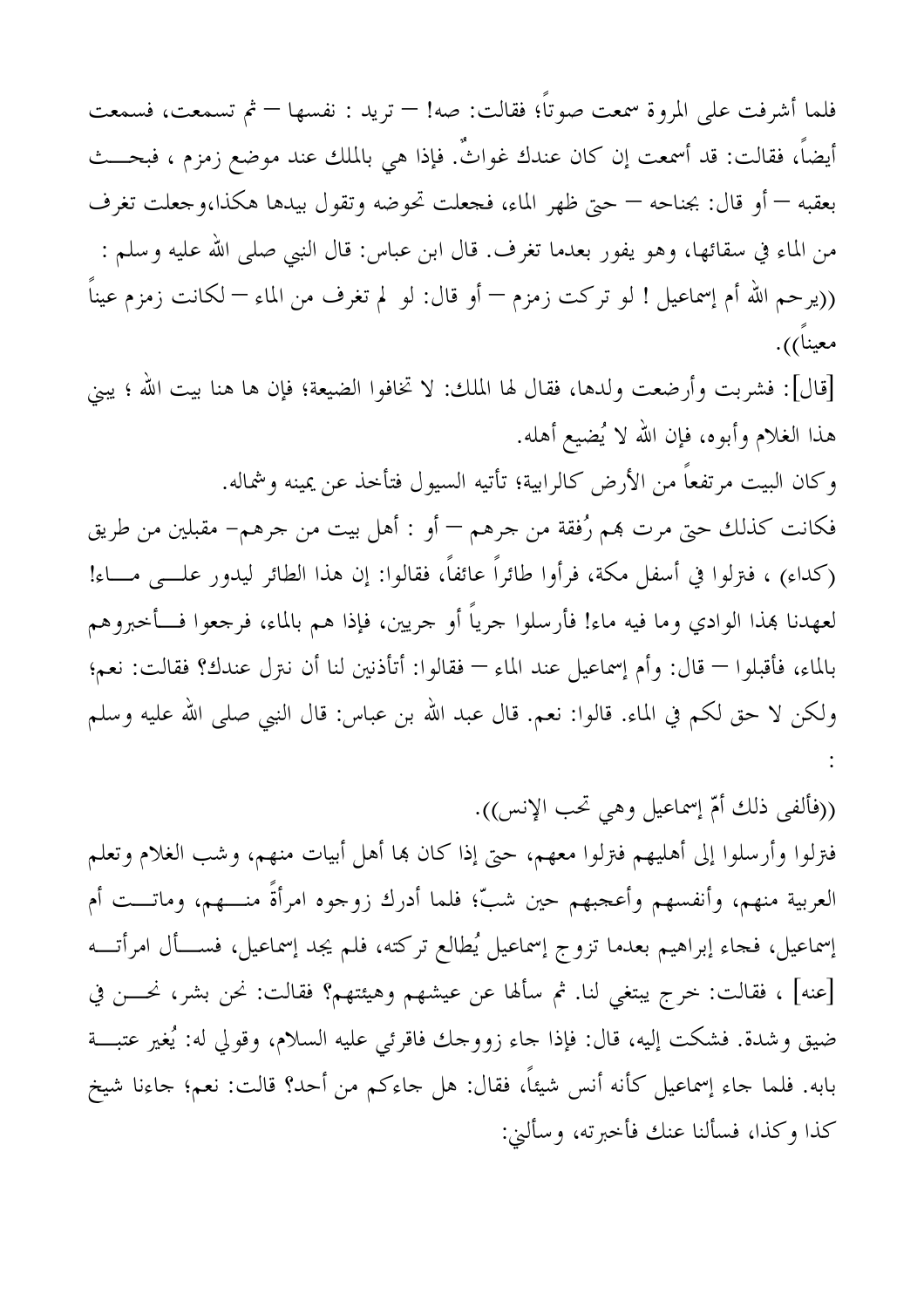كيف عيشنا؟ فأخبرته أنا في جهد وشدة. قال: فهل أوصاك بشيء؟ قالت: نعم؛ أمرني أن أقرأ عليك السلام، ويقول لك: غيّر عتبة بابك. قال: ذاك أبي، وقد أ/رني أن أفارقـــك، الحقـــي بأهلك. فطلقها وتزوج منهم أخرى.

فلبث عنهم إبراهيم ما شاء الله، ثم أتاهم بعد فلم يجده، فدخل على امرأته فسألها عنه؟ فقالت: خرج يبتغي لنا. قال: كيف أنتم؟ وسألها عن عيشهم وهيئتهم؟ فقالت: نحن بخــــير وســــعة. وأثنت على الله عز وحل، فقال: ما طعامكم؟ قالت: اللحم. قال: فما شرابكم؟ قالت: الماء. قال: اللهم! بارك لهم في اللحم والماء. قال النبي صلى الله عليه وسلم :

((و لم يكن لهم يوئذ حب، ولو كان لهم حب دعا لهم فيه)). [قال:] فهما لا يخلو عليهمـــا أحد بغير مكة إلا لم يوافقاه. قال: فإذا جاء زوجك فاقرئي عليه السلام، ومريه يثبت عتبـــة بابه. فلما جاء إسماعيل قال: هل أتاكم من أحد؟ قالت: نعم ؛ أتانا شيخ حســــن الهيئــــة — وأثنت عليه — فسألني عنك، فأحبرته، فسألني كيف عيشنا؟ فأحبرته أنا بخير، قال: فأوصـــاك بشيء؟ قالت: نعم؛ هو يقرأ عليك السلام، ويأمرك أن تثبت عتبة بابك. قال: ذاك أبي وأنت العتبة؛ أمرني أن أمسكك.

ثم لبث عنهم ما شاء الله، ثم جاء بعد ذلك وإسماعيل يبري نبلاً له تحت دوحة قريباً من زمزم، فلما رآه قام إليه، فصنعا كما يصنع الوالد بالولد والولد بالوالد، ثم قال: يا إسماعيــــل! إن الله أمرني بأمر. قال: فاصنع ما أمرك ربك.

قال: وتعينيْ؟ قال: وأعينك. قال: فإن الله أمرني أن أبني ههنا بيتاً. وأشار إلى أكمة مرتفعـــة على ما حولها. قال: فعند ذلك رفعا القواعد من البيت، فحعل إسماعيل يأتي بالححارة وإبراهيم يبني، حتى إذا ارتفع البناء؛ جاء بهذا الحجر فوضعه له، فقام عليه وهو يبني، وإسماعيل يناولـــه الحجارة، وهما يقولان: "ربنا تقبل منا إنك أنت السميع العليم" [البقرة: ١٢٧]، قال: فجعلا يبنيان، حتى يدورا حول البيت وهما يقولان: "ربنا تقبل منا إنك أنت السميع العليم". وروى أبو داود الطيالسي عن على رضي الله عنه قال:

لما الهدم البيت بعد جرهم بنته قريش، فلما أرادوا وضع الحجر تشاجروا؛ من يضعه؟ فـــاتفقوا أن يضعه أول من يدخل من هذا الباب. فدخل رسول الله صلى الله عليه وسلم من باب بني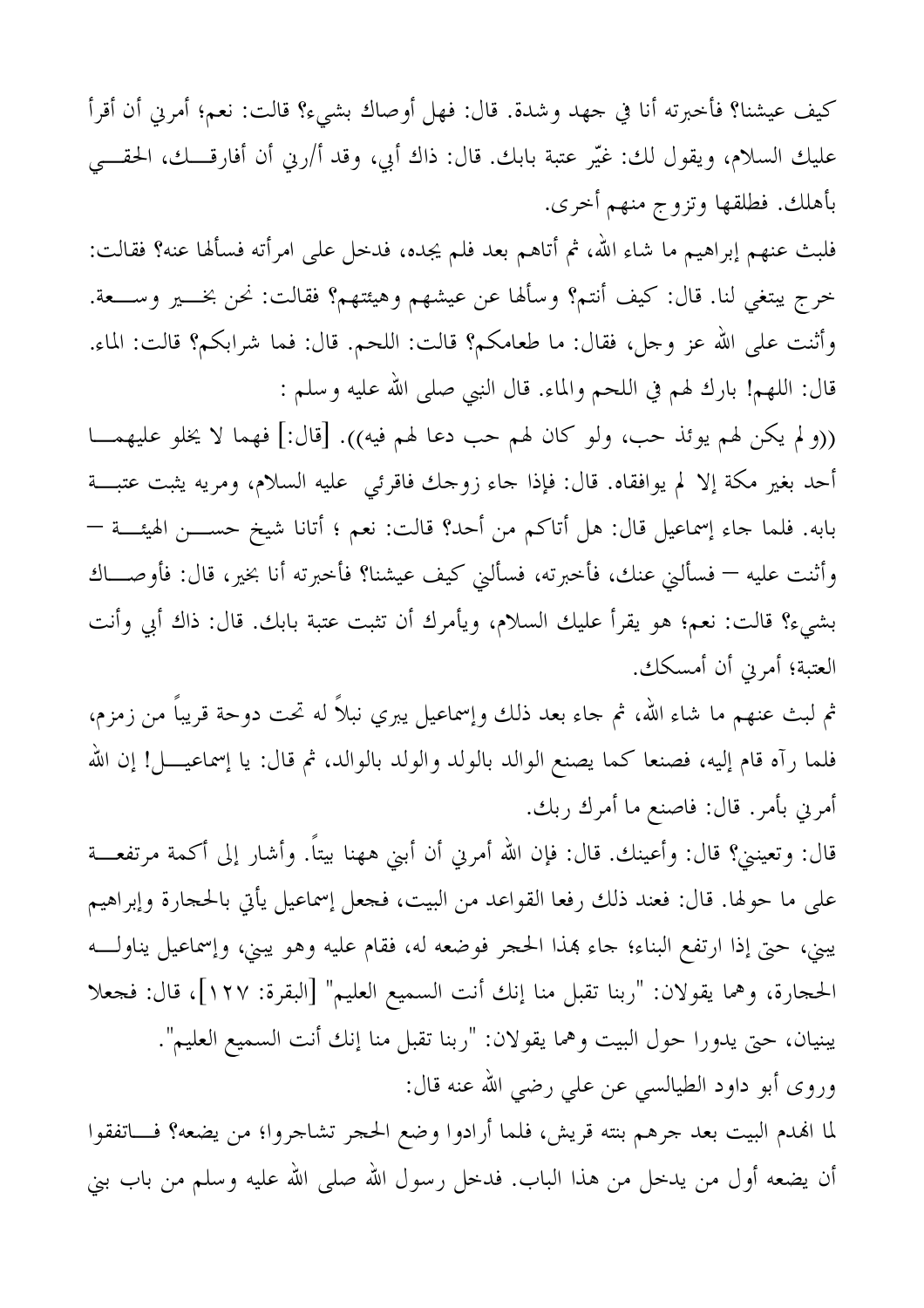شيبة، فأمر بثوب فوضع الحجر في وسطه، وأمر كل فخذ أن يأخذوا بطائفة مـــن الثــــوب، فرفعوه، وأخذه رسول الله صلى الله عليه وسلم فوضعه. وروى أحمد عن مجاهد عن مولاه — وهو السائب بن عبد الله — أنه حدثه: أنه كان فيمن بني الكعبة في الجاهلية، قال: وكان لي حجراً أنا تحته [بيدي] أعبده مــــن دون الله، قال: وكنت أجيء باللبن الخاثر الذي أنفسه على نفسه، فأصبه عليه، فيحـــيء الكلـــب فيلحسه، ثم يشغر فيبول عليه ! قال:

فبينا حتى بلغنا موضع الحجر، ولا يرى الحجر أحد، فإذا هو وسط أحجارنا مثل رأس الرجل، يكاد يتراءى منه وجه الرجل. فقال بطن من قريش: نحن نضعه. وقال آخرون: نحن نضــــعه. فقالوا: اجعلوا بينكم حكماً. فقالوا: أول رجل يطلع من الفجّ ، فجاء رسول الله صــــلى الله عليه وسلم ، فقالوا: أتاكم الأمين. فقالوا له، فوضعه في ثوب، ثم دعـــا بطـــولهم، فرفعــــوا نواحيه[معه]، فوضعه هو صلى الله عليه وسلم.

قلت: وقد كانوا أخرجوا منها الحجر — وهو ستة أذرع، أو سبعة أذرع من ناحية الشــــام — قصرت هم النفقة — أي: لم يتمكنوا أن يبنوه على قواعد إبراهيم — وجعلوا للكعبة باباً واحداً من ناحية المشرق، وجعلوه مرتفعاً لئلاً يدخل إليها كل أحد، فيدخلوا من شاؤوا ، ويمنعوا من شاؤ و ا.

وقد ثبت في ((الصحيحين)) عن عائشة رضي الله عنها أن رسول الله صلى الهل عليه وســــلم قال لها:

((ألم تري أن قومك قصرت بهم النفقة؟ ولولا حدثان قومك بكفر لنقضت الكعبة، وجعلت لها باباً شرقياً وباباً غربياً، وأدخلت فيها الحجر)).

ولهذا لما تمكن ابن الزبير بناها على ما أشار رسول الله صلى الله عليه وسلم ، وجاءت في غاية البهاء والحسن والسناء، كاملة على قواعد الخليل، لها بابان ملتصقان بالأرض شرقاً وغربـــاً، يدخل الناس من هذا ويخرجون من الآخر .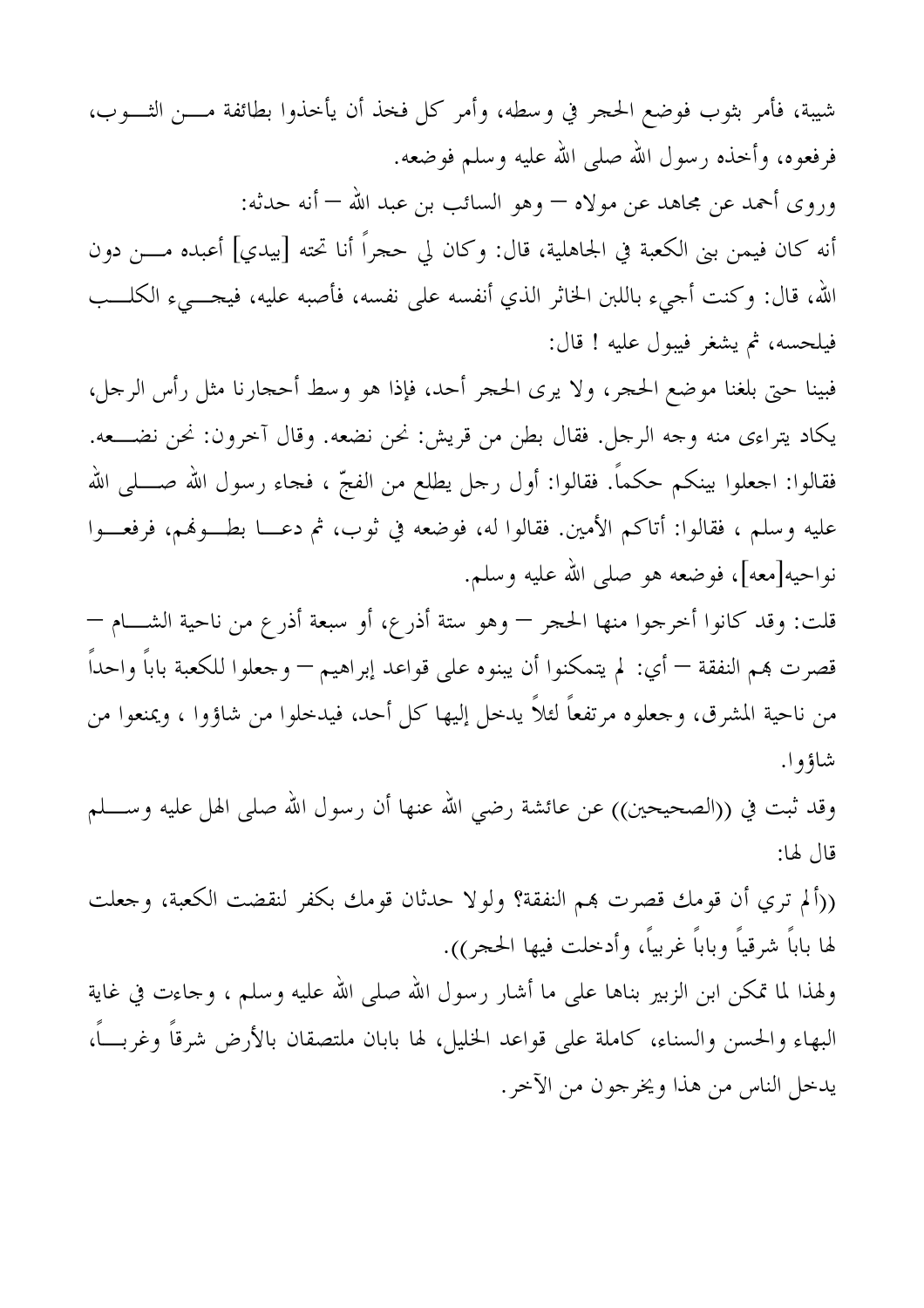صنعه ابن الزبير — واعتقدوا أنه فعل ذلك من تلقاء نفسه — فأمر بإعادقما إلى ما كانت عليــــه … فهي إلى الآن كذلك . وقد ذكرنا قصة بناء والأحاديث الواردة في ذلك في تفسير (سورة البقرة) عند قولــــه: ﴿وإذ

يرفع إبراهيم القواعد من البيت وإسماعيل﴾ [البقرة:٢٧]. وذكرنا ذلك مطولاً مستقصــــي، فمن شاء كتبه ها هنا، ولله الحمد والمنة.

#### فصل

وذكر ابن إسحاق ما كانت قريش ابتدعوه في تسميتهم الحمس، وهــو الشـــدة في الـــدين والصلابة.

وذلك لألهم عظموا الحرم تعظيماً زائداً؛ بحيث التزموا بسببه أن لا يخرجوا منه ليلــــة عرفـــة، وكانوا يقولون: نحن أبناء الحرم، وقطان بيت الله. فكانوا لا يقفون بعرفات. مع علمهم أفمـــا من مشاعر إبراهيم عليه السلام — حتى لا يخرجوا عن نظام ما كانوا قـــرروه مـــن البدعـــة الفاسدة، وكانوا يمنعون الجيج والعمّار — ما داموا محرمين — أن يأكلوا إلا من طعام قــــريش، ولا يطوفوا إلا في ثياب قريش، فإن لم يجد أحد منهم ثوب أحد من الحمس؛ طاف عرياناً ولو كانت امرأة، ولهذا كانت المرأة إذا اتفق طوافها لذلك؛ وضعت يدها على فرجها وتقول: اليوم يبدو بعضه أو كله \_ وما بدا منه فلا أحله

قال ابن إسحاق: فكانوا كذلك حتى بعث الله محمداً صلى الله عليه وسلم، وأنزل عليه القرآن رداً عليهم فيما ابتدعوه، فقال: ﴿ ثُمَّ أَفِيضُوا من حيث أفاض الناس﴾؛ أي: جمهور العرب من عرفات، ﴿وَاسْتَغْفَرُوا اللهُ إِنَّ اللهُ غَفُورٌ رَحِيمٌ﴾[البقرة:٩٩١]. وقد قدمنا: أن رسول الله صلى الله عليه وسلم كان يقف بعرفات قبل أن يترل عليه؛ توفيقـــاً من الله له.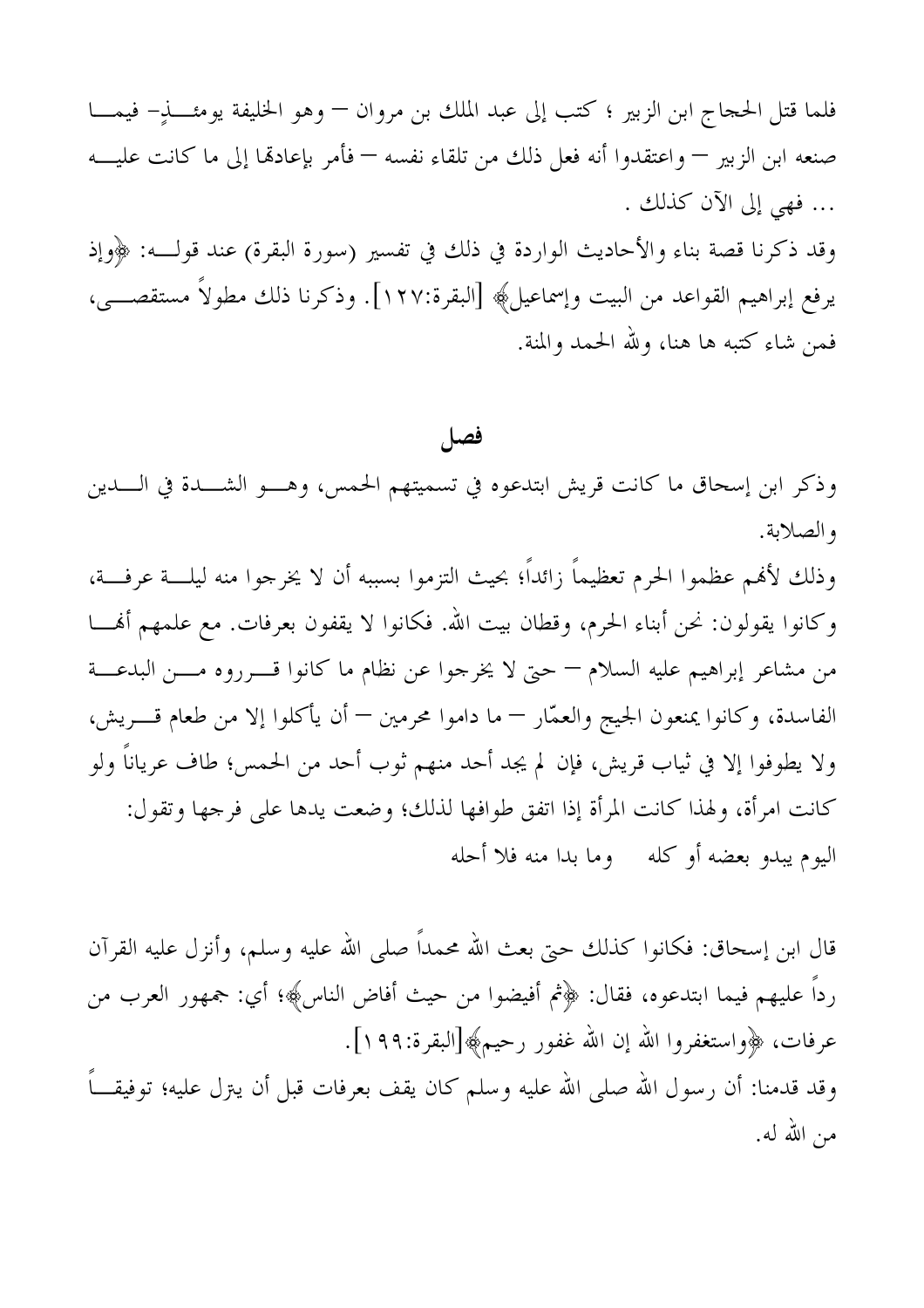وأنزل الله عليه ردًّا عليهم فيما كانوا حرموا من اللباس والطعام على الناس ﴿يا بني آدم خذوا زينتكم عند كل مسحد وكلوا واشربوا ولا تسرفوا إنه لا يحب المسرفين. قل من حرم زينة الله التي أخرج لعباده والطيبات من الرزق﴾ الآية [الأعراف: ٢٦و ٣٢]. [المستدرك] عن ابن عباس رضي الله عنهما قال: كانت المرأة تطوف بالبيت وهي عريانة، فتقول : من يعيرني تطوافاً؟ تجعله علــــي فرجهــــا، و تقو ل: اليوم يبدو بعضه أو كله \_ فما بدا منه فلا أحله فترلت هذه الآية : ﴿عَخْدُوا زِينتِكُمْ عَنْدْ كُلِّ مُسْجَدَ﴾ [الأعراف: ٣١]. رواه مسلم (٢٤٢/٨). وقال عروة: كان الناس يطوفون في الجاهلية عراة إلا الحمس — والحُمس : قريش وما ولدت — وكانـــت الحمس يحتسبون على الناس؛ يعطي الرجل الرجل الثياب يطوف فيها، وتعطي المسرأة المسرأة الثياب تطوف فيها، فمن لم تعطه الحمس طاف بالبيت عرياناً. وكان يفيض جماعة الناس من (عرفات)، وتفيض الحمس من (جمع). وعن عائشة رضى الله عنها: أن هذه الآية نزلت في الحمس (وفي رواية: كانت قريش ومن دان دينها يقفون بالمزدلفة ) ، وكانوا يسمون الحمس، وكان سائر العرب يقفون بــــ(عرفات)، فلما جاء الإسلام أمــــر الله نبيه صلى الله عليه وسلم أن يأتي (عرفات) ثم يقف هما، ثم يفيض منها، فذلك قوله تعـــالى ): ﴿قُمْ أَفِيضُوا مَن حِيثَ أَفَاضِ النَّاسِ﴾ [البقرة: ١٩٩]، قال: كانوا يقيضون مــــن (جمــــع) ، فدفعوا إلى (عرفات). رواه البخاري بهذا التمام (٨١٨ – مختصره) ومسلم (٤٣/٤) بحـــديث عائشـــة: [انتـــهي المستدرك].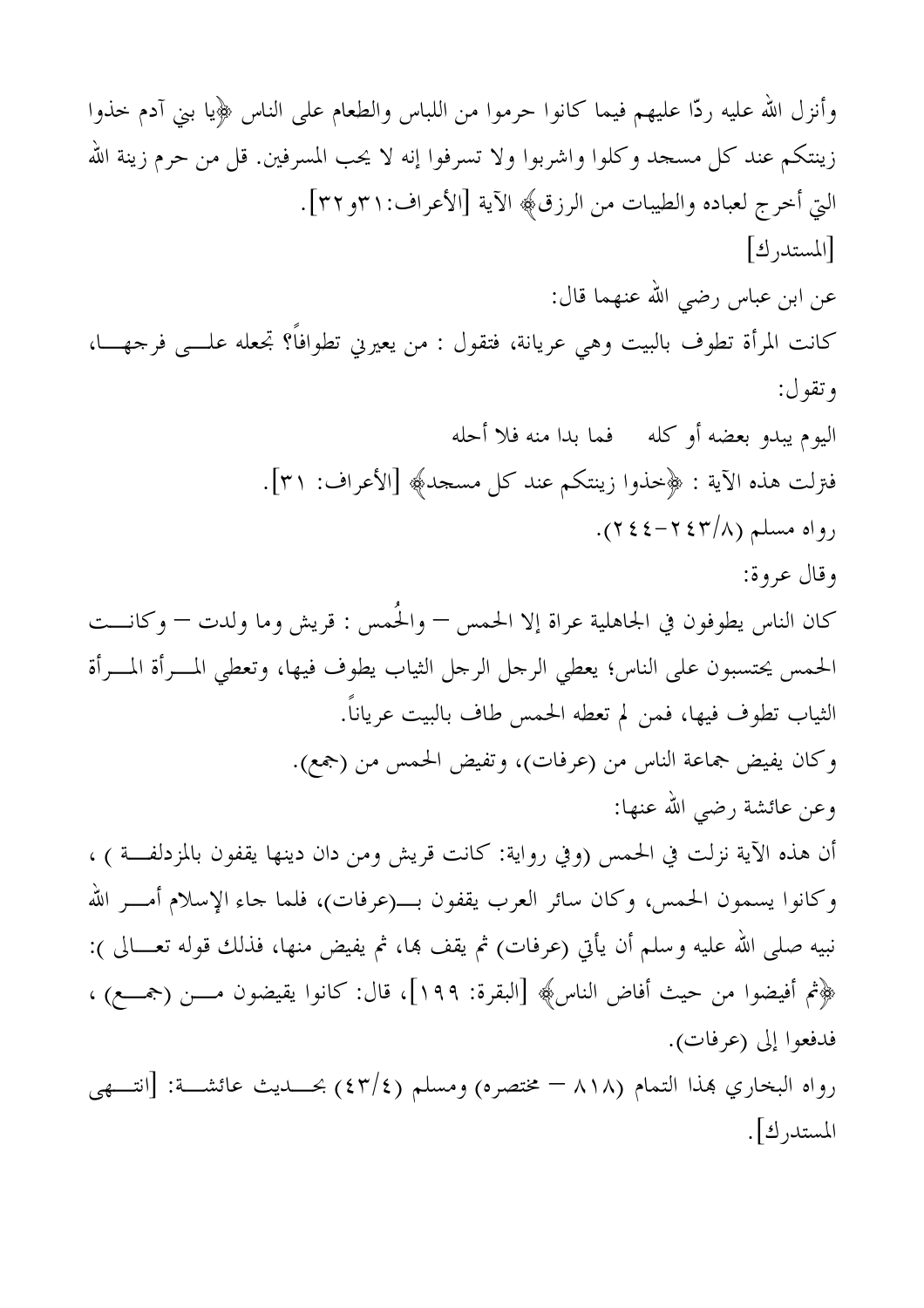# كتاب مبعث رسول الله صلى الله عليه وسلم تسليماً كثيراً وذكر شيء من البشارات بذلك

قال محمد بن إسحاق رحمه الله تعالى : وكانت الأحبار من اليهود ، والرهبان من النصارى، والكهان من العرب قد تحـــدثوا بـــأمر رسول الله صلى الله عليه وسلم قبل مبعثه لما تقارب زمانه. أما الأحبار من اليهود والرهبان من النصارى؛ فمما وجدوا في كتبهم من صفته، وصفة زمانه، وما كان من عهد أنبيائهم إليهم فيه، قال الله تعالى : ﴿الذين يتبعون الرسول النبي الأمي الذي يجدونه مكتوباً عندهم في التوراة والإنحيل يـــأمرهم بالمعروف وينهاهم عن المنكر ويحل لهم الطيبات ويحرم عليهم الخبائث ويضع عنهم إصـــرهم والأغلال التي كانت عليهم فالذين آمنوا به وعزروه ونصروه واتبعوا النور الذي أنزل معـــه أولئك هم المفلحون ﴾ [الأعراف: ١٥٧]. وقال الله تعالى : ﴿مُعَمَّدٌ رَسُولُ اللَّهِ وَالَّذِينَ مَعَهُ أَشِدَّاءُ عَلَى الْكُفَّارِ رُحَمَاءُ بَيْنَهُمْ تَرَاهُمْ رُكَّعًا سُجَّدًا يَبْتَغُــونَ فَضْلًا مِنَ اللَّهِ وَرضُوَانًا سِيمَاهُمْ فِي وُجُوهِهِمْ مِنْ أَثَرِ السُّجُودِ ذَلِكَ مَثَلُهُمْ فِي التَّوْرَاةِ وَمَثَلُهُمْ فِي الْإِنْجِيلِ كَزَرْ عِ أَخْرَجَ شَطْأَهُ فَآزَرَهُ فَاسْتَغْلَظَ فَاسْتَوَى عَلَى سُوقِهِ يُعْجبُ الزُّرَّاعَ لِيَغِيظَ بهمُ الْكُفَّارَ وَعَدَ اللَّهُ الَّذِينَ ءَامَنُوا وَعَمِلُوا الصَّالِحَاتِ مِنْهُمْ مَغْفِرَةً وَأَجْرًا عَظِيمًا﴾ [الفتح: ٢٩]. وقال الله تعالى : ﴿ وَإِذْ أَخَذَ اللَّهُ مِيثَاقَ النَّبَيِّينَ لَمَا ءَاتَيْتُكُمْ مِنْ كِتَابٍ وَحِكْمَةٍ ثُمَّ جَاءَكُمْ رَسُولٌ مُصَدِّقٌ لِمَـــا مَعَكُمْ لَتُؤْمِنُنَّ بِهِ وَلَتَنْصُرُنَّهُ قَالَ ءَأَقْرَرْتُمْ وَأَخَذْتُمْ عَلَى ذَلِكُمْ إصْري قَالُوا أَقْرَرْنَا قَالَ فَاشْــهَدُوا وَأَنَا مَعَكُمْ مِنَ الشَّاهِدِينَ ﴾[آل عمران: ٨١] وفي ((صحيح البخاري)) عن ابن عباس قال: ((ما بعث الله نبياً إذا أحذ عليه الميثاق: لئن بعث محمد وهو حي ليؤمنن به ولينصرنه، وأمــــره أن يأخذ على أمته الميثاق لئن بُعث محمد وهم أحياء ليؤمنن به ولينصرنه)).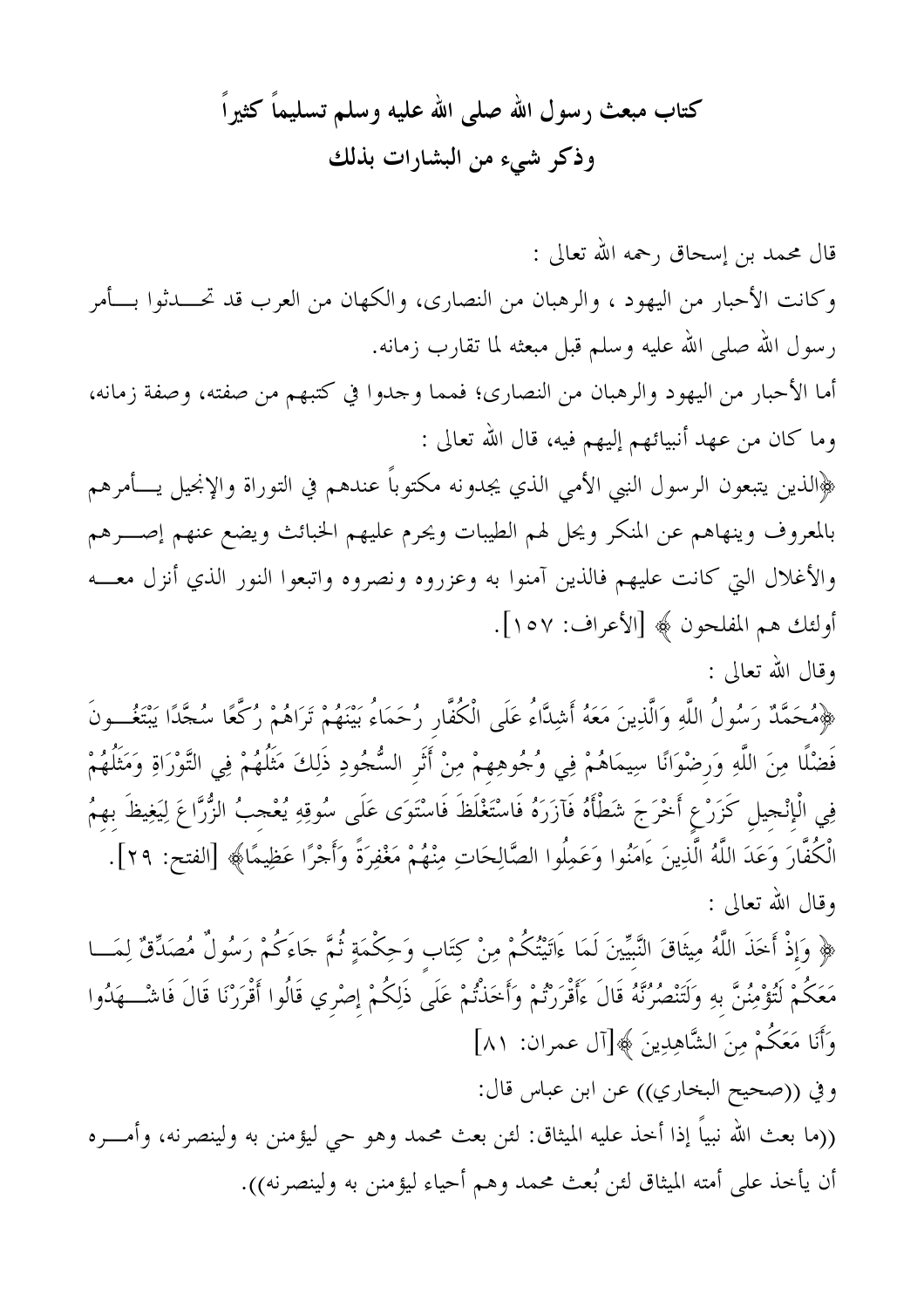يعلم من هذا أن جميع الأنبياء بشرو به وأمروا باتباعه. وقد قال إبراهيم عليه السلام فيما دعا به لأهل مكة :﴿ رَبَّنَا وَابْعَتْ فِيهِمْ رَسُولًا مِنْهُمْ يَتْلُـــو عَلَيْهِمْ ءَايَاتِكَ وَيُعَلِّمُهُمُ الْكِتَابَ وَالْحِكْمَةَ وَيُزَكِّيهِمْ إِنَّكَ أَنْتَ الْعَزِيزُ الْحَكِــيمُ﴾ [البقـــرة:  $\lceil \cdot \rceil$ وروى الإمام أحمد عن أبي أمامة قال: قلت: يا رسول الله! ما كان بدء أمرك؟ قال: ((دعوة أبي إبراهيم، وبشرى عيسى، ورأيت أمى أنه يخرج منها نور أضــــاءت لــــه قصــــور الشام)). ورواه محمد بن إسحاق من طريق أخرى عن أصحاب رسول الله صلى الله عليه وسلم عنــــه مثله. ومعنى هذا أنه أراد بدء أمره بين الناس واشتهار ذكره وانتشاره، فذكر دعـــوة إبـــراهيم اذي تنسب إليه العرب، ثم بشرى عيسى الذي هو خاتم أنبياء بني إسرائيل. يدل هذا على أن مــــن بينهما بشروا به أيضاً. وفيه بشارة لأهل محلتنا أرض بصرى، والها أول بقعة من أرض الشام خلص إليها نور النبوة، ولله الحمد والمنة. ولهذا كانت أول مدينة فتحت من أرض الشام، وكان فتحها صلحاً في خلافة أبي بكر رضي الله عنه . أما في الملأ الأعلى قد كان أمره مشهوراً مذكوراً معلوماً من قبل خلـــق آدم عليـــه الصــــلاة والسلام؛ كما فيما روى أحمد بسنده عن العرباض بن سارية قال: قال رسول الله صــــلى الله عليه وسليع : (( إني عند الله حاتم النبيين وإن آدم لمنحدل في طينته، وسأنبئكم بأول ذلك دعوة أبي إبراهيم، وبشارة عيسى بي، ورؤيا أمي التي رأت … )). وروى الإمام أحمد أيضاً عن ميسرة الفجرة قال: قلت: يا رسول الله! متى كنت نبياً؟ قال: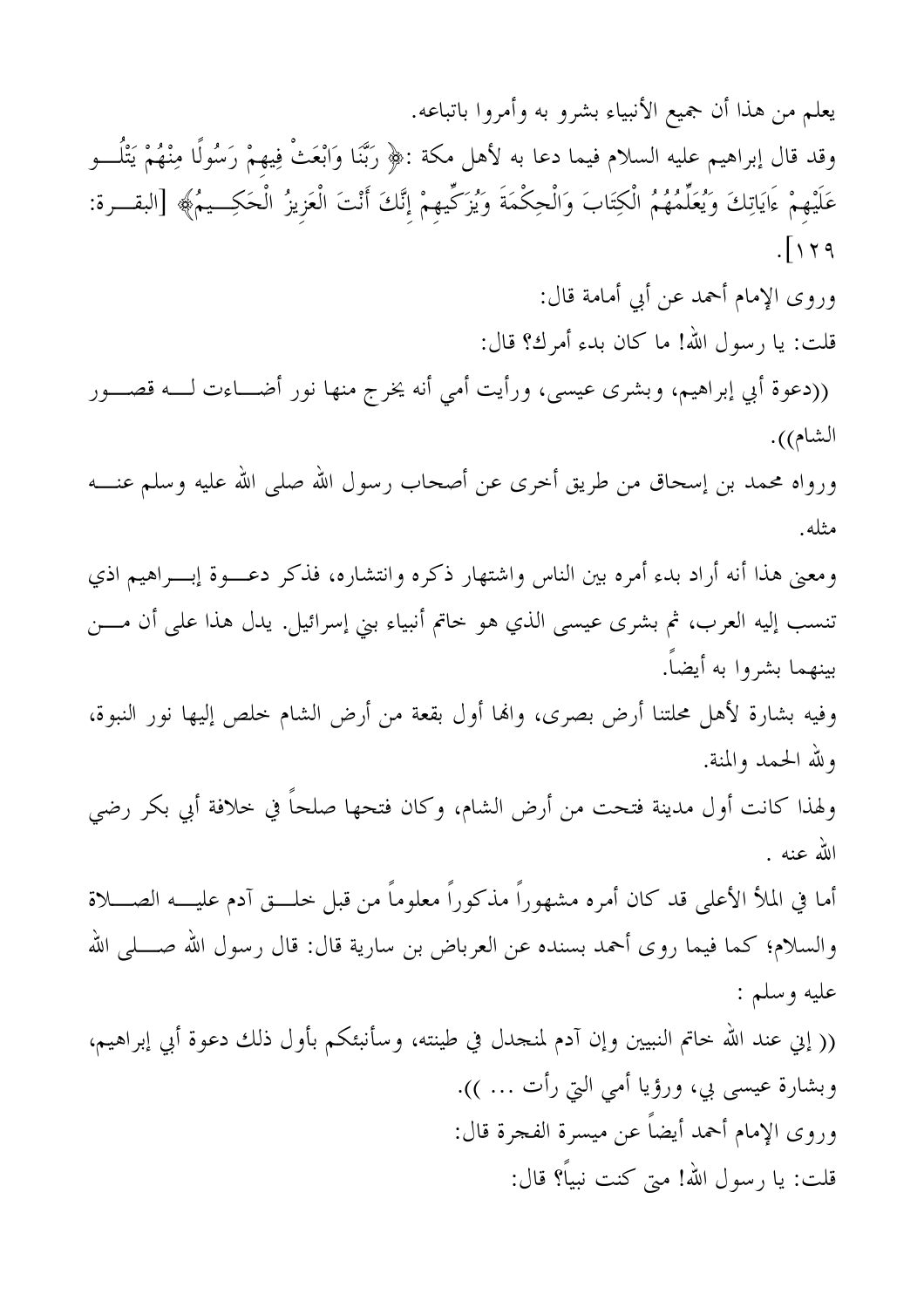((وأدم بين الروح والجسد)). إسناده جيد. وقد رواه ابن شاهين في ((دلائل النبوة)) من حديث أبي هريرة قال: سئل رسول الله صلى الله عليه وسلم : متى وجبت لك النبوة؟ قال: ((بين خلق أدم ونفخ الروح فيه )). وفي رواية: ((وأدم منجدل في طينته)). وروى من حديث ابن عباس: قيل: يا رسول الله! متى كنت نبياً؟ قال: ((وأدم بين الروح والجسد)). وأما الكهان من العرب ؛ فأتتهم به الشياطين من الجن مما تسترق من السمع، إذ كانت وهي لا تحجب عن ذلك بالقذف بالنجوم، وكان الكاهن والكاهنة لا يزال يقع منهما ذكر بعض أموره، ولا يلقى العرب لذلك فيه بالاً حتى بعثه الله تعالى ، ووقعت تلك الأمور التي كــــانوا يذكرون فعرفوها. فما تقارب أمر رسول الله صلى الله عليه وسلم وحضر زمان بعثه؛ حُجبت الشـــياطين عــــن السمع، وحيل بينها وبين المقاعد التي كانت تقعد لاستراق السمع فيها، فرمــوا بــالنجوم، فعرفت الشياطين أن ذلك لأمر حدث من أمر الله عز وجل. قال[ابن إسحاق]: وفي ذلك أنزل الله على رسول الله صلى الله عليه وسلم : ﴿قُلْ أُوحَى إِلَي أنه استمع نفر من الجن فقالوا إنا سمعنا قرآناً عجباً. يهدي إلى الرشد فآمنا به ولن نُشرك بربنا أحداً﴾ [الجــــن: ١و٢] إلى آخر السورة. وقد ذكرنا تفسير ذلك كله في كتابنا ((التفسير))، وكذلك قوله تعالى : ﴿وَإِذْ صَرَفْنَا إِلَيْـــكَ نَفَرًا مِنَ الْحِنِّ يَسْتَمِعُونَ الْقُرْءَانَ فَلَمَّا حَضَرُوهُ قَالُوا أَنْصِتُوا فَلَمَّا قُضِيَ وَلَّوْا إلى قَوْمِهِمْ مُنْذِرينَ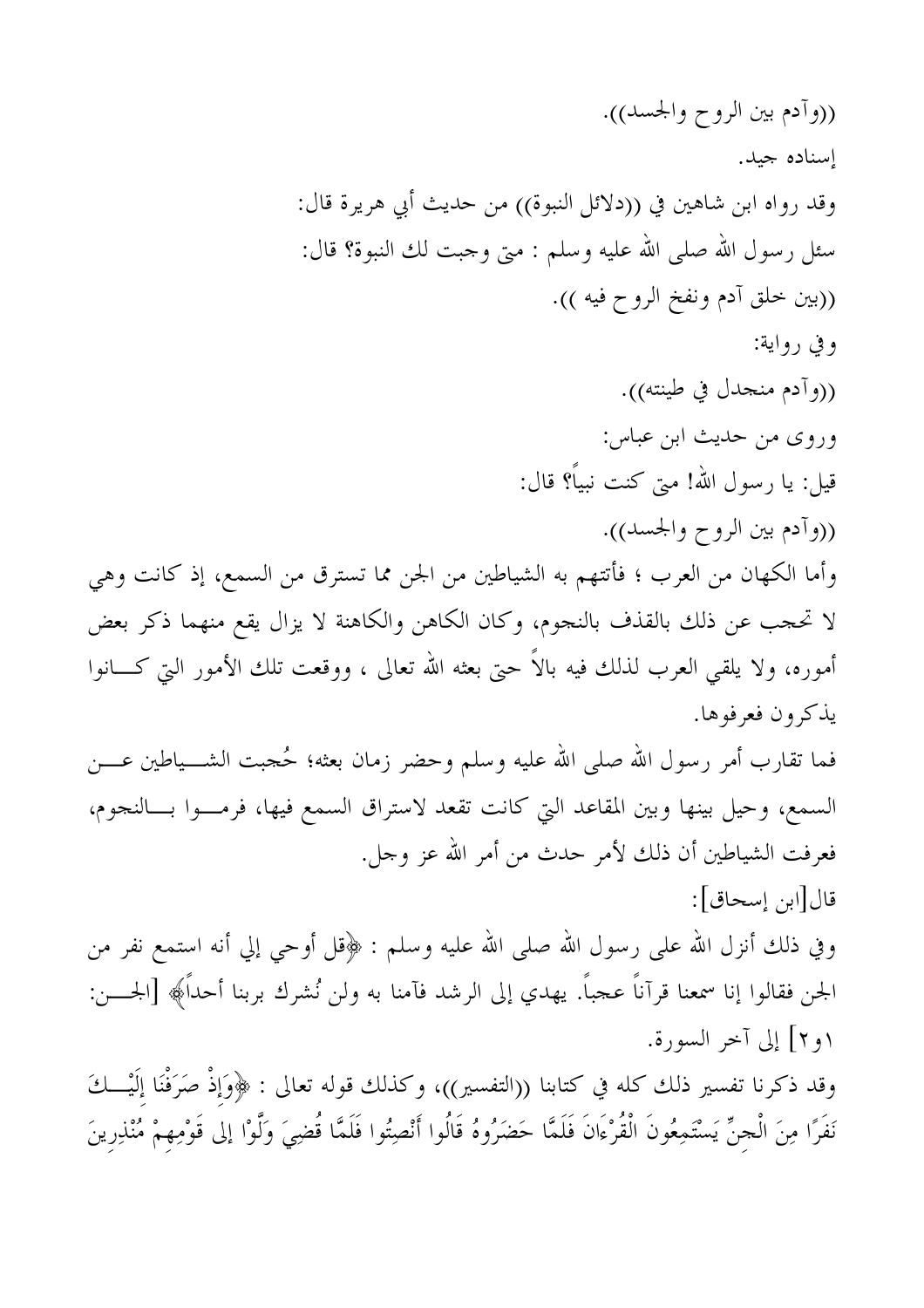. قَالُوا يَاقَوْمَنَا إِنَّا سَمِعْنَا كِتَابًا أُنْزِلَ مِنْ بَعْدِ مُوسَى مُصَدِّقًا لِمَا بَيْنَ يَدَيْهِ يَهْدِي إلى الْحَقِّ وَإلى طَرِيقِ مُسْتَقِيمٍ﴾ [الأحقاف: ٢٩و٣٠] الآيات. ذكرنا تفسير ذلك كله هناك.  $\lceil \circ \tau \rceil$ 

#### فصا

قال ابن إسحاق: وحدثني عاصم بن عمر بن قتادة عن رجال من قومه قالوا: إن مما دعانا إلى الإسلام — مع رحمة الله تعالى وهداه لنا — لما كنا نسمع من رجال يهود، كنا أهل شرك أصحاب أوثان، وكانوا أهل كتاب عندهم علم ليس لنا، وكانت لا تــزال بيننـــا وبنهم شرورو، فإذا نلنا منهم بعض ما يكرهون قالوا لنا: إنه قد تقارب زمان نبي يبعث الآن؛ نقتلكم معه قتل عاد وإرم. فكنا كثيراً ما نسمع ذلك منهم.

فلما بعث الله رسول الله صلى الله عليه وسلم أجبناه حين دعانا إلى الله، وعرفنا مـــا كــــانوا يتوعدوننا به، فبادرناهم إليه، فأمنا به وكفروا به، ففينا وفيهم نزلت هذه الآيـــة : ﴿ وَلَمَّـــا جَاءَهُمْ كِتَابٌ مِنْ عِنْدِ اللَّهِ مُصَدِّقٌ لِمَا مَعَهُمْ وَكَانُوا مِنْ قَبْلُ يَسْتَفْتِحُونَ عَلَى الَّذِينَ كَفَــرُوا فَلَمَّا جَاءَهُمْ مَا عَرَفُوا كَفَرُوا بِهِ فَلَعْنَةُ اللَّهِ عَلَى الْكَافِرِينَ ﴾ [البقرة: ٨٩].

وروى ابن إسحاق عن سلمة بن سلامة بن وقش — وكان من أهل بدر — قال: كان لنا جار من يهود في بني عبد الأشهل، قال: فخرج علينا يوماً من بيته حتى وقف على بنى عبد الأشهل — قال سلمة: وأنا يومئذ أحدث من فيه سناً، علىّ فروة لي مضحع فيها بفنـــاء أهلي — فذكر القيامة والبعث ، والحساب والميزان، والجنة والنار. قال: فقال ذلك لقوم أهل شرك أصحاب أوثان لا يرون أن بعثاً كائن بعد الموت. فقالوا له: ويحك يا فلان! أو ترى هذا كائناً ؛ أن الناس يبعثون بعد موقمم إلى دار فيها جنة ونار يجزون فيها بأعمالهم ؟! قال: نعم؛ والذي يحلف به، ويودُّ أن له بحظه من تلك النار أعظم تنور في الدار يحمونه، ثم يدخلونه إياه فيطينونه عليه، وأن ينجو من تلك النار غداً.

قالو له: ويحك يا فلان! فما آية ذلك؟

قال: نبي مبعوث من نحو هذه البلاد. وأشار بيده إلى نحو (مكة) واليمن.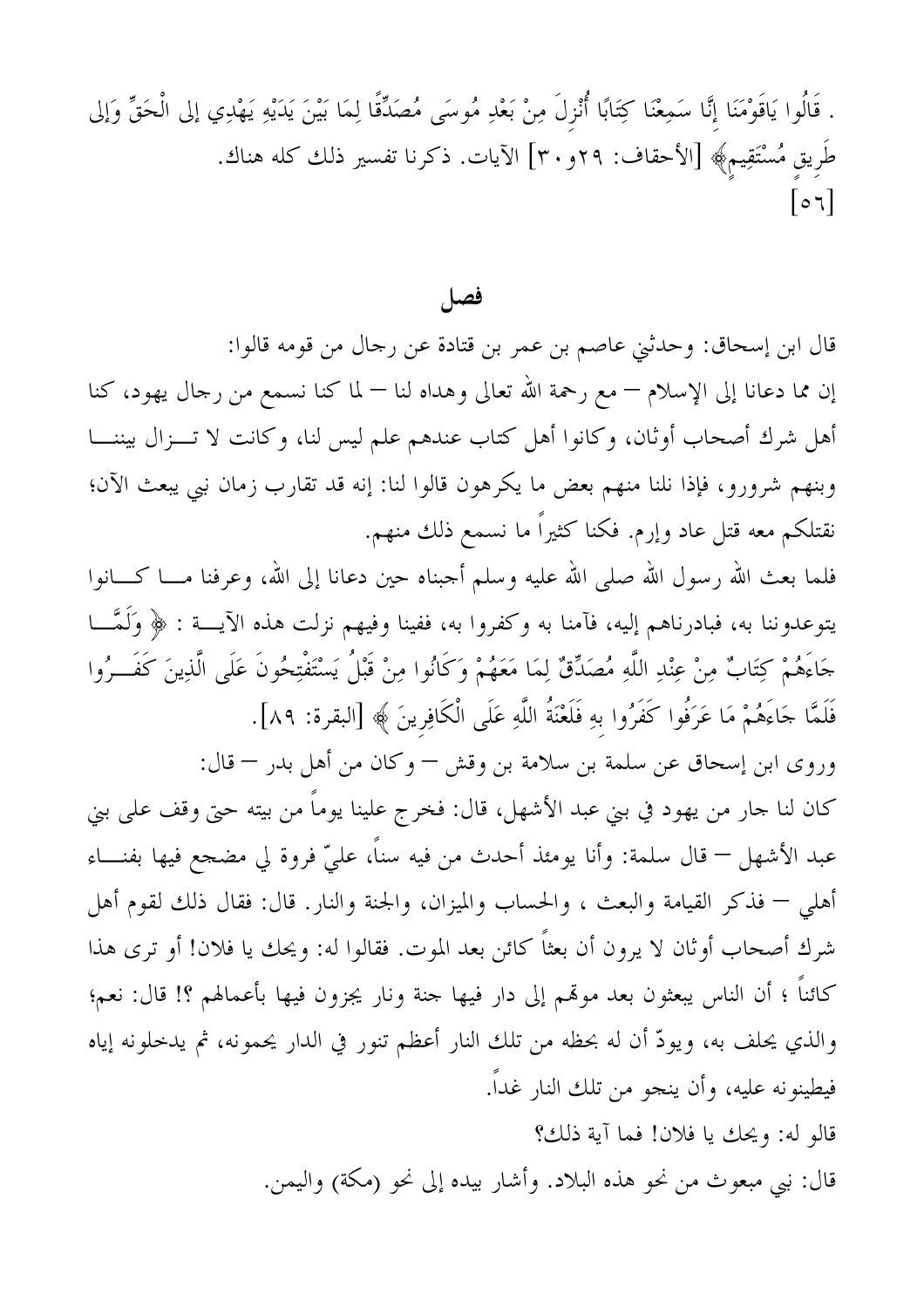قالوا: ومتى تراه؟ قال: فنظر إليَّ وأنا من أحدثهم سناً، فقال: إن يستنفد هذا الغلام عمره يدركه. قال سلمة: فوالله؛ ما ذهب الليل والنهار حتى بعث الله [محمداً] رسوله صلى الله عليه وســــلم وهو حي بين أظهرنا، فآمنا به، وكفر به بغياً وحسداً. قال: فقلنا له: ويحك يا فلان! ألست بالذي قلت لنا فيه ما قلت؟ قال: بلي، ولكن ليس به! رواه أحمد عن يعقوب عن أبيه عن ابن إسحاق. ورواه البيهقي عن الحاكم بإسناده من طريق يونس بن بكير. وروى أبو نعيم في ((الدلائل)) عن محمد بن سلمة قال: لم يكن في بني عبد الأشهل إلا يهودي واحد يقال له: يوشع، فسمعته يقول– وإني لغــــلام في إزار – : قد أظلكم خروج نبي يبعث من نحو هذا البيت — ثم أشار بيده إلى بيت الله — فمن أدركه فليصدقه. فُبُعتْ رسول الله صلى الله عليه وسلم فأسلمنا، وهو بين أظهرنا لم يسلم حسداً وبغياً.

قال ابن إسحاق: وحدثني عاصم بن عمر بن قتادة عن شيخ من بني قريظة قال لي: هل تدري عـم كـان إسلام ثعلبة بن سعبة، وأسيد بن سعيد، وأسد بن عبيد؟ – نفر من بـــــني هدل إخوة بني قريظة كانوا معهم في جاهليتهم، ثم كانوا سادالهم في الإسلام — قال: قلت: لا [والله]. قال:

فإن رحلاً من اليهود من أرض الشام يقال له: ابن الهيبان قدم علينا قبل الإسلام بسنين، فحل بين أظهرنا، لا والله؛ ما رأينا رجلاً قط لا يصلي الخمس أفضل منه، فأقام عندنا، فكنــــا إذا قحط عنا المطر قلنا له: اخرج يا ابن الهيبان! فاستسق لنا. فيقول: لا والله؛ حتى تقدموا بـــين يدي مخرجكم صدقة. فنقول: كم؟ فيقول: صاعاً من تمر، أو مدّين من شعير. قال: فنخرجها، ثم يخرج بنا إلى ظاهر حرتنا فيستسقى لنا، فوالله؛ ما يبرح مجلسه حتى يمر السحاب ويســـقى. قد فعل ذلك غير مرة ولا مرتين ولا ثلاث.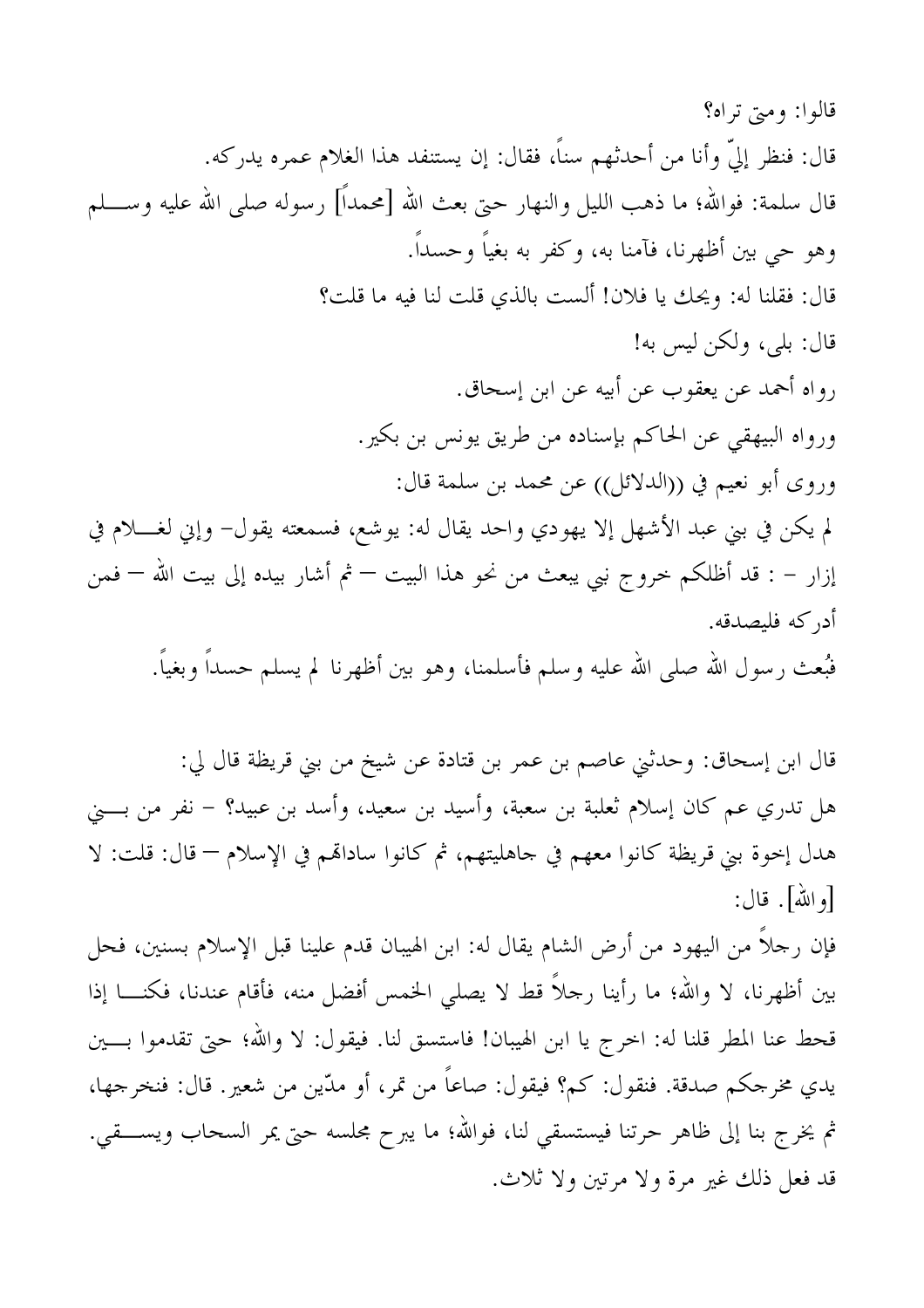قال: ثم حضرته الوفاة عندنا، فلما عرف أنه ميت قال: يا معشر يهود! ما ترونه أخرجني من أرض الخمر والخمير إلى أرض البؤس والجوع؟ قال: قلنا: أنت أعلم. قال: فإني إنما قدمت هذه البلدة أتوكَّف خروج نبي قد أظل زمانه، هذه البلـــدة مهــــاجرة، فكنت أرجو أن يبعث فاتبعه، وقد أظلكم زمانه، فلا تسبَقنَّ إليه يا معشر يهود! فإنه يبعـــث بسفك الدماء وسبي الذراري ممن حالفه، فلا يمنعكم ذلك منه. فلما بعث رسول الله صلى الله عليه وسلم ، وحاصر بني قريظة؛ قال هؤلاء الفتية — وكــــانوا شباناً أحداثا– : يا بني قريظة ! والله ؛ إنه للنبي الذي عهد إليكم فيه ابن الهيبان. قالوا: لــــيس به. قالوا: بلي والله؛ إنه لهو بصفته. فترلوا فأسلموا فأحرزوا دماءهم وأموالهم وأهليهم.

ثم ذكر ابن إسحاق رحمه الله إسلام الفارسي رضى الله عنه وأرضاه من حديث عبد الله بــــن عباس قال: حدثني سلمان الفارسي — من فيه — قال:

كُنْتُ رَجُلًا فَارِسِيًّا مِنْ أَهْلِ أَصْبَهَانَ مِنْ أَهْلِ قَرْيَةٍ مِنْهَا يُقَالُ لَهَا: (جَيٌّ) وَكَانَ أَبِي دِهْقَـــانَ قَرْيَتِهِ وَكُنْتُ أَحَبَّ خَلْقِ اللَّهِ إِلَيْهِ، فَلَمْ يَزَلْ بهِ حُبُّهُ إِيَّايَ حَتَّى حَبَسَني فِي بَيْتِهِ، كَمَا تُحْــبَسُ الْجَارِيَةُ.

وَأَجْهَدْتُ فِي الْمَجُوسِيَّةِ حَتَّى كُنْتُ قَطَنَ النَّارِ الَّذِي يُوقِدُهَا لَا يَتْرُكُهَا تَخْبُو سَاعَةً. قَالَ: وَكَانَتْ لِأَبِي ضَيْعَةٌ عَظِيمَةٌ، فَشُغِلَ فِي بُنْيَانٍ لَهُ يَوْمًا، فَقَالَ لِي: يَا بُنَيَّ إنِّي قَدْ شُغِلْتُ فِي بُنْيَانٍ هَذَا الْيَوْمَ عَنْ ضَيْعَتِي فَاذْهَبْ فَاطَّلِعْهَا وَأَمَرَني فِيهَا بَبَعْضٍ مَا يُرِيدُ، ثم قال لي: ولا تحتبس عني؛ فإنك إن احتسبت عني كنتم أهم إليَّ من ضيعتي، وشغلتني عن كل شيء من أمري. فَخَرَجْتُ أُريدُ ضَيْعَتَهُ، فَمَرَرْتُ بكَنيسَةٍ مِنْ كَنَائِس النَّصَارَى، فَسَمِعْتُ أَصْوَاتَهُمْ فِيهَا وَهُـــمْ يُصَلُّونَ، وَكُنْتُ لَا أَدْرِي مَا أَمْرُ النَّاس لِحَبْسِ أَبِي إِيَّايَ فِي بَيْتِهِ، فَلَمَّا مَرَرْتُ بِهِمْ وَسَـــمِعْتُ أَصْوَاتَهُمْ، دَخَلْتُ عَلَيْهِمْ أَنْظُرُ مَا يَصْنَعُونَ، فَلَمَّا رَأَيْتُهُمْ أَعْجَبَني صَلَاتُهُمْ، وَرَغِبْتُ فِي أَمْرِهِمْ، وَقُلْتُ: هَذَا وَاللَّهِ خَيْرٌ مِنْ الدِّين الَّذِي نَحْنُ عَلَيْهِ. فَوَاللَّهِ مَا تَرَكْتُهُمْ حَتَّى غَرَبَــتْ الشَّــمْسُ، وَتَرَكْتُ ضَيْعَةَ أَبِي فَلَمْ آتِهَا، فَقُلْتُ لَهُمْ: أَيْنَ أَصْلُ هَذَا الدِّين؟ قَالُوا: بالشَّام. فرَجَعْتُ إلى أَبي، وَقَدْ بَعَثَ فِي طَلَبي وَشَغَلْتُهُ عَنْ أَمْرِهِ كُلُّهِ.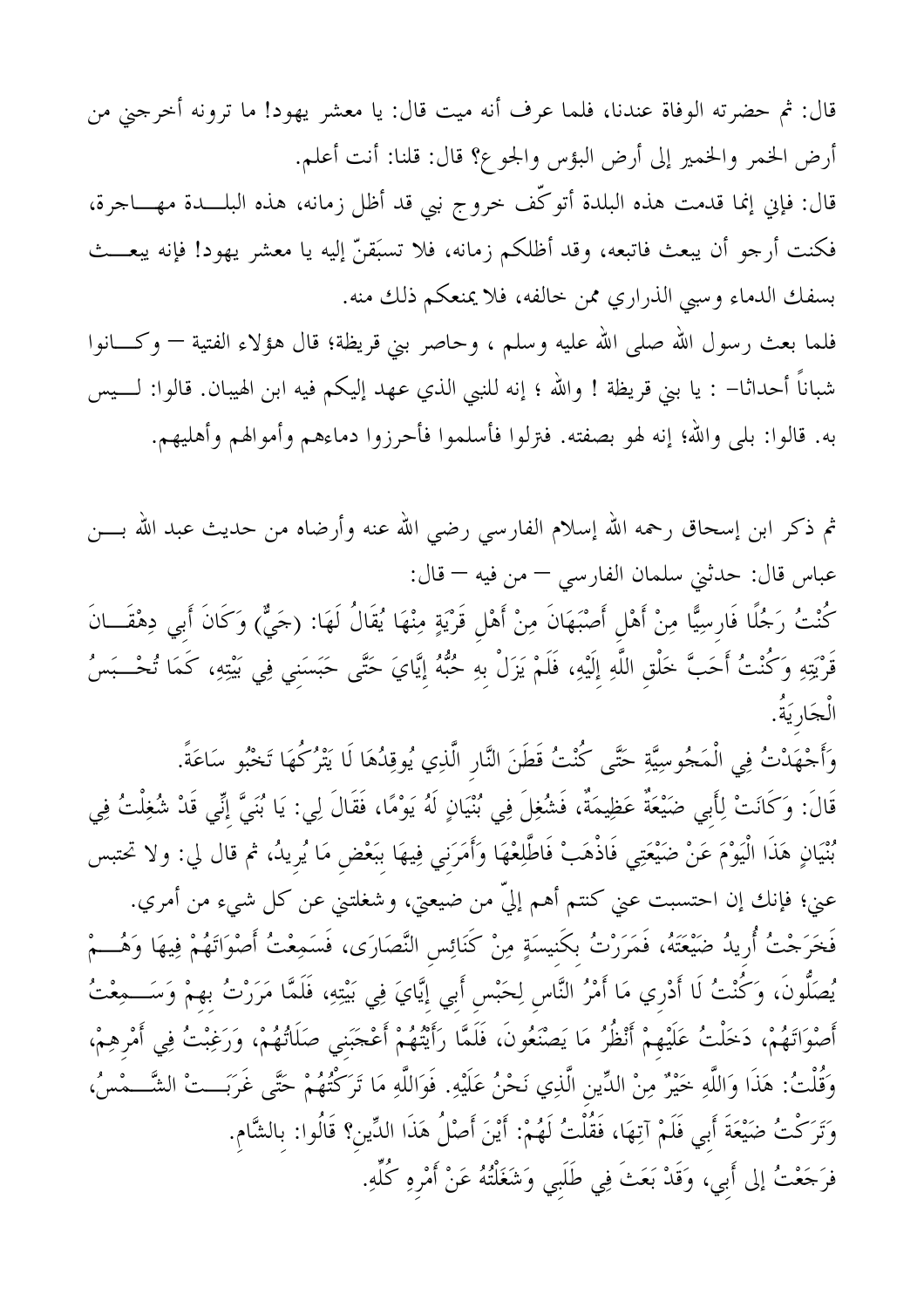فَلَمَّا حئْتُهُ قَالَ: أَيْ بُنَيٍّ! أَيْنَ كُنْتَ؟ أَلَمْ أَكُنْ عَهدْتُ إِلَيْكَ مَا عَهدْتُ؟ . قَالَ: قُلْتُ: يَا أَبَتِ مَرَرْتُ بِنَاسٍ يُصَلُّونَ فِي كَنِيسَةٍ لَهُمْ فَأَعْجَبَنِي مَا رَأَيْتُ مِنْ دِينِهِمْ، فَوَاللَّهِ؛ مَازِلْتُ عِنْدَهُمْ حَتَّى غُرِبَتْ الشَّعْسُ. قَالَ: أَيْ بُنَيَّ لَيْسَ فِي ذَلِكَ الدِّين خَيْرٌ، دِينُكَ وَدِينُ آبَائِكَ خَيْرٌ مِنْهُ. قَالَ: قُلْتُ: كَلَّا وَاللَّهِ؛ إِنَّهُ خَيْرٌ مِنْ دِيننَا. قَالَ: فَخَافَني، فَجَعَلَ فِي رِجْلَيَّ قَيْدًا ثُمَّ حَبَسَنى فِي بَيْتِهِ. قَالَ: وَبَعَثَتْ إِلَيَّ النَّصَارَى. فَقُلْتُ لَهُمْ: إذَا قَدِمَ عَلَيْكُمْ رَكْبٌ مِنْ الشَّام تُجَّارٌ مِنْ النَّصَـــارَى، فَأَخْبِرُوني بهمْ، قَالَ: فَقَدِمَ عَلَيْهِمْ رَكْبٌ مِنْ الشَّام تُجَّارٌ مِنْ النَّصَارَى، فَأَخْبَرُوني بهمْ. فَقُلْتُ لَهُمْ: إذَا قَضَوْا حَوَائِحَهُمْ وَأَرَادُوا الرَّجْعَةَ إلى بلَادِهِمْ فَآذِنُوني بهمْ. قَالَ: فَلَمَّا أَرَادُوا الرَّجْعَةَ إلى بِلَادِهِمْ أَخْبَرُوني بهمْ، فَأَلْقَيْتُ الْحَدِيدَ مِنْ رجْلَيَّ، ثُمَّ خَرَجْــتُ مَعَهُمْ حَتَّى قَدِمْتُ الشَّامَ، فَلَمَّا قَدِمْتُهَا قُلْتُ: مَنْ أَفْضَلُ أَهْلِ هَذَا الدِّينِ عِلْمَاً؟ قَالُوا: الْأَسْقُفُّ فِي الْكَنيسَةِ. قَالَ: فَحِئْتُهُ فَقُلْتُ له: إنِّي قَدْ رَغِبْتُ فِي هَذَا الدِّين. وَأَحْبَبْتُ أَنْ أَكُونَ مَعَكَ. وأخْدُمُكَ فِـــى كَنيسَتِكَ، وَأَتَعَلَّمُ مِنْكَ، وَأَصَلِّي مَعَكَ، قَالَ: ادْخُلْ.

فَدَخَلْتُ مَعَهُ، قَالَ فَكَانَ رَجُلَ سَوْء؛ يَأْمُرُهُمْ بِالصَّدَقَةِ وَيُرَغِّبُهُمْ فِيهَا؛ فَإِذَا جَمَعُوا إليه مِنْهَــا أَشْيَاءَ كَنَزَهُ لِنَفْسهِ وَلَمْ يُعْطِهِ الْمَسَاكِينَ، حَتَّى حَمَعَ سَبْعَ قِلَالٍ مِنْ ذَهَبٍ وَوَرِقٍ. قَالَ: وَأَبْغَضْتُهُ بُغْضًا شَدِيدًا لِمَا رَأَةٍ يَصْنَعُ.

تُمَّ مَاتَ، فَاحْتَمَعَتْ إليه النَّصَارَى لِيَدْفِنُوهُ، فَقُلْتُ لَهُمْ: إنَّ هَذَا كَانَ رَجُلَ سَــوْء يَــأْمُرْكُمْ بالصَّدَقَةِ وَيُرَغِّبُكُمْ فِيهَا، فَإِذَا حِنْتُمُوهُ بِهَا كَنَزَهَا لِنَفْسِهِ وَلَمْ يُعْطِ الْمَسَاكِينَ مِنْهَا شَيْئًا. قَالُوا: وَمَا عِلْمُكَ بذَلِكَ؟ قَالَ: فَقُلْتُ لَهُمْ: أَنَا أَدُلُّكُمْ عَلَى كَنْزِهِ. قَالُوا: فَدُلَّنَا. قَالَ: فَسَأَرَيْتُهُمْ مَوْضِعَهُ، قَالَ فَاسْتَخْرَجُوا سَبْعَ قِلَال مَمْلُوءَةٍ ذَهَبًا وَوَرقًا، قَالَ فَلَمَّا رَأَوْهَا قَالُوا: وَاللَّهِ لَا نَدْفِنُهُ أَبَدًا. قَاْلَ: فَصَلَبُوهُ ورَمُوهُ بِالْحِجَارَةِ.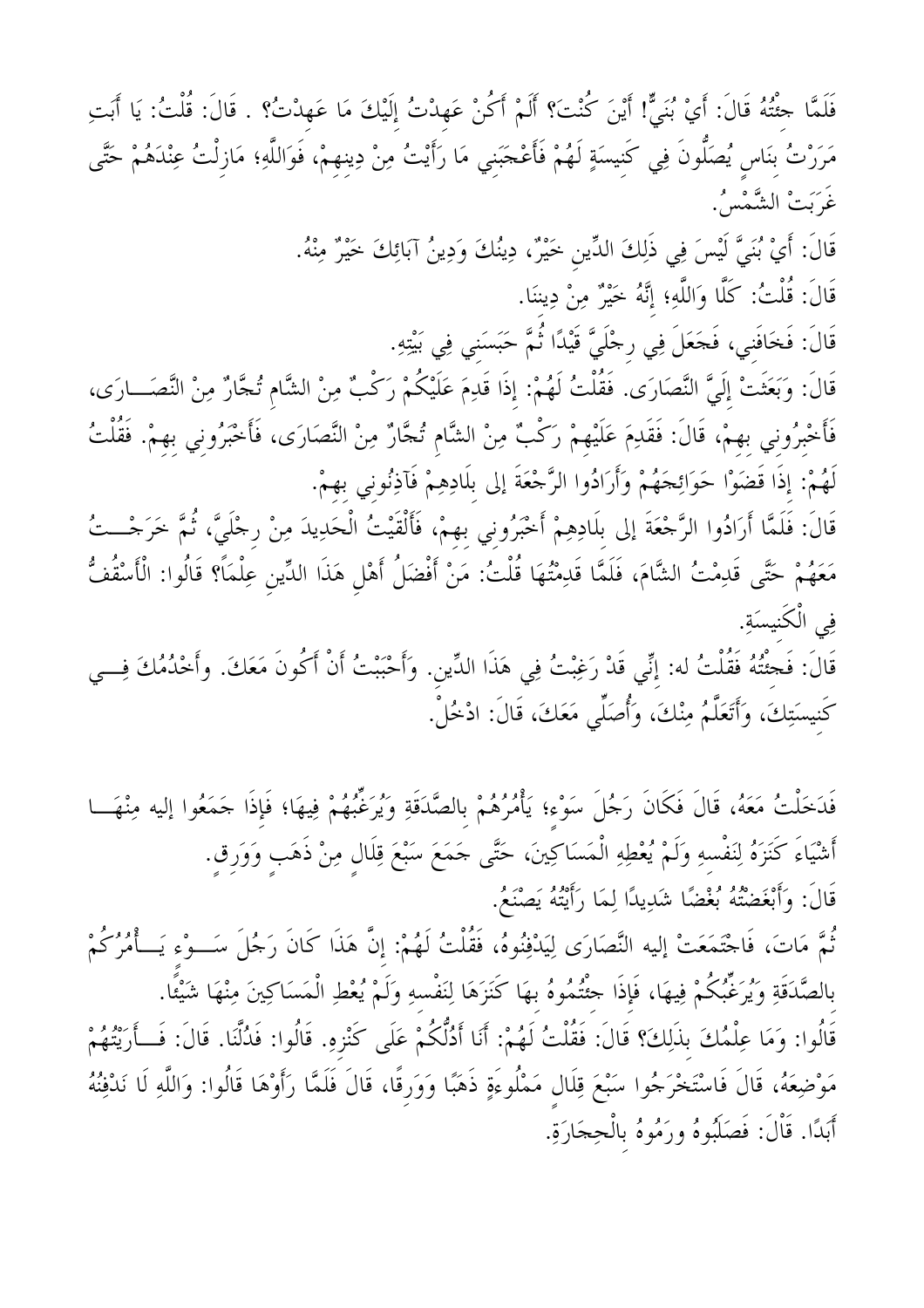وجَاءُوا بِرَجُلٍ آخَرَ فَوَضَعُوهُ مَكَانٍ. قَالَ سَلْمَانُ: فَمَا رَأَيْتُ رَجُلًا لَا يُصَلِّي الْخَمْسَ أَرَى أَنْسَهُ أَفْضَلُ مِنْهُ، أَزْهَدُ فِي الدُّنْيَا، وَلَا أَرْغَبُ فِي الْآخِرَةِ، وَلَا أَدْأَبُ لَيْلًا وَنَهَارًا [مِنْهُ]. قَالَ: فَأَحْبَبْتُهُ حُبًّا لَمْ أُحِبَّ شيئاً قَبْلَهُ مِثْلُهُ.

قالَ: فَأَقَمْتُ مَعَهُ زَمَانًا، ثُمَّ حَضَرَتْهُ الْوَفَاةُ، فَقُلْتُ لَهُ: إنِّي قَدْ كُنْتُ مَعَكَ وَأَحْبَبْتُكَ حُبًّا لَـــمْ أُحِبَّهُ شيئاً قَبْلَكَ ، وَقَدْ حَضَرَكَ مَا تَرَى مِنْ أَمْرِ اللَّهِ تعالى ، فَإِلى مَنْ تُوصِي بِي؟ وبَمَ تَأْمُرُنِي؟ قَالَ: أَيْ بُنَيَّ! وَاللَّهِ مَا أَعْلَمُ الْيَوْمَ أَحَداَ عَلَى مَا كُنْتُ عَلَيْهِ، لَقَدْ هَلَكَ النَّاسُ وَبَدَّلُوا، وَتَرَكُوا أَكْثَرَ مَا كَانُوا عَلَيْهِ؛ إِلَّا رَجُلًا بِـــ(الْمَوْصِلِ)، وَهُوَ فُلَانٌ، فَهُوَ عَلَى مَا كُنْتُ عَلَيْهِ، فَالْحَقْ بِهِ.

قَالَ: فَلَمَّا مَاتَ وَغَيَّبَ لَحِقْتُ بِصَاحِبِ (الْمَوْصِلِ)، فَقُلْتُ: يَا فُلَانُ! إِنَّ فُلَانًا أَوْصَانِي عِنْـــدَ مَوْتِهِ أَنْ أَلْحَقَ بِكَ وَأَحْبَرَنِي أَنَّكَ عَلَى أَمْرِهِ. فَقَالَ لِي: أَقِمْ عِنْدِي.

فَأَقَمْتُ عِنْدَهُ، فَوَجَدْتُهُ خَيْرَ رَجُلٍ عَلَى أَمْرِ صَاحِبِهِ، فَلَمْ يَلْبَتْ أَنْ مَاتَ، فَلَمَّا حَضَرَتْهُ الْوَفَــاةُ قُلْتُ لَهُ: يَا فُلَانُ! إِنَّ فُلَانًا أَوْصَى بِي إِلَيْكَ، وَأَمَرَنِي بِاللَّحُوقِ بِكَ، وَقَدْ حَضَرَكَ مِنْ اللَّهِ مَــا تَرَى، فَإِلى مَنْ تُوصِي بي؟ وَبِمَ تَأْمُرُني؟ قَالَ: يا بُنَيَّ! وَاللَّهِ؛ مَا أَعْلَمُ رَجُلًا عَلَى مِثْل مَا كُنَّـــا عَلَيْهِ إِلَّا بِـــرنَصِيبينَ)، وَهُوَ فُلَانٌ، فَالْحَقْ بِهِ.

فَلَمَّا مَاتَ وَغُيَّبَ لَحِقْتُ بِصَاحِبِ (نَصِيبينَ) فَجئْتُهُ فَأَخْبَرْتُهُ خَبَري، وَمَا أَمَرَني بهِ صَـــاحِبي. فَقَالَ: أَقِمْ عِنْدِي. فَأَقَمْتُ عِنْدَهُ، فَوَجَدْتُهُ عَلَى أَمْرِ صَاحِبَيْهِ، فَأَقَمْتُ مَعَ خَيْرِ رَجُلٍ فَوَاللَّهِ مَــا لَبتَ أَنْ نَزَلَ بهِ الْمَوْتُ فَلَمَّا حَضَرَ قُلْتُ لَهُ: يَا فُلَانُ ! إِنَّ فُلَانًا كَانَ أَوْصَى بي إلى فُلَانٍ، تُـــمَّ أَوْصَى بي فُلَانٌ إِلَيْكَ، فَإِلى مَنْ تُوصِي بِي؟ وبِمَ تَأْمُرُنِي؟

قَالَ: يا بُنَيًّا! وَاللَّهِ مَا أَعْلَمُ أَحَدًا بَقِيَ عَلَى أَمْرِنَا آمُرُكَ أَنْ تَأْتِيَهُ إِلَّا رَجُلًا بـــ(عَمُّوريَّةَ) فَإِنَّهُ بِمِثْل مَا نَحْنُ عَلَيْهِ، فَإِنْ أَحْبَبْتَ فائتِهِ؛ فَإِنَّهُ عَلَى أَمْرِنَا.

قَالَ: فَلَمَّا مَاتَ وَغَيَّبَ لَحِقْتُ بِصَاحِبِ (عَمُّوريَّةَ)، فَأَخْبَرْتُهُ خَبَري، فَقَالَ: أَقِمْ عِنْدِي. فَأَقَمْتُ عِنْدَ خير رحل على هدي أَصْحَابهِ. قَالَ: وَاكْتَسَبْتُ حَتَّى كَانَ لِي بَقَرَاتٌ وَغُنَيْمَةٌ.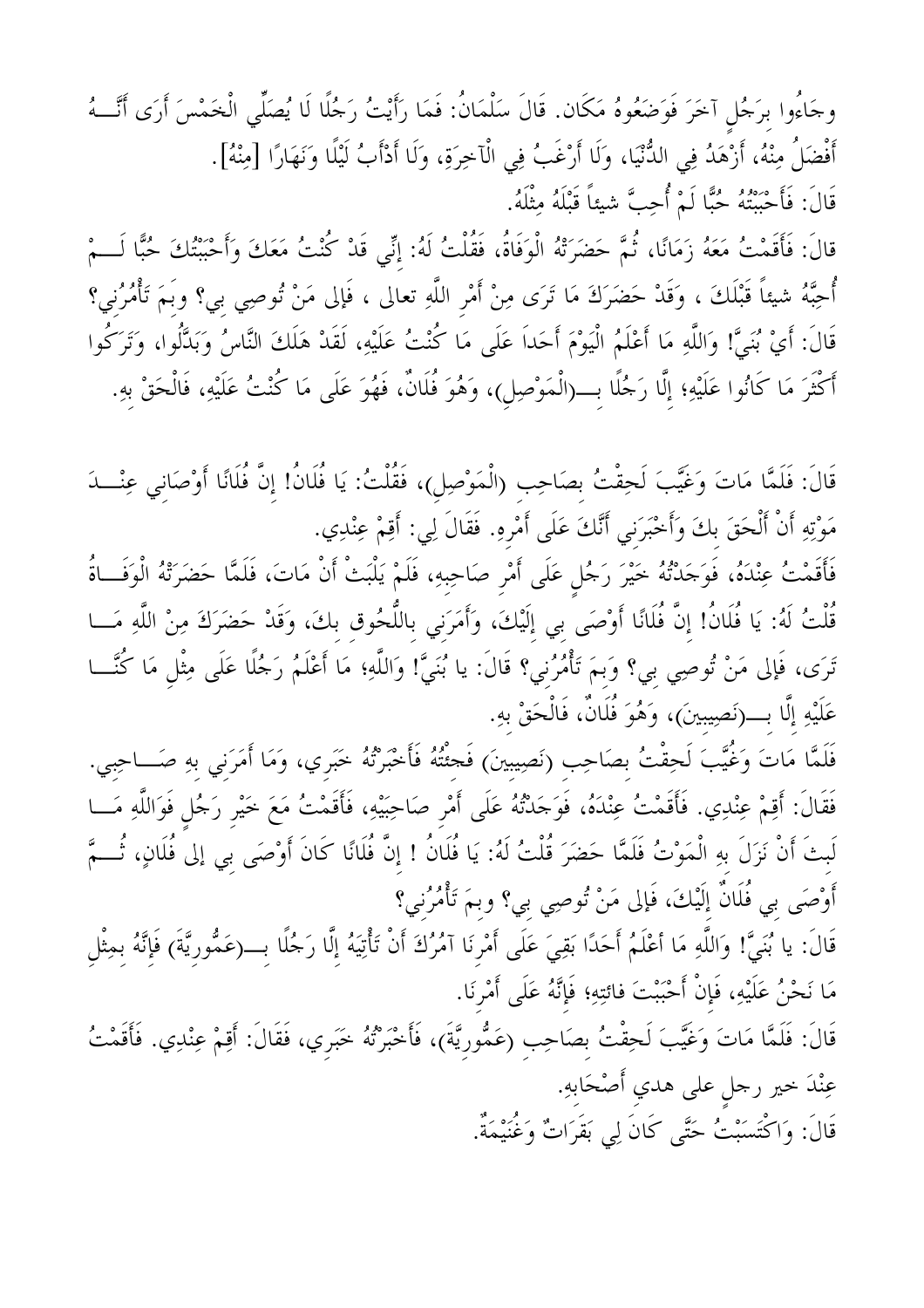قَالَ: ثُمَّ نَزَلَ بهِ أَمْرُ اللَّهِ، فَلَمَّا حُضِرَ قُلْتُ لَهُ: يَا فُلَان! إِنِّي كُنْتُ مَعَ فُلَانٍ فَأَوْصَى بِي إلى فُلَانٍ، تُمّ أَوْصَى بِي فُلَانٌ إلى فُلَانٍ، ثُمَّ أَوْصَى بِي فُلَانٌ إِلَيْكَ، فَإِلى مَنْ تُوصِي بِي؟ وَبِمَ تَأْمُرُني؟ قَالَ: أَيْ بُنَيَّ! وَاللَّهِ؛ مَا أَعْلَمُ أَصْبَحَ أحدٌ عَلَى مثل مَا كُنَّا عَلَيْهِ مِنْ النَّاس آمُــرُكَ أَنْ تَأْتِيَــهُ، وَلَكِنَّهُ قَدْ أَظَلَّكَ زَمَانُ نَبِيٍّ هُوَ مَبْعُوثٌ بِدِينِ إِبْرَاهِيمَ يَخْرُجُ بِأَرْضِ الْعَرَب. مُهَاجره إلى أَرْضِ بَيْنَ حَرَّتَيْنِ بَيْنَهُمَا نَخْلٌ، بِهِ عَلَامَاتٌ لَا تَخْفَى: يَأْكُلُ الْهَدِيَّةَ، وَلَا يَأْكُلُ الصَّدَقَةَ، بَيْنَ كَتِفَيْب خَاتَمُ النُّبُوَّةِ. فَإِنْ اسْتَطَعْتَ أَنْ تَلْحَقَ بِتِلْكَ الْبِلَادِ، فَافْعَلْ.

قَالَ: ثُمَّ مَاتَ، وَغَيَّبَ، ومَكَثْتُ بــِــ(عَمُّوريَّةَ) مَا شَاءَ اللَّهُ أَنْ أَمْكُتَ. نْمٌ مَرَّ بي نَفَرٌ مِنْ كَلْبٍ تُجَّارٍ، فَقُلْتُ لَهُمْ: احْمِلُونِي إلى أَرْضِ الْعَرَبِ وَأُعْطِيكُمْ بَقَرَاتِي هَـــــــٰزِهِ وَغُنَيْمَتِي هَذِهِ. قَالُوا: نَعَمْ. فَأَعْطَيْتُهُمُوهَا وَحَمَلُوني معهم، حَتَّـــى إِذَا بلغـــوا وَادِي الْقُـــرَى

ظَلَمُونِي؛ فَبَاعُونِي مِنْ رَجُلٍ مِنْ يَهُودَ عَبْدًا فَكُنْتُ عِنْدَهُ، وَرَأَيْتُ النَّخْلَ، فَرَجَوْتُ أَنْ يكُــونَ الْبَلَدَ الَّذِي وَصَفَ لِي صَاحِبِي وَلَمْ يَحِقْ فِي نَفْسِي.

فَبَيْنَمَا أَنَا عِنْدَهُ قَدِمَ عَلَيْهِ ابْنُ عَمٍّ لَهُ مِنْ بَنِي قُرَيْظَةَ مِنْ (الْمَدِينَةِ) فَابْتَاعَنِي مِنْهُ، فَــاحْتَمَلَنِي إلى (الْمَدِينَةِ)، فَوَاللَّهِ؛ مَا هُوَ إِلَّا أَنْ رَأَيْتُهَا، فَعَرَفْتُهَا بصِفَةِ صَاحِبي لها، فَأَقَمْتُ بهَا.

وَبُعِثَ رَسُولُ الله صلى الله عليه وسلم، فَأَقَامَ بـــ(مكة) مَا أَقَامَ، لَا أَسْمَعُ لَهُ بذِكْرٍ مِمَّا أَنَا فِيهِ مِنْ شُغْلِ الرِّقِّ، ثُمَّ هَاجَرَ إلى (الْمَدِينَةِ).

فَوَاللَّهِ إنِّي لَفِي رَأْسٍ عَذْقٍ لِسَيِّدِي أَعْمَلُ فِيهِ بَعْضَ الْعَمَلِ، وَسَيِّدِي حَالِسٌ تحتي، إذْ أَقْبَلَ ابْـــنُ عَمٍّ لَهُ حَتَّى وَقَفَ عَلَيْهِ فَقَالَ: يا فُلَانُ قَاتَلَ اللَّهُ بَني قَيْلَةَ، وَاللَّهِ؛ إِنَّهُمْ لَمُحْتَمِعُونَ الْآنَ بِـــ(قُبَاءَ) عَلَى رَجُلٍ قَدِمَ مِنْ (مَكَّةَ) الْيَوْمَ يَزْعُمُونَ أَنَّهُ نَبِيٌّ.

قَالَ فَلَمَّا سَمِعْتُهَا أَخَذَتْني الرَّعْدَةُ، حَتَّى ظَنَنْتُ ساقِطٌ عَلَى سَيِّدِي، فَنَزَلْتُ عَنْ النَّخْلَةِ، فَحَعَلْتُ أَقُولُ لِابْنِ عَمِّهِ: ذَلِكَ مَاذَا تَقُولُ؟ مَاذَا تَقُولُ؟

قَالَ:فَغَضِبَ سَيِّدِي، فَلَكَمَني لَكْمَةً شَدِيدَةً، ثُمَّ قَالَ: مَا لَكَ وَلِهَذَا؟! أَقْبلْ عَلَى عَمَلِكَ. قَالَ: فقُلْتُ: لَا شَيْءَ؛ إِنَّمَا أَرَدْتُ أَنْ أَسْتَتْبتَ عَمَّا قَالَ.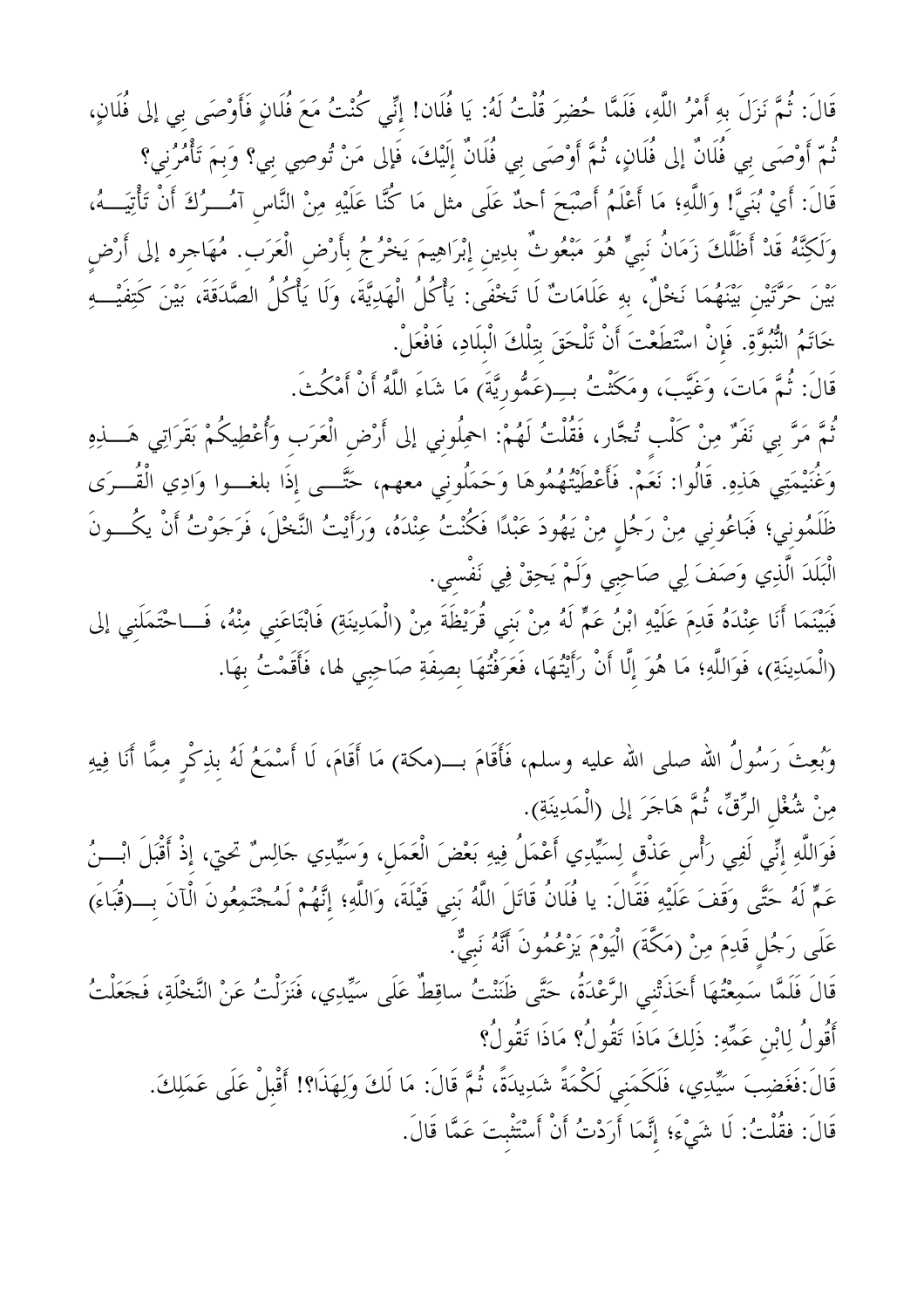قالَ: وكَانَ عِنْدِي شَيْءٌ قَدْ جَمَعْتُهُ، فَلَمَّا أَمْسَيْتُ أَخَذْتُهُ، ثُمَّ ذَهَبْتُ إلى رَسُول اللَّهِ صَلَّى اللَّهُ عَلَيْهِ وَسَلَّمَ وَهُوَ بِـــ(قُبَاءَ)، فَدَخَلْتُ عَلَيْهِ، فَقُلْتُ لَهُ: إِنَّهُ قَدْ بَلَغَنِي أَنَّكَ رَجُلٌ صَالِحٌ، وَمَعَـــكَ أَصْحَابٌ لَكَ غُرَبَاءُ ذَوُو حَاجَةٍ، وَهَذَا شَيْءٌ كَانَ عِنْدِي لِلصَّدَقَةِ، فَرَأَيْتُكُمْ أَحَقَّ بهِ مِنْ غَيْر كُمْ. قَالَ: فَقَرَّبْتُهُ إِلَيْهِ، فَقَالَ رَسُولُ اللَّهِ صَلَّى اللَّهُ عَلَيْهِ وَسَلَّمَ: ((كلوا))، وَأَمْسَكَ يَدَهُ فَلَمْ يَأْكُلْ. فَقُلْتُ فِي نَفْسي: هَذِهِ وَاحِدَةٌ.

ثُمَّ انْصَرَفْتُ عَنْهُ، فَجَمَعْتُ شَيْئًا، وَتَحَوَّلَ رَسُولُ اللَّهِ صَلَّى اللَّهُ عَلَيْهِ وَسَلَّمَ إلى الْمَدِينَةِ، ثُـــمَّ حثُّه فَقُلْتُ له: إنِّي رَأَيْتُكَ لَا تَأْكُلُ الصَّدَقَةَ، وَهَذِهِ هَدِيَّةٌ أَكْرَمْتُكَ بهَا. قَالَ: فَأكَلَ رَسُولُ اللَّهِ صَلَّى اللَّهُ عَلَيْهِ وَسَلَّمَ مِنْهَا، وَأَمَرَ أَصْحَابَهُ فَأَكَلُوا مَعَهُ.

قَالَ: فَقُلْتُ فِي نَفْسي: هَاتَانِ اثْنَتَانِ.

قالَ: ثُمَّ حثْتُ رَسُولَ اللَّهِ صَلَّى اللَّهُ عَلَيْهِ وَسَلَّمَ وَهُوَ بـــ(بَقِيع الْغَرْقَدِ) قَدْ تَبعَ جَنَـــازَةً مِـــنْ أَصْحَابِهِ، وعَلَيْهِ شَمْلَتَانِ، وَهُوَ جَالِسٌ فِي أَصْحَابِهِ، فَسَلَّمْتُ عَلَيْهِ، ثُمَّ اسْتَدَبرْتُه أَنْظُرُ إلى ظَهْرِهِ؛ هَلْ أَرَى الْخَاتَمَ الَّذِي وَصَفَ لِي صَاحِبِي؟ فَلَمَّا رَآني رَسُولُ اللَّهِ صَلَّى اللَّـــهُ عَلَيْـــهِ وَسَـــلَّمَ اسْتَدبَرْتُهُ؛ عَرَفَ أَنِّي أَسْتَتْبتُ فِي شَيْءٍ وُصِفَ لِي، فَأَلْقَى رِدَاءَهُ عَـــنْ ظَهْـــرو، فَنَظَــرْتُ إلى الْخَاتَمِ، فَعَرَفْتُهُ فَاكَبَبْتُ عَلَيْهِ أُقَبِّلُهُ وَأَبْكِي، فَقَالَ لِي رَسُولُ اللَّهِ صَلَّى اللَّــهُ عَلَيْــهِ وَسَــلَّمَ: ((تَحَوَّلْ))، فَتَحَوَّلْتُ بين يديه، فَقَصَصْتُ عَلَيْهِ حَدِيثِي كَمَا حَدَّتْتُكَ يَا ابْنَ عَبَّاس! فَأَعْجَـــبَ رَسُولَ اللَّهِ صَلَّى اللَّهُ عَلَيْهِ وَسَلَّمَ أَنْ يَسْمَعَ ذَلِكَ أَصْحَابُهُ. ثُمَّ شَغَلَ سَلْمَانَ الرِّقُّ حَتَّى فَاتَهُ مَعَ رَسُول اللَّهِ صَلَّى اللَّهُ عَلَيْهِ وَسَلَّمَ (بَدْرٌ) وَ(أُحُدٌ). قَالَ سلمان: ثُمَّ قَالَ لِي رَسُولُ اللَّهِ صَلَّى اللَّهُ عَلَيْهِ وَسَلَّمَ: ((كَاتِبْ يَا سَلْمَانُ!)).

فَكَاتَبْتُ صَاحِبي عَلَى ثَلَاثِ مِائَةِ نَخْلَةٍ أُحْييهَا لَهُ بِالْفَقِيرِ، وأَرْبَعِينَ أُوقِيَّةً، فَقَالَ رَسُولُ اللَّهِ صَلَّى اللَّهُ عَلَيْهِ وَسَلَّمَ لِأَصْحَابِهِ: ((أَعِينُوا أَخَاكُمْ)).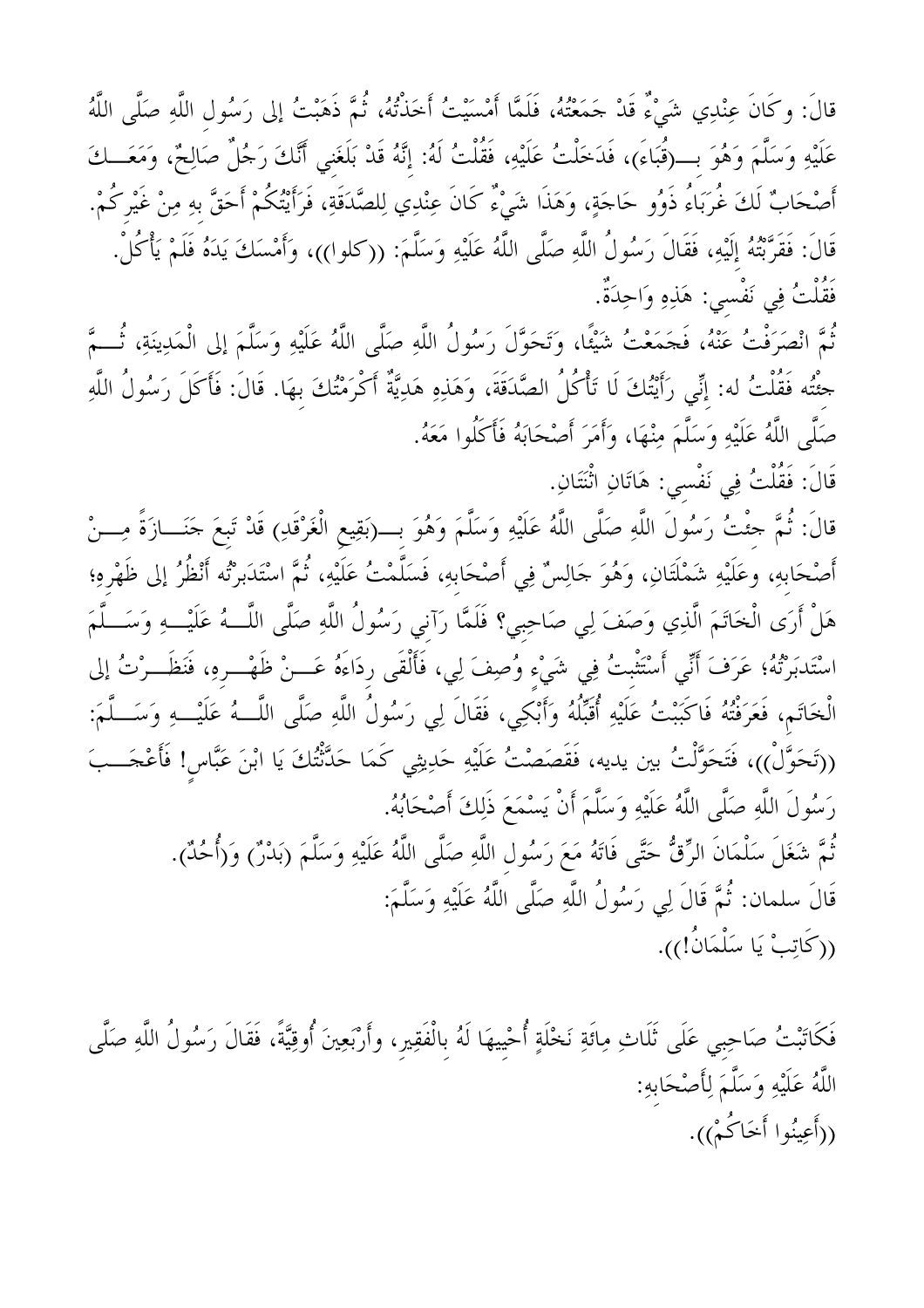فَأَعَانُوني في النَّخْل: الرَّجُلُ بثَلَاثِينَ وَدِيَّةً، وَالرَّجُلُ بعِشْرينَ ودية، وَالرَّجُلُ بخَمْسَ عَشْرَةَ ودية، وَالرَّجُلُ بِعَشْرة، يعين الرَّجُلُ بقَدْرٍ مَا عِنْدَهُ حَتَّى اجْتَمَعَتْ لِي ثَلَاثُ مِائَةِ وَدِيَّةٍ، فَقَالَ لِي رَسُولُ اللَّهِ صَلَّى اللَّهُ عَلَيْهِ وَسَلَّمَ: ((اذْهَبْ يَا سَلْمَانُ! فَفَقِّرْ لَهَا، فَإِذَا فَرَغْتَ فَأْتِنى أَكُنُ أَنَا أَضَعُهَا بِيَدَيَّ)). قال: فَفَقَّرْتُ، وَأَعَانَني أَصْحَابي، حَتَّى إذَا فَرَغْتُ جئْتُهُ فَأَخْبَرْتُهُ، فَخَرَجَ رَسُولُ اللَّهِ صَلَّى اللَّهُ عَلَيْهِ وَسَلَّمَ مَعِي إِلَيْهَا، فَحَعَلْنَا نُقَرِّبُ لَهُ الْوَدِيَّ، وَيَضَعُهُ رَسُولُ اللَّهِ صَلَّى اللَّهُ عَلَيْهِ وَسَلَّمَ بيَدِهِ، حتى إذا فرغنا، فَوَالَّذِي نَفْسُ سَلْمَانَ بِيَدِهِ؛ مَا مَاتَتْ مِنْهَا وَدِيَّةٌ وَاحِدَةٌ. فَأَدَّيْتُ النَّخْلَ وَبَقِيَ عَلَيَّ الْمَالُ، فَأُتِيَ رَسُولُ اللَّهِ صَلَّى اللَّهُ عَلَيْهِ وَسَلَّمَ بِمِثْلِ بَيْضَةِ الدَّجَاجَـــةِ مِنْ ذَهَبٍ مِنْ بَعْضِ المعادن، فَقَالَ: ((مَا فَعَلَ الْفَارِسِيُّ الْمُكَاتَبُّ؟)). قَالَ: فَدُعِيتُ لَهُ، قَالَ: ((خُذْ هَذِهِ فَأَدِّ بِهَا مَا عَلَيْكَ يَا سَلْمَان!)). فَقُلْتُ: وَأَيْنَ تَقَعُ هَذِهِ مِمَّا عَلَىَّ يَا رَسُولَ اللَّهِ؟ قَالَ: ((خُذْهَا؛ فَإِنَّ اللَّهَ سَيُؤَدِّي بِهَا عَنْكَ)). قَالَ: فَأَحَذْتُهَا فَوَزَنْتُ لَهُمْ مِنْهَا – وَالَّذِي نَفْسُ سَلْمَانَ بَيَدِهِ – أَرْبَعِينَ أُوقِيَّةً، فَأَوْفَيْتُهُمْ حَقَّهُمْ. وَعُتِقَ سلمان. فَشَهِدْتُ مَعَ رَسُولِ اللَّهِ صَلَّى اللَّهُ عَلَيْهِ وَسَلَّمَ (الْخَنْدَقَ) ثُمَّ لَمْ يَفُتْنــي مَعَــهُ مَشْهَدٌ.

وروى البخاري في ((صحيحه)) من حديث أبي عثمان النهدي عن سلمان الفارسي: أنه تداوله بضعة عشر؛ من ربِّ إلى ربِّ. أي: من معلم إلى معلم، ومُرَبّ إلى مثله. والله أعلم.

وستأتي قصة أبي سفيان مع (هرقل) ملك الروم حين سأله عن صفات رسول الله صـــــلى الله عليه وسلم وأحواله، واستدلاله بذلك على صدقه ونبوته ورسالته، وقال له: كنت أعلم أنـــه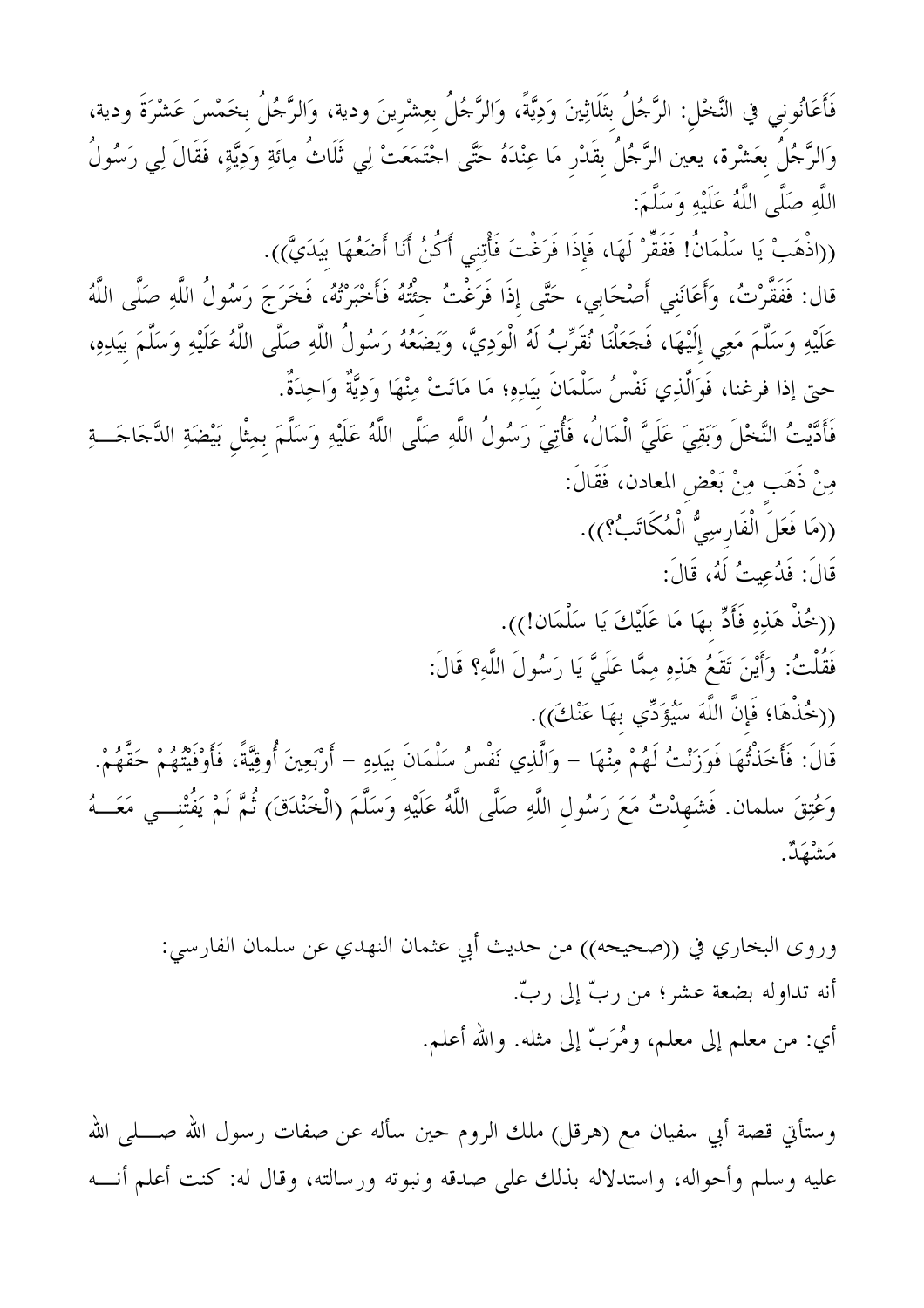خارج، ولكن لم اكن أظن أنه فيكم، ولو أعلم أين أخلص إليه لتحشمت لقاءه، ولو كنـــت عنده لغسلت عن قدميه، ولئن كان ما تقول حقاً ليملكن موضع قدمى هاتين. وكذلك وقع ولله الحمد والمنة.

وقال الله تعالى : ﴿ الَّذِينَ يَتَّبِعُونَ الرَّسُولَ النَّبِيَّ الْأُمِّيَّ الَّذِي يَحِدُونَهُ مَكْتُوبًا عِنْدَهُمْ فِي التَّوْرَاةِ وَالْإِنْحِيلِ يَأْمُرُهُمْ بِالْمَعْرُوفِ وَيَنْهَاهُمْ عَنِ الْمُنْكَرِ وَيُحِلُّ لَهُمُ الطَّيِّبَاتِ وَيُحَرِّمُ عَلَيْهِمُ الْخَبَائِثَ وَيَضَعُ عَنْهُمْ إِصْرَهُمْ وَالْأَغْلَالَ الَّتِي كَانَتْ عَلَيْهِمْ فَالَّذِينَ ءَامَنُوا بِهِ وَعَزَّرُوهُ وَنَصَرُوهُ وَاتَّبَعُــوا النُّورَ الَّذِي أُنْزِلَ مَعَهُ أُولَئِكَ هُمُ الْمُفْلِحُونَ ﴾[الأعراف:٥٧ ] .

روى الإمام أحمد عن رجلٍ من الأعراب قال:

جلبت جلوبة إلى المدينة في حياة رسول الله صلى الله عليه وسلم، فلما فرغت من بيعي قلت: لألقين هذا الرجل فلأسمعن منه. قال: فتلقاني بين أبي بكر وعمر يمشون، فتعبتهم، حتى أتـــوا على رجل من اليهود ناشر التوراة يقرؤها؛ يعزي هما على نفسه عن ابن له في الموت كأحسن الفتيان وأجملهم، فقال رسول الله صلى الله عليه وسلم:

((أنشدك بالذي أنزل التوراة؛ هل تجدني في كتابك ذا صفتي ومخرجي؟)). فقال برأسه هكذا؛ أي: لا . فقال ابنه: إي والذي أنزل التوراة؛ إنا لنجد في كتابنا صــــفتك ومخرجك، وأشهد أن لا إله إلا الله، وأنك رسول الله. فقال:

((أقيموا اليهودي عن أخيكم)). ثم ولي كفنه والصلاة عليه.

هذا إسناد جيد، وله شاهد في ((الصحيح)) عن أنس بن مالك رضى الله عنه. روى أبو القاسم البغوي بإسناده عن الفلتان بن عاصم، وذكر أن خاله قال: كنت جالساً عند النبي صلى الله عليه وسلم إذ شخص بصره إلى رحل، فإذا يهودي عليه قمـــيص وســـراويل ونعلان. قال: فجعل النبي صلى الله عليه وسلم يكلمه وهو يقول: يا رسول الله! فقال رسول الله صلى الله عليه وسلم: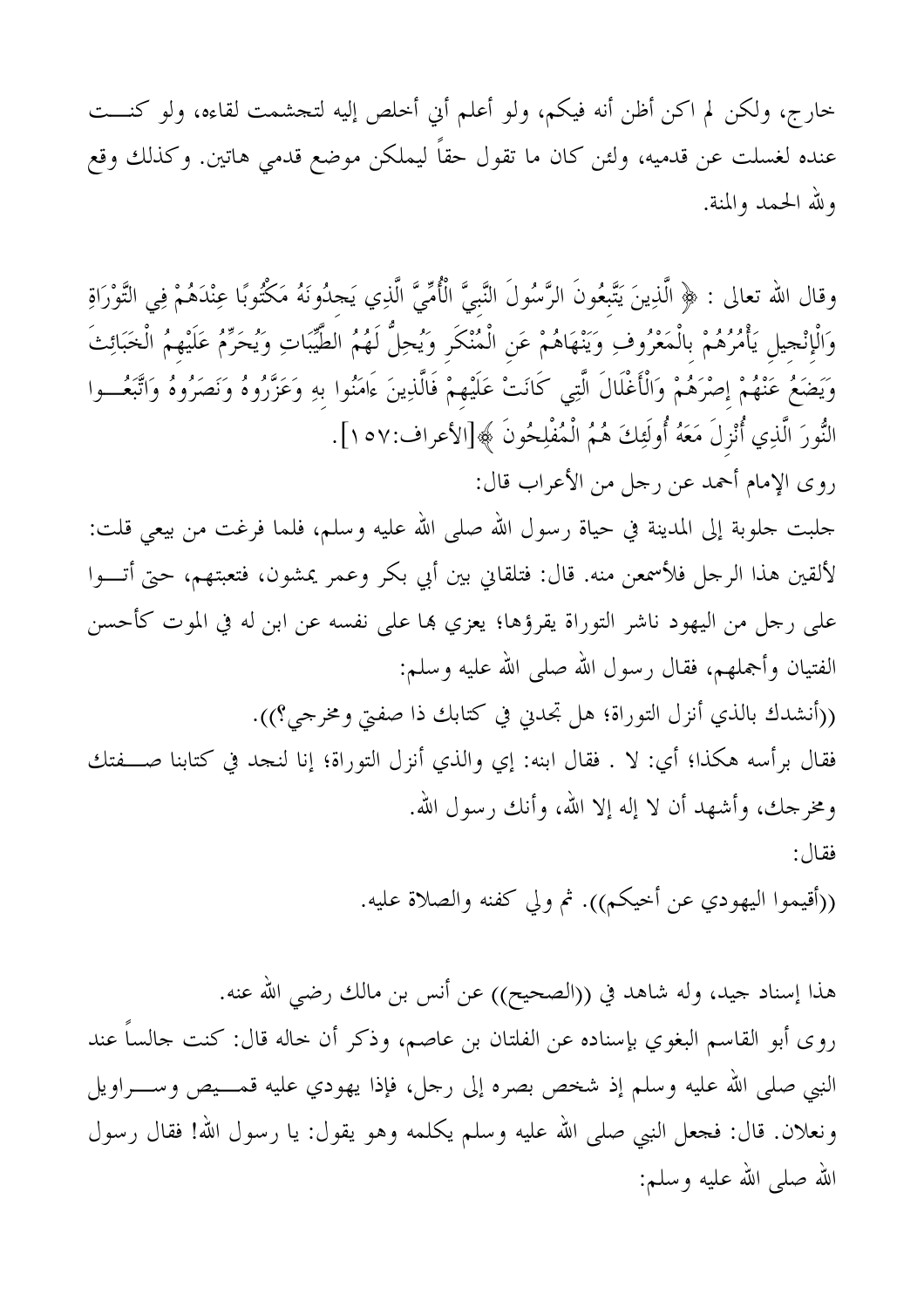((أتشهد أي رسول الله ؟)). قال: لا . قال رسول الله صلى الله عليه وسلم : ((أتقرأ التوراة)). قال: نعم. قال: ((أتقرأ الإنجيل)). قال: نعم. قال: ((والقرآن)). قال: لا. ولو تشاء قرأته. فقال النبي صلى الله عليه وسلم : ((فبم (!) تقرأ التوراة والإنجيل أتجدني نبياً؟)). قال: إنا نجد نعتك ومخرجك، فلما خرجـــت رجونا أن تكون فينا، فلما رأيناك عرفناك أنك لست به. قال رسول الله صلى الله عليه وسلم : ((و لم يا يهودي؟)). قال: إنا نجده مكتوباً: يدخل من أمته الجنة سبعون ألفاً بغير حساب. ولا نرى معك إلا نفراً يسيراً. فقال رسول الله صلى الله عليه وسلم: ((إن أمتي لأكثر من سبعين ألفاً، وسبعين ألفاً)). هذا حديث غريب من هذا الوجه، و لم يخرجوه. وثبت في ((الصحيح)) أن رسول الله صلى الله عليه وسلم مر بمدارس اليهود، فقال لهم: ((يا معشر اليهود! أسلموا، فوالذي نفسي بيده؛ إنكم لتحدون صفتي في كتبكم)). الحديث. وروى أحمد والبخاري عن عطاء بن يسار قال: لقيت عبد الله بن عمرو بن العاص فقلت: أخبرني عن صفات رسول الله صلى الله عليه وسلم في التوراة. فقال: أجل؛ والله إنه لموصوف في التوراة بصفته في القرآن: يا أيها النبي! إنا أرسلناك شاهداً ومبشراً ونذيراً، وحرزاً للأميين، أنت عبدي ورسولي، سميتك المتوكل، لا فظ، ولا غليظ، ولا صخَّاب في الأسواق، ولا يدفع السيئة بالسيئة، ولكن يعفو ويغفر، ولن يقبضه الله حتى يقيم به الملـــة العوجاء؛ بأن يقولوا: لا إله إلا الله، فيفتح هِا أعيناً عمياً، وآذاناً صماً، وقلوباً غلفاً. ورواه ابن جرير، وزاد: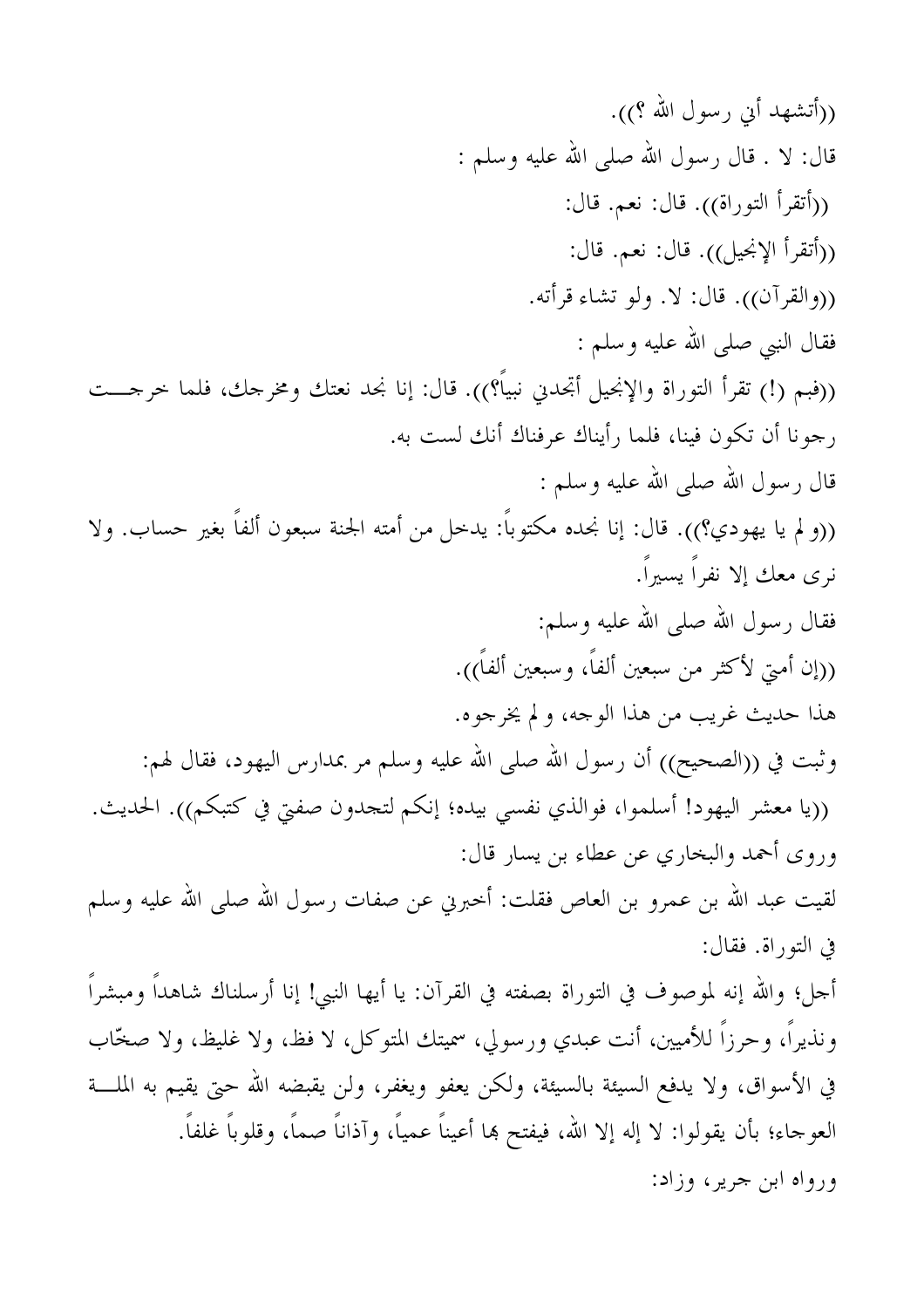قال عطاء: فلقيت كعبًّا، فسألته عن ذلك؟ فما اختلفا [في] حرف. ورواه البيهقي من طريق أخرى عن عطاء يسار عن ابن سلام: أنه كان يقول: إنا لنجد صفة رسول الله صلى الله عليه وسلم: إنا أرسلناك شاهداً ومبشراً ونذيراً، وحـــرزاً للأميين، أنت عبدي ورسولي، سميته المتوكل، ليس بفظ، ولا غليظ، ولا صخاب في الأسواق، ولا يجزي السيئة بمثلها، ولكن يعفو ويتحاوز، ولن يقبضه حتى يقيم به الملة العوجـــاء؛ بـــأن يشهدوا أن لا إله إلا الله، يفتح به أعيناً عمياً، وآذاناً صماً، وقلوباً غلفاً. وقال عطاء بن يسار: وأخبرني الليثي: أنه سمع كعب الأحبار يقول مثلما قال ابن سلام. قلت: وهذا عن عبد الله بن سلام أشبه، ولكن الرواية عن عبد الله بن عمرو أكثر؛ مع أنــــه كان قد وجد يوم (اليرموك) زاملتين من كتب أهل الكتاب، وكان يحدث عنهما كثيراً. وليعلم أن كثيراً من السلف كانوا يطلقون (التوراة) على كتب أهل الكتاب، فهي عندهم أعم من التي أنزلها الله على موسى، وقد ثبت شاهد ذلك من الحديث. والعلم بأنه موجود في كتب أهل الكتب معلوم من الدين ضرورة، وقد دل على ذلك آيـــات كثيرة في الكتاب العزيز؛ تكلمنا عليها في مواضعها، ولله الحمد. فمن لك قوله: ﴿ الَّذِينَ ءَاتَيْنَاهُمُ الْكِتَابَ مِنْ قَبْلِهِ هُمْ بِهِ يُؤْمِنُونَ . وَإِذَا يُتْلَى عَلَيْهِمْ قَالُوا ءَامَنَّا بهِ إِنَّهُ الْحَقُّ مِنْ رَبِّنَا إِنَّا كُنَّا مِنْ قَبْلِهِ مُسْلِمِينَ ﴾[القصص: ٢٥و٥٣].

وقال تعالى : ﴿ الَّذِينَ ءَاتَيْنَاهُمُ الْكِتَابَ يَعْرِفُونَهُ كَمَا يَعْرِفُونَ أَبْنَاءَهُمْ وَإِنَّ فَريقًا مِنْهُمْ لَيَكْتُمُونَ الْحَقَّ وَهُمْ يَعْلَمُونَ ﴾[البقرة: ٤٦ ١].

وقال تعالى : ﴿ إِنَّ الَّذِينَ أُوتُوا الْعِلْمَ مِنْ قَبْلِهِ إِذَا يُتْلَى عَلَيْهِمْ يَخِرُّونَ لِلْأَذْقَانِ سُجَّدًا . وَيَقُولُونَ سُبْحَانَ رَبِّنَا إِنْ كَانَ وَعْدُ رَبِّنَا لَمَفْعُولًا ﴾ [الإسراء: ١٠٧و١٠٨].

وقال تعالى إخباراً عن القسيسين والرهبان: ﴿ وَإِذَا سَمِعُوا مَا أُنْزِلَ إِلَى الرَّسُولِ تَرَى أَعْيُـــنَهُمْ تَفِيضُ مِنَ الدَّمْعِ مِمَّا عَرَفُوا مِنَ الْحَقِّ يَقُولُونَ رَبَّنَا ءَامَنَّا فَاكْتُبْنَا مَعَ الشَّاهِدِينَ ﴾ [المائدة:٨٣]. وفي قصة النحاشي وسلمان وعبد الله بن سلام وغيرهم؛ كما سيأتي شواهد كثيرة لهذا المعنى، ولله الحمد والمنة.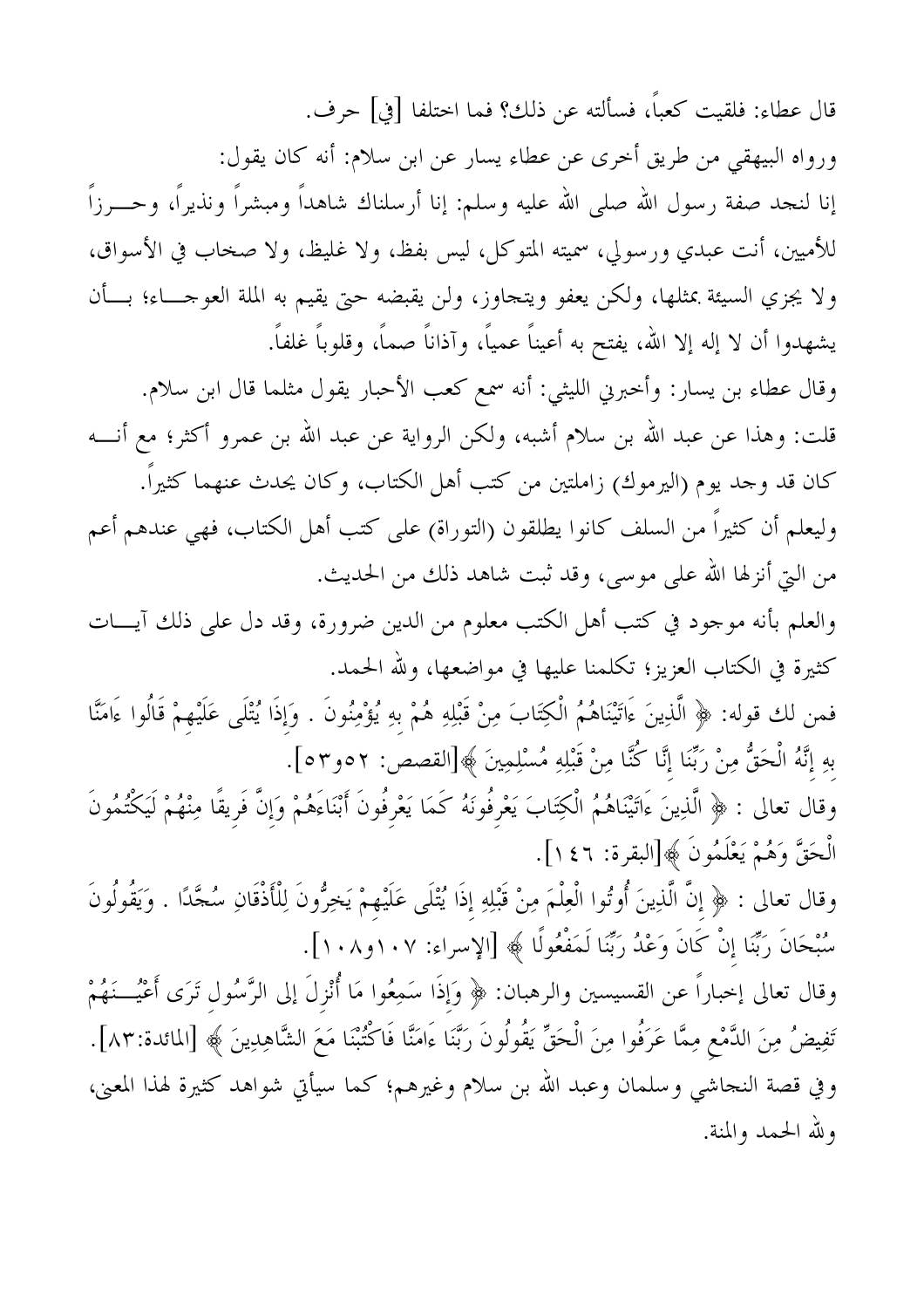وذكرنا في تضاعيف ((قصص الأنبياء)) وصفهم لبعثة رسول الله صلى الله عليه وسلم، ونعته، وبلد مولده، ودار مهاجره، ونعت أمته في قصة موسى، وشعياً، وأرمياء، ودانيال، وغيرهم.

وفي الإنجيل البشارة بــــ(الفارقليط)، والمراد محمد صلى الله عليه وسلم . وروى البيهقي عن الحاكم بإسناده عن عائشة رضي الله عنه: أن رسول الله صلى الله عليــــه وسلم قال: ((مكتوب في الإنجيل: لا فظ، ولا غليظ، ولا صخاب في الأسواق، ولا يجزي بالسيئة مثلها، بل يعفوا ويصفح)). [المستدرك] عن عوف بن مالك الأشجعي قال: انطلق النبي صلى الله عليه وسلم [يوماً] وأنا معه، حتى دخلنا كنيسة اليهود [بالمدينة يوم عيد لهم، فكرهوا دخولنا عليهم]، فقال [لهم]: ((يا معشر اليهود! أروني اثني عشر رحلاً يشهدون أن لا إله إلا الله، وأن محمداً رســول الله؛ يحط الله عن كل يهودي تحت أديم السماء الغضب الذي غضب عليهم)). قال: فأسكتوا ما أجابه منهم أحد، ثم رد عليهم، فلم يجبه منهم أحد، فقال: ((أبيتم! فوالله؛ [إني] لأنا الحاشر، وأنا العاقب، وأنا النبي المصطفى؛ آمنتم أو كذبتم)).

ثم انصرف وأنا معه، حتى [إذا] كدنا أن نخرج، فإذا رجل من خلفنا يقول: كما أنـــت يـــا محمد! فقال ذلك الرجل: أي رجل تعلموني فيكم يا معشر اليهود؟ قالوا: والله؛ ما نعلم أنــــه كان فينا رجل أعلم بكتاب الله منك، ولا أفقه منك، ولا من أبيك قبلك، ولا من جدك قبل أبيك. قال: فإين أشهد له بالله أنه نبي الله الذي تجدونه في التوراة. فقالوا: كــــذبت! ثم ردوا عليه قوله، وقالوا فيه شرًّا، فقال رسول الله صلى الله عليه وسلم : ((كذبتم، لن يقبل قولكم، أما آنفاً فتثنون عليه من الخير ما أثنيتم، وأما إذ آمـــن فكــــذبتموه وقلتم فيه ما قلتم، فلن يقبل قولكم)).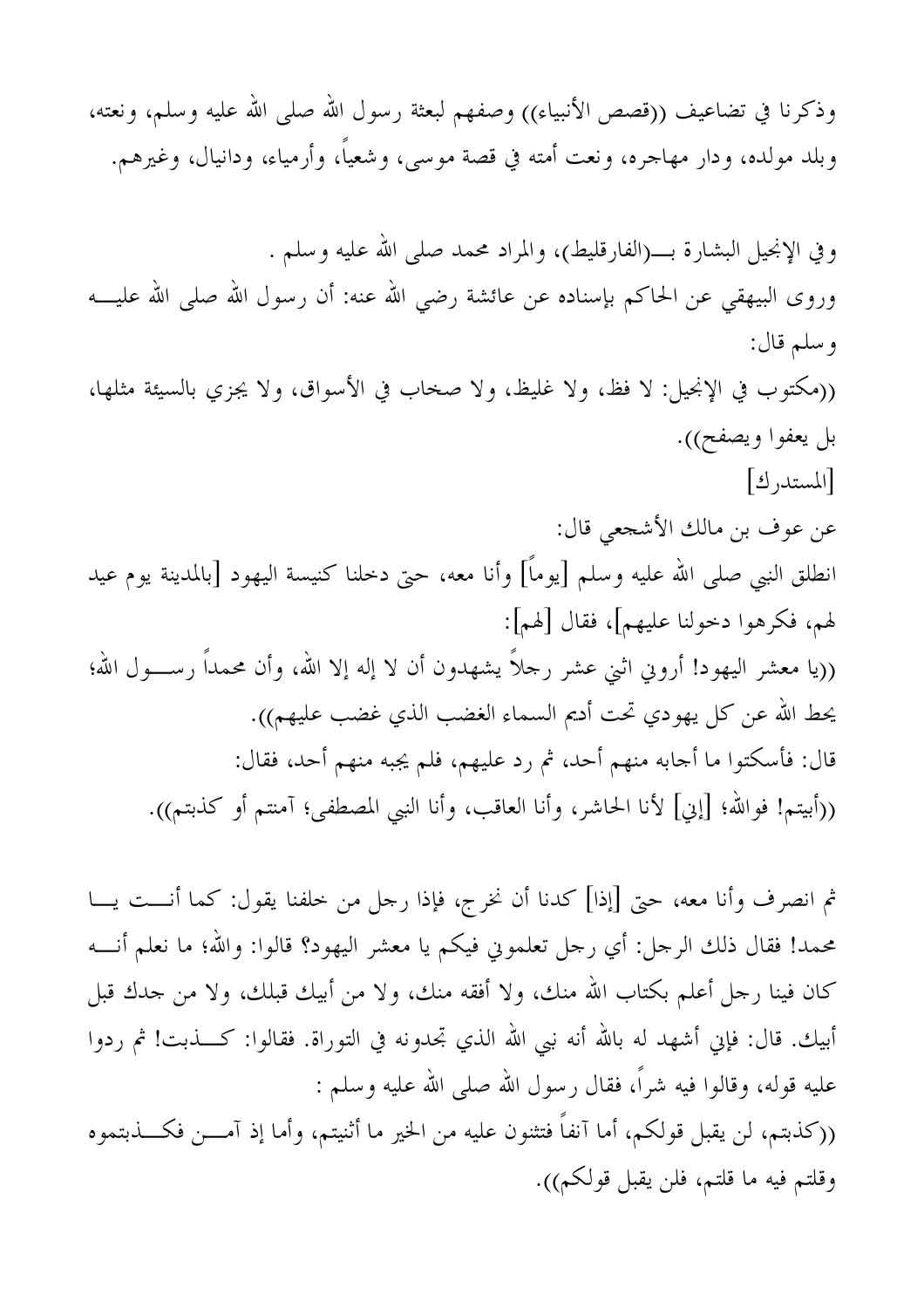قال: فخرجنا ونحن ثلاثة: رسول الله صلى الله عليه وسلم ، وأنا، وعبد الله بن سلام، وأنزل الله تعالى فيه: ﴿قُلْ أَرَأَيْتُمْ إِنْ كَانَ مِنْ عِنْدِ اللَّهِ وَكَفَرْتُمْ بِهِ وَشَهِدَ شَاهِدٌ مِنْ بَنِي إِسْرَائِيلَ عَلَى مِثْلِهِ فَآمَنَ وَاسْتَكْبَرْتُمْ إِنَّ اللَّهَ لَا يَهْدِي الْقَوْمَ الظَّالِمِينَ﴾ [الأحقاف: ١٠]. [انتهى المستدرك].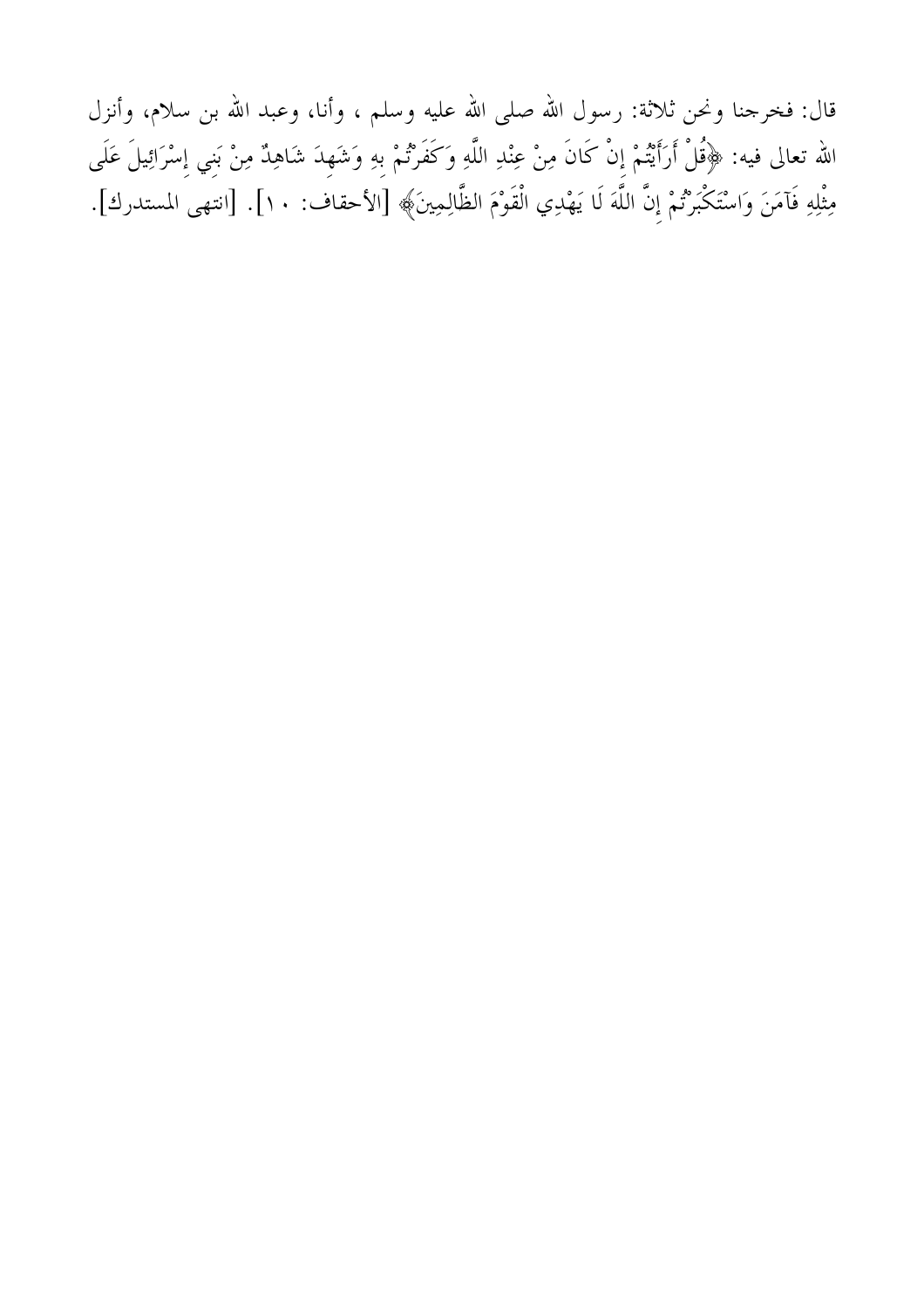باب في هواتف الجن وهو ما ألقته الجان على ألسنه الكهان ومسموعاً من الأوثان روى البخاري عن عبد الله بن عمر قال: ما سمعت عمر يقول لشيء قط: إين لأظنه [كذا]. إلا كان كما يظن. بينما عمر جالس إذ مر به رجل جميل، فقال: لقد أخطأ ظني، أو أن هــــذا علــــى دينـــــه في الجاهلية، أو لقد كان كاهنهم، علىّ الرجل. فدعي به، فقال له ذلك. فقال: ما رأيت كاليوم استقبل به رجل مسلم! قال: فإني أعزم عليك إلا ما أخبرتني. قال: كنت كاهنهم في الجاهلية قال: فما أعجـــب مـــا جاءتك به جنبتك؟ قال: بينما أنا في السوق يوماً؛ جاءتني أعرف فيها الفز ع، فقالت: ألم تر الجن وإبلاسها، وبأسها من بعد إنكاسها، ولحوقها بالقلاص وأحلاسها؟ قال عمر: صدق، بينا أنا عند آلهتهم جاء رجل بعجل فذبحه، فصرخ بــــه صــــارخ لم أسمــــع صارخاً قط أشد صوتاً منه يقول: يا جليح! أمر نجيح، رجل فصيح يقــــول: لا إلــــه إلا الله. فوثب القوم، قلت: لا أبرح حتى أعلم ما وراء هذا. ثم نادى: يا حليح! أمر نجـــيح، رحــــل فصيح يقول: لا إله إلا الله. فقمت، فما نشبنا أن قيل: هذا نبي. وهذا الرجل هو سواد بن قارب الأزدي، ويقال: الدوسي من أهل السراة جبال (البلقاء)، له صحبة ووفادة. وروى الحافظ أبو نعيم عن جابر بن عبد الله قال:

إن أول خبر كان بالمدينة بمبعث رسول الله صلى الله عليه وسلم أن امرأة بالمدينة كان لها تابع من الجن، فحاء في صورة طائر أبيض، وقع على حائط لهم، فقالت له: ألا تنزل إلينا فتحدثنا ونحدثك، وتخبرنا ونخبرك؟ فقال لها: إنه قد بعث نبي بمكة حرم الزنا، ومنع منا القرار.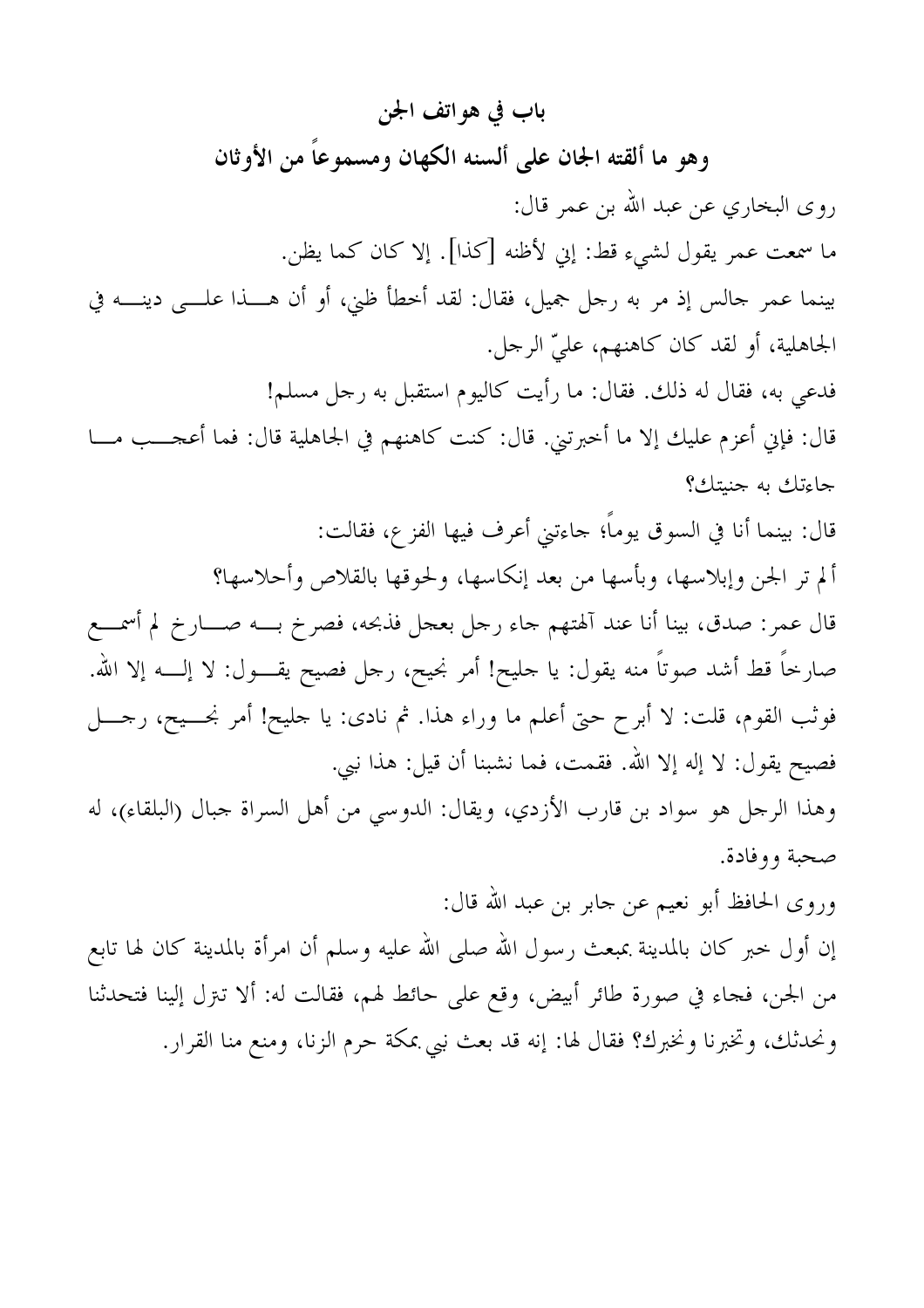باب كيفية بدء الوحي إلى رسول الله صلى الله عليه وسلم، وذكر أول شيء أنزل عليه من القرآن العظيم كان ذلك وله صلى الله عليه وسلم من العمر أربعون سنة. روى البخارى عن عائشة رضى الله عنها ألها قالت: أول ما بدئ به رسول الله صلى الله عليه وسلم من الوحى الرؤيا الصادقة في النوم، فكــــان لا يرى رؤيا إلا جاءت مثل فلق الصبح. ثم حبب إليه الخلاء، فكان يخلو بغار (حراء) ، فيتحنث فيه — وهو التعبد — الليـــالي ذوات العدد قبل أن يترع إلى أهله، ويتزود لذلك، ثم يرجع إلى خديجة، فيتزود ، حتى جاءه الحـــق وهو في غار حراء. فجاءه الملك فقال: اقرأ. قال: ((ما أنا بقارئ)). قال: ((فأخذني فغطني حتى بلغ مني الجَهد، ثم أرسلني، فقال: اقرأ. فقلت: ما أنا بقارئ. فأخذني فغطني الثانية حتى بلــــغ مـــــني الجـهـــــد، ثم أرسلني، فقال: ﴿اقْرَأْ باسْم رَبِّكَ الَّذِي خَلَقَ. خَلَقَ الْإِنْسَانَ مِنْ عَلَقٍ. اقْرَأْ وَرَبُّكَ الْأَكْرَمُ. الَّذِي عَلَّمَ بِالْقَلَمِ. عَلَّمَ الْإِنْسَانَ مَا لَمْ يَعْلَمْ﴾ [العلق: ١-٥])). فرجع هما رسول الله صلى الله عليه وسلم يرجف فؤاده، فدخل على خديجة بنت خويلد فقال: ((زملوني زملوني)). فزمّلوه حتى ذهب عنه الروع. فقال لخديجة – وأخبرها الخبر– : ((لقد خشيت على نفسي)). فقالت حديجة : كلا؛ [أبشر]؛ فوالله لا يخزيك الله أبداً؛ إنك لتصــــل الــــرحم، [وتصـــــدق الحديث]، وتقري الضيف، وتحمل الكل، وتكسب المعدوم، وتعين على نوائب الحق. فانطلقت به خديجة حتى أتت على ورقة بن نوفل بن أسد بن عبد العزى ابن عم خديجة [أخي أبيها]، وكان امرءًا قد تنصر في الجاهلية، وكان يكتب الكتاب العبراني، فيكتب من الإنجيــــل بالعبرانية ما شاء الله أن كتب، وكان شيخاً كبيراً قد عمي. فقالت له خديجة: يا ابن عم! اسمع من ابن أخيك. فقال له ورقة: يا ابن أخي! مـــاذا تــــرى؟ فأخبره رسول الله صلى الله عليه وسلم خبر ما رأى، فقال له ورقة: هذا الناموس الذي كـــان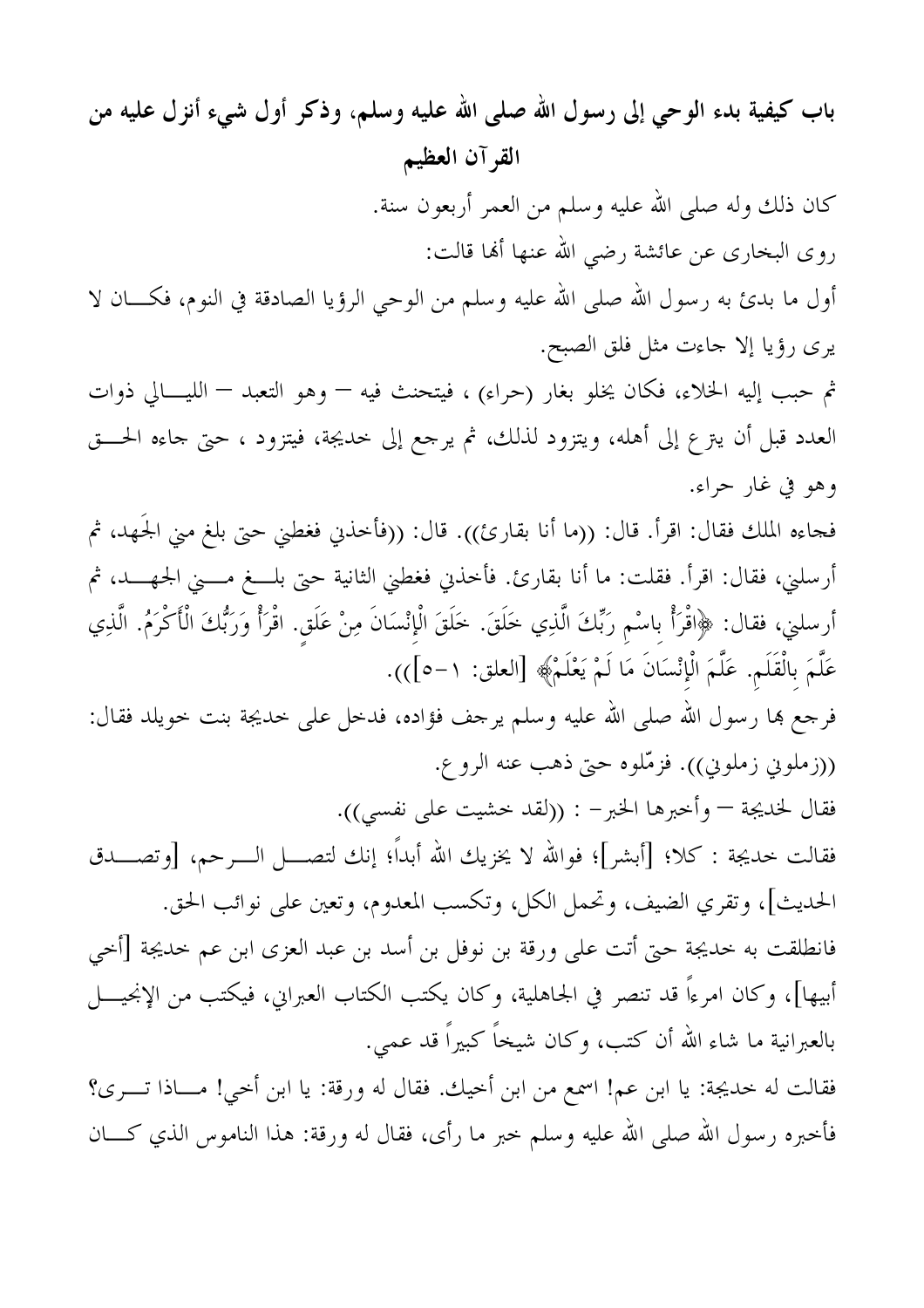يترل على موسى، يا ليتني في حذعاًن ليتني أكون حيّاً إذ يخرجك قومك؟ فقـــال رســــول الله صلى الله عليه وسلم : ((أو مخرجيٌّ هم ؟!)). فقال: نعم؛ لم يأت أحد بمثل ما جئت به إلا عُودي، وإن يدركني يومك أنصرك نصراً مؤزراً. ثم لم ينشب ورقة أن توفي، وفتر الوحي فترة؛ حتى حزن رسول الله صلى الله عليه وســــلم — فيما بلغنا — حزنا غدا منه مراراً كي يتردى من رؤوسق شواهق الجبال، فكلما أوفى بـــــذروة جبل لكي يلقي نفسه تبدى له جبريل، فقال: يا محمد! إنك رسول الله حقاً، فيسكن لــــذلك جأشه، وتقر نفسه فيرجع، فإذا طالت عليه فترة الوحي غدا لمثل ذلك، قال: فإذا أوفى بذروة جبل تبدي له جبريل، فقال له مثل ذلك. هكذا وقع مطولاً في (باب التعبير) من ((البخاري)). قال جابر بن عبد الله الأنصاري — وهو يحدث عن فترة الوحي، فقال في حديثه – : ((بينما أنا أمشى إذ سمعت صوتاً من السماء، فرفعت بصري؛ فإذا الملـــك الــــذي جــــاءين زملوني. فأنزل الله : ﴿يَاأَيُّهَا الْمُدَّنَّرُ. قُمْ فَأَنْذِرْ. وَرَبَّكَ فَكَبِّــرْ. وَثِيَابَــكَ فَطَهِّــرْ. وَالرُّجْــزَ فَاهْجُرْ﴾[المدثر: ١–٥] — فحمي الوحي وتتابع)). رواه البخاري رحمه الله في كتابه في مواضع منه، وتكلمنا عليــــه مطـــولاً في أول ((شــــرح البخاري)) في (كتاب بدء الوحي) إسناداً ومتناً، ولله الحمد والمنة. وأخرجه مسلم في ((صحيحه))، وانتهى سياقه إلى قول ورقة: ((أنصرك نصراً مؤزراً)). فقول أم المؤمنين عائشة: ((أول ما بدئ به من الوحي الرؤيا الصادقة، فكان لا يرى رؤيا إلا جاءت مثل فلق الصبح)) يقوي ما ذكره محمد بن إسحاق عن عبيد بن عمير الليثي: أن النبي صلى الله عليه وسلم قال: ((فحاءني جبريل وأنا نائم بنمط من ديباج في كتاب، فقال: اقرأ. فقلت: ما أقرأ. فغتّني حتى ظننت أنه الموت، ثم أرسلني)). وذكر نحو حديث عائشة سواء.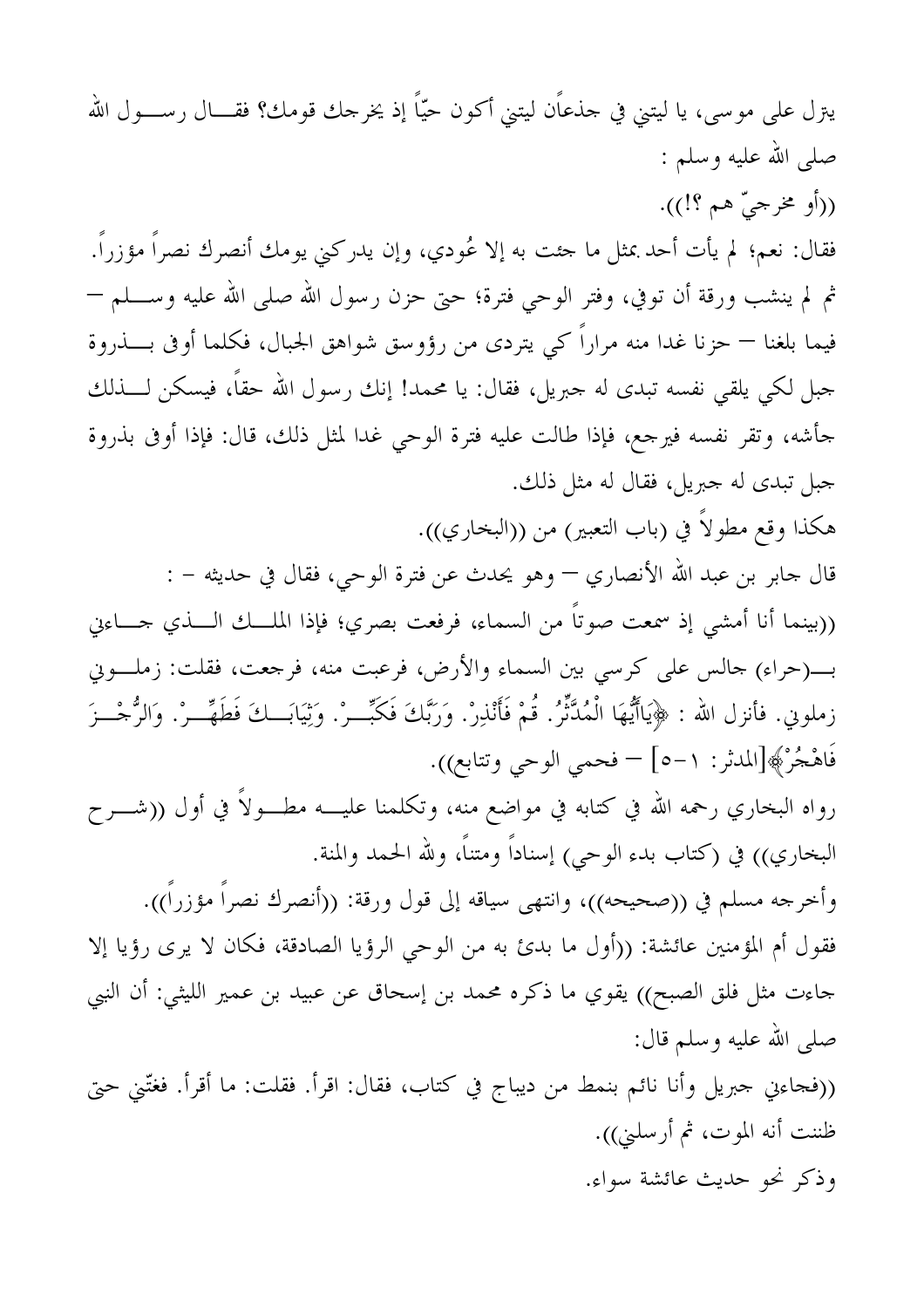فكان هذا كالتوطئة لما يأتي بعده من اليقظة، وقد جاء مصرحاً بمذا في ((مغازي موسى بــــن عقبة)) عن الزهري أنه رأى ذلك في المنام، ثم جاءه الملك في اليقظة. وروى أبو نعيم في ((الدلائل)) بسنده عن علقمة بن قيس قال: ((إن أول ما يؤتبي به الأنبياء في المنام حتى لهدأ قلوهم، ثم يترل الوحي بعد)). قال أبو شامة: وقد كان رسول الله صلى الله عليه وسلم يرى عجائب قبل بعثته. فمن ذلك ما في ((صحيح مسلم)) عن جابر بن سمرة قال: قال رسول الله صــــلى الله عليــــه وسلم :  $(09/0)(\gamma)$ (مسلم) (( إني لأعرف حجراً بمكة كان يسلم عليّ قبل أن أُبعث، إنى لأعرفه الآن)). انتهى كلامه. وإنما كان رسول الله صلى الله عليه وسلم يحب الخلاء والانفراد عن قومه؛ لما يراهم عليه من الضلال المبين من عبادة الأوثان والسحود للأصنام، وقويت محبته للخلوة عند مقاربة إيحاء الله إليه، صلوات الله و سلامه عليه. وقوله في الحديث: ((والتحنث: التعبد)) تفسير بالمعنى، وإلا فحقيقة التحنث: من حيث البنية – فيما قاله السهيلي– : الدخول في الحنث. ولكن سمعت ألافظ قليلة في اللغة معناها: الخروج من ذلك الشيء؛ كتحنث، أي: خرج من الحنث، وتحوب، وتحرج وتأثم. وتمحد: هو تـــرك

قال ابن هشام: والعرب تقول: التحنيث والتحنف. يبدلون الفاء من الثاء، كما قالوا: جدّف وجدت، كما قال رؤبة: لو كان أحجاري من الاجداف. يريد: الأجداث. قال: وحدثني أبو عبيدة: أن العرب تقول: (فُمّ) في موضع (ثُمّ). قلت: ومن ذلك قول بعض المفسرين : ﴿وفومها﴾ أن المراد: ثومها.

الهجود وهو النوم للصلاة، وتنحس وتقذر. أوردها أبو شامة.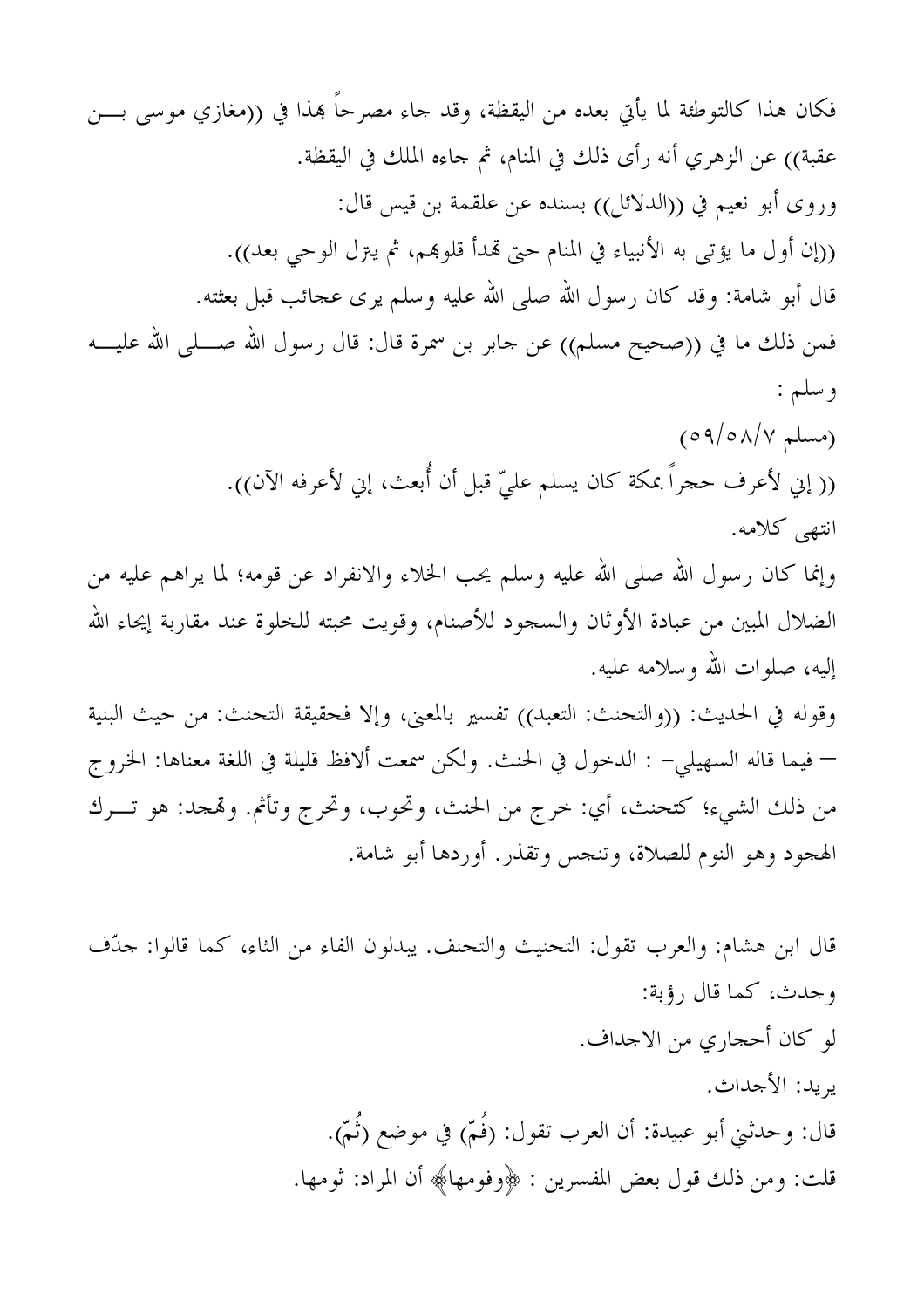وقوله: ((حتى فجأه الحق وهو بغار حراء))؛ أي: جاء بغتة على غير موعد؛ كما قال تعالى : ﴿وَمِا كَنتَ تَرْجُوا أَنْ يَلْقَى إِلَيْكَ الْكِتَابِ إِلَّا رَحْمَةً مِنْ رَبِّكَ﴾الآية[النمل:٨٦]. وقد كان نزول هذه السورة الكريمة وهي: ﴿اقْرَأْ باسْم رَبِّكَ الَّذِي خَلَقَ. خَلَقَ الْإِنْسَانَ مِـــنْ عَلَق. اقْرَأْ وَرَبُّكَ الْأَكْرَمُ. الَّذِي عَلَّمَ بالْقَلَم. عَلَّمَ الْإِنْسَانَ مَا لَمْ يَعْلَمْ﴾ [العلق: ١–٥] — وهي أول ما نزل من القرآن؛ كما قررنا ذلك في ((التفسير))، وكما سيأتي أيضاً — في يوم الاثنين؛ كما ثبت في ((صحيح مسلم)) عن أبي قتادة: أن رسول الله صلى الله عليه وسلم سئل عــــن صوم يوم الاثنين؟ فقال: ((ذاك يوم ولدت فيه، ويوم أنزل عليّ فيه)). وقال ابن عباس: ولد نبيكم محمد صلى الله عليه وسلم يوم الاثنين، ونُبَّى يوم الاثنين. وهذا ما خلاف فيه. والمشهور أنه بعث عليه الصلاة والسلام في شهر رمضان؛ كما نص على ذلك عبيد بن عمير ومحمد بن إسحاق وغيرهما، واستدل ابن إسحاق على ذلك بقوله تعالى : ﴿تَفْسُلُوا رَمَضْـَـان الذي أنزل فيه القرآن هدى للناس﴾ [البقرة: ١٨٥]. وروى الإمام أحمد عن واثلة بن الأسقع: أن رسول الله صلى الله عليه وسلم قال: ((أنزلت صحف إبراهيم في أول ليلة من رمضان، وأنزلت التوراة لست مضين من رمضــــان، والإنجيل لثلاث عشرة ليلة خلت من رمضان، وأنزل القرآن لأربع وعشـــرين حلـــت مـــن رمضان)). وروى ابن مردويه في ((تفسيره)) عن جابر بن عبد الله مرفوعاً نحوه. ولهذا ذهب جماعة من الصحابة والتابعين إلى أن ليلة القدر ليلة أربع وعشرين. وأما قول جبريل: ((اقرأ))، فقال: ((ما أنا بقارئ))؛ فالصحيح أن قوله: ((ما أنا بقـــارئ)) نفي؛ أي : لست ممن يحسن القراءة، ووممن رجحه انووي، وقبله الشيخ أبو شامة.

ومن قال: إنها استفهامية. فقوله بعيد؛ لأن الباء لا تزاد في الإثبات.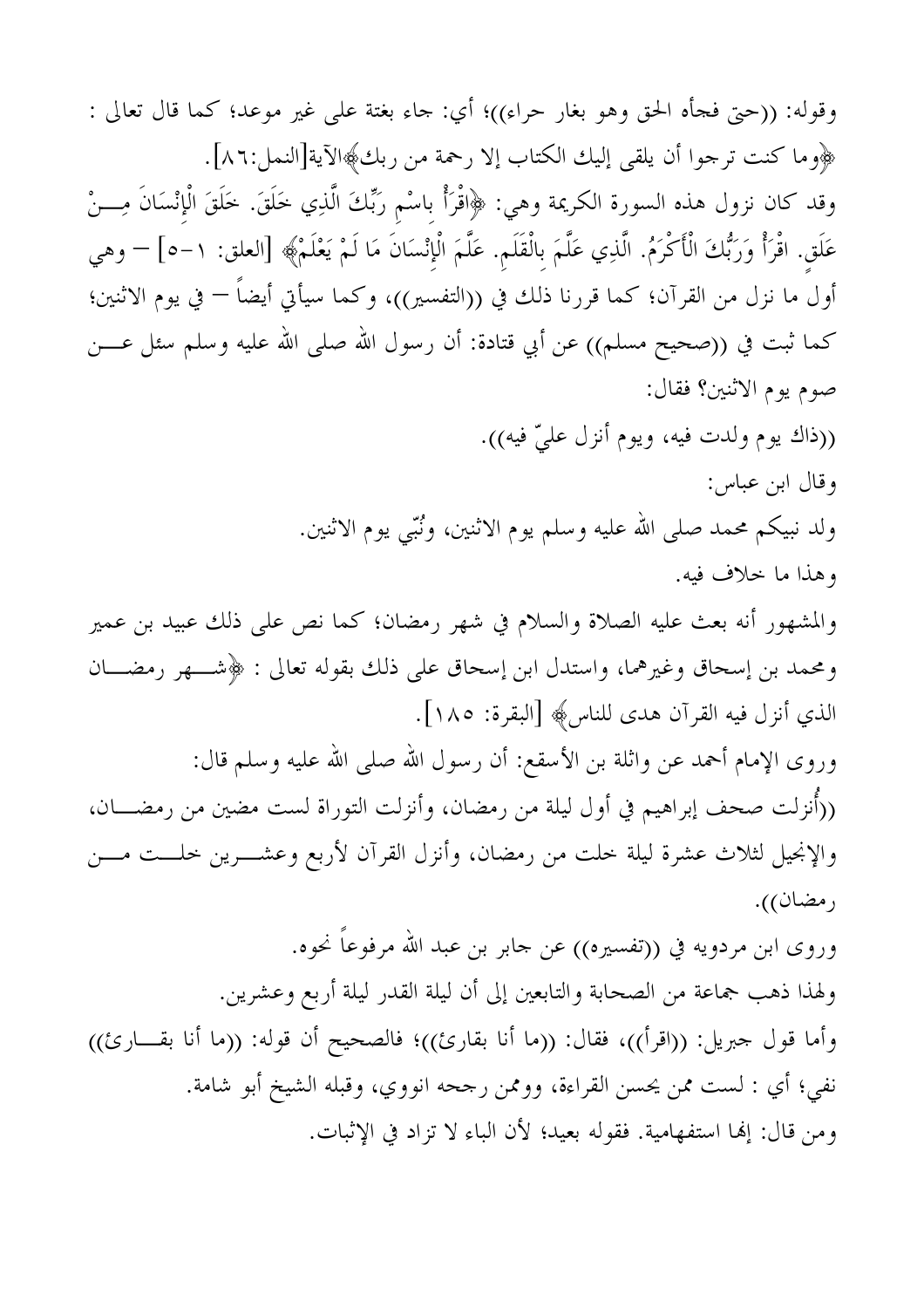وقوله: ((حتى بلغ منى الجهد)): يُروى بضم الجيم وفتحها وبالنصب وبالرفع، وفعل به ثلاثًا، قال الخطابي:

((وإنما فعل ذلك به ليبلوا صبره، ويحسن تأديبه، فيرتاض لاحتمال ما كلفه به من أعباء النبوة، ولذلك كان يعتريه مثل حال المحموم، وتأخذه (الرحضاء)؛ أي: البهر والعرق)).

وقال غيره: إنما فعل ذلك لأمور: منها أن يستيقظ لعظمة ما يلقى إليه بعد هذا الصنيع المشق على النفوس؛ كما قال تعالى : ﴿إِنا سنلقى عليك قولاً ثقيلاً﴾ [المزمل: ٥]، ولهذا كان عليه الصلاة والسلام إذا جاءه الوحى يحمر وجهه، ويغط كما يغط البكر من الإبل، ويتفصد جبينه عرقاً في اليوم الشديد البرد.

وقوله: ((فرجع هما رسول الله صلى الله عليه وسلم إلى خديجة يردف فـــؤاده))، وفي روايــــة: ((بوادره)): جمع بادرة؛ قال أبو عبيدة: وهي لحمة بن المنكب والعنق. وقال غيره: هي عروق تضطرب عند الفز ع .

وقوله: ((لقد خشيت على نفسي))، وذلك لأنه شاهد أمراً لم يعهده قبل ذلك، ولا كان في خلده، ولهذا قالت خديجة: كلا؛ أبشر والله؛ لا يخزيك الله أبداً. قيل: من الخزي، وقيل: مــــن الحزن، وهذا لعلمها بما أجرى الله به جميل العوائد في خلقه؛ أن من كان متصفاً بصفات الخير لا يخزى في الدنيا ولا في الآخرة.

ثم ذكرت له من صفاته الجليلة ما كان من سجاياه الحسنة. فقالت: ((إنك لتصـــل الــــرحم، وتصدق الحديث)). وقد كان مشهوراً بذلك صلوات الله وسلامه عليه عند الموافق والمفارق.

((وتحمل الكل))؛ أي: عن غيرك، تعطي صاحب العيلة ما يريحه من ثقل مؤونة عياله. ((وتكسب المعدوم)) ؛ أي: تسبق إلى فعل الخير، فتبادر إلى إعطاء الفقير، فتكسب حسنته قبل غيرك، ويسمى الفقير معدوماً ؛ لأن حياته ناقصة، فوجوده وعدمه سواء؛ كما قال بعضهم: إن الميت ميت الأحياء ليس من مات فاستراح بميت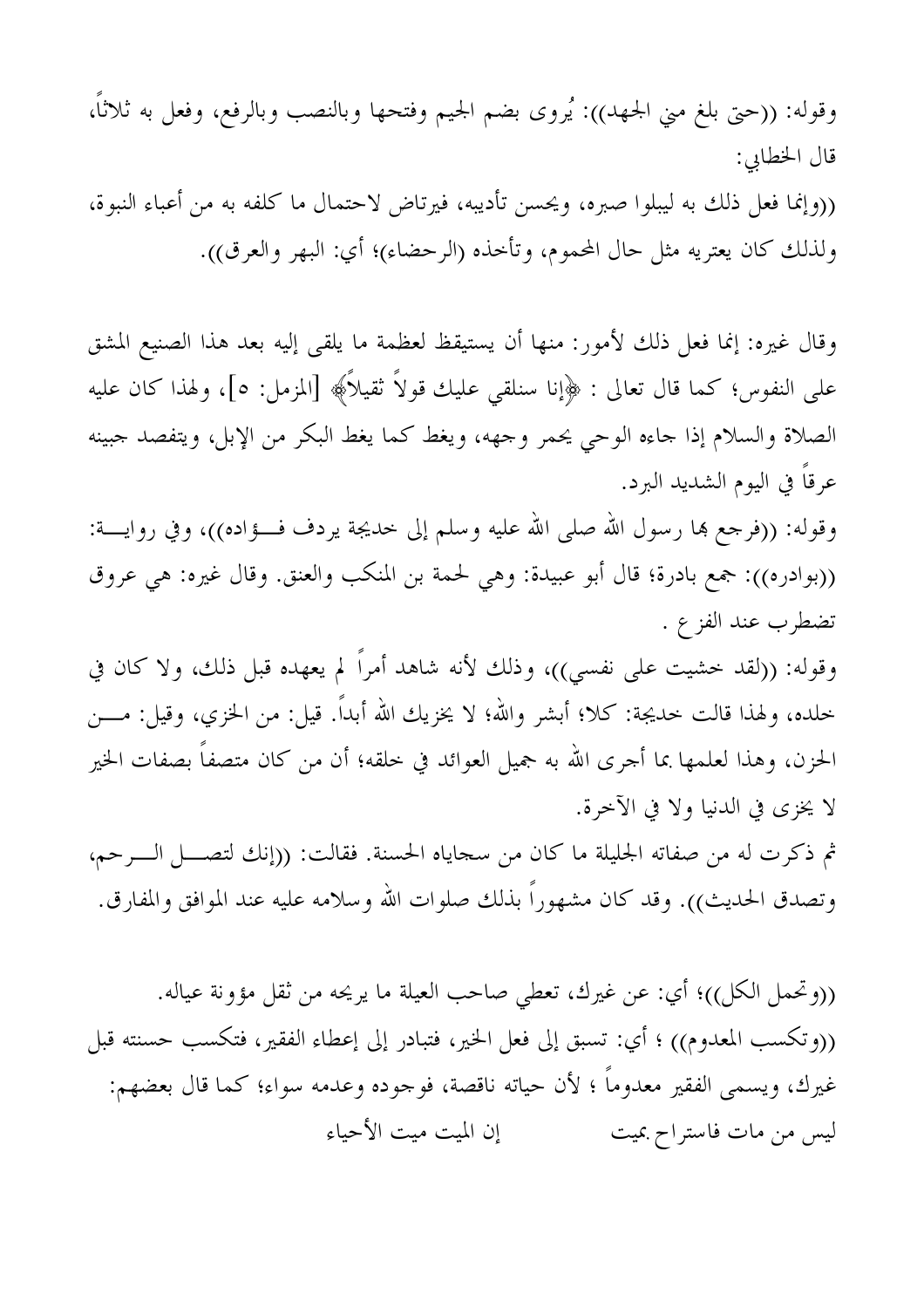واختار شيخنا الحافظ أبو الحجاج المزي أن المراد بـــ(المعدوم) ههنا: المال المعطي؛ أي: يعطي المال لمن هو عادمه.

ومن قال: إن المراد أنك تكسب باتحارك المال المعدوم، أو النفيس القليل النظير؛ فقـــد أبعـــد النجعة، وأغرق في الـتز ع، وتكلف ما ليس له علـم، فإن مثل هذا لا يمدح به غالباً، وقد ضعف هذا القول عياض والنووي وغيرهما. والله أعلم.

((وتقري الضيف))؛ أي: تكرمه في تقديم قراه، وإحسان مأواه. ((وتعين على نوائب الحق))، ويروى ((الخير))؛ أي: إذا وقعت نائبة لأحد في خير أعنت فيها، وقمت مع صاحبها حتى يجد سداداً من عيش، أو قواماً من عيش. وقول ورقة: ((يا ليتني فيها جذَعاً))؛ أي: يا ليتني أكون اليوم شاباً متمكناً من الإيمان والعلم

> النافع والعمل الصالح. ((يا ليتني أكون حياً حين يخرجك قومك))؛ يعني: حتى أخرج معك وأنصرك.

((نصراً مؤزراً)؛ أي: أنصرك نصراً عزيزاً أبداً. وقوله: ((ثم لم ينشب ورقة أن توفي))؛ أي: توفي بعد هذه القصة بقليل، رحمه الله ورضى عنه، فإن مثل هذا الذي صدر عنه تصديق بما وُجد ، وإيمان بما حصل من الوحي، ونيسة صـــالحة للمستقبل.

وقِد روى الإمام أحمد عن ابن لهيعة: حدثني أبو الاسود عن عروة عن عائشـــة: أن خديجـــة سألت رسول الله صلى الله عليه وسلم عن ورقة بن نوفل؟ فقال: ((قد رأيته؛ فرأيت عليه ثياب بياض، فأحسبه لو كان من أهل النار لم يكــــن عليـــــه ثيـــــاب بياض)).

وهذا إسناد حسن؛ لكن رواه الزهري وهشام عن عروة مرسلاً. فالله أعلم. وروى الحافظ أبو يعلى عن مجالد عن الشعبي عن جابر بن عبد الله:

أن رسول الله صلى الله عليه وسلم سئل عن ورقة بن نوفل؟ فقال: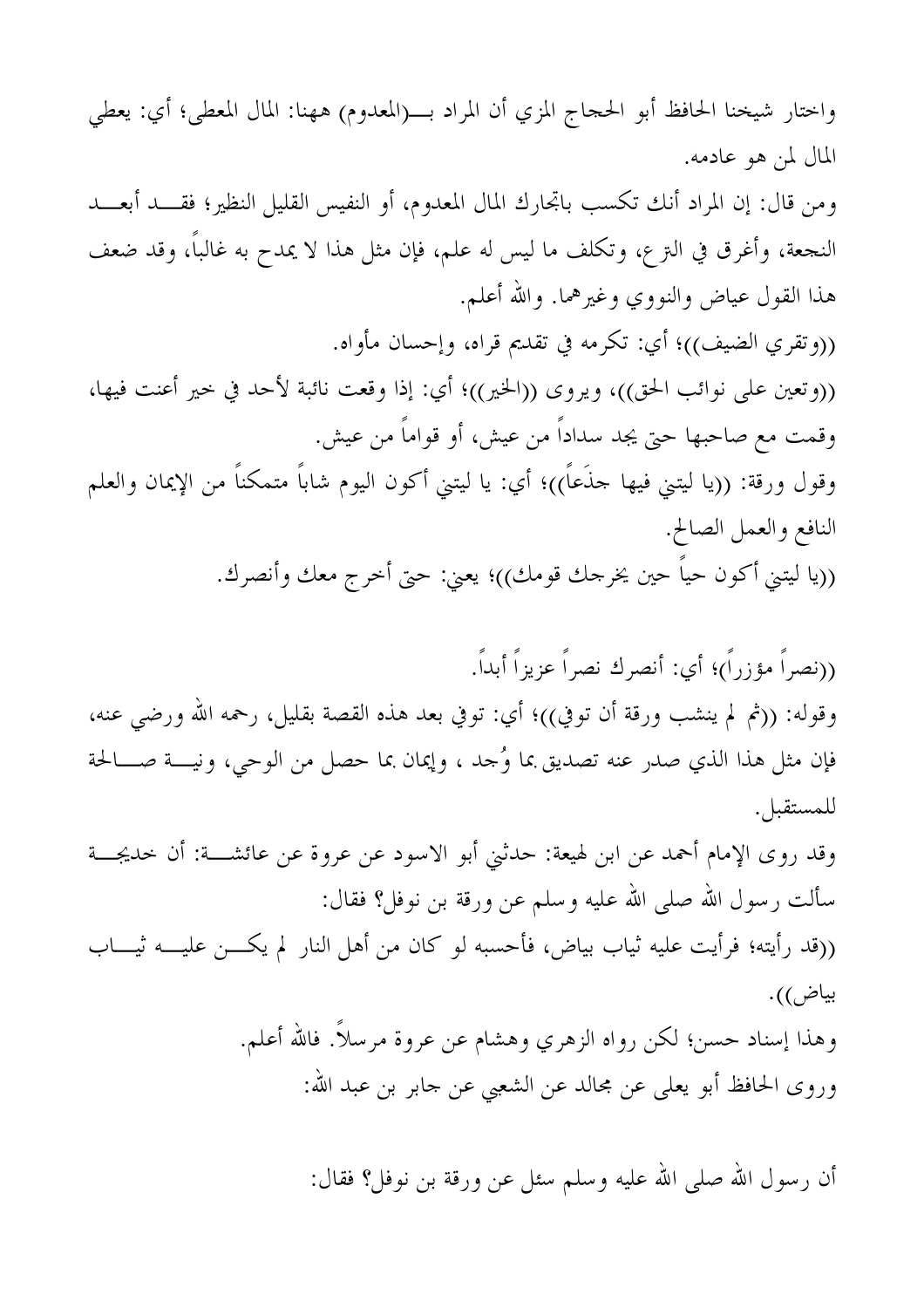((قد رأيته؛ فرايت عليه ثياب بياض، أبصرته في بطنان الجنة وعليه السندس)). وسئل عن زيد بن عمرو بن نفيل؟ فقال: ((يبعث يوم القيامة أمة وحده)). وسئل عن أبي طالب؟ فقال: ((أخرجته من غمرة من جهنم إلى ضحضاح منها)). وسئل عن خديجة؛ لألها ماتت قبل الفرائض وأحكام القرآن؟ فقال: ((أبصرهّا على فمر في الجنة في بيت من قصب؛ لا صخب فيه ولا نصب)). إسناده حسن، ولبعضه شواهد في ((الصحيح)). والله أعلم. وروى البزار وابن عساكر عن عائشة قالت: قال رسول الله صلى الله عليه وسلم : (( لا تسبوا ورقة؛ فإني رأيت له جنة أو جنتين)). وهذا إسناد جيد، وروي مرسلاً، وهو أشبه.

وروى البيهقى عن على بن أبي طالب رضى الله عنه قال: كنا مع رسول الله صلى الله عليه وسلم بمكة، فخرج في بعض نواحيها، فما استقبله شجر ولا جبل إلا قال : السلام عليك يا رسول الله! وفي رواية: لقد رأيتني أدخل معه الوادي، فلا يمر بحجرٍ ولا شجرٍ إلا قال : السلام عليكم يا رسول الله! وأنا أسمعه. ومضى قريباً حديث مسلم: ((إِنِي لأعرِفَ بِمَكَّةِ كَانَ يَسْلَمْ عَلَيِّ قِبَلِ أَنْ أَبْعَثْ، إِنِي لأَعْرِفَهِ الآن)).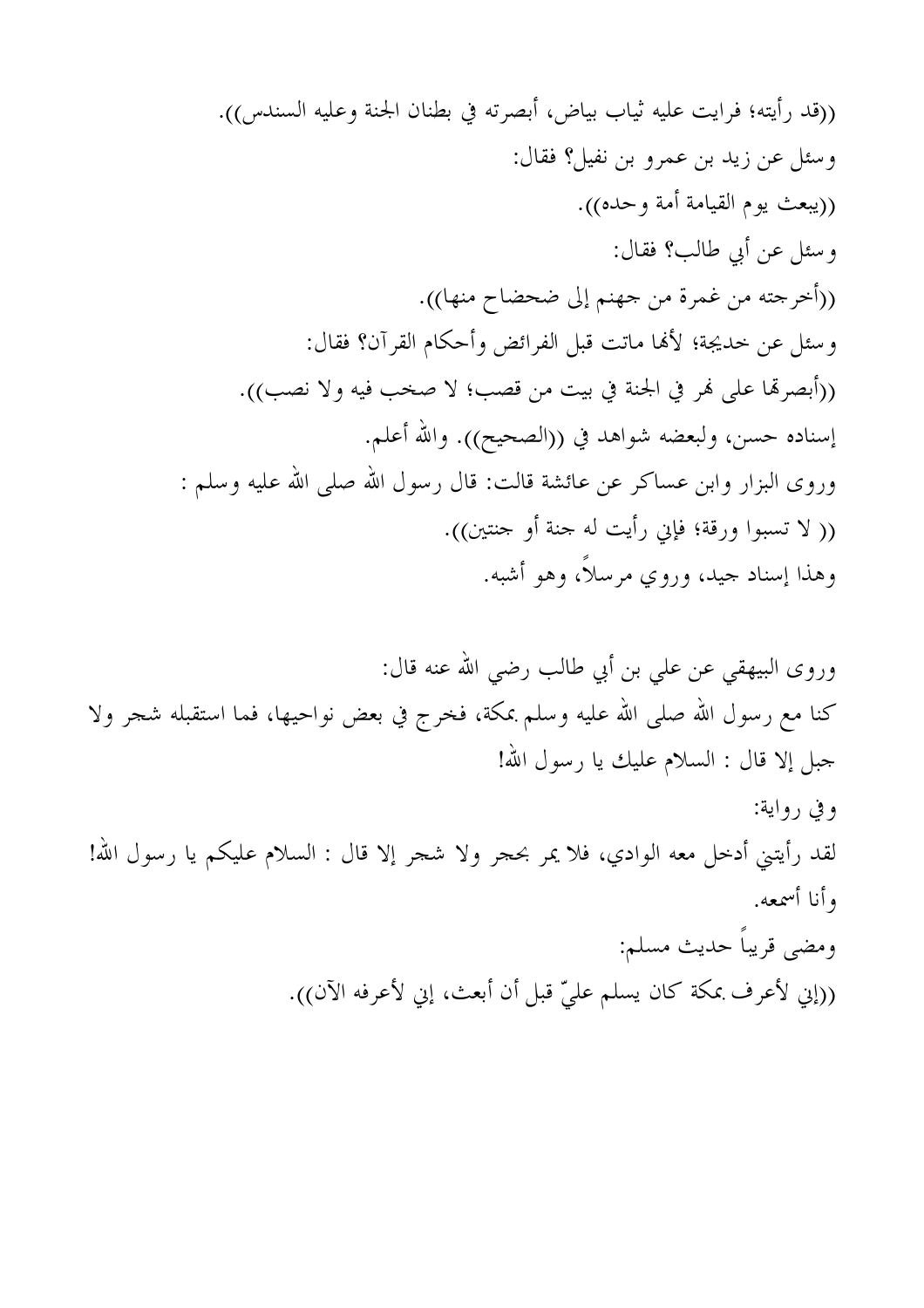وفي ((الصحيحين)) عن جابر بن عبد الله قال: سمعت رسول الله صلى الله عليه وسلم يحدث عن فترة الوحي قال: ((فبينما أنا أمشى سمعت صوتاً من السماء … فخشيت منه فرقاً حــــتي هويـــت إلى الأرض، فحئت أهلي فقلت: زملوني زملوني. فأنزل الله: ﴿يَاأَيُّهَا الْمُدَّثِّرُ. قُمْ فَأَنْذِرْ. وَرَبَّــكَ فَكَبِّــرْ. وَثِيَابَكَ فَطَهِّرْ. وَالرُّجْزَ فَاهْجُرْ﴾[المدثر: ١–٥]. قال: ثم حمى الوحي وتتابع)). فهذا كان أول من القرآن بعد فترة الوحي لا مطلقاً، ذاك قوله: ﴿اقْرَأْ باسْم رَبِّـــكَ الَّــــذِي خَلَقَ﴾. وقد ثبت عن جابر : أن أول ما نزل : ﴿يَاأَيُّهَا الْمُدَّنَّرُ﴾، واللائق حمل كلامه ما أمكن علـــي ما قلناه؛ فإن في سياق كلامه ما يدل على تقدم مجيء الملك الذي عرفه ثانياً بما عرفه بــــه أولاً إليه. ثم قوله: ((يحدث عن فترة الوحي)) دليل على تقدم الوحي على هذا الإيحاء. والله أعلم. وقد ثبت في ((الصحيحين)) عن يجيي بن أبي كثير قال: سألت أبا سلمة بن عبد الرحمن: أي القرآن أنزل قبل؟ فقال: ﴿ يَا أَيْهَا الْمَدْنَرِ﴾. فقلت: و ﴿اقرأ باسم ربك الذي خلق﴾؟ فقال: سألت جابراً بن عبد الله: أي القرآن أنزل قبل؟ فقال: ﴿يا أيها المدثر﴾ فقلت: و﴿اقرأ باسم ربك﴾؟ فقال: قال رسول الله صلى الله عليه وسلم : (( إني جاورت بــــ(حراء) شهراً، فلما قضيت جواري نزلت فاستبطنت الوادي، فنوديــــت، فنظرت بين يدي وخلفي، وعن يميني وعن شمالي، فلم أرَ شيئاً، ثم نظرت إلى السماء؛ فإذا هو على العرش في الهواء، فأخذتني رعدة– أو قال: وحشة– فأتيت خديجة ، فأمرتَّمم فــــدثروني، فأنزل الله : ﴿ يا أيها المدثر ﴾ حتى بلغك ﴿وثيابك فطهر﴾)). وفي رواية: ((فإذا الملك الذي جاءين بــــ(حراء) جالس على كرسي بين السماء والأرض، فجثيت منه)). وهذا صريح في تقدم إتيانه إليه، وإنزاله الوحي من الله عليه؛ كما ذكرناه. والله أعلم.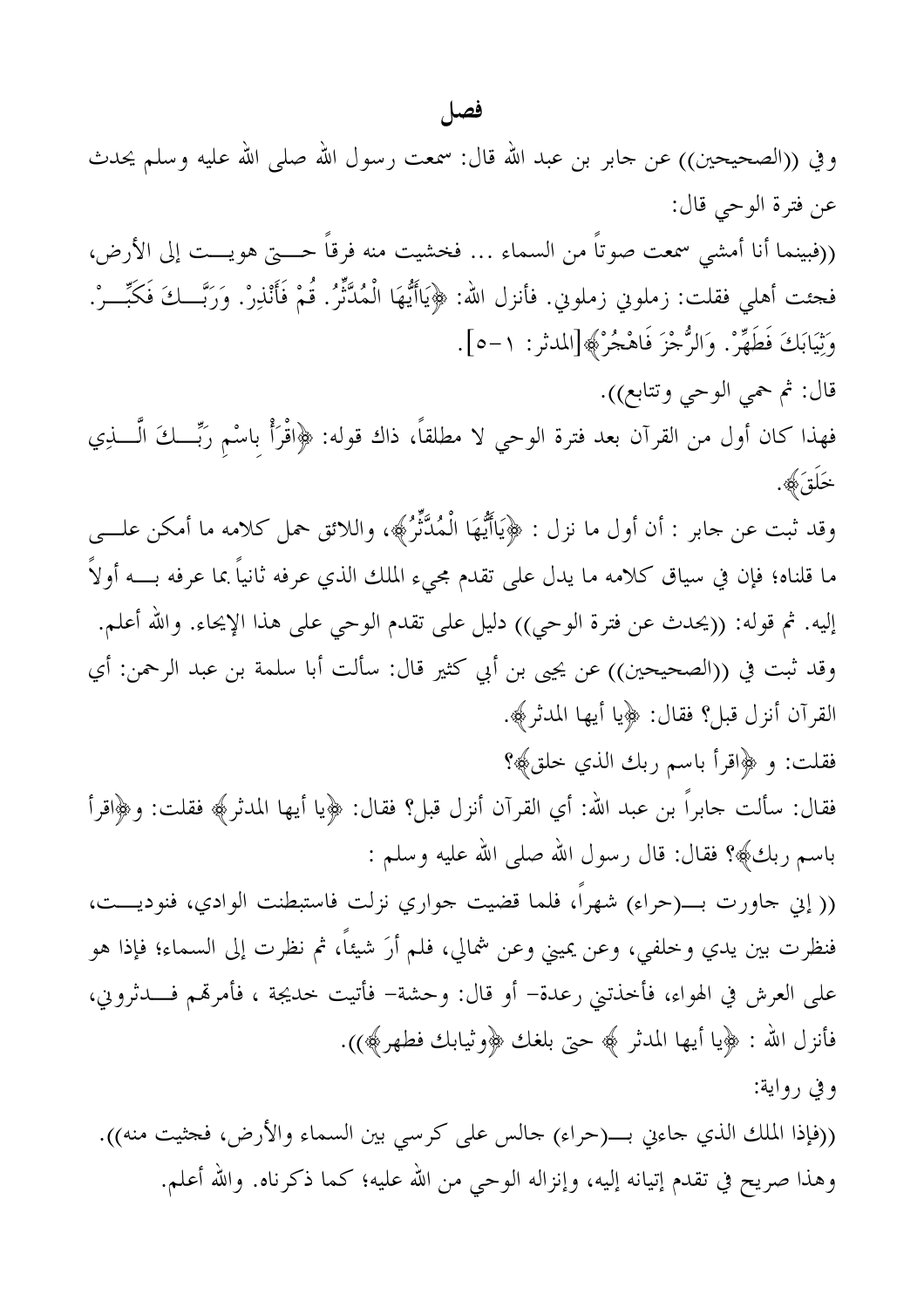ومنهم من زعم أن أول ما نزل بعد فترة الوحي سورة: ﴿والضحى. والليل إذا ســـجى. مـــا ودعك ربك وما قلي﴾ إلى أخرها. وهو قول بعيد يرده ما تقـــدم مــــن روايــــة صــــاحبي ((الصحيح))؛ من أن أول القرآن نزولاً بعد فترة الوحي: ﴿يا أيها المدثر. قم فأنذر﴾، ولكن نزلت سورة (والضحى) بعد فترة أخرى كانـــت ليـــالي يسيرة؛ كما ثبت في ((الصحيحين)) وغيرهما عن جندب بن عبد الله البحلي قال: اشتكى رسول الله صلى الله عليه وسلم ؛ فلم يقم ليلة أو ليلتين أو ثلاثًا، فقالت امرأة: ما أرى شيطانك إلا تركك. فأنزل الله: ﴿وَالضُّحَى. وَاللَّيْلِ إِذَا سَجَى. مَا وَدَّعَكَ رَبُّكَ وَمَا قَلَى﴾. وهذا الأمر حصل الإرسال إلى الناس، وبالأول حصلت النبوة. ثم حمى الوحي بعد هذا وتتابع؛ أي: تدارك شيئاً بعد شيء. وقام حينئذٍ رسول الله صلى الله عليه وسلم في الرسالة أتم القيام، وشمر عن ساق العزم ، ودعا إلى الله القريب والبعيد، والأحرار والعبيد، فآمن به حينئذ كل لبيب نجيب سعيد، واستمر على مخالفته وعصيانه كل جبار عنيد. فكان أول من بادر إلى التصديق من الرجال الأحرار أبو بكر الصديق. ومن الغلمان على بن أبي طالب. ومن النساء خديجة بنت خويلد زوجته عليه السلام. ومن الموالي مولاه زيد بن حارثة الكلبي؛ رضي الله عنهم وأرضاهم.

## فصل

في منع الجان ومرَدَة الشياطين من استراق السمع حين أنزل القرآن لثلا يختطف أحدهم منــــه ولو حرفاً واحداً فيلقيه على لسان وليه فيلتبس الأمر ويختلط الحق فكان من رحمة الله وفضله ولطفه بخلقه أن حجبهم عن السماء؛ كما قال الله تعـــالى إخبــــاراً عنهم في قوله: ﴿وَأَنَّا لَمَسْنَا السَّمَاءَ فَوَجَدْنَاهَا مُلِئَتْ حَرَسًا شَدِيدًا وَشُهْبًا. وَأَنَّا كُنَّا نَقْعُدُ مِنْهَا مَقَاعِدَ لِلسَّمْعِ فَمَنْ يَسْتَمِعِ الْآنَ يَجدْ لَهُ شِهَابًا رَصَدًا. وَأَنَّا لَا نَدْرِي أَشَرٌّ أُريدَ بمَنْ فِي الْأَرْض أَمْ أَرَادَ بهمْ رَبُّهُمْ رَشَدًا﴾ [الجن: ٨– ١٠].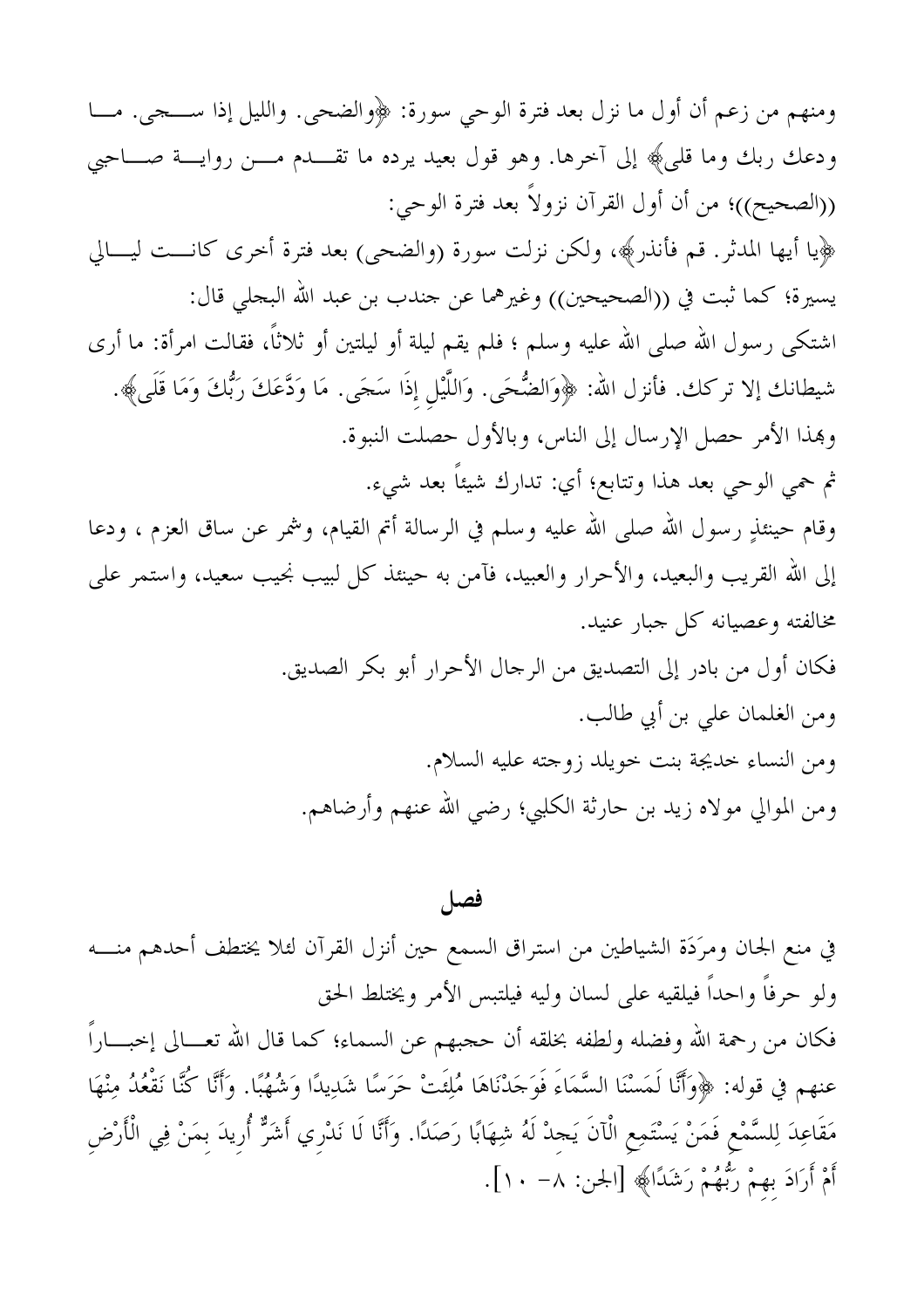وقال تعالى :﴿وما تترلت به الشياطين وما ينبغي لهم وما يســـتطيعون إلهــــم عــــن الســــمع لمعزولون﴾[الشعراء: ٢١٠ — ٢١٢]. وروى الحافظ أبو نعيم عن ابن عباس قال: كان الجن يصعدون إلى السماء يستمعون الوحي، فإذا حفظوا الكلمة زادوا فيها تسعاً، فأمـــا الكلمة فتكون حقاً، وأما ما زادوا فتكون باطلاً. فلما بعث النبي صلى الله عليه وسلم منعوا مقاعدهم، فذكروا لإبليس — و لم تكـــن النجـــوم يرمي بما قبل ذلك — فقال لهم إبليس : هذا لأمر قد حدث في الأرض. فبعث جنوده، فوجدوا رسول الله صلى الله عليه وسلم قائماً يصلى بين جبلين، فأتوه فأخبروه ، فقال : هذا الأمر الذي حدث في الأرض. وعنه قال: انطلق رسول الله صلى الله عليه وسلم وأصحابه عامدين إلى سوق عكاظ، وقد حيــــل بــــين الشياطين وبين حبر السماء، وأرسلتْ عليهم الشهب، فرجعت الشياطين إلى قومهم، قالوا: ما لكم؟ قالوا: حيل بيننا وبين خبر السماء، وأرسلت علينا اشهب. فقالوا: ما ذاك إلا من شيء حدث، فاضربوا مشارق الأرض ومغاربها، [فانظروا ما هذا الذي حال بيننـــا وبـــين خــــبر السماء؟! فانطلقوا يضربون مشارق الأرض ومغارها]. فمر النفق الذي أخذوا نحو (تمامة) – وهو بــــ(نخل) – عامدين إلى سوق عكاظ، وهو يصلي بأصحابه صلاة الفجر، فلما سمع القرآن استمعوا له، فقالو: هذا الذي حال بيننا وبين خــــبر السماء. فرجعوا إلى قومهم، فقالوا: يا قومنا ﴿إِنَّا سَمِعْنَا قُرْءَانًا عَجَبًا. يَهْدِي إلى الرُّشْدِ فَآمَنَّا بهِ وَلَـــنْ نُشْركَ برَبِّنَا أَحَدًا﴾، فأوحى الله إلى نبيه صلى الله عليه وسلم : ﴿قُلْ أُوحِيَ إِلَيَّ أَنَّهُ اسْتَمَعَ نَفَرٌ مِنَ الْجنِّ فَقَالُوا إِنَّا سَمِعْنَا قُرْءَانًا عَجَبًا﴾. أحرجاه في ((الصحيحين)).

وروى أبو بكر بن أبي شيبة عنه قال: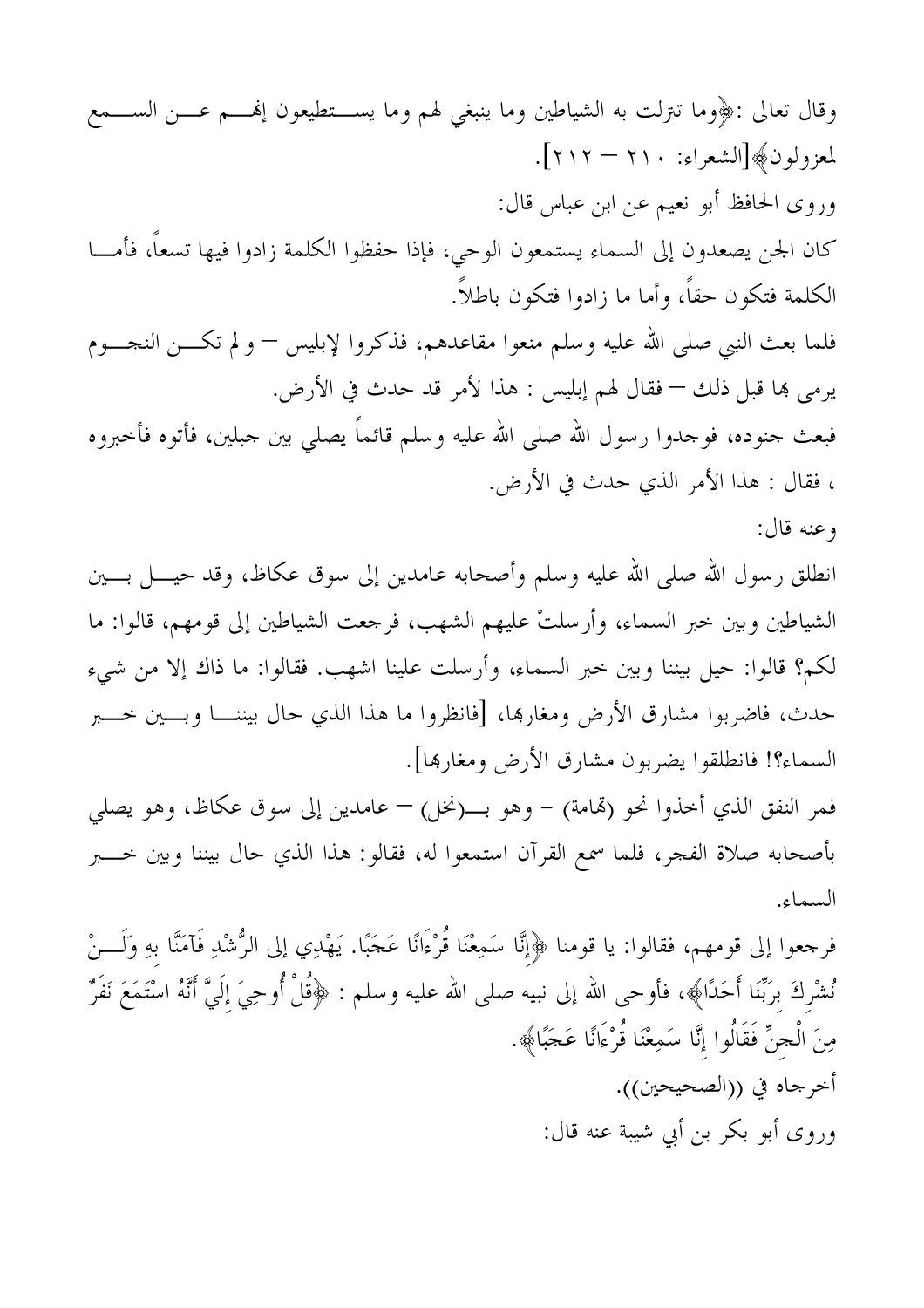إنه لم تكن قبيلة من الجن إلا ولهم مقاعد للسمع، فإذا نزل الوحى؛ سمعت الملائكـــة صــــوتاً كصوت الحديد ألقيتها على الصفا، قال: فإذا سمعت الملائكة خروا ســــجداً، فلــــم يرفعـــوا رؤوسهم حتى يترل، فإذا نزل؛ قال بعضهم لبعض: ﴿ماذا قال ربكم﴾؟ فإن كان مما يكون في السماء ﴿قَالُوا الحقَّ وهو العلي الكبير﴾، وإن كان مما يكون في الأرض من : أمر الغيب، أو موتٍ ، أو شيء مما يكون في الأرض تكلموا به، فقالوا: يكون كذا وكذا. فتسمعه الشياطين، فيترلونه على أوليائهم.

فلما بُعث النبي صلى الله عليه وسلم دُحروا بالنجوم، فكان أول من علم هِا ثقيف، فكان ذو الغنم منهم ينطلق إلى غنمه، فيذبح كل يوم شاة، وذو الإبل فينحر كل يوم بعــــيراً، فأســــر ع الناس في أموالهم، فقال بعضهم لبعض: لا تفعلوا؛ فإن كانت النجوم التي يهتدون بما وإلا فإنه لأمر حدث. فنظروا؛ فإذا النحوم التي يُهتدي هِا كما هي لم يَزُل منها شيءِ، فكفوا. وصرف الله الجن فسمعوا القرآن ﴿فَلَمَّا حَضَرُوهُ قَالُوا أَنصتوا﴾. وانطلقت الشياطين إلى إبليس فأخبروه، فقال: هذا حدثٌ حدث في الأرض، فأتونى من كل أرض بتربة، فآتوه بتربة تهامة، فقال: ها هنا الحدث. ورواه البيهقي والحاكم عن عطاء بن السائب. وثبت في الحدث عن ابن عباس رضي الله عنهما قال: كان رسول الله صلى الله عليه وسلم جالساً في نفر من أصحابه [من الأنصار]، فرُمي بـــنجم عظيم فاستنار، قال: ((ما كنتم تقولون إذا كان مثل هذا في الجاهلية؟)). قال: كنا نقول: يولد عظيم، أو يموت عظيم — قال معمر: قلت للزهري: أكان يرمى بهــــا في الجاهلية؟ قال: نعم؛ ولكن غلظت حين بعث النبي صلى الله عليه وسلم — قال:

((فإنه لا يرمى بما لموت أحد، ولا لحياته، ولكن ربنا تبارك اسمه إذا قضى أمراً ســـبح حملـــة العرش، ثم سبح أهل السماء الذي يلوهُم، حتى يبلغ التسبيح هذه السماء الدنيا، ثم يســـتخبر أهل السماء الذي يلون حملة العرش، فيقول الذين يلون حملة العرش لحملة العرش: ﴿مَاذَا قَالَ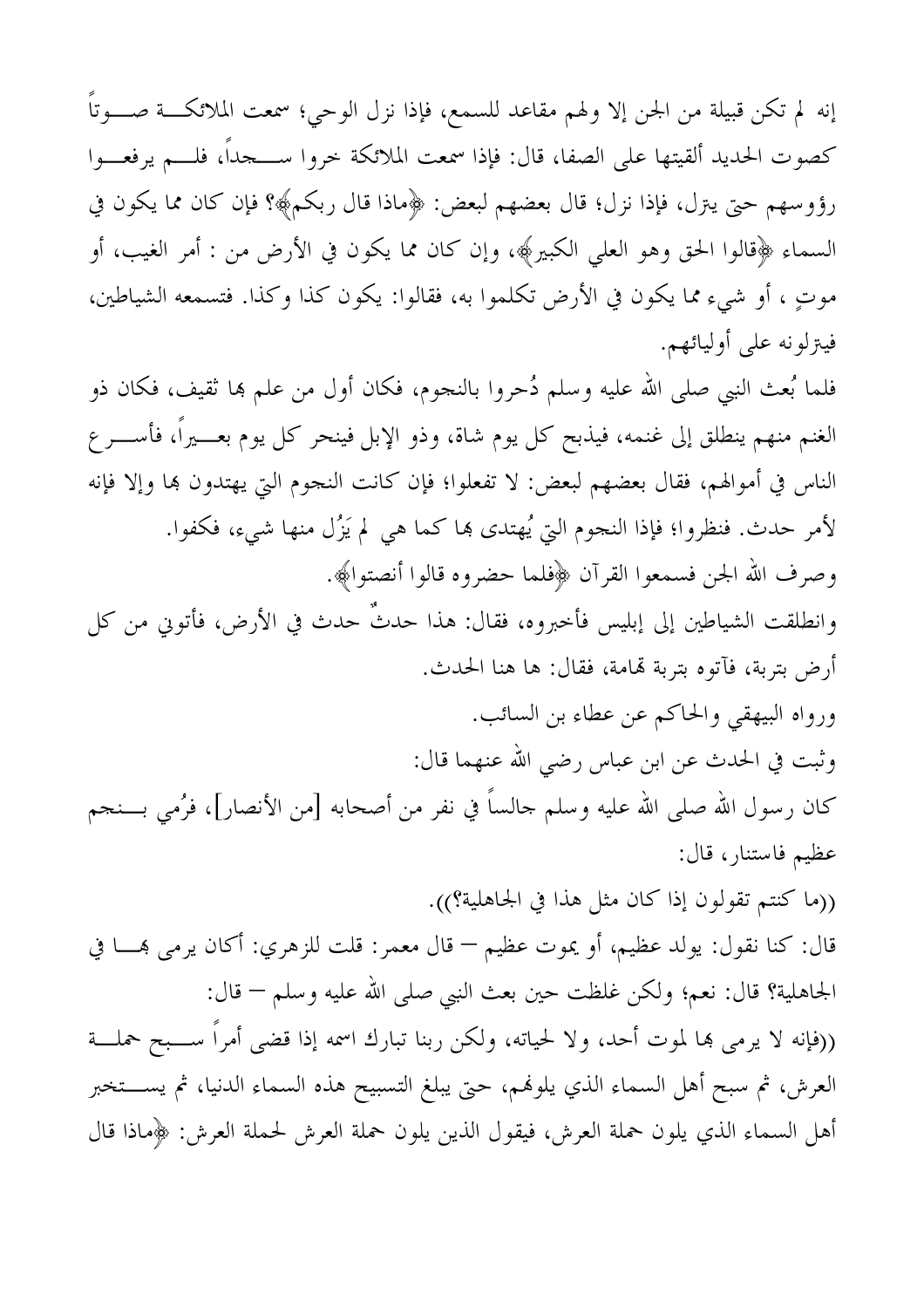ربكم﴾؟ فيخبروفمم، ويخبر أهل كل سماء سماء؛ حتى ينتهي الخبر إلى هذه السماء، ويخطــف الجن السمع فيرمون، فما جاؤوا به على وجهه فهو حق، ولكنهم يقرفون [فيه] ويزيدون)). [المستدرك] عن أبي هريرة رضي الله عنه أن نبي الله صلى الله عليه وسلم قال: ((إذا قضى الله الأمر في السماء؛ ضربت الملائكة بأجنحتها خضعاناً لقوله؛ كأنه سلسلة على صفوان [ينفذهم ذلك]، فـــ﴿إذا فزَّع عن قلوهِم قالوا ماذا قال ربكم قالوا﴾ للــــذي قــــال: ﴿الْحَقِّ وهو العلي الكبيرِ﴾ [سبأ: ٢٣]. فيسمعها مسترقـ[وا] السمع، ومسترقـ[وا] السمع هكذا : بعضه فوق بعض- ووصف سفيان بكفه؛ فحرفها وبدَّد (وفي لفظ : وفــرج) بـــين أصابعه– يسمع الكلمة، فيلقيها على لسان الساحر أو الكاهن، فربما أدرك الشهاب [المستمعَ] قبل أن يلقيا [إلى صاحبه فيحرق]، وربما ألقاها قبل أن يدركه، فيكذب معها مائـــة كذبـــة، فيقال: أليس قد قال لنا يوم كذا وكذا: كذا وكذا، فيُصدِّق بتلك الكلمة الـــتي سمـــع مـــن السماء)). أخرجه البخاري. وعن عائشة رضي الله عنها قالت: سأل أناس رسول الله صلى الله عليه وسلم عن الكهان؟ فقال لهم رسول الله صلى الله عليــــه وسلين: ((ليسوا بشيء)). قالوا: يا رسول الله! فإلهم يحدثون أحياناً الشيء يكون حقاً؟ قال رسول الله صلى الله عليــــه وسلم : ((تلك الكلمة من الحق يخطفها الجني، فيقرَّها في أذن وليه قرَّ الدجاجة، فيخلطون فيها أكثـــر من مائة كذبة)). أخرجه الشيخان. [انتهى المستدرك].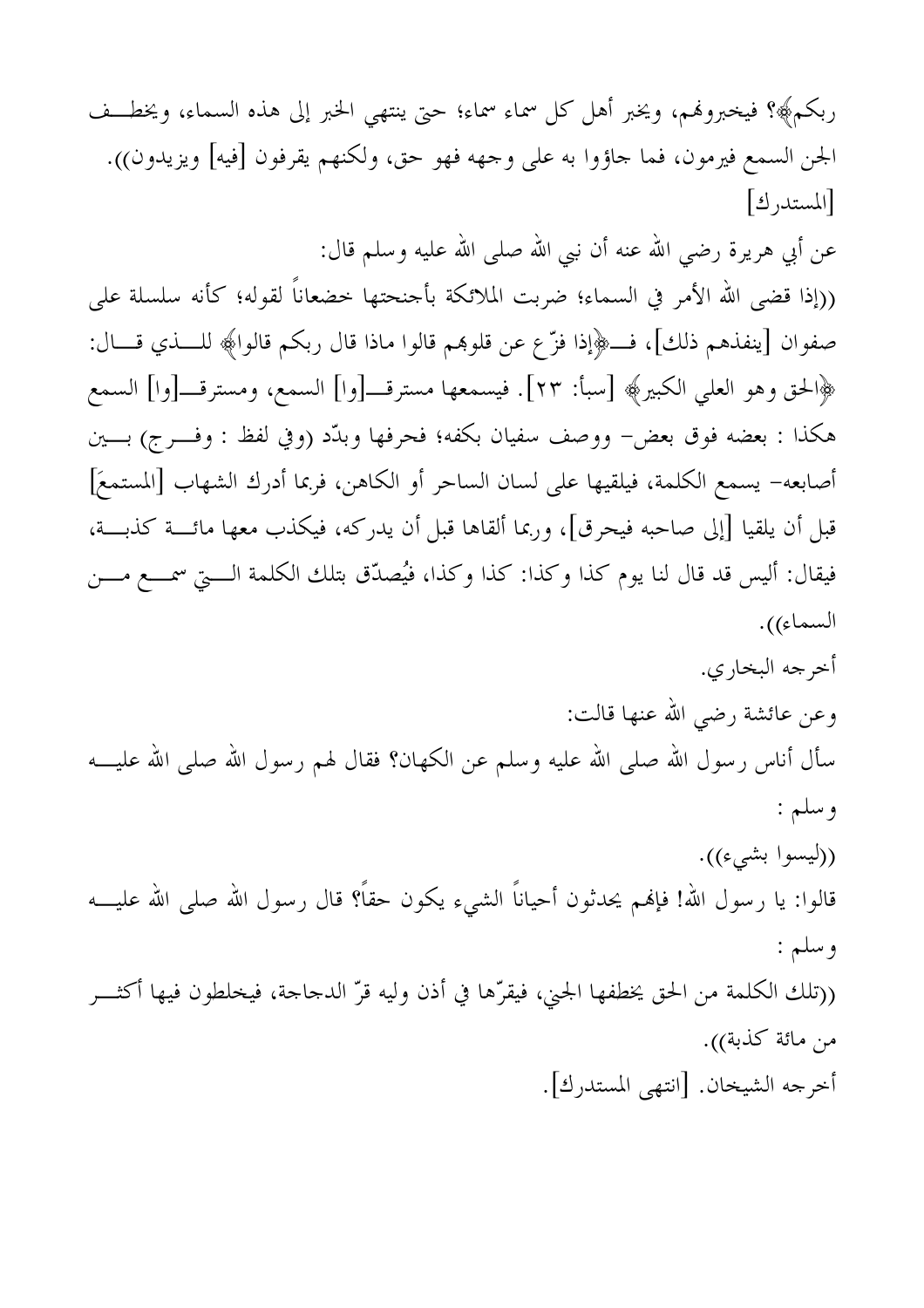فصل في كيفية إتيان الوحي إلى رسول الله صلى الله عليه وسلم قد تقدم كيفية ما جاءه جبريل في أول مرة ، وثاني مرة أيضاً. وعن عائشة رضي الله عنها: أن الحارث بن هشام سأل رسول الله صلى الله عليه وسلم قال: يا رسول الله! كيف يأتيك الوحى؟ فقال: ((أحياناً يأتيني مثل صلصلة الجرس، وهو أشده عليٌّ؛ فينفصم عني وقد وعيت ما قال، وأحياناً يتمثل لي الملك رجلاً يكلمني؛ فأعي ما يقول)). قالت عائشة رضى الله عنها: ولقد رأيته صلى الله عليه وسلم يترل عليه الوحى في اليوم الشديد البرد؛ فيفصم عنه وإن جبينه ليتفصد عرقاً. أخرجاه في ((الصحيحين))، وأحمد. وفي حديث الإفك قالت عائشة: فوالله؛ ما رام رسول الله صلى الله عليه وسلم ، ولا خرج أحد من أهل البيت حتى أنزل عليه، فأخذه ما كان يأخذه من البُرحاء، حتى إنه كان يتحدر منه مثل الجمان من العرق — وهو في يوم شاتٍ– من ثقل الوحي الذي أنزل عليه. وفي ((صحيح مسلم)) وغيره عن عبادة بن الصامت قال: كان رسول الله صلى الله عليه وسلم إذا أنزل عليه الوحى كرب لذلك ، وتربَّد وجهه. (وفي رواية: وغمض عينيه، وكنا نعرف ذلك منه). وفي ((الصحيحين)) حديث زيد بن ثابت حين نزلت: ﴿لا يستوي القاعدون من المـــؤمنين﴾ [النساء:٩٥]، فلما شكي ابن أم مكتوم ضرارته نزلت: ﴿غير أُولِي الضررِ﴾. قال: وكانت فخذ رسول الله صلى الله عليه وسلم على فخذي، وأنا أكتب، فلما نزل الوحى كادت فخذه ترض فخذى. وفي ((صحيح مسلم)) عن يعلي بن أمية قال: قال لي عمر: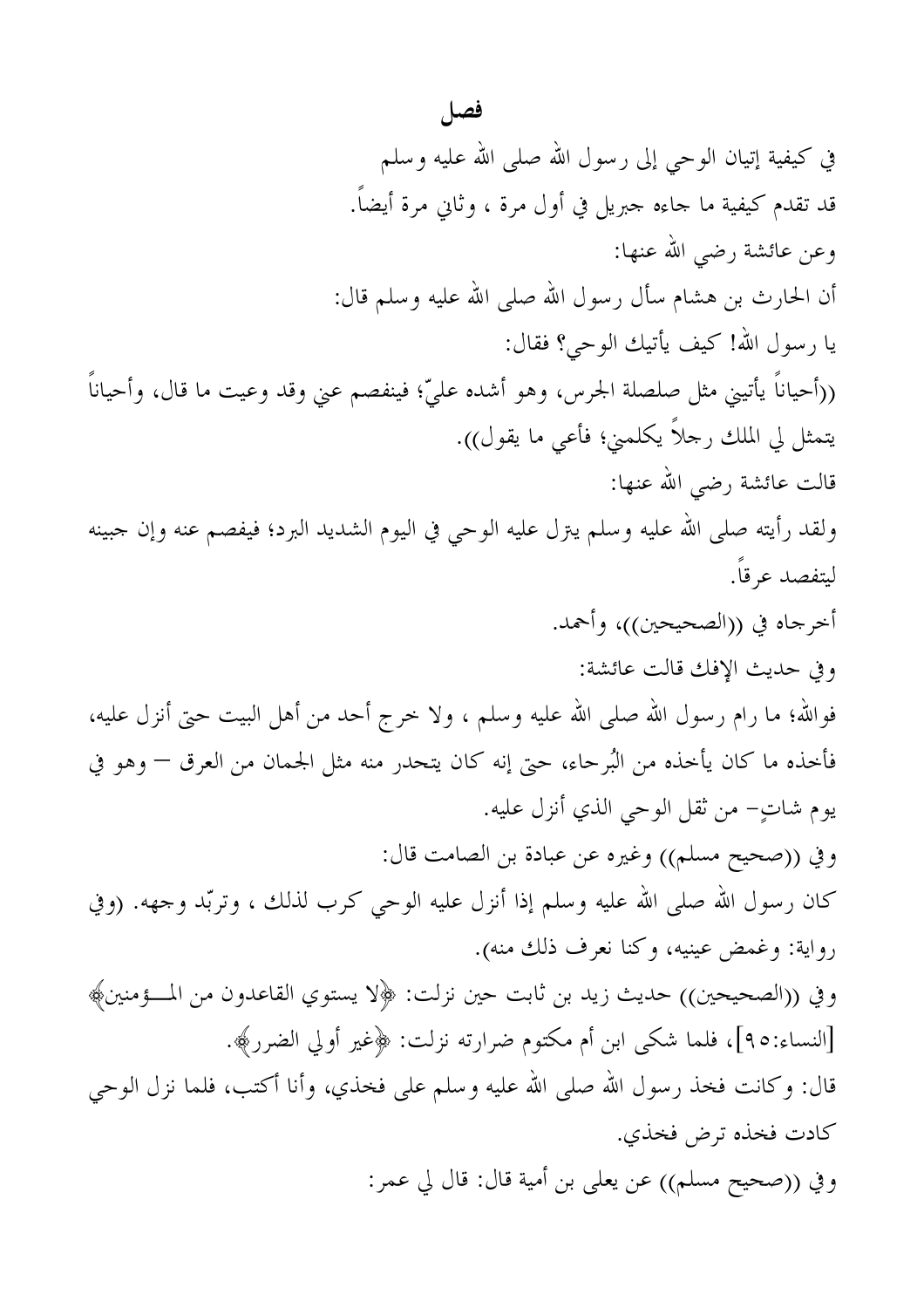أيسرك أن تنظر إلى رسول الله صلى الله عليه وسلم وهو يوحى إليه؟ فرفع طرف الثوب عــــن وثبت في ((الصحيحين)) من حديث عائشة لما نزل الحجاب، وأن سودة خرجت بعد ذلـــك إلى (المناصع) ليلاً، فقال عمر: قد عرفناك يا سودة! فرجعت إلى رسول الله صلى الله عليــــه وسلم، فسألته وهو حالس يتعشى والعرق في يده، فأوحى الله إليه، [ثم يرفع عنه]، والعرق في يده [ما وضعه]، ثم رفع رأسه فقال: ((إنه قد أذن لكن أن تخرجتن لحاجتكن)). فدل هذا على أنه لم يكن الوحي يغيب عنه إحساسه بالكلية ؛ بدليل أنه جالس، ولم يســـقط العرق أيضاً من يده؛ صلوات الله وسلامه دائماً عليه. وروى أبو يعلى عن الفلتان بن عاصم قال: كنا عند رسول الله صلى الله عليه وسلم وأنـــزل عليه، وكان إذا أُنزل عليه دام بصره وعيناه مفتوحة ، وفر غ سمعه وقلبه لما يأتيه من الله عـــز وجل، [فكنا نعرف ذلك منه]. وروى أحمد وأبو نعيم عن أسماء بنت يزيد قالت: ((إين لآخذة بزمام العضباء، ناقة رسول الله صلى الله عليه وسلم إذ نزلت عليه (المائدة) كلها، وكادت من ثقلها تدق عضد الناقة. وروى أحمد أيضا عن عبد الله بن عمرو قال: أنزلت على رسول الله صلى الله عليه وسلم سورة (المائدة) وهو راكب على راحلتـــه، فلــــم تستطع أن تحمله، فترل عنها. وروى ابن مردويه عن أم عمرو عن عمها: أنه كان في مسير مع رسول الله صلى الله عليه وسلم ، فترلت عليه سورة (المائدة)، فانــــدقّ عنق الراحلة من ثقلها. وهذا غريب من هذا الوجه. ثم قد ثقت في ((الصحيحين)) نزول سورة (الفتح) على رسول الله صلى الله عليــــه وســــلم مرجعه من الحديبية وهو على راحلته، فكان يكوت تارة وتارة، بحسب الحال، والله أعلم.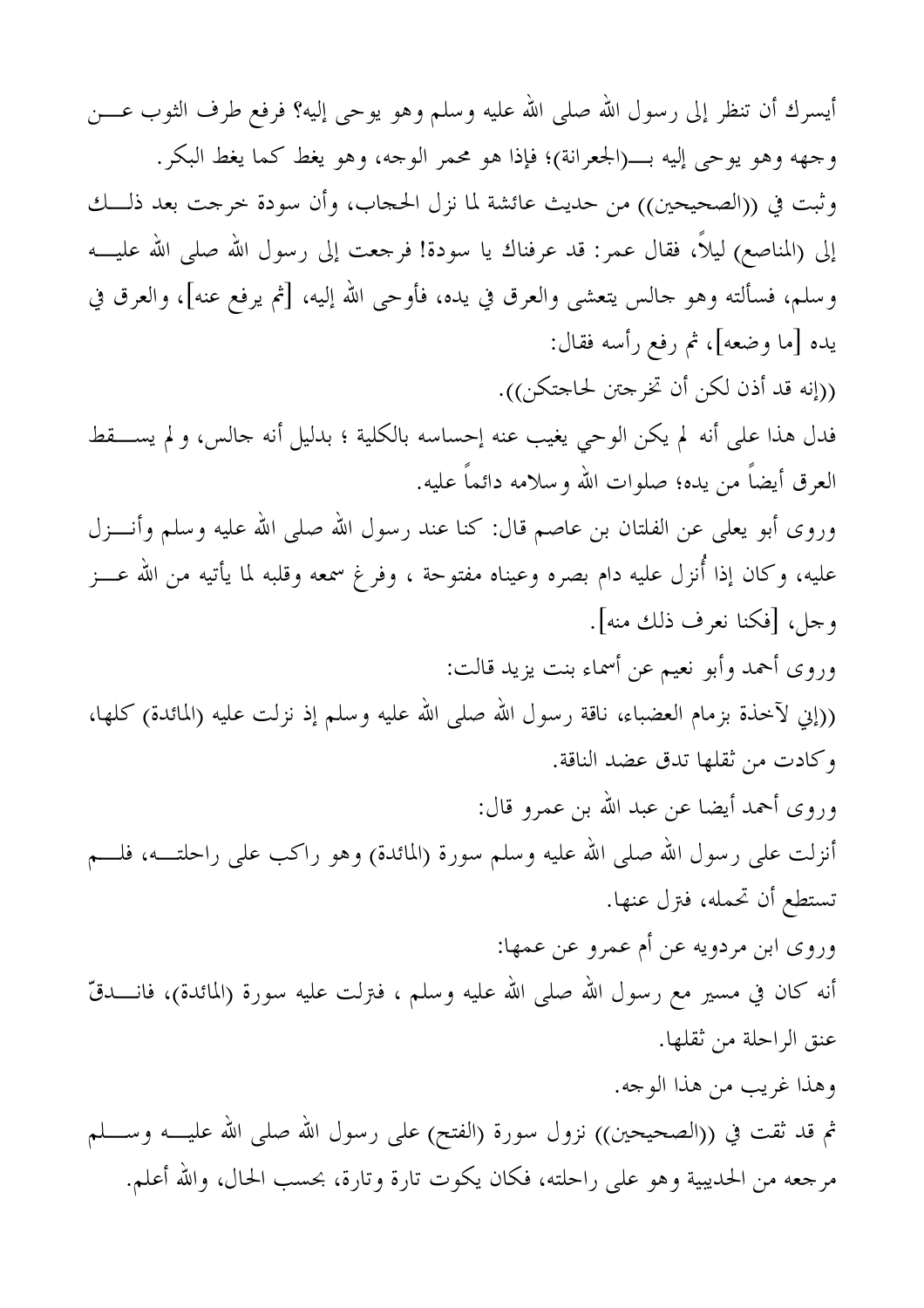فصل

قال الله تعالى : ﴿لا تحرك به لسانه لتعجل به. إن علينا جمعه وقرآنه فإذا قرآناه فاتبع قرآنه. ثم

إن علينا بيانه، [القيامة: ١٦-١٩]. وقال تعالى : ﴿ولا تعجل بالقرآن من قبل أن يُقضى إليك وحيه وقل رب زدني علماً﴾ [طه:  $\lceil \cdot \rangle$  { وكان هذا في الابتداء؛ كان عليه الصلاة والسلام من شدة حرصه على أحذه من املك مــا يوحي إليه عن الله عز وجل يسابقه في التلاوة، فأمره الله تعالى أن ينصت لذلك حتى يفر غ من الوحي، وتكلف له أن يجمعه في صدره، وأن ييسر عليه تلاوته وتبليهن وأن يبينه له ويفســـره ويوضحه، ويوقفه على المراد منه. ولهذا قال: ﴿ولا تعجل بالقرآن من قبل أن يقضي إليك وحيه وقل رب زدني علماً﴾. وقوله: ﴿لا تحرك به لسانك لتعجل به. إن علينا جمعه﴾؛ أي: في صدرك، ﴿وقرآنـــه﴾؛ أي: وتقرأه، ﴿فإذا قراناه﴾؛ أي: تلاه عليك المُلَك، ﴿فاتبع قرآنه﴾؛ أي: فاستمع له وتدبره، ﴿ثُم إن علينا بيانه﴾؛ وهو نظير قوله: ﴿وقل رب زدني علماً﴾. وفي ((الصحيحين)) عن ابن عباس قال: كان رسول الله صلى الله عليه وسلم يعالج من التتريل شدة، فكان يحرك شفتيه، فـــأنزل الله : ﴿لا تحرك به لسانك لتعجل به. إن علينا جمعه وقرآنه﴾؛ قال: جمعه في صــــدرك ثم تقــــرأه،

﴿فَإِذَا قَرْأَنَاهُ فَاتِبَعَ قَرْآنَهُ﴾: فاستمع له وأنصت، ﴿ثُمَّ إِنْ عَلَيْنَا بِيَانَهُ﴾؛ قال: فكـــان إذا أتـــاه جبريل أطرق، فإذا ذهب قرأه كما وعده الله عز وجل.

فصا قال ابن إسحاق: ثم تتامّ الوحي إلى رسول الله صلى الله عليه وسلم وهو مصدق بما جــــاء $@$ منه، وقد قبله بقبوله، وتحمل منه ما حمله على رضا العباد وسخطهم. وللنبوة أثقال ومؤونة لا يحملها ولا يستضلع ها إلا أهل القوة والعزم من الرسل– بعـــون الله وتوفيقه — لما يلقون من الناس، وما يُردّ عليهم مما جاؤوا به عن الله عز وجل.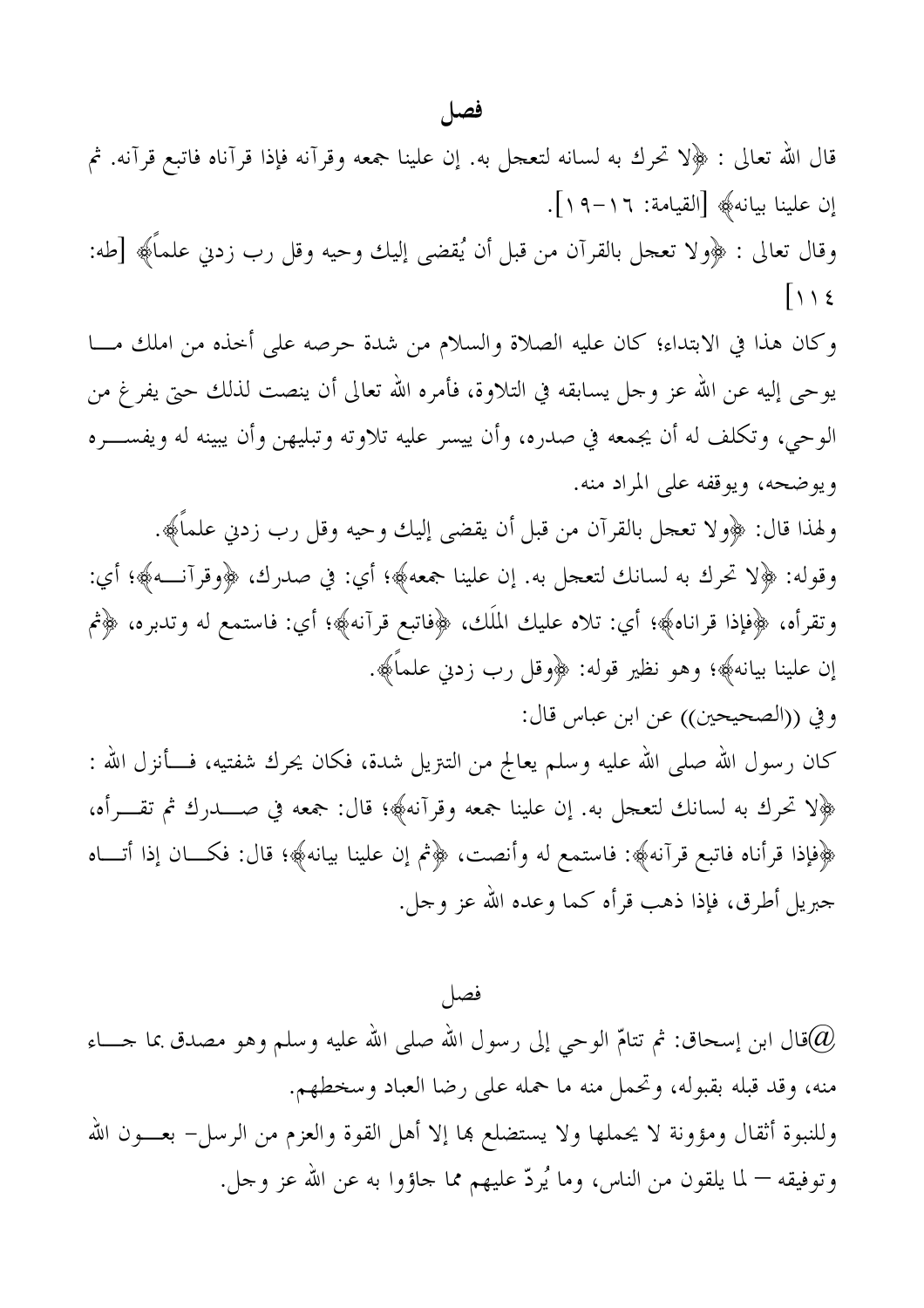فصل

في ذكر من أسلم ثم ذكر متقدمي الإسلام من الصحابة وغيرهم روى ابن إسحاق عن إياس بن عُفيف عن أبيه عفيف — وكان عفيف أخا الأشعث بن قيس لأمه — أنه قال: كنت امرءًا تاجرًا، فقدمت (منيً) أيام الحج، وكان العباس بن عبد المطلب امرءاً تاجراً، فأتيته أبتاع منه. قال: فبينا نحن إذ خرج رجل من خباء، فقام يصلي تجاه الكعبة، ثم خرجت امــــرأة فقامــــت تصليي، وخرج غلام فقام يصلي معه.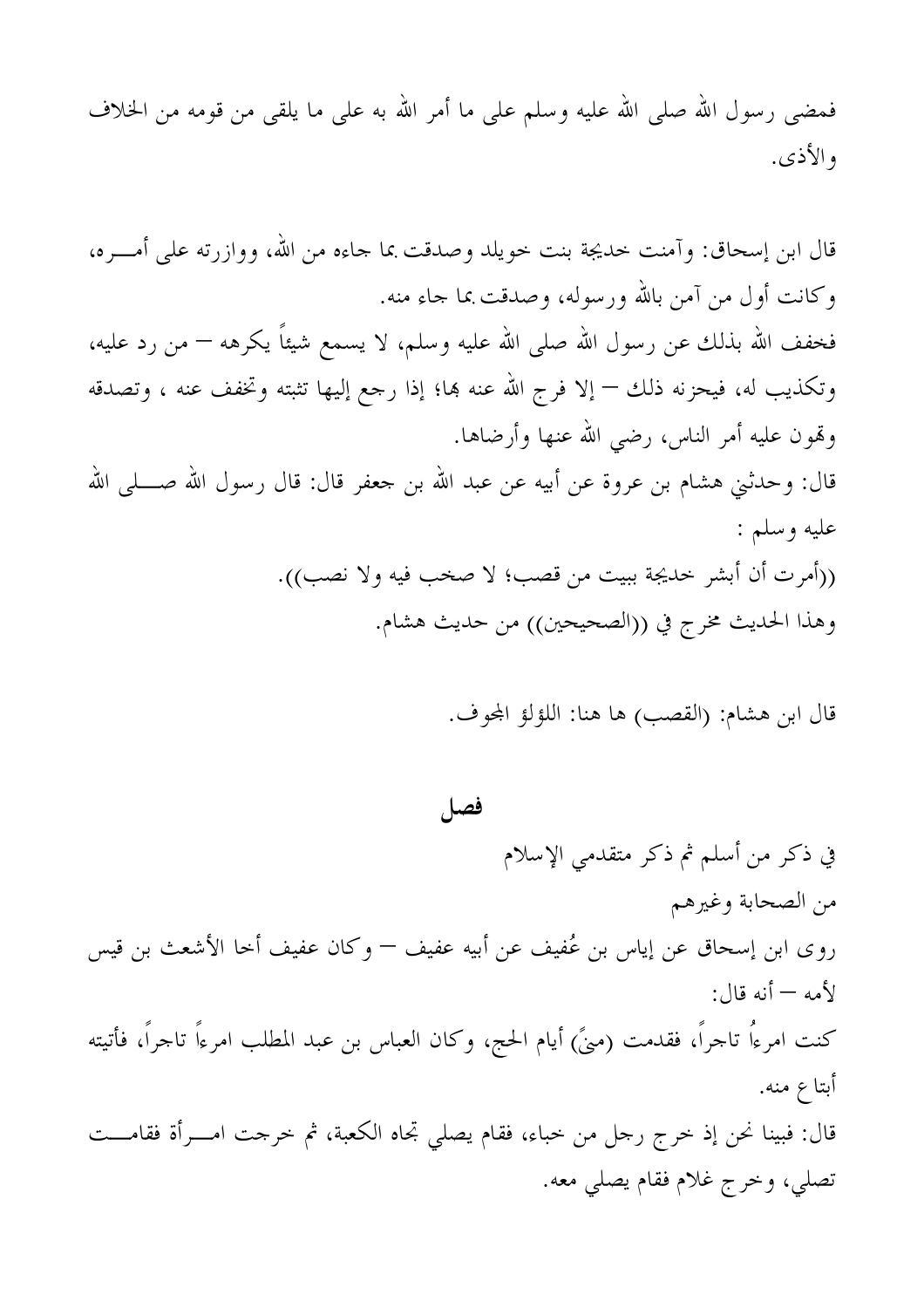فقلت: يا عباس! ما هذا الدين ؟! إن هذا الدين ما أدري ما هو؟! فقال: هذا محمد بن عبد الله يزعم أن الله أرسله، وأن كنوز كسرى وقيصر ســـتفتح عليـــه، وهذه امرأته خديجة بنت خويلد آمنت به، وهذا الغلام ابن عمه على بن أبي طالب آمن به. قال عفيف: فليتني كنت آمنت يومئذٍ فكنت أكون رابعاً.

وفي رواية عنه قال: إذ خرج رجل من خباء قريب منه، فنظر إلى الشمس، فلما رأها قد مالت قام يصــــلبي … ثم ذكر قيام خديجة وراءه.

وروى ابن جرير بسنده عن يجيى بن عفيف [عن عفيف] قال:

جئت زمن الجاهلية إلى (مكة)، فترلت على العباس بن عبد المطلب، فلما طلعت الشــــمس، وحلقت في السماء — وأنا أنظر إلى الكعبة — أقبل شاب، فرمي ببصره إلى السماء، ثم استقبل الكعبة، فقام مستقبلها، فلم يلبث حتى جاء غلام فقام عن يمينه، فلم يلبث حتى جاءت امـــرأة فقامت خلفهما، فركع الشاب، فركع الغلام والمرأة، فرفع الشاب، فرفع الغلام والمرأة، فخـــر الشاب ساجداً، فسجدا معه.

فقلت: يا عباس! أمر عظيم! فقال: أمر عظيم؟! أتدري من هذا؟ فقلت: لا. فقال: هذا محمد بن عبد الله بن عبد المطلب؛ ابن أخي . أتدري من الغلام؟ قلت: لا. قال: هذا على بــــن أبي طالب– رضي الله عنه — أتدري من هذه المرأة التي خلفهما؟ قلت: لا. قالت: لا. قال: هذه خديجة بنت خويلد زوجة ابن أخي. وهذا حدثني أن ربك رب السماء والأرض أمره بمسذا الذي تراهم عليه، وايم الله؛ ما أعلم على ظهر الأرض كلها أحداً على هذا الدين غير هـــؤلاء الثلاثة

> وروى ابن جرير أيضاً عن ابن عباس قال: أول من صلى عَلِيٌّ. وعن جابر قال: بُعث النبي صلى الله عليه وسلم يوم الاثنين، وصلى علىٌّ يوم الثلاثاء.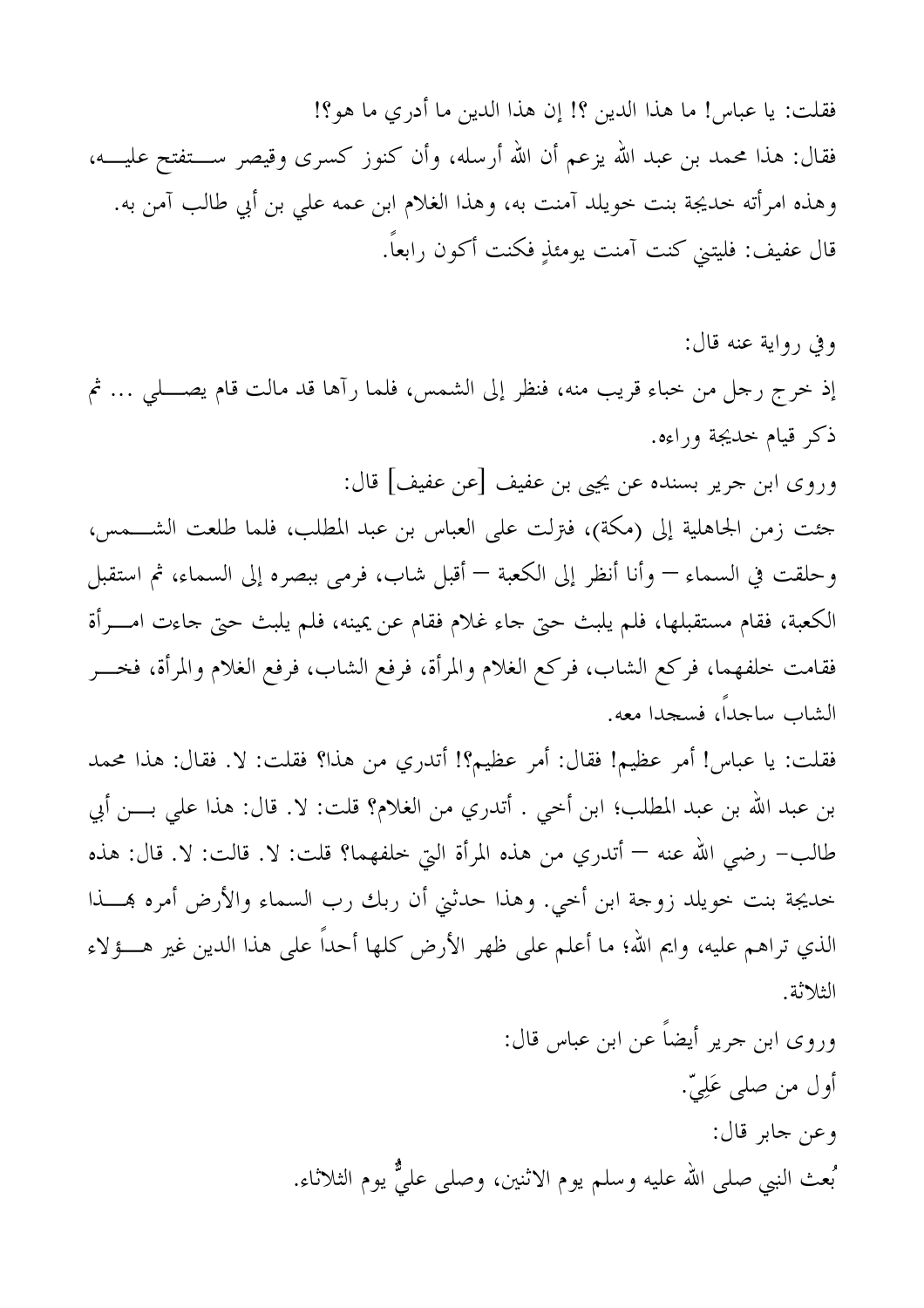وعن زيد بن أرقم قال: أول من أسلم مع رسول الله صلى الله عليه وسلم على بن أبي طالب. قال: [عمرو بن مرة]: فذكرته للنخعي، فأنكره، وقال: أبو بكر أول من أسلم. وقال آخرون: أول من أسلم هذه الأمة أبو بكر الصديق. والجمع بين الأقوال كلها: إن حديجة أول من أسلمت من النساء– وظاهر السياقات– وقبـــل الرجال أيضاً. وأول من أسلم من الموالي زيد بن حارثة. وأول من أسلم من الغلمان على بن أبي طالب؛ فإنه كان صغيراً دون البلوغ على المشــــهور، وهؤلاء كانوا إذ ذاك أهل البيت. وأول من أسلم من الأحرار أبو بكر الصديق، وإسلامه كان أنفع من إسلام من تقدم ذكرهم؛ إذ كان صدراً معظماً، ورئيساً في قريش مكرماً، وصاحب مال، وداعية إلى الإسلام، وكـــان محبباً متألفاً، يبذل المال في طاعة الله ورسوله. وقد ثبت في ((صحيح البخاري)) عن أبي الدرداء في حديث ما كان بين أبي بكر وعمر رضي الله عنهما من الخصومة، وفيه: فقال رسول الله صلى الله عليه وسلم : ((إن الله بعثني إليكم، فقلتم: كذبتَ. وقال أبو بكر: صدق. وواساني بنفسه وماله. فهل أنتم تاركو لي صاحبي؟ (مرتين) )). فما أوذي بعدها. وهذا كالنص على أنه أول من أسلم رضي الله عنه. وقد روى الترمذي وابن حبان عن أبي سعيد قال: قال ابو بكر الصديق رضي الله عنه: ألست أحق الناس هما؟ ألست أول من أســــلم؟ ألســــت صاحب كذا؟ وقد تقدم رواية ابن جرير عن زيد بن أرقم قال: أول من أسلم على بن أبي طالب. قال عمرو بن مرة: فذكرته لإبراهيم النخعي، فأنكره، وقال: أول من أسلم أبو بكر الصديق رضي الله عنه.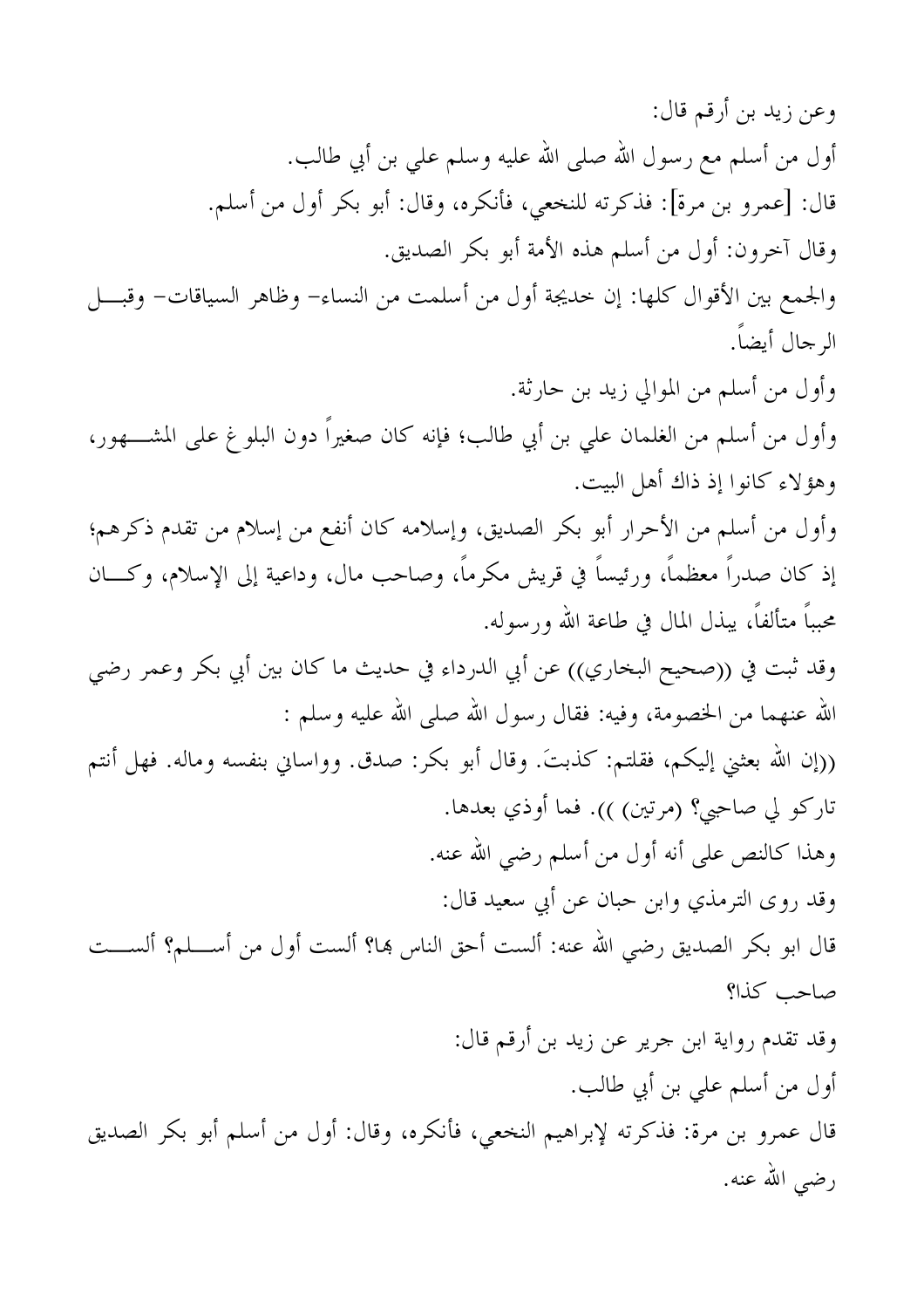وهذا هو المشهور عن جمهور أهل السنة. وثبت في ((صحيح البخاري)) عن عمار بن ياسر قال: رأيت رسول الله صلى الله عليه وسلم وما معه إلا خمسة أعبد، وامرأتان، وأبو بكر. وروى الإمام أحمد وابن ماجه عن ابن مسعود قال: أول من أظهر الإسلام سبع: رسول الله صلى الله عليه وسلم، وأبو بكر، وعمار، وأمه سمية، وصهيب، وبلال، والمقداد. فأما رسول الله صلى الله عليه وسلم فمنعه الله بعمه، وأما أبو بكر فمنعه الله بقومـــه، وأمـــا سائرهم؛ فأخذهم المشركون، فألبسوهم أدرع الحديد، وصهروهم في الشمس، فما منهم من أحد إلا وقد واتاهم على ما ارادوا؛ إلا بلالاً؛ فإنه هانت عليه نفسه في الله، وهان على قومه، فأخذوه، فأعطوه الولدان، فجعلوا يطوفون به في شعاب (مكة) وهو يقول: أحد أحد. وثبت في ((صحيح مسلم)) من حديث أبي أمامة عن عمرو بن عبسة السلمي رضي الله عنه قال: أتيت رسول الله صلى الله عليه وسلم في أول ما بعث وهو بــــ(مكة)، وهو حينئذ مستخف، فقلت: ما أنت؟ قال: ((أنا نبي)). فقلت: وما النبي؟ قال: ((رسول الله)). قلت: الله أرسلك؟ قال: ((نعم)). قلت: بم أرسلك؟ قال: ((أن تعبد الله وحده لا شريك له، وتكسر الأصنام، وتوصل الأرحام)). قال: قلت: نعْمَ ما أرسلت به، فمن تبعك على هذا؟ قال: ((حر وعبد)). يعني: أبا بكر وبلالاً. قال: فكان عمرو يقول: لقد رأيتني وأنا ربع الإسلام. قال: فأسلمت. قلت: فاتبعك يا رسول الله؟ قال: ((لا؛ ولكن الحقْ بقومك؛ فإذا أحبرت أين قد خرجت فاتبعني)). ويقال: إن معنى قوله عليه السلام: ((حر وعبد)) اسم جنس، وتفسير ذلك بأبي بكر وبـــلال فقط فيه نظر؛ فإنه قد كان جماعة أسلموا قبل عمرو بن عبسة، وقد كان زيد بن حارثة أسلم

قبل بلال أيضا، فلعله أخبر أنه ربع الإسلام بحسب علمه، فإن المؤمنين كانوا إذ ذاك يستسرون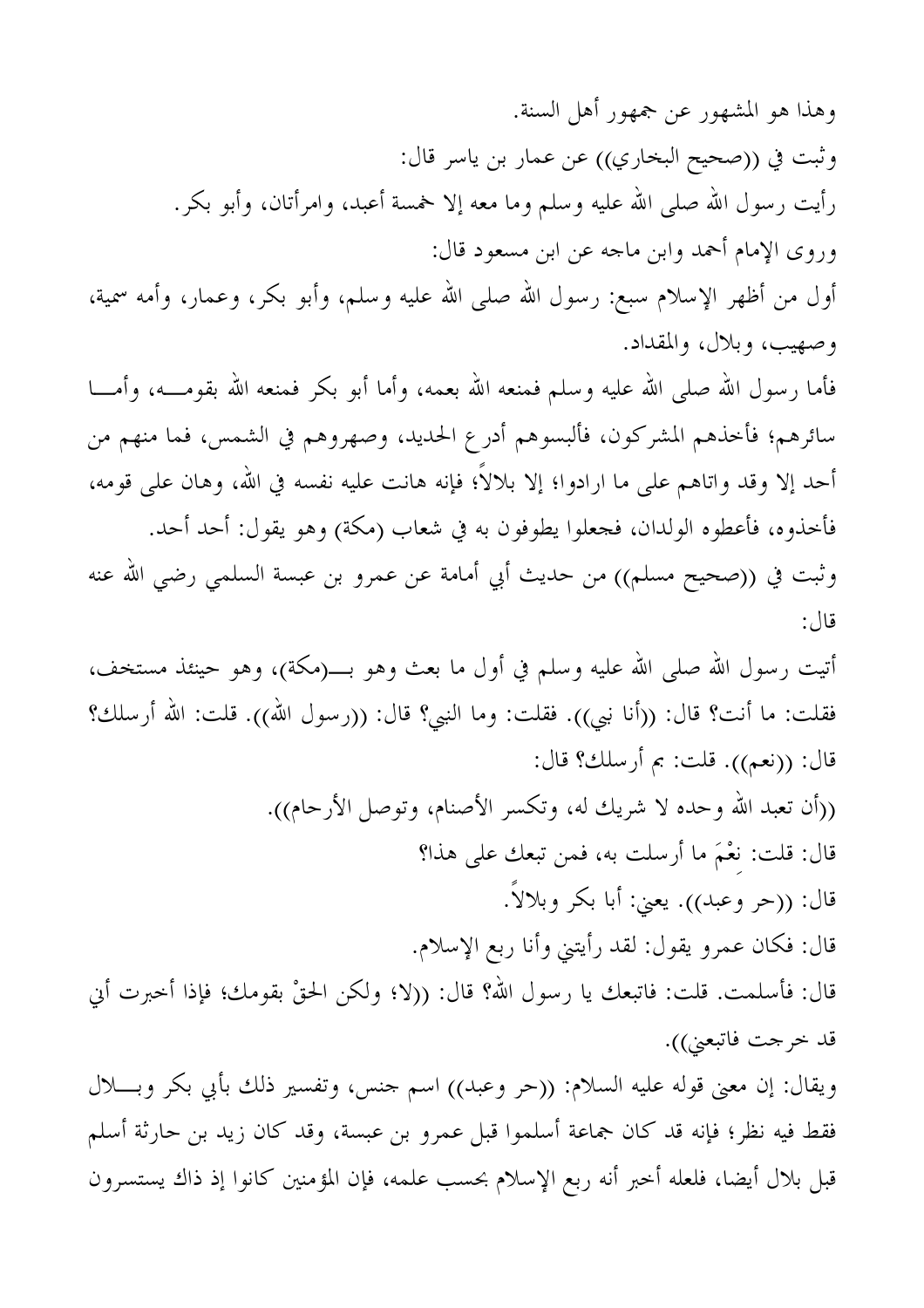بإسلامهم، لا يطلع على أمرهم كثير أحد من قرابالهم، دع الأحانب، دع أهل الباديــــة مــــن الأعراب. والله أعلم. وفي ((صحيح البخاري)) عن سعد بن أبي وقاص: ((ما أسلم أحد[إلا] في اليوم الذي أسلمت فيه، ولقد مكثـــت ســـبعة أيــــام، وإين لثلـــث الإسلام)). أما قوله: ((ما أسلم أحدٌ في اليوم الذي أسلمت فيه)) فسهل، ويروى: ((إلا في اليوم الــــذي أسلمت فيه))، وهو مشكل؛ إذ يقتضي أنه لم يسبقه أحد بالإسلام، وقد علـــم أن الصــــديق وعلياً وخديجة وزيد بن حارثة أسلموا قبله؛ كما قد حكي الإجماع على تقدم إسلام هـــؤلاء غير واحد؛ منهم ابن الأثير. ونص أبو حنيفة رضي الله عنه على أن كلاً من هؤلاء أسلم قبل أبناء جنسه. والله أعلم. وأما قوله: ((ولقد مكثت سبعة أيام وإين لثلث الإسلام)) فمشكل، وما أدري علـــى مـــاذا يوضع عليه؟! إلا أن يكون أخبر بحسب ما علمه. والله أعلم. وروى الطيالسي وأحمد والحسن بن عرفة عن ابن مسعود قال: كنت غلاماً يافعاً أرعى غنماً لعقبة بن أبي معيط بــــ(مكة)، فأتى عليّ رسول الله صـــــلى الله عليه وسلم وأبو بكر، وقد فرا قمن المشركين، فقال — أو : فقالا – : عندك يا غلام! لـــبن تسقينا؟ قلت: إني مؤتمن، ولست بساقيكما. فقال: هل عندك من جذعة لم يترَ عليها الفحل بعد؟ قلت: نعم. فأتيتهما بما، فاعتقلها أبو بكر، وأخذ رسول الله صلى الله عليه وسلم الضرع ودعا، فحفل الضرع، وأتاه أبو بكر بصخرة متقعرة فحلب فيها، ثم شرب هو وأبو بكـــر، ثم سقياني، ثم قال للضرع: اقلص. فقلص. فلما كان بعد أتيت رسول الله صلى الله عليه وسلم، فقلت: علمنى من هذا القول الطيـــب. يعني القرآن، فقال: ((إنك غلام معلّم)). فأخذت من فيه سبعين سورة؛ ما ينازعني فيها أحد.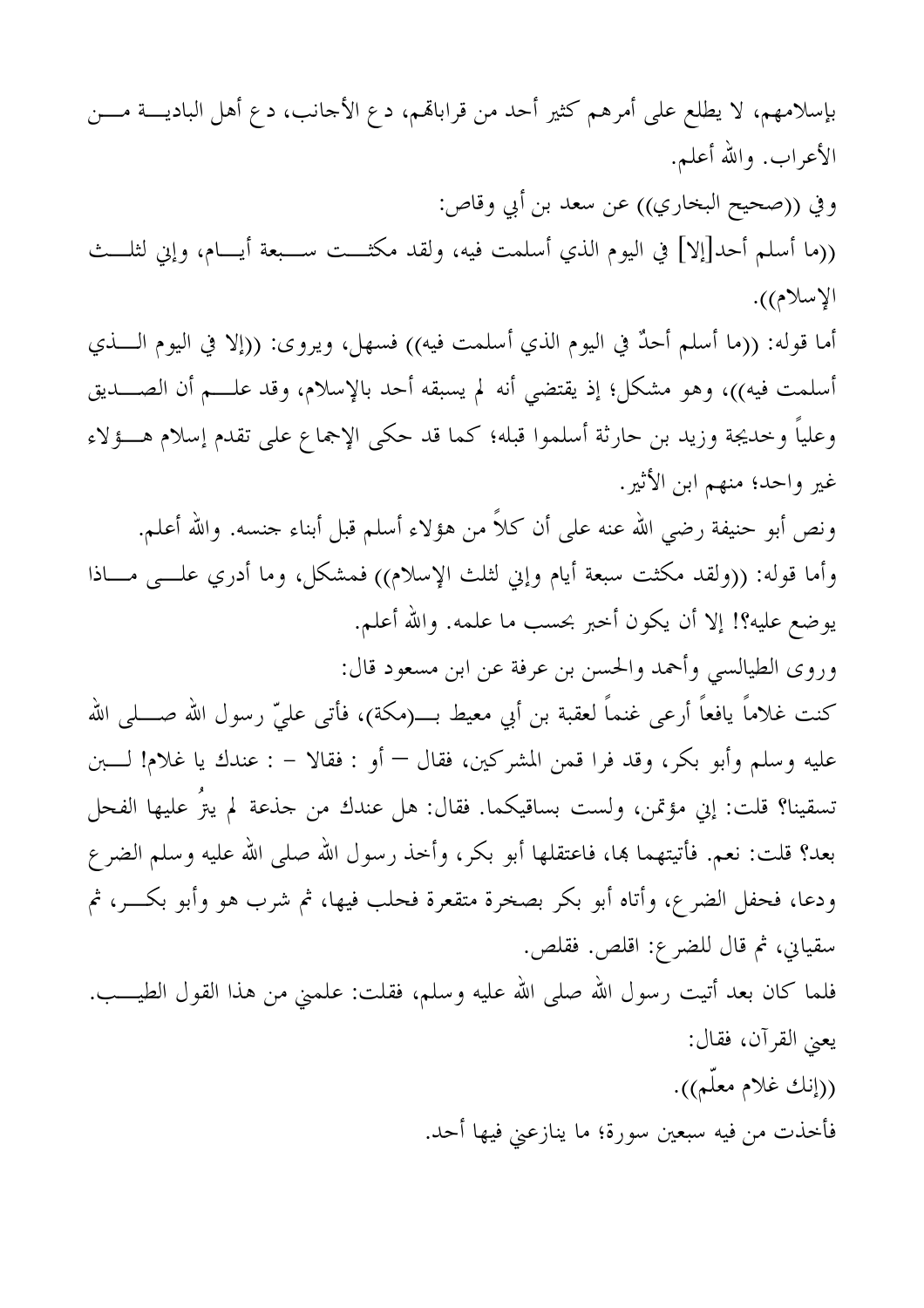ذكر إسلام أبي ذر رضى الله عنه روى البيهقى عن الحاكم بسنده عن أبي ذر قال: كنت ربع الإسلام، أسلم قبلي ثلاثة نفر، وأنا الرابع، أتيت رسول الله صلى الله عليه وســــلم فقلت: السلام عليك يا رسول الله! أشهد أن لا إله إلا الله، وأن محمداً رسول الله. فرأيـــت الاستبشار في وجه رسول الله صلى الله عليه وسلم. هذا سياق مختصر . وقد رواه البخاري عن ابن عباس قال: لما بلغ أبا ذر مبعث رسول الله صلى الله عليه وسلم قال لأخيه: اركب إلى هذا الوادي؛ فاعلم لى علم هذا الرجل الذي يزعم أنه نبي يأتيه الخبر من السماء، فاسمع من قوله ثم ائتني. فانطلق الأخ، حتى قدمه وسمع من كلامه، ثم رجع إلى أبي ذر فقال له: رأيته يــــأمر بمكــــارم الأخلاق، وكلاماً ما هو بالشعر.

فقال: ما شفيتني ما أردت.

فتزود وحمل شنَّة [له] فيها ماء، حتى قدم (مكة)، فأتى المسحد، فالتمس رسول الله صلى الله عليه وسلم ولا يعرفه، وكره أن يسأل عنه، حتى أدركه بعض الليل، فرآه على فعـــرف أنــــه غريب، فلما رآه تبعه، ولم يسأل واحد منهما صاحبه عن شيء حتى أصبح، ثم احتمل قربتـــه وزاده إلى المسحد، وظل ذلك اليوم ولا يراه النبي صلى الله عليه وسلم حتى أمسى، فعـــاد إلى مضجعه، فمر به عليّ فقال: أما آن للرجل أن يعلم مترله؟ فأقامه، فذهب به معه، لا يســـأل واحد منهما صاحبه عن شيء.

حتى إذا كان يوم الثالث فعاد عليَّ على مثل ذلك، فأقام معه، فقـــال: ألا تحـــدثني بالــــذي أقدمك؟ قال: إن أعطيتني عهداً وميثاقاً لترشدني فعلت. ففعل، فأخبره. قال: فإنه حق، وإنــــه رسول الله صلى الله عليه وسلم، فإذا أصبحت فاتبعني، فإني إن رأيت شيئاً أخـــاف عليـــك؛ قمت كأني أريق الماء. وإن مضيت فاتبعني حتى تدخل مدخلي. ففعل، فانطلق يقفـــوه حــــتي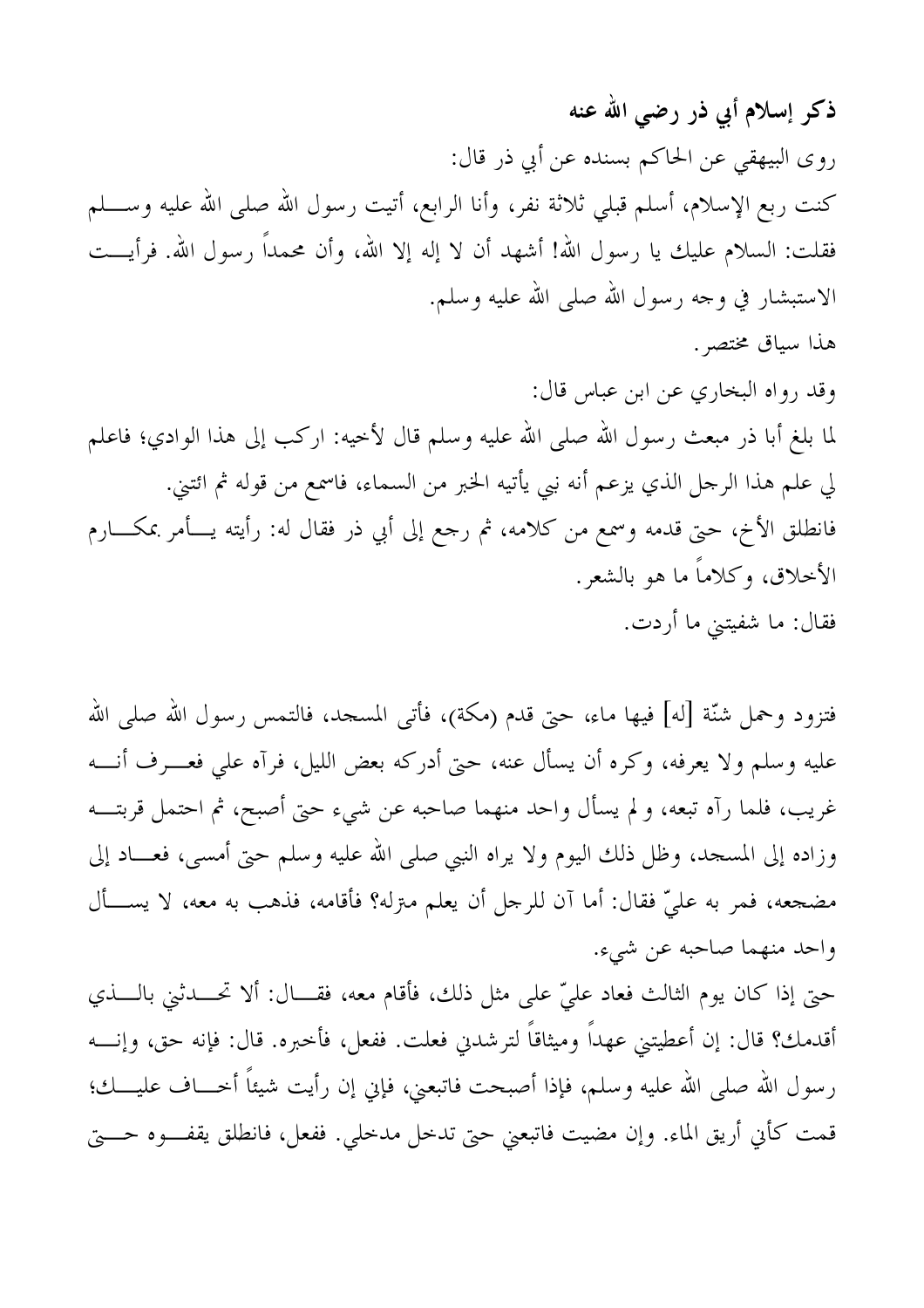دخل على النبي صلى الله عليه وسلم ، ودخل معه، فسمع من قوله، وأسلم مكانه، فقال لـــه النبي صلى الله عليه وسلم : ((ارجع إلى قومك فأخبرهم حتى يأتيك أمري)). فقال: والذي نفسي بيده؛ لأصرخن ما بين ظهرانيهم. فخرج حتى أتى المسحد، فنادى بأعلى صوته: أشهد أن لا إله إلا الله، وأن محمداً رسول الله. ثم قام القوم، فضربوه حتى أضــــــجعوه، فأتي العباس، فأكب عليه، فقال: ويلكم! ألستم تعلمون أنه من غفار؛ وأن طريق تحارتكم إلى الشام؟! فأنقده منهم. ثم عاد من الغد لمثلها، فضربوه وثاروا إليه، فأكب العباس عليه. هذا لفظ البخاري. وقد جاء إسلامه مبسوطاً في ((صحيح مسلم)) وغيره، فروى أحمد عن عبد الله بن الصامت [قال: ] قال أبو ذر: خرجنا من قومنا غفار — وكانوا يحلون الشهر الحرام — أنا وأخى أنيس وأمّنا، فانطلقنا حتى نزلنا على حال لنا ذي مال وذي هيئة، فأكرمنا حالنا، وأحسن إلينا، فحسدنا قومه، فقالوا له: إنك إذا خرجت عن أهلك خلفك إليهم أنيس. فحاء خالنا فنثى عليه ما قيل له، فقلت له: أما ما مضى من معروفك؛ فقد كدرته، ولا جماع لنا فيما بعد. قال: فقربنا صرمتنا فاحتملنا عليها، وتغطى خالنا ثوبه، وجعل يبكي. قال: فانطلقنا حتى نزلنا بحضرة (مكة)، قال: فنافر أنيس [رجلاً] عن صرمتنا وعن مثلها، فأتيا الكاهن، فخيّر أنيساً، فأتانا بصرمتنا ومثلها. وقد صليت يا ابن أخي! قبل أن ألقى رسول الله صلى الله عليه وسلم ثلاث سنين. قال: قلت: لمن؟ قال: لله. قال: فأين توجه؟ قال: حيث وجهيَ الله. قال: وأصلى عشاء، حيّ إذا كان من آخر الليل أُلقيت كأنى خفاء حتى تعلوني الشمس. قال: فقال أنيس: إن لي حاجة بمكة، فاكفني حتى آتيك.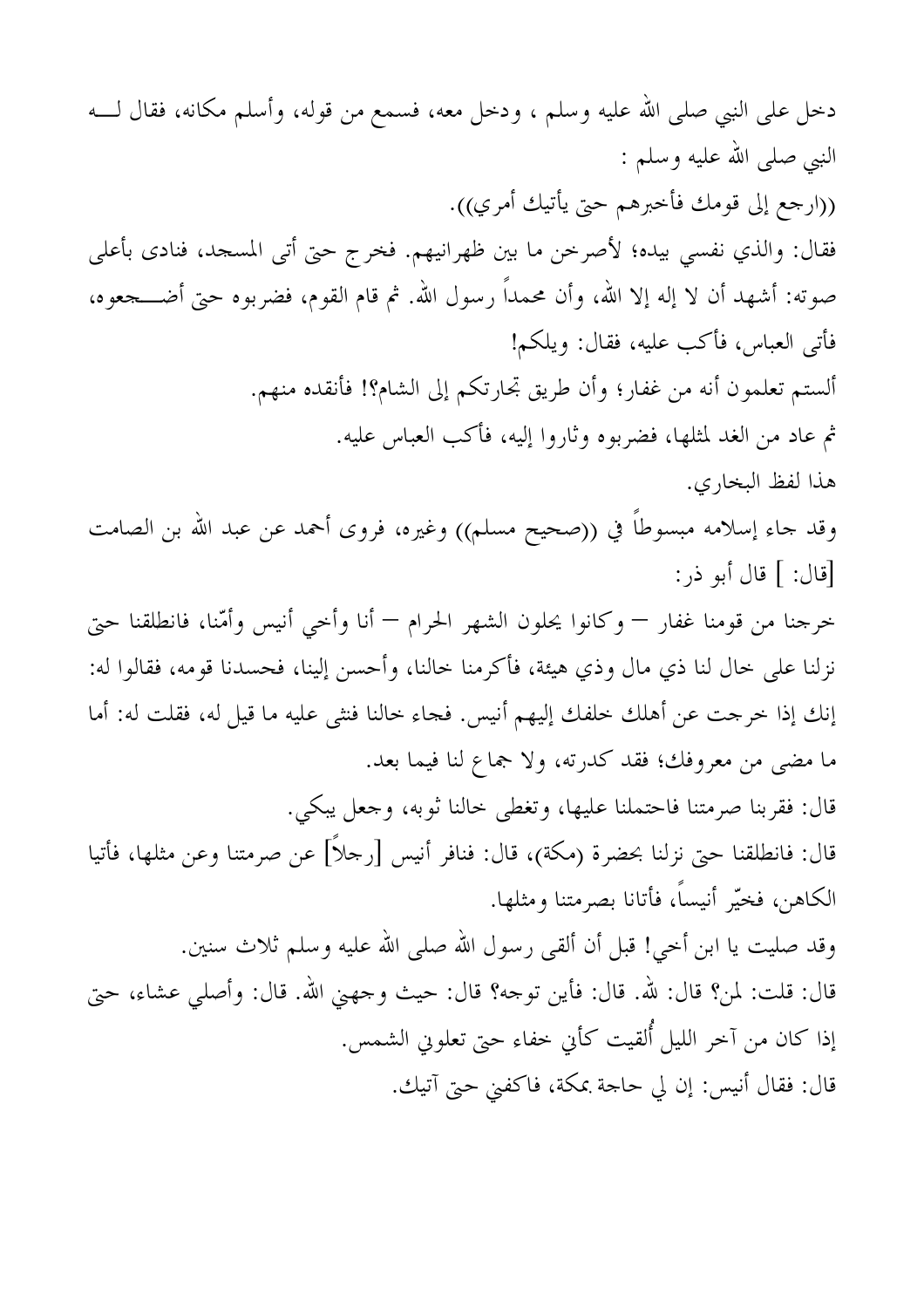قال: فانطلق فراث عليَّ، ثم أتاني، فقلت: ما حبسك؟ قال: لقيت رحلاً يزعم أن الله عز وجل أرسله على دينك. قال: فقلت: ما يقول الناس له؟ قال: يقولون: إنه شاعر وساحر [وكاهن]. وكان أنيس شاعراً.

قال: فقال: قد سمعت قول الكاهن، فما يقول بقولهم، وقد وضعت قوله على أقراء الشــــعر، فوالله؛ ما يلتئم لسان أحد أنه شعر، والله ؛ إنه لصادق، وإلهم لكاذبون.

قال: فقلت له: هل أنت كافيٍّ حتى أنطلق فانظر؟ قال: نعم، وكن من أهل (مكة) على حذر؛ فإلهم قد شنفوا له، وتجهموا له.

قال: فانطلقت حتى قدمت (مكة)، فتضعفت رجلاً منهم، فقلت: أين هذا الرجــــل الــــذي تدعونه الصابيع؟ قال: فأشار إلى. [قال: الصابيع. قال: ] فمال أهل الوادي علىّ بكل مـــدَرَةٍ وعظم، حتى خررت مغشياً عليّ، فارتفعت حين ارتفعت كأني نُصُب أحمر.

فأتيت زمزم فشربت من مائها، وغسلت عني الدم، ودخلت بين الكعبة وأستارها، فلبثت بـــه ابن أخي! ثلاثين من بين يوم وليلة، وما لي طعام إلا ماء زمزم، فسمنت حتى تكسرت عكن بطني، وما وجدت على كبدي سُخفة جو ع.

قال: فبينا أهل (مكة) في ليلة قمراء إضحيان، فضرب الله على أصمخة أهل (مكـــة)، فمــــا يطوف بالبيت غير امرأتين، فأتتا عليٍّ وهما تدعوان (إساف) و(ونائلة)، فقلــت: أنكحــوا أحدهما الآخر! فما ثناهما ذلك، قال: فأتتا عليَّ، فقلت: وهنَّ مثل الخشبة. غير أين لم أُكن. قال: فانطلقتا تولولان وتقولان: لو كان ههنا أحد من أنفارنا!

قال: فاستقبلهما رسول الله صلى الله عليه وسلم وأبو بكر وهما هابطان من الجبل، فقال: ((ما لكما؟)). فقالتا: الصابيئ بين الكعبة وأستارها. قالا: ((ما قال لكما؟)). قالتا: قال لنا كلمـــة تملأ الفم!

قال: فحاء رسول الله صلى الله عليه وسلم هو وصاحبه حتى استلم الححر، فطاف بالبيت، ثم صلى. قال: فاتيته، فكنت أول من حياه بتحية أهل الإسلام، فقال:

((عليك السلام ورحمة الله، ممن أنت؟)).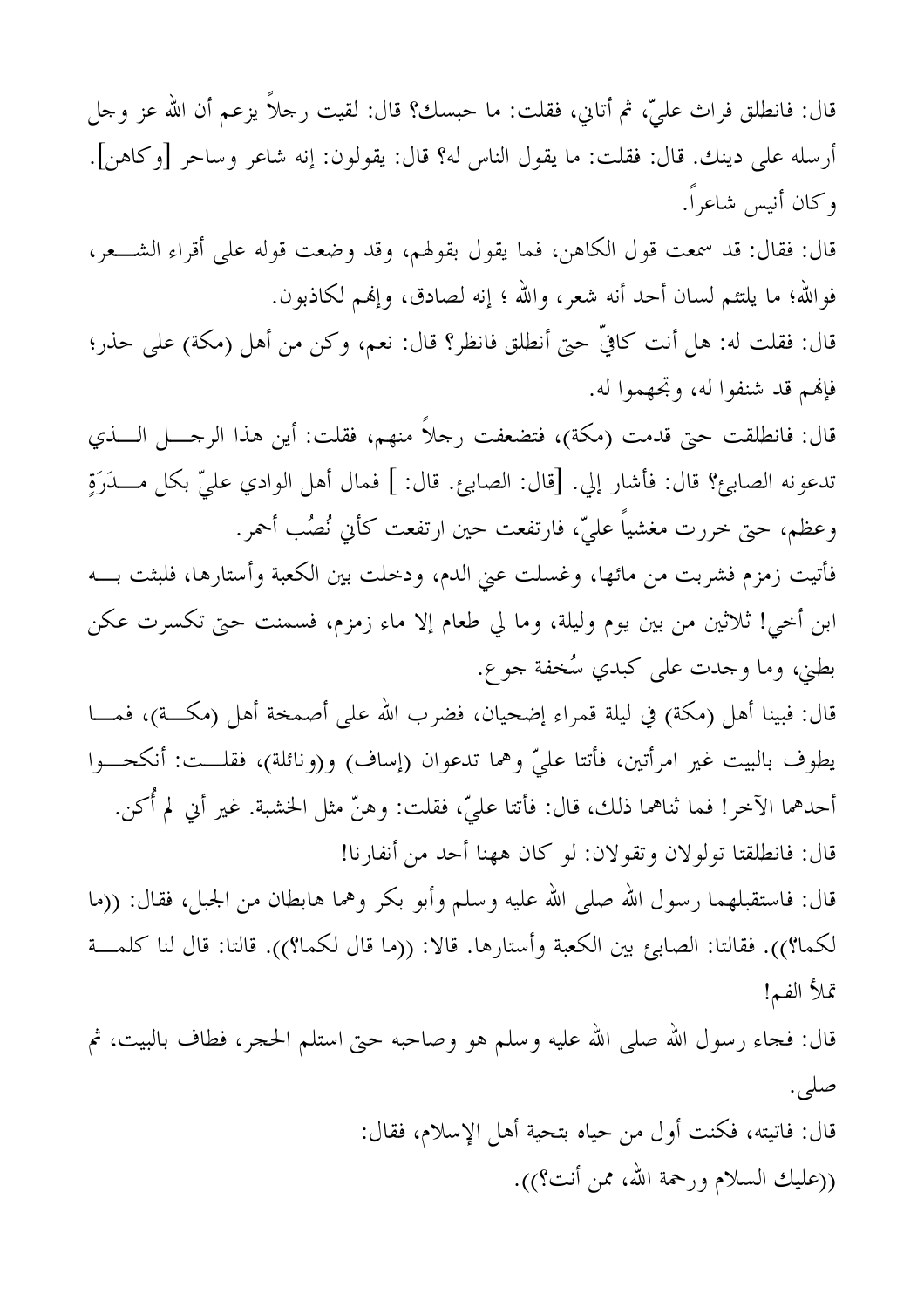قال: قلت: من غفار. قال: فأهوى بيده فوضعها على جبهته. قال: فقلت في نفسي: كره أن انتميت إلى غفارٍ. قال: فأردت أن آخذ بيده، فقدعني صاحبٍ، وكان أعلم به مني، قال: ((متى كنت ههنا؟)). قال: قلت: كنت ههنا منذ ثلاثين من بين ليلة ويوم. قال: ((فمن كان يطعمك؟)). قلت: ما كان إلا ماء زمزم، فسمنت حتى تكسرت عكن بطني، وما وجدت علـــى كبـــدي سخفة جو ع. قال: قال رسول الله صلى الله عليه وسلم : ((إِنَّهَا مُبَارِكَةَ، وإِنَّهَا طَعَامَ طُعَمَ)). قال: فقال أبو بكر: ائذن لي يا رسول الله! في طعامه الليلة. قال: ففعل. قال: فانطلق النبي صلى الله عليه وسلم ، [وانطلق أبو بكر]، وانطلقت معهما، حتى فتح أبـــو بكر باباً، فحعل يقبض لنا من زبيب الطائف. قال: فكان ذلك أول طعام أكلته بما، فلبثت ما لبثت، فقال رسول الله صلى الله عليه وسلم: ((إين قد وجَّهت إلى أرض ذات نخل، ولا أحسبها إلا (يثرب) فهل أنت مبلغ عني قومك؛ لعل الله عز وحل ينفعهم بك ويأحرك فيهم؟)). قال: فانطلقت حيٍّ أتيت أخي أنيساً، قال: فقال لي: ما صنعت؟ قال: قلت: إني صنعتُ أني أسلمتُ وصدّقت. قال: قال: فما لي رغبة عن دينك؛ فإني قد أسلمت وصدقت. ثم أتينا أمنا، فقالت: ما بي رغبة عن دينكما؛ فإين قد أسلمت وصدّقت. فتحملنا حتى أتينا قومنا (غفاراً) ، فأسلم بعضهم قبل أن يقدم رسول الله صلى الله عليه وسلم (المدينة)، وكان يؤمهم خفاف بن إيماء بن رحضة، وكان سيدهم يومئذ، وقال بقيتهم: إذا قدم رسول الله صلى الله عليه وسلم أسلمنا. فقدم رسول الله صلى الله عليه وسلم (المدينــــة)، فأسلم بقيتهم. قال: وجاءت (أسلم)، فقالوا: يا رسول الله! إخواننا؛ نسَلَّم على الذي أسلموا عليه. فأسلموا، فقال رسول الله صلى الله عليه وسلم : (( (غفار) غفر الله لها، و(أسلم) سالمها الله)).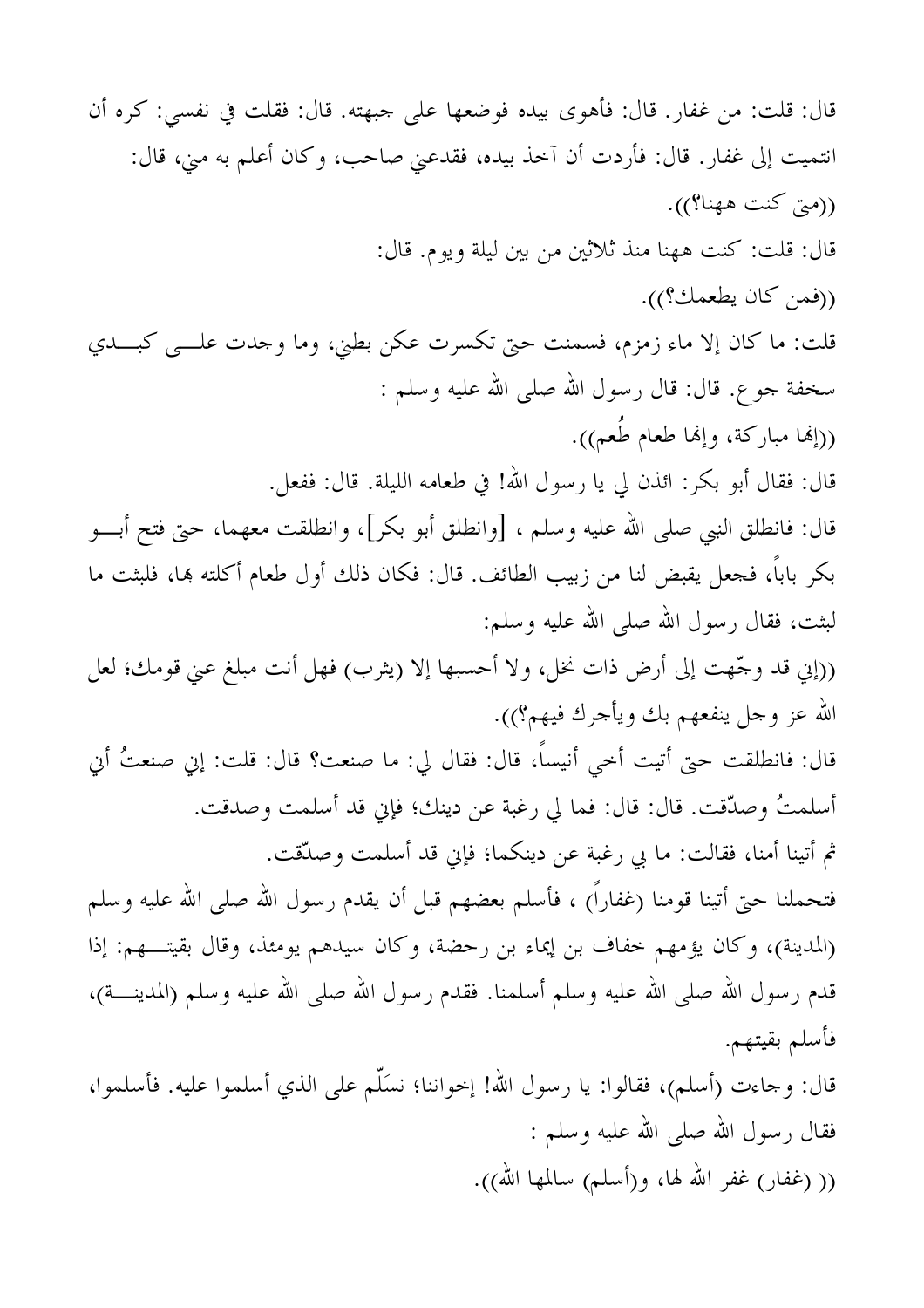ورواه مسلم نحوه، وقد روى قصة إسلامه على وجه آخر، وفيه زيادات غريبة. فالله أعلم. وتقدم ذكر إسلام سلمان الفارسي في (كتاب البشارات بمبعثه عليه الصلاة والسلام).

## ذكر إسلام ضماد

روي مسلم والبيهقي من حديث ابن عباس قال: قدم ضماد (مكة) — وهو رجل من أزد شنوءة، وكان يرقى من هذه الرياح — فسمع سفهاء من سفه (مكة) يقولون: إن محمداً مجنون. فقال: أين هذا الرجل؟ لعل الله أن يشـــفيه علــــي يدي. فلقى محمداً صلى الله عليه وسلم فقال: إني أرقى من هذه الرياح، وإن الله يشفى على يدي من شاء، فهلم. فقال محمد:

((إن الحمد لله، نحمده ونستعينه، من يهده الله فلا مضل له، ومن يضلل فلا هادي له، أشهد أن لا إله إلا الله وحده لا شريك له (ثلاث مرات) )).

فقال: والله؛ لقد سمعت الكهنة، وقول السحرة، وقول الشعراء، فما سمعـــت مثـــل هـــؤلاء الكلمات، فهلم يدك أبايعك على الإسلام. فبايعه رسول الله صلى الله عليه وسلم فقال له: ((وعلى قومك؟)).

فقال: وعلى قومي. فبعث النبي صلى الله عليه وسلم جيشاً، فمروا بقوم ضماد، فقال صاحب الجيش للسرية: هل أصبتم من هؤلاء القوم شيئاً؟ فقال رحل منهم: أصبت منهم مظهرة. فقال: ردها عليهم؛ فإنهم قوم ضماد.

وفي رواية: فقال له ضماد: أعد على كلماتك هؤلاء؛ فلقد بلغن قاموس البحر. و تُحدّث به.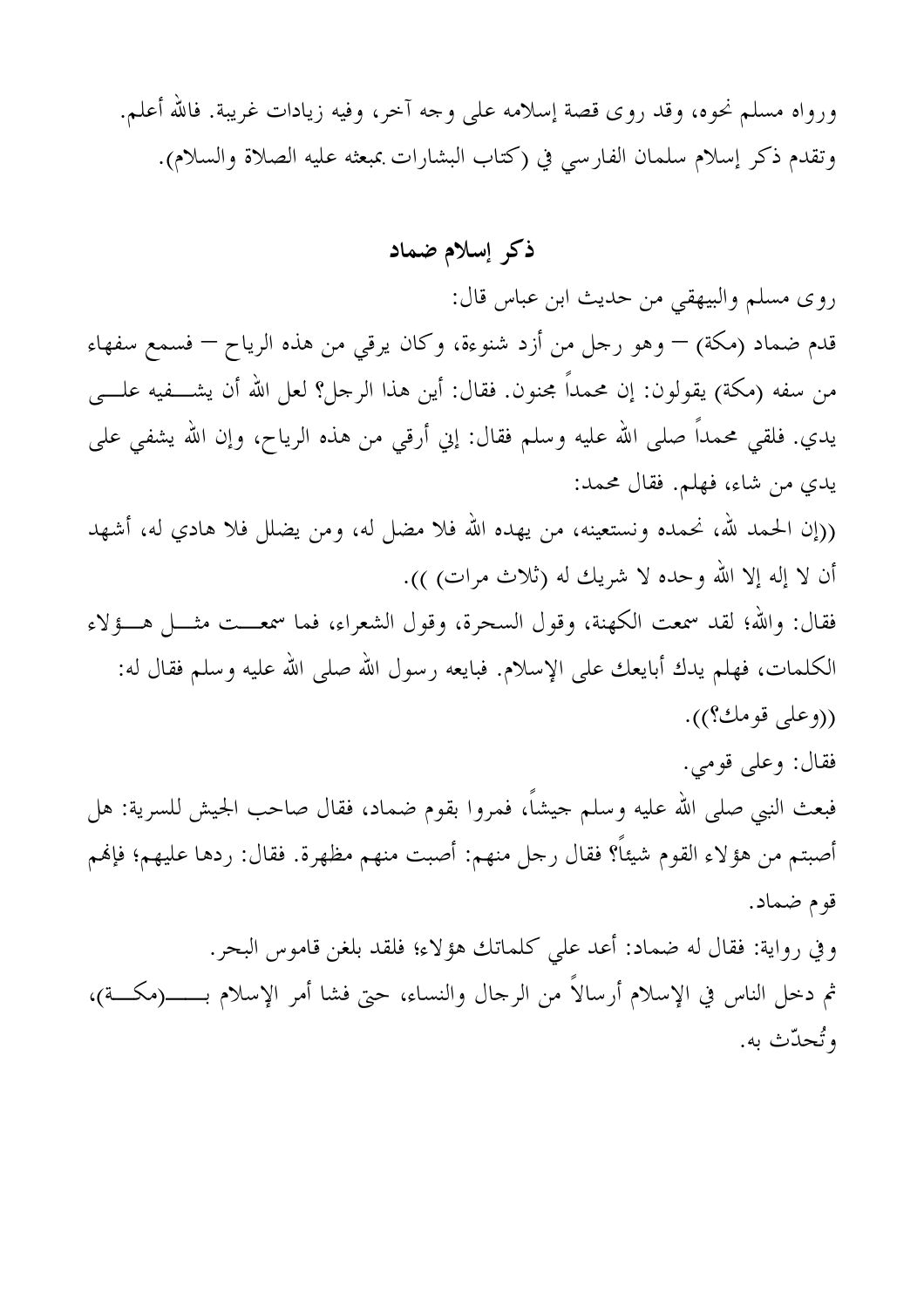باب أمر الله رسوله عليه الصلاة والسلام بإبلاغ الرسالة إلى الخاص والعام وأمره له بالصبر والاحتمال والإعراض عن الجاهلين المعاندين المكذبين بعد قيام الحجة عليهم وإرسال الرسول الأعظم إليهم وذكر ما لقي من الأذية منهم هو وأصحابه رضي الله عنهم

قال الله تعالى : ﴿وَأَنذُر عَشَيْرَتْكَ الأَقْرِبِينَ. واخفض جناحك لمن اتبعك من المـــؤمنين. فـــإن عصوك فقل إني بريء مما تعملون. وتوكل على العزيز الرحيم. الذي يراك حين تقوم. وتقلَّبك في الساحدين. إنه هو السميع العليم﴾ [الشعراء:١٢٤-٢٢٠]. وقال تعالى : ﴿وَإِنَّهُ لَذَكَرٍ لَكَ وَلَقُومَكَ وَسَوْفَ تَسْأَلُونَ﴾ [الزخرف: ٤٤]. وقال تعالى : ﴿إِنَّ الَّذِي فَرْضٍ عليكِ القرآن لرادكِ إلى معادِ﴾ [القصص: ٨٥]، أي: إن الذي فرض عليك وأوجب عليك تبليغ القرآن لرادك إلى دار الآخرة، وهي المعاد، فيســألك عــــن ذلك؛ كما قال تعالى : ﴿ فَوَرَبْكَ لَنَسَالَنَّهُمْ أَجْمَعِينَ، عَمَّا كَانُوا يَعْمَلْــونَ﴾ [الحجـــر: ٩٢  $\sqrt{95}$ وِالآيات وِالأحاديث في هذا كثيرة جداً، وقد تقصينا الكلام على ذلك في كتابنا ((التفسير))، وبسطنا من القول في ذلك عند قوله تعالى في سورة (الشعراء):

> ﴿وَأَنَّذَرَ عَشَيْرَتَكَ الْأَقْرِبِينَ﴾، وأوردنا أحاديث جمة في ذلك. فمن ذلك ما أخرجه أحمد والشيخان عن ابن عباس قال:

لما أنزل الله: ﴿وَأَنذُر عَشَيْرَتْكَ الأَقْرِبِينَ﴾ أتى النبي صلى الله عليه وسلم (الصفا)، فصعد عليه، ثم نادي: ((يا صباحاه!)). فاجتمع الناس إليه بين رجل يجيء إليه؛ وبين رجل يبعث رسوله، فقال رسول الله صلى الله عليه وسلم:

((يا بني عبد المطلب! يا بني فهر! يا بني لؤي! أرأيتم لو أخبرتكم أن خيلاً يسفح هذا الجبــــل تريد أن تغير عليكم صدقتموني؟)). قالوا: نعم. قال: ((فإني ﴿نذير لكم بين يدي عذاب شديد﴾ [سبأ:٤٦])). فقال أبو لهب — لعنه الله – : تباً لك سائر اليوم! أما دعوتنا إلا لهذا؟! وأنزل الله عز وجــــل: ﴿تِبْتِ يَدَا أَبِي لَهْبِ وَتَبَ﴾.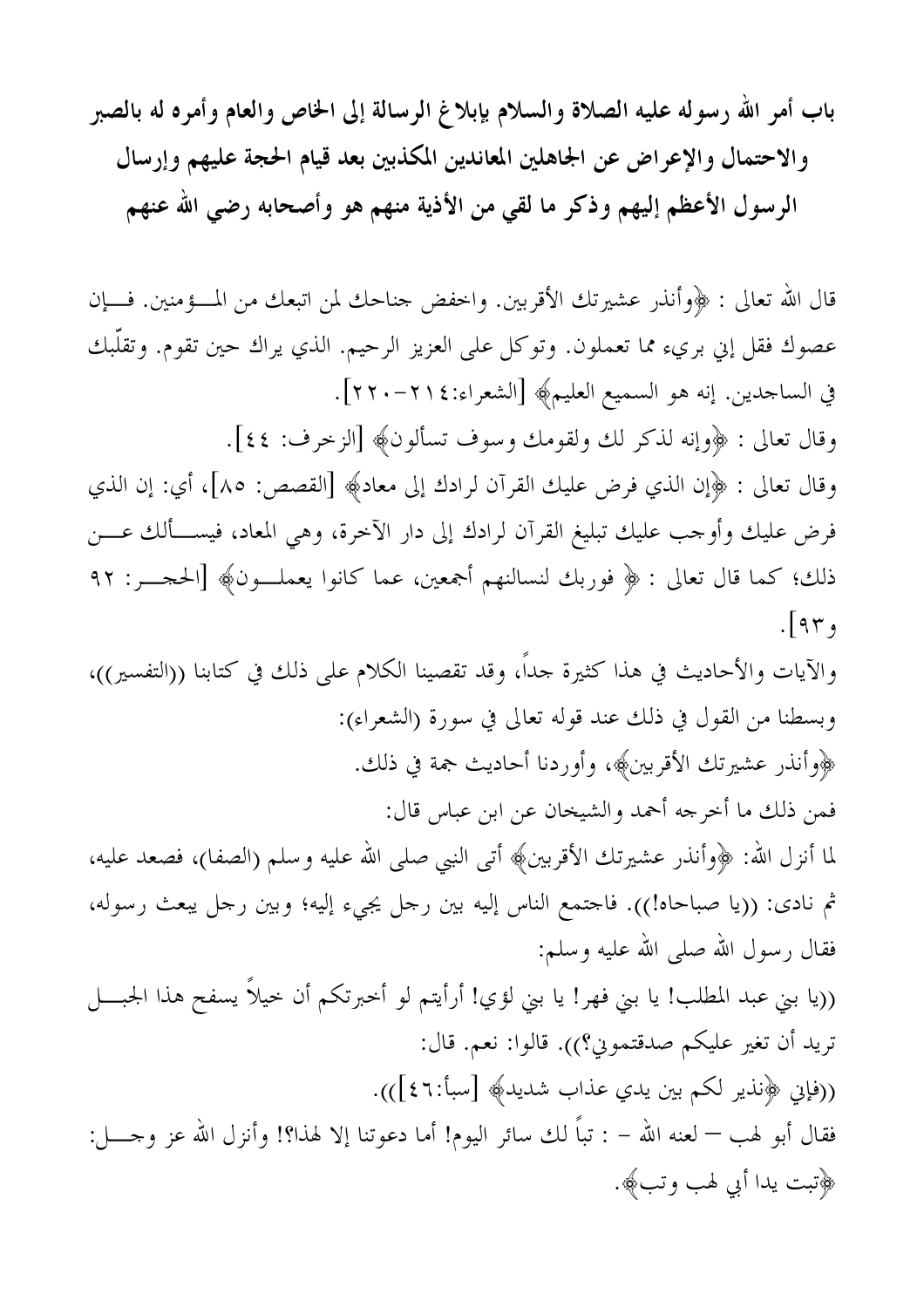وأخرج أحمد — والسياق له — والشيخان عن أبي هريرة قال: لما نزلت هذه الآية: ﴿وَأَنذُر عَشَيْرَتْكَ الأُقْرِبَينَ﴾ [الشعراء: ٢١٤] دعا رسول الله صـــــلمي الله عليه وسلم قريشاً، فعم وخص ، فقال:

((يا معشر قريش! أنقذوا أنفسكم من النار، يا معشر بني كعب [بن لؤي]! انقذوا أنفسكم من النار، [يا بني عبد مناف! أنقذوا أنفسكم من النار]، يا معشر بني هاشم ! أنقذوا أنفسكم من النار، يا معشر بني عبد المطلب! أنقذوا أنفسكم من النار، يا فاطمة بنت محمد ! أنقـــذي نفسك من النار، فإني — والله — لا أملك لكم من الله شيئاً؛ إلا أن لكم رحماً سأبلها ببلالها)). وروى أحمد ومسلم عن عائشة رضي الله عنها قالت:

لما نزلت: ﴿وَأَنذُر عَشَيْرَتكَ الأَقْرِبِينَ﴾ [الشعراء: ٢١٤] قام رسول الله صلى الله عليه وسلم فقال:

((يا فاطمة بنت محمد! يا صفية بنت عبد المطلب! يا بني عبد المطلب! لا أملك لكم مــــن الله شيئاً، سلوني من مالي إن شئتم)).

وروى الإمام أحمد في ((مسنده)) عن على [قال: جمع رسول الله صلى الله عليه وسلم — أو: دعا رسول الله صلى الله عليه وسلم — بني عبد المطلب؛ فيهم رهط كلهم يأكـــل الجذعــــة، ويشرب الفرق، قال: فصنع لهم مدَّأ من طعام، فأكلوا حتى شبعوا، قال: وبقى الطعام كما هو كأنه لم يمس، ثم دعا بغُمر، فشربوا حتى رووا، وبقى الشراب كأنه لم يمـــس أو لم يشـــرب، فقال:

(يا بني عبد المطلب! إني بعثت لكم خاصة؛ وإلى الناس بعامة، وقد رأتيم من هذه الآيـــة مـــا رأيتم، فأيكم يبايعني على أن يكون أخي وصاحبي؟)). قال: فلم يقم إليه أحد، قال: فقمت إليه، وكنت أصغر القوم، قال: فقال: ((اجلس))، قــال ثلاث مرات، كل ذلك أقوم إليه، فيقول لي: ((اجلس))، حتى كان في الثالثة ضرب بيده على يدي]. [المستدرك]

عن أسماء بنت أبي بكر رضي الله عنها قالت: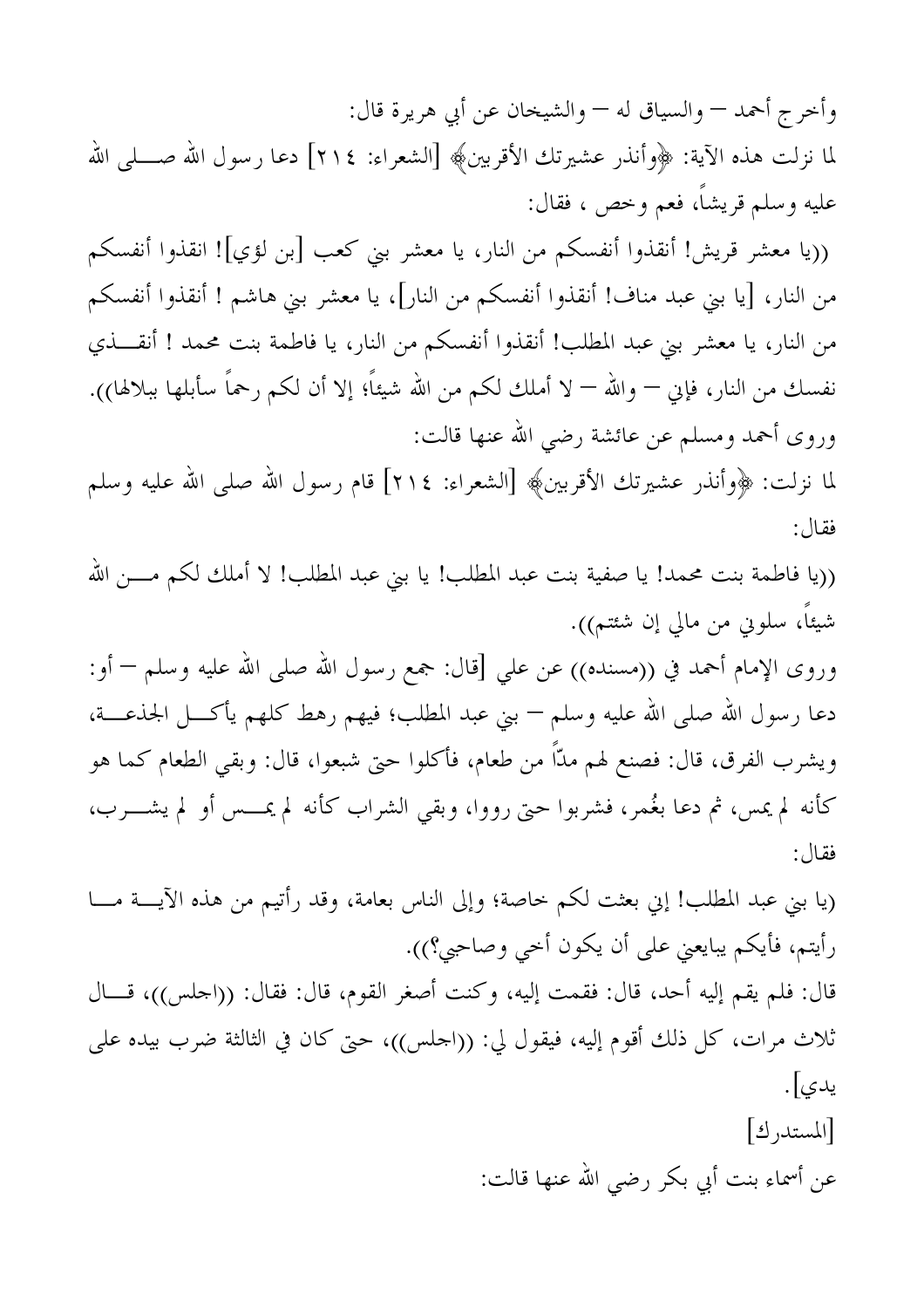لما نزلت: ﴿تبت يدا أبي لهب﴾؛ أقبلت العوراء أم جميل بنت حرب ولها ولولـــة، وفي يــــدها فهوٌ، وهي تقول: مذمماً أبينا ودينه قلينا وأمره عصينا والنبي صلى الله عليه وسلم جالس في المسحد ومعه أبو بكر، فلما رآها أبو بكر قال: يا رسول الله! قد أقبلت وأنا أخاف أن تراك. فقال رسول الله صلى الله عليه وسلم: ((إِنَّهَا لَن ترانِي)). وقرأ قرآنًا، فاعتصم به كما قال [تعالى ]، وقرأ: ﴿وإِذا قرأت القرآن جعلنا بينك وبين الذين لا يؤمنون بالآخرة حجاباً مستوراً﴾ [الإسراء:٤٥]، فوقفت على أبي بكر، و لم تر رسول الله صلى الله عليه وسلم ، فقالت: يا أبا بكر! إين أخبرت أن صاحبك هجاين. فقـــال: لا ورب هذا البيت؛ ما هجاك. فولت وهي تقول: قد علمت قريش أيي بنت سيدها. أخرجه الحاكم (٢٦١/٢) وقال: ((صحيح الإسناد))، ووافقه الذهبي، وابن حبان (٢١٠٣)، وأبو نعيم (ص٢١) من طريق أخرى عن ابن عباس نحوه. وصححه ابن أبي حاتم أيضاً؛ كما في ((الدر المنثور)) (١٨٦/٤)، وله عنده شاهد من حديث أبي بكر. وعن أنس بن مالك رضي الله عنه قال: جاء جبريل عليه السلام إلى النبي صلى الله عليه وسلم ذات يوم وهو جالس حزيناً؛ قد خضب بالدماء؛ ضربه بعض أهل (مكة)، قال: فقال له: ما لك؟ قال: فقال له: ((فعل بي هؤلاء وفعلوا)). قال: فقال له جبريل عليه السلام: أتحب أن أريك آية؟ قال: ((نعم)). قال: فنظر إلى شجرة من وراء الوادي، فقال: ادع بتلك الشجرة. فدعاها، فجاءت تمشى حتى قامت بين يديه، فقال: مرها فلترجع. فأمرها فرجعت إلى مكانها. فقال رسول الله صـــــلى الله عليه وسلم : ((حسبي)). أخرجه أحمد (١١٣/٣)، وابن ماجه (٤٠٢٨) بسند صحيح. وعن عبد الله بن الحارث بن جزء الزبيدي: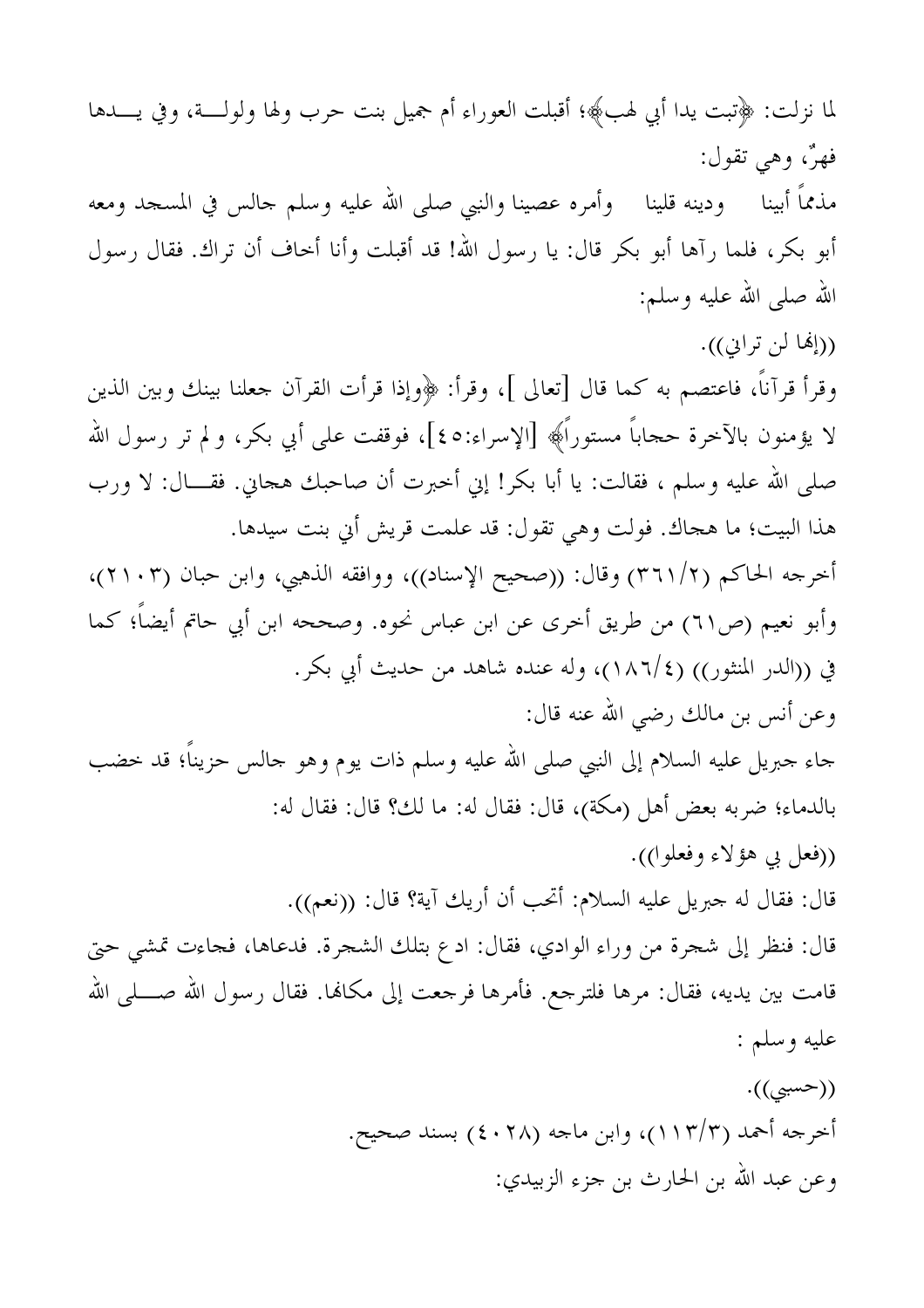وهم عراة، فلما مررنا بهم قالوا: إن هؤلاء قسيسون؛ فدعوهم. ثم إن رسول الله صلى الله عليه وسلم حرج عليهم، فلما أبصروه تبددوا، فرجع رســــول الله صلى الله عليه وسلم مغضباً حتى دخل، وكنت أنا وراء الحجرة، فسمعته يقول: ((سبحان الله! لا من الله استحيوا؛ ولا من رسوله استتروا!)). وأم أيمن عنده تقول: استغفر لهم يا رسول الله! قال عبد الله: فبلأي ما استغفر لهم. أخرجه أحمد(١٩١/٤)، وإسناده صحيح، ورواه إبـــراهيم الحــــربي، والطـــــبراني؛ كمـــــا في ((الإصابة)). وعن أبي هريرة رضي الله عنه قال: قال رسول الله صلى الله عليه وسلم : ((ألا تعجبون كيف يصرف الله عني شتم قريش ولعنهم !؟)). [قالوا: كيف يا رســـول الله؟ قال: ] ((يشتمون مذمماً، [وأنا محمد]، ويلعنون مذمماً، وأنا محمد)). أخرجه البخاري (٣٥٣٣)، والنسائي في ((الطلاق))، وأحمد (٢/٤٤٢و٢٤٠) مـــن طرق عنه. [انتهى المستدرك]. وعن عبد الرحمن بن جبير بن نفير عن أبيه قال: جلسنا إلى المقداد بن الأسود يوماً، فمر به رحل، فقال : طوبي لهاتين العينين اللتين رأتا رسول الله صلى الله عليه وسلم ، والله؛ لوددنا أنا رأينا ما رأيت، وشهدنا ما شهدت. فاستغضب، فجعلت أعجب! ما قال إلا خيراً! ثم أقبل إليه فقال: ما يحمل الرجل على أن يتميِّ محضراً غيِّبه الله عنه؛ لا يدري لو شهده كيف كان يكون فيه؟! والله؛ لقد حضر رسول الله صلى الله عليه وسلم أقوام أكبهم الله على مناخرهم في جنهم؛ لم يجيبوه ولم يصدقوه. أولا تحمدون الله إذ أخرجكم لا تعرفون إلا ربكم؛ مصدقين لما جاء به نبيكم، قد كفيتم البلاء بغيركم ؟!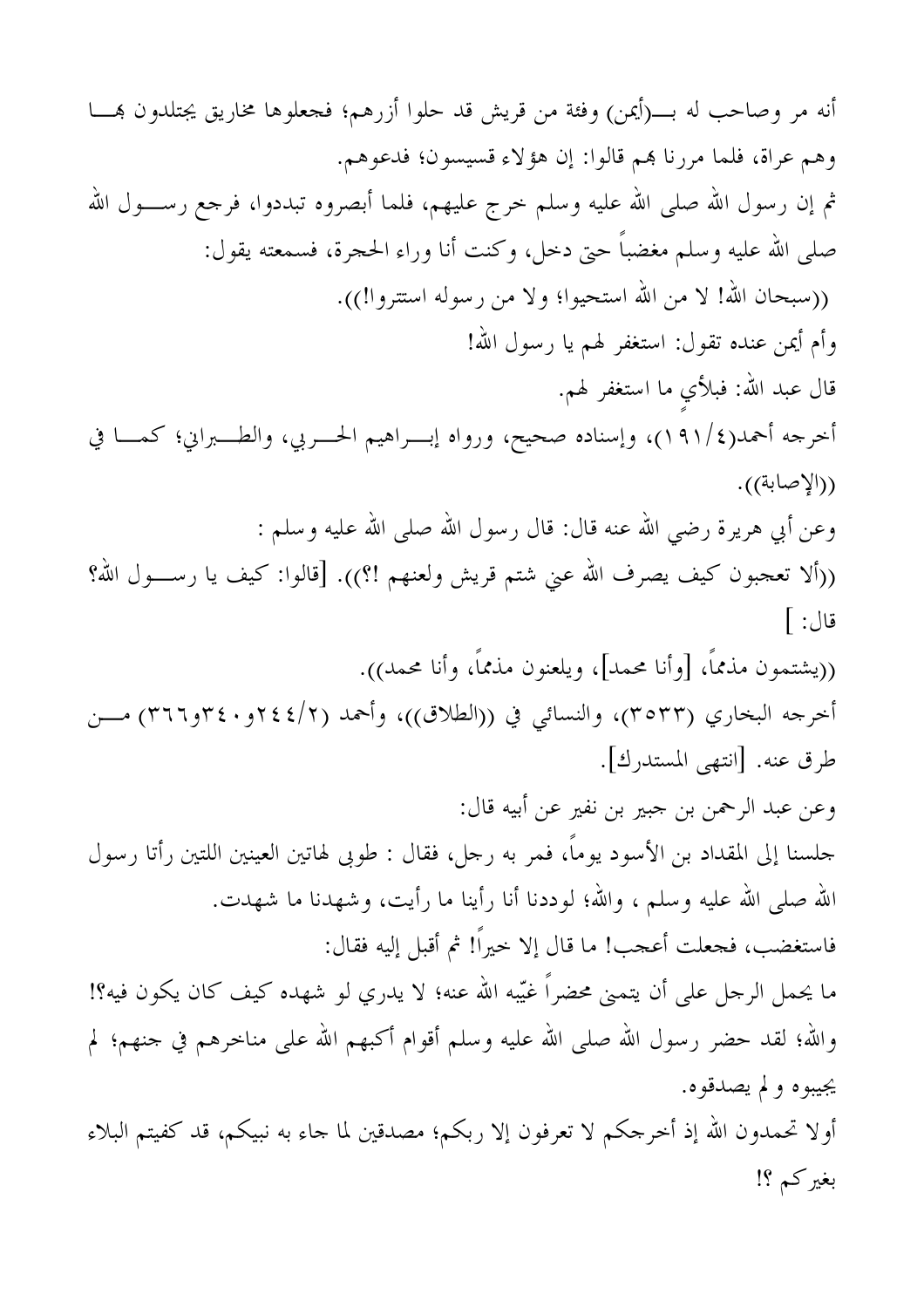والله؛ لقد بعث الله النبي صلى الله عليه وسلم على أشد حال بعث عليها في نبيٍّ من الأنبياء؛ في فترة وجاهلية؛ ما يرون أن ديناً أفضل من عبادة الأوثان، فحاء بفرقان فرق بــــه بــــين الحــــق والباطل، وفرق بين الوالد وولده، حتى أن الرحل ليرى والده وولده أو أخاه كافراً — وقد فتح الله قفل قلبه للإيمان — يعلم أنه إن هلك دخل النار، فلا تقر عينه وهو يعلم أن حبيبه في النار، وألها للتي قال الله عز وحل: ﴿الذين يقولون ربنا هب لنا من أزواجنا وذرياتنا قــــرة أعـــــين واجعلنا للمتقين إماماً﴾ [الفرقان:٤٧].

أخرجه أحمد (٢/٦–٣)، وابن حبان (١٦٨٤) بسند صحيح رجاله كلهم ثقات. والمقصود أن رسول الله صلى الله عليه وسلم استمر يدعو إلى الله تعالى ليلاً فمـــاراً، وســــراً وجهراً، لا يصرفه عن ذلك صارف، ولا يرده عن ذلك راد، ولا يصده عن ذلك صاد، يتبع الناس في أنديتهم ومجامعهم ومحافلهم، وفي المواسم ومواقف الحج، يدعو من لقيه مـــن حـــر وعبد، وضعيف وقوي، وغني وفقير، جميع الخلق في ذلك عنده شرع سواء. وتسلط عليه وعلى من اتبعه من أحاد الناس من ضعفائهم الأشداء الأقوياء من مشركي قريش بالأذية القولية والفعلية.

وكان أشد الناس عليه عمه أبو لهب، واسمه عبد العزى بن عبد المطلب، وامرأته أم جميل أروى بنت حرب بن أمية أخت أبي سفيان.

وخالفه في ذلك عمه أبو طالب بن عبد المطلب، وكان رسول الله صلى الله عليه وسلم أحب خلق الله إليه طبعاً، وكان يحنو عليه، ويحسن إليه، ويدافع عنه ويحامى، ويخالف قومه في ذلك؛ مع أنه على دينهم وعلى خلتهم؛ إلا أن الله قد امتحن قلبه بحبه حباً طبعياً لا شرعياً. وكان استمراره على دين قومه من حكمة الله تعالى ، ومما صنعه لرسوله من الحماية؛ إذ لـــو كان أسلم أبو طالب لما كان له عند مشركي قريش وجاهة ولا كلمة، ولا كــانوا يهابونـــه

ويحترمونه،ولاجترؤوا عليه، ولمدوا أيديهم وألسنتهم بالسوء إليه، ﴿وربك يخلق مــا يشــاء ويختارِ﴾ [القصص:٢٨]، وقد قسم خلفه أنواعاً وأجناسا.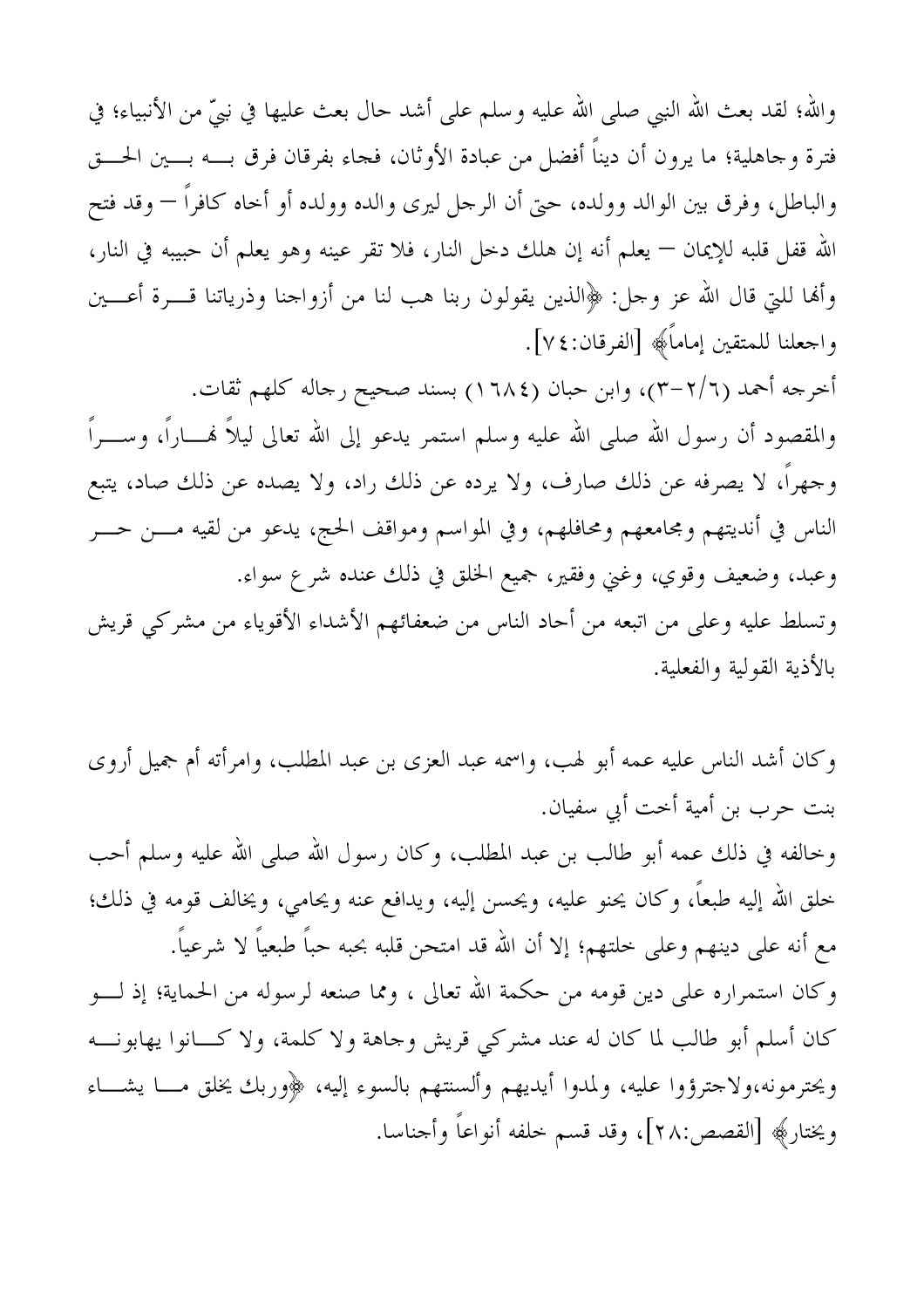فهذان العمان كافران: أبو طالب وأبو لهب، ولكن هذا يكون في القيامة في ضحضاح مــــن النار، وذلك في الدرك الأسفل من النار، وأنزل الله فيه سورة في كتابه تتلي على المنابر، وتقرأ في المواعظ والخطب، تتضمن أنه ﴿سيصلى ناراً ذات لهــب. وامرأتـــه حمالـــة الحطـــب﴾  $\lceil$ المسد:۳٫ }.

روى الإمام أحمد، والبيهقي عن ربيعة بن عباد من بني الديل — وكان جاهليّاً فأسلم — قال: رأيت رسول الله صلى الله عليه وسلم في الجاهلية في سوق (ذي المجاز) وهو يقول: ((يا أيها الناس! قولوا: (لا إله إلا الله) تفلحوا)). والناس مجتمعون عليه، ووراءه رجل وضيءُ الوجه أحول، ذو غديرتين يقول: إنــــه صــــابئ كاذب. يتبعه حيث ذهب، فسألت عنه؟ فقالوا: هذا عمه أبو لهب.

ثم رواه البيهقي من طريق أخرى عن ربيعة الديلي قال: رأيت رسول الله صلى الله عليه وسلم بــــ(ذي المجاز) يتبع الناس في منازلهم يدعوهم إلى الله، وراءه رجل أحول تقد وجنتاه وهو يقول: يا أيها الناس! لا يغرنكم هذا عن ديسنكم وديسن آبائكم.

قلت: من هذا؟ قيل: هذا أبو لهب.

وأما أبو طالب؛ فكان في غاية الشفقة والحنو الطبيعي؛ كما سيظهر من صــنائعه وســـجاياه واعتماده فيما يحامى به عن رسول الله صلى الله عليه وسلم وأصحابه رضى الله عنهم. وروى البخاري في ((التاريخ))، والبيهقي عن الحاكم من حديث عقيل بن أبي طالب قال: جاءت قريش إلى أبي طالب فقالوا: إن ابن أخيك هذا قد آذانا في نادينا ومسجدنا، فالهه عنا. فقال: يا عقيل! انطلق فأتني بمحمد. فانطلقت فاستخرجته من كنس، أو خنس– يقول: بيت صغير – فجاء به في الظهيرة في شدة الحر، فلما أتاهم قال: إن بني عمك هؤلاء زعموا أنـــك تؤذيهم في ناديهم ومسجدهم، فانته عن أذاهم. فحلَّق رسول الله صلى الله عليه وسلم ببصره إلى السماء، فقال:

> ((ترون هذه الشمس؟)). قالوا: نعم. قال: ((فما أنا بأقدر أن أدع ذلك منكم على أن تشتعلوا منها بشعلة)).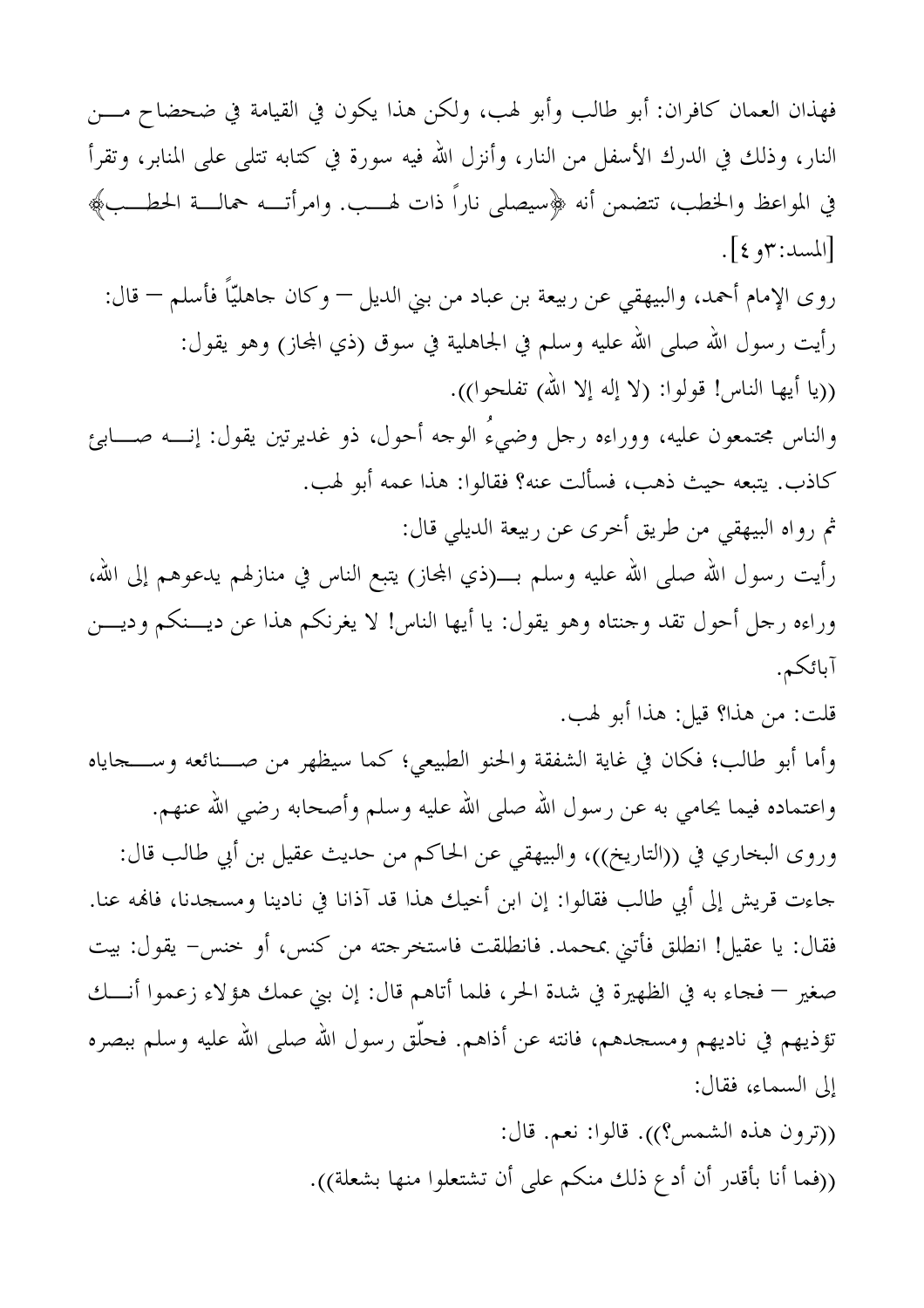فقال أبو طالب: والله؛ ما كذب ابن أخي قط، فارجعوا. وفي ذلك دلالة على أن الله تعالى عصمه بعمه؛ مع خلافه إياه في دينه، وقد كان يعصمه حيث لا يكون عمه بما يشاء، لا معقب لحكمه. وروى الإمام أحمد، والبخاري عن ابن عباس قال: قال: أبو جهل: لئن رأيت محمداً يصلى عند الكعبة لاطأن على عنقه. فبلغ ذلك رســــول الله صلى الله عليه وسلم، فقال: ((لو فعل ذلك لأحذته الملائكة عياناً)). وفي رواية عنه قال: مر أبو جهل بالنبي صلى الله عليه وسلم وهو يصلي، فقال: ألم أهْك أن تصلي يا محمد!. [فانتهره النبي صلى الله عليه وسلم، فقال له أبو جهل: لم تنهرني يا محمد! فوالله؛] لقد علمت ما بما أحد أكثر نادياً مني. [قال:] فقال جبريل: ﴿فليدع ناديه. سندع الزبانية﴾ [العلق: ١٧و١٨]. [قال: فقال ابن عباس:] والله؛ لو دعا ناديه لأخذته زبانية العذاب. رواه أحمد، والترمذي وصححه، والنسائي. وروى أحمد، ومسلم، والنسائي، وابن جرير، وابن أبي حاتم، والبيهقي عن أبي هريرة قال: قال أبو جهل: هل يعفر محمد وجهه بين أظهركم؟! قالوا: نعم. قال: فقال: واللات والعزى؛ لئن رأيته يصلى كذلك لاطأن على رقبته، ولأعفـــرن وجهــــه بالتراب. فأتبي رسول الله صلى الله عليه وسلم وهو يصلى ليطأ رقبته. قال: فما فجأهم منه إلا وهو ينكص على عقبيه، ويتقى بيديه. قال: فقيل له: ما لك؟ قال: إن بيبي وبينه خندقاً من نار، وهولاً وأجنحة. قال: فقال رســول الله صلبي الله عليه وسلم: ((لو دنا مني لاختطفته الملائكة عضواً عضواً)). قال: وأنزل الله تعالى — لا أدري في حديث أبي هريرة أم لا – : ﴿كلا إن الإنسان ليطغـــي. أن رآه استغني﴾ [العلق: ٦و٧] إلى آخر السورة.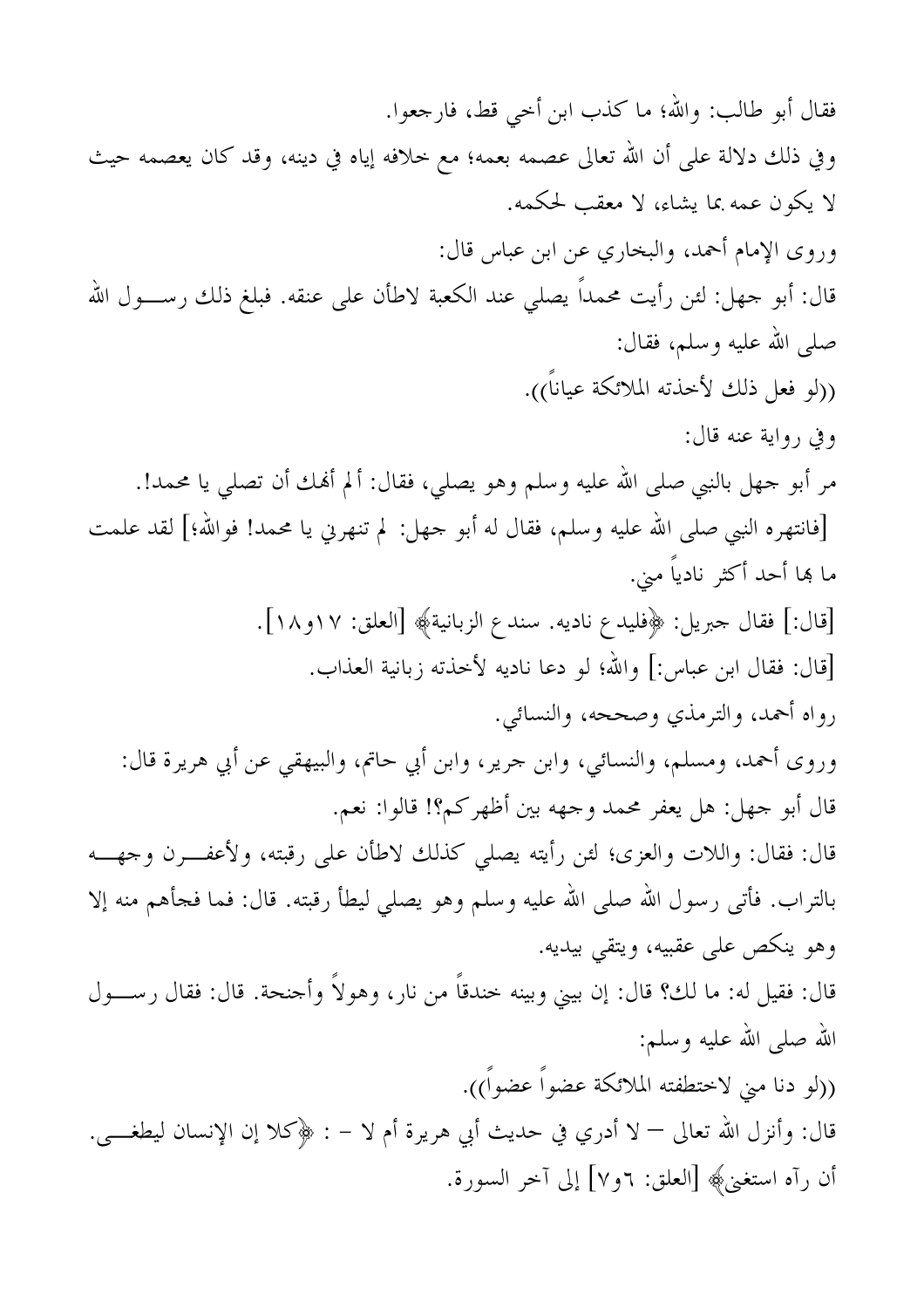وروى الإمام أحمد، والبخاري في مواضع من ((صحيحه))، ومسلم عن عبد الله (هــــو ابــــن مسعود) قال:

ما رأيت رسول الله صلى الله عليه وسلم دعا على قريش؛ غير يوم واحد، فإنه كان يصــــلى ورهط من قريش جلوس، وسلا جزور قريب منه، فقالوا: من يـــأخذ هذا السلا فيلقيه على ظهره؟ فقال: عقبة بن أبي معيط: أنا. فأخذه فألقاه على ظهره، فلم يزل ساجداً حتى جاءت فاطمة فأخذته عن ظهره، فقال رسول الله صلى الله عليه وسلم :

((اللهم! عليك هذا الملأ من قريش، اللهم! عليك بعتبة بن ربيعة، اللهم! عليك بشــــيبة بــــن ربيعة، اللهم! عليك بأيَّ بن حلف. أو: أمية بن حلف)). شعبة الشاك.

قال عبد الله: فلقد رأيتهم قتلوا يوم بدر جميعاً، ثم سحبوا إلى القليب؛ غير أُبي أو أميــــة بــــن خلف؛ فإنه كان رجلاً ضخماً فتقطع.

والصواب: أمية بن خلف؛ فإنه الذي قتل يوم بدر، وأخوه أُبيّ إنما قتل يوم أُحد؛ كما سيأتى ىيانە.

و(السلا): هو الذي يخرج مع ولد الناقة؛ كالمشيمة لولد المرأة. وفي بعض ألفاظ ((الصحيح)): أَهْم لما فعلوا ذلك استضحكوا؛ حتى جعل بعضهم يميل علـــي بعض؛ أي: يميل هذا على هذا من شدة الضحك. لعنهم الله.

وفيه: أن فاطمة لما ألقته عنه أقبلت عليهم فسبتهم، وأنه صلى الله عليه وسلم لما فـــرغ مــــن صلاته رفع يديه يدعو عليهم، فلما رأوا ذلك سكن عنهم الضحك، وخافوا أكثر الروايـــات تسمية ستة منهم؛ وهم: عتبة وأخوه شيبة؛ ابنا ربيعة، والوليد ابن عتبة، وأبو جهل بن هشام، وعقبة بن أبي معيط، وأمية بن خلف. قال أبو إسحاق: ونسيت السابع. قلت: وهو عمارة بن الوليد، وقع تسميته في ((صحيح البخاري)).

وروى عن عروة بن الزبير [قال: ]سألت ابن عمرو بن العاص فقلت: أخبرني بأشد شيء $@$ صنعه المشركون برسول الله صلى الله عليه وسلم، قال: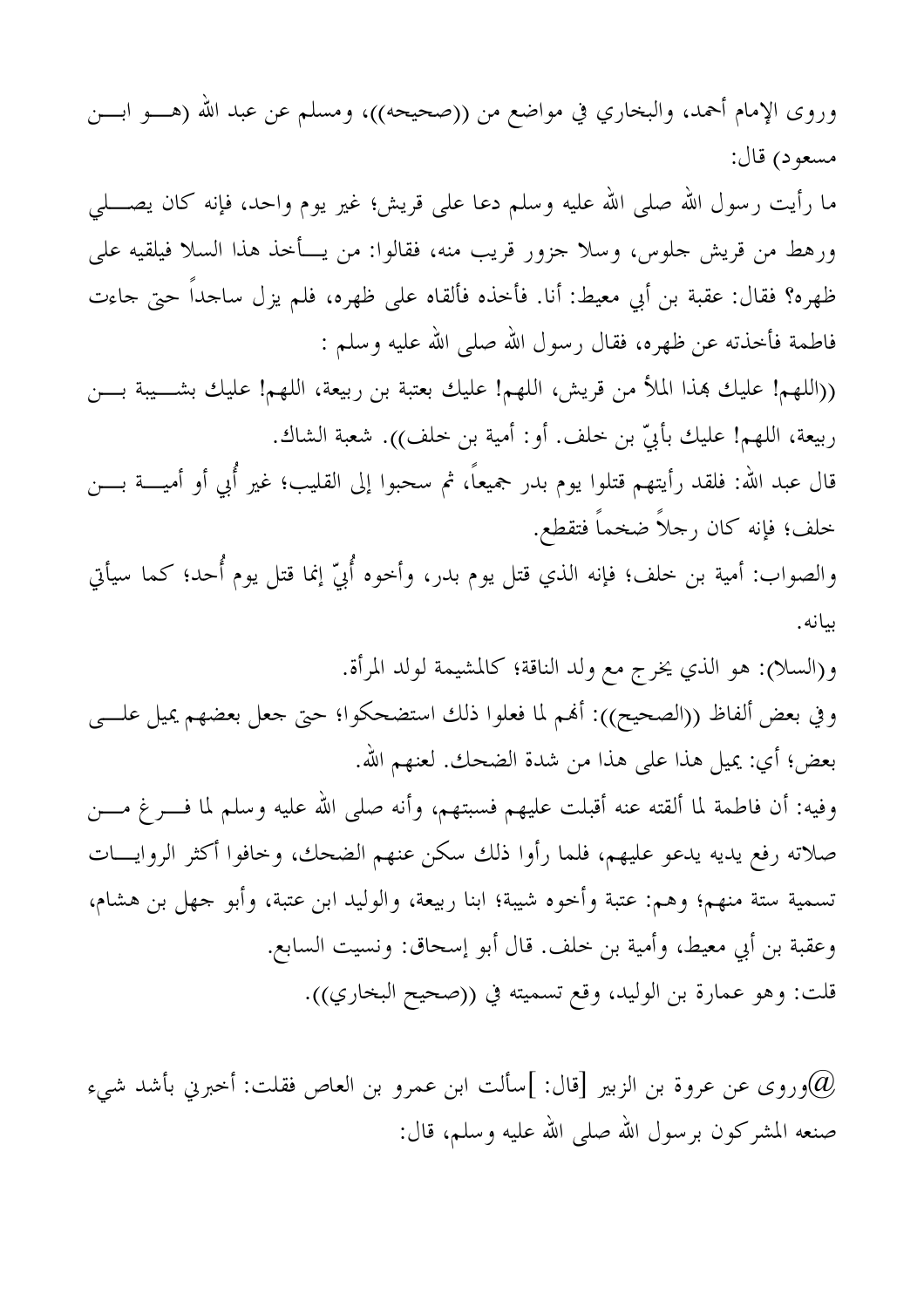بينما النبي صلى الله عليه وسلم يصلى في حجر الكعبة؛ إذ أقبل عليه عقبة بن أبي معيط، فوضع تْوبِه في عنقه، فخنقه خنقاً شديداً.

فأقبل أبو بكر رضي الله عنه حتى أخذ بمنكبه ودفعه عن النبي صلى الله عليه وسلم، وقـــال: ﴿أَتَقْتُلُونَ رَجْلاً أَنْ يَقُولُ رَبِّي اللهِ وَقَدْ جَاءِكُمْ بِالْبِينَاتِ مَنْ رَبِّكُمْ﴾ [غافر : ٢٨]. انفرد به البخاري، وقد رواه في أماكن من ((صحيحه))، وصرح في بعضها بــــ(عبد الله بـــــن عمرو بن العاص) ، وهو أشبه لرواية عروة عنه، وفي رواية معلقة عن عروة قال: قيل لعمـــرو بن العاص. وهذا أشبه لتقدم هذه القصة.

وقد روى البيهقي عن الحاكم بسنده عن ابن إسحاق: حدثني يجيي بن عروة عن أبيه عـــروة قال: قلت لعبد الله بن عمرو بن العاص: ما أكثر ما رأيت قريشاً أصابت من رسول الله صلى الله عليه وسلم فيما كانت تظهره من عداوته؟ فقال:

لقد رأيتهم وقد اجتمع أشرافهم يوماً في الحجر، فذكروا رسول الله صلى الله عليه وســــلم ، فقالوا: ما رأينا مثل ما صبرنا عليه من هذا الرجل قط؛ سفَّه أحلامنا، وشتم آباءنا، وعــــاب ديننا، وفرق جماعتنا، وسب ألهتنا، وصرنا منه على أمر عظيم.

أو كما قالوا:

قال: فبينما هـم في ذلك [إذ] طلع رسول الله صلى الله عليه وسلم، فأقبل يمشى حتى اســــتلم الركن، ثم مر بهم طائفاً بالبيت، فغمزوه ببعض القول، فعرفت ذلك في وجه رسول الله صلى الله عليه وسلم ، فمضى، فلما مرَّ هِم الثانية غمزوه بمثلها، فعرفتها في وجهه، فمضى، فمر هِم الثالثة فغمزوه بمثلها، فقال:

((أتسمعون يا معشر قريش؟ أما والذي نفسي بيده؛ لقد حثتكم بالذبح)). فأخذت القومَ كلمته، حتى ما منهم من رجل إلا وكأنما على رأسه طائر وقع، حتى إن أشدهم فيه وصاة قبل ذلك ليرفؤه [بأحسن ما يجد من القول] ، حي إنه ليقول: انصرف أبا القاسم! راشداً، فـ1والله؛] ما كنت جهولاً فانصرف رسول الله صلى الله عليه وسلم. حتى إذا كان الغد اجتمعوا في الحجر وأنا معهم، فقال بعضهم لبعض: ذكرتم ما بلغ مـــنكم، وما بلغكم عنه، حتى إذا بادأكم بما تكرهون تركتموه.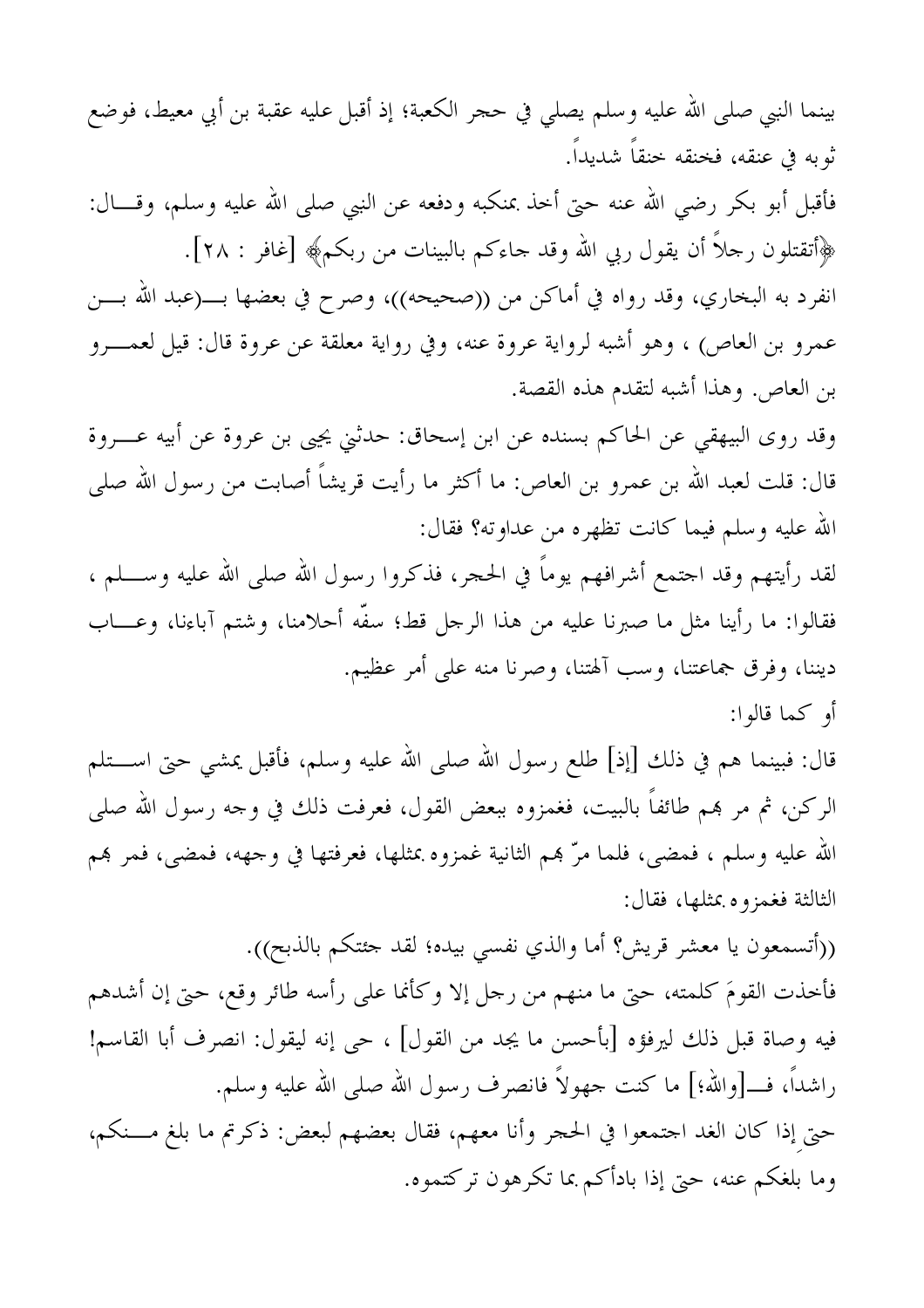فبيمنا هم في ذلك [إذ] طلع رسول الله صلى الله عليه وسلم ، فوثبوا إليه وثبة رجل واحـــد، فأحاطوا به يقولون: أنت الذي تقول: كذا وكذا ؟! لما كان يبلغهم من عيب آلهتهم ودينهم، فيقول رسول الله صلى الله عليه وسلم : ((نعم؛ أنا الذي أقول ذلك)). ولقد رأيت رجلاً منهم أخذ بمحامع ردائه، وقام أبو بكر يبكي دونه ويقول: ﴿أَتقْتُلُونَ رَجْلاً ۚ أن يقول ربي اللهْ﴾ [غافر ٢٨]؟! ثم انصرفوا عنه. فإن ذلك لأكثرُ ما رأيت قريشاً بلغت منه قط.

فصا في تأليب الملأ من قريش على رسول الله صلى الله عليه وسلم وأصحابه واجتماعهم بعمه أبي طالب القائم في منعه ونصرته وحرصهم عليه أن يسلمه إليهم فابي عليهم ذلك بحول الله وقوته عن أنس قال: قال رسول الله صلى الله عليه وسلم : (( لقد أوذيت في الله وما يؤذى أحد، وأُخفت في الله وما يخاف أحد، ولقد أتت على ّ ثلاثون من بين يوم وليلة وما لي ولبلال ما يأكله ذو كبد؛ إلا ما يواري إبط بلال)). أخرجه أحمد والترمذي وابن ماجه ، وقال الترمذي: ((حديث حسن صحيح)).

## فصل

فيما اعترض به المشركون على رسول الله صلى الله عليه وسلم وما تعنتوا له في أسئلتهم إياه أنواعاً من الآيات وخرق العادات على وجه العناد لا على وجه طلب الهدى والرشاد فلهذا لم يجابوا إلى كثير مما طلبوا، ولا ما إليه رغبوا؛ لعلم الحق سبحانه؛ أُلهـــم لـــو عـــاينوا وشاهدوا ما أرادوا لاستمروا في طغيالهم يعمهون، ولظلوا في غيهم وضلالهم يتردّون.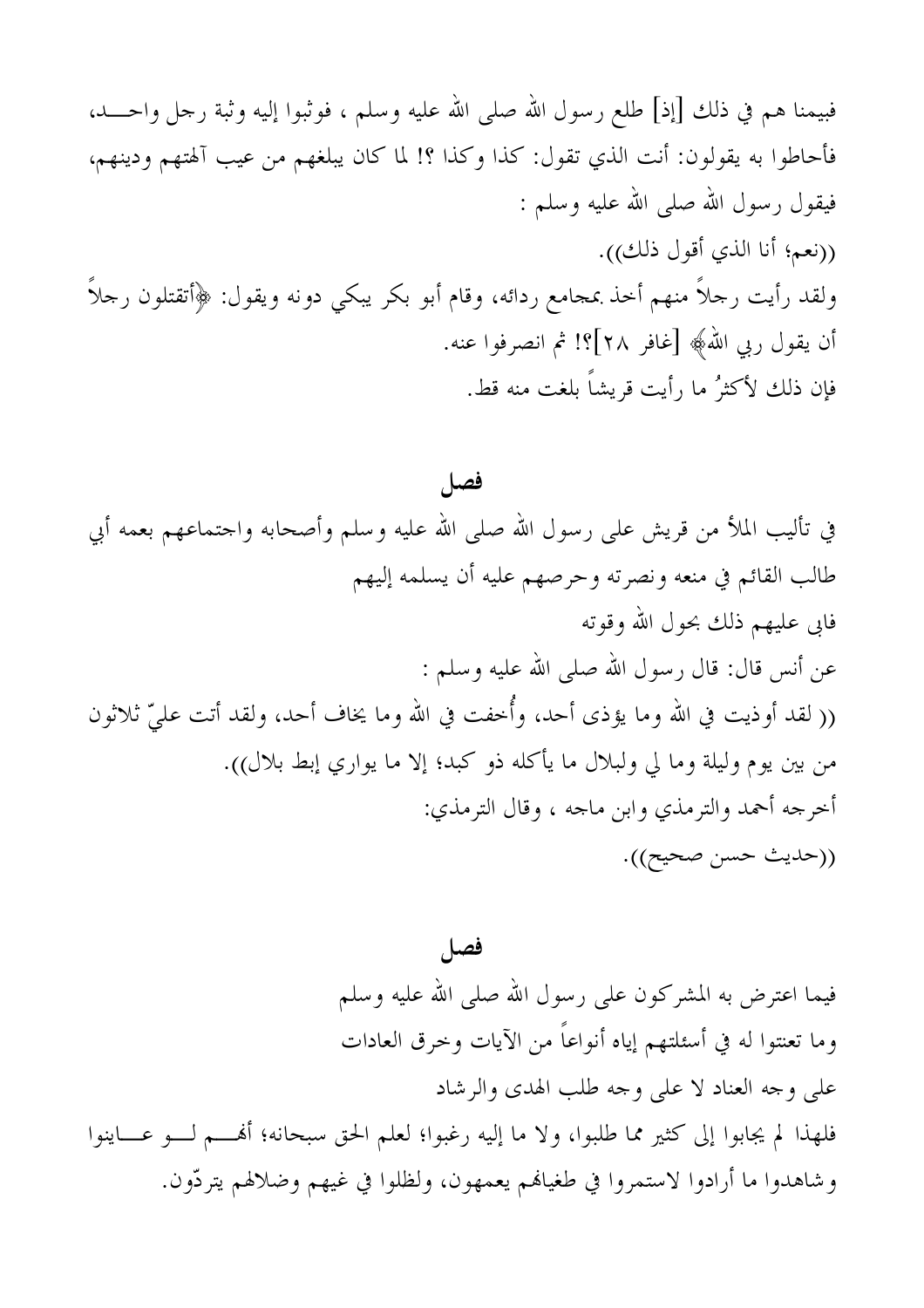قال الله تعالى : ﴿وَأَقْسَمُوا بِاللَّهِ جَهْدَ أَيْمَانِهِمْ لَئِنْ جَاءَتْهُمْ ءَايَةٌ لَيُؤْمِنُنَّ بهَا قُلْ إِنَّمَا الْآيَاتُ عِنْدَ اللَّهِ وَمَا يُشْعِرُكُمْ أَنَّهَا إِذَا جَاءَتْ لَا يُؤْمِنُونَ. وَنُقَلِّبُ أَفْئِدَتَهُمْ وَأَبْصَارَهُمْ كَمَا لَمْ يُؤْمِنُوا بهِ أَوَّلَ مَرَّةٍ وَنَذَرُهُمْ فِي طُغْيَانِهِمْ يَعْمَهُونَ. وَلَوْ أَنَّنَا نَرَّلْنَا إِلَيْهِمُ الْمَلَائِكَةَ وَكَلَّمَهُمُ الْمَسوْتَى وَحَشَــرْنَا عَلَيْهِمْ كُلَّ شَيْءٍ قُبُلًا مَا كَانُوا لِيُؤْمِنُوا إِلَّا أَنْ يَشَاءَ اللَّهُ وَلَكِنَّ أَكْثَرَهُمْ يَجْهَلُــونَ﴾[ الأنعـــام:  $\sqrt{111} - 1.9$ 

وقال تعالى : ﴿الَّذِينَ حَقَّتْ عَلَيْهِمْ كَلِمَةُ رَبِّكَ لَا يُؤْمِنُونَ. وَلَوْ جَاءَتْهُمْ كُلُّ ءَايَةٍ حَتَّى يَــرَوُا الْعَذَابَ الْأَلِيمَ﴾[يونس: ٩٦و٩٧].

وقال تعالى : ﴿وَمَا مَنَعَنَا أَنْ نُرْسِلَ بِالْآيَاتِ إِلَّا أَنْ كَذَّبَ بِهَا الْأَوَّلُونَ وَءَاتَيْنَا تَمُودَ النَّاقَةَ مُبْصِرَةً فَظَلَمُوا بِهَا وَمَا نُرْسِلُ بِالْآيَاتِ إِلَّا تَخْوِيفًا﴾ [الإسراء: ٥٩].

وقال تعالى : ﴿وَقَالُوا لَنْ نُؤْمِنَ لَكَ حَتَّى تَفْحُرَ لَنَا مِنَ الْأَرْضِ يَنْبُوعًا. أَوْ تَكُونَ لَكَ جَنَّةٌ مِـــنْ نَحِيلٍ وَعِنَبٍ فَتُفَجَّرَ الْأَنْهَارَ خِلَالَهَا تَفْحِيرًا. أَوْ تُسْقِطَ السَّمَاءَ كَمَا زَعَمْتَ عَلَيْنَا كِسَفًا أَوْ تَأْتِيَ باللَّهِ وَالْمَلَائِكَةِ قَبِيلًا. أَوْ يَكُونَ لَكَ بَيْتٌ مِنْ زُخْرُفٍ أَوْ تَرْقَى فِي السَّمَاء وَلَنْ نُؤْمِنَ لِرُقِيِّــكَ حَتَّى تُنَزِّلَ عَلَيْنَا كِتَابًا نَقْرَؤُهُ قُلْ سُبْحَانَ رَبِّي هَلْ كُنْتُ إِلَّا بَشَرًا رَسُــولًا﴾ [الإســـراء: ٩٠- $\sqrt{95}$ 

> وقد تكلمناعلى هذه الآيات وما يشبهها في أماكنها من ((التفسير))، ولله الحمد. عن ابن عباس قال:

سأل أهل (مكة) رسول الله صلى الله عليه وسلم أن يجعل لهم لصفا ذهباً، وأن ينحَّى عنــــهم الجبال فيزدرعوا. فقيل له: إن شئت أن تستأني بهم، وإن شئت أن تؤتيهم الذي سألوا، فـــإن كفروا أهلكوا كما أهلكت من قبلهم. قال:

((لا؛ بل أستأني بهم)). فأنزل الله تعالى : ﴿وَمَا مَنَعَنَا أَنْ نُرْسِلَ بِالْآيَاتِ إِلَّا أَنْ كَذَّبَ بِهَا الْأَوَّلُونَ وَءَاتَيْنَا تَمُودَ النَّاقَـــةَ مُبْصِرَةً فَظَلَمُوا بهَا وَمَا نُرْسِلُ بِالْآيَاتِ إِلَّا تَخْوِيفًا﴾ [الإسراء:٩٥]. رواه أحمد والنسائبي.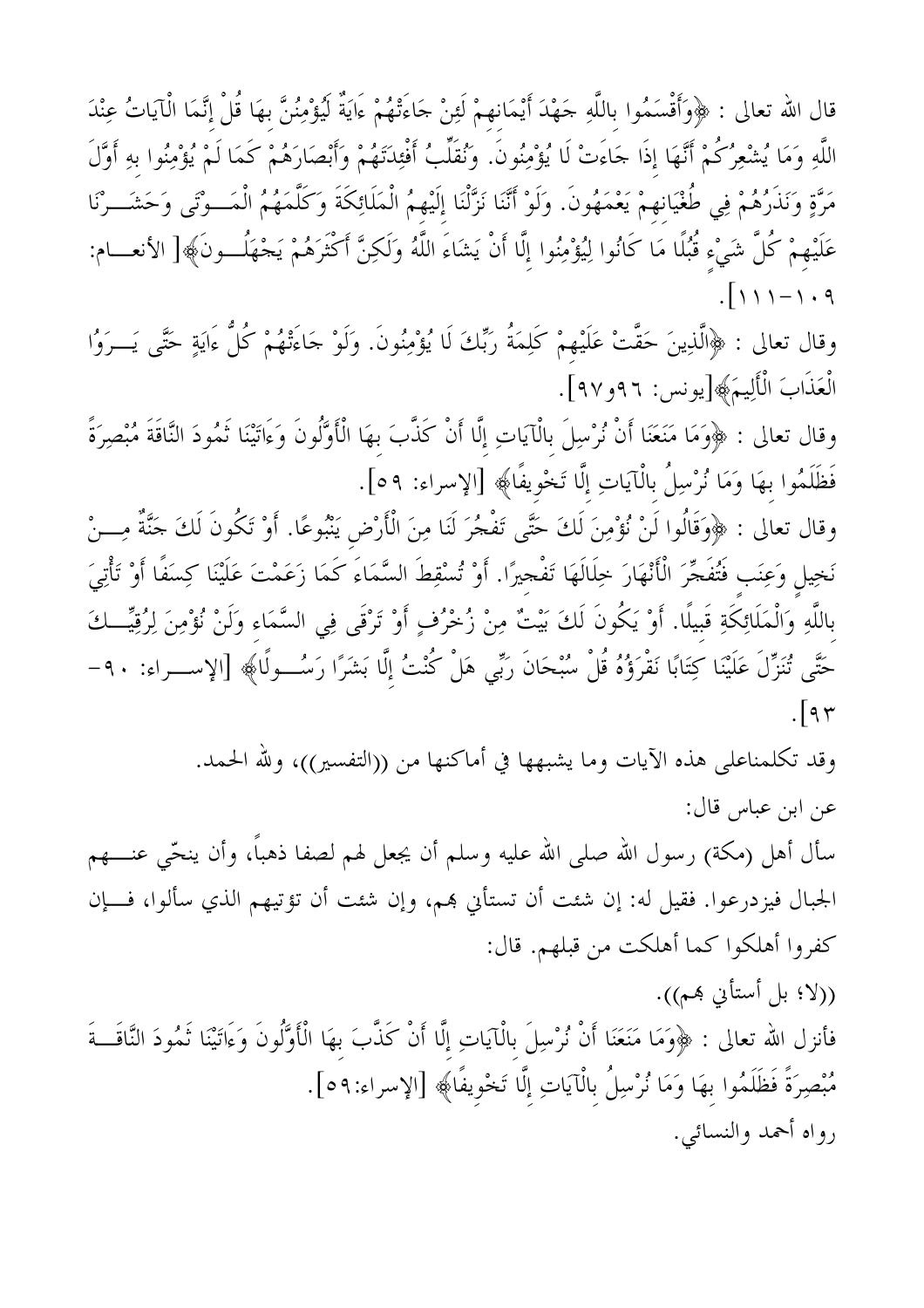وفي رواية لأحمد عنه قال: قالت قريش للنبي صلى الله عليه وسلم : اد عُ لنا ربك يجعل لنا الصفا ذهباً ونؤمن بك. قال: ((وتفعلوا؟)). قالوا: نعم. قال: فدعا ، فأتاه جبريل فقال: إن ربك يقرأ عليك السلام، ويقول لك: إن شــــئت أصـــــبح الصفا لهم ذهباً، فمن كفر منهم بعد ذلك أعذبه عذاباً لا أعذبه أحداً من العالمين، وإن شئت فتحت لهم باب الرحمة والتوبة. قال: ((بل [باب] التوبة والرحمة)). وإسناد كل منهما جيد. وقد جاءِ مرسلاً عن جماعة من التابعين؛ منهم: سعيد بن جبير وقتادة وابن جريج وغير واحد.

## فصل

قال ابن إسحاق: ثم إلهم عدوا على من أسلم واتبع رسول الله صلى الله عليه وسلم مـــن $\bm{\varpi}$ أصحابه، فوثبت كل قبيلة على من فيها من المسلمين، فجعلوا يحبسوهُم، ويعذبوهُم بالضرب والجوع والعطش، وبرمضاء (مكة) إذا اشتد الحر، من استضعفوه منهم يفتنوهُم عن دينهم. فمنهم من يفتن من شدة البلاء الذي يصيبهم، ومنهم من يصلُب لهم، ويعصمه الله منهم. وقد تقدم حديث ابن مسعود: أول من أظهر الإسلام سبعة: رسول الله صلى الله عليه وسلم، وأبو بكر، وعمار، وأمه سمية، وصهيب، وبلال، والمقداد. فأما رسول الله فمنعه الله بعمه، وأبو بكر منعه الله بقومه، وأما سائرهم فأخذهم المشــــركون، فألبسوهم أدرع الحديد، وصهروهم في الشمس، فما منهم من أحد إلا وقد واتاهم على مـــا أرادوا؛ إلا بلالاً؛ فإنه هانت عليه نفسه في الله تعالى ، وهان على قومه، فأخــــذوه، فـــأعطوه الولدان، فجعلوا يطوفون به في شعاب (مكة) وهو يقول: أحد أحد. وعن جابر: أن رسول الله صلى الله عليه وسلم مر بعمار وأهله وهم يعذبون، فقال:

((أبشروا آل عمار وآل ياسر! فإن موعدكم الجنة)).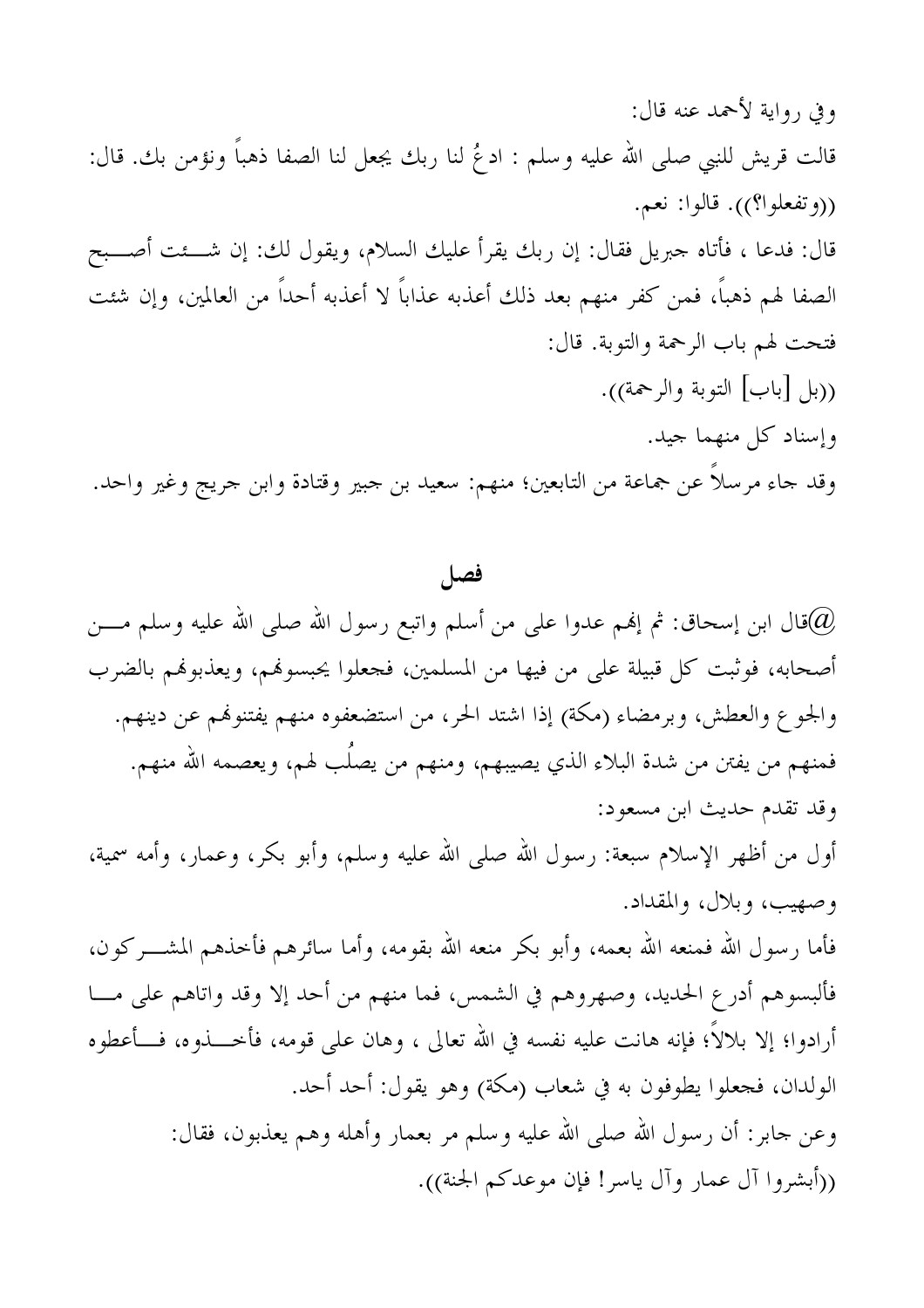رواه البيهقي عن الحاكم. قلت: وفي مثل هذا أنزل الله تعالى : ﴿من كفر بالله من بعد إيمانه إلا من أكره وقبله مطمئن بالإيمان ولكن من شرح بالكفر صدراً فعليهم غضب من الله ولهم عذاب عظيم﴾ [النحــــل:  $\sqrt{111}$ فهؤلاء كانوا معذورين بما حصل لهم من الإهانة والعذاب البليغ، أجارنا الله من ذلك بحولــــه و قو ته .

وعن خباب بن الأرت قال: كنت رجلاً قيناً، وكان لي علي العاص بن وائل دين، فأتيته أتقاضـــاه، فقـــال: لا والله؛ لا أقضيك حتى تكفر بمحمد! فقلت: لا والله؛ لا أكفر بمحمد حتى تموت ثم تبعث. قال: فإني إذا مت ثم بعثت؛ حثتني ولي ثمَّ مالٌ وولد فأعطيك، فأنزل الله: ﴿أَفرأيت الذي كفر بآياتنا وقال لأوتين مالاً وولداً﴾ إلى قوله: ﴿ويأتينا فرداً﴾ [مريم: ٧٧–٨٠]. أخرجه أحمد، والبخاري، ومسلم في ((الصحيحين))، وفي لفظ البخاري: كنت قيناً بــــ(مكة)، فعملت للعاص بن وائل سيفاً، فجئت أتقاضاه … فذكر الحديث. وفي طريق أخرى له عنه قال: أتيت النبي صلى الله عليه وسلم وهو متوسد ببردة وهو في ظل الكعبة، وقد لقينا من المشركين شدة، فقلت: ألا تدعو الله؟ فقعد وهو محمر وجهه، فقال: ((لقد كان من كان قبلكم ليمشط بأمشاط الحديد ما دون عظامه من لحم أو عصـــب؛ مـــا يصرفه ذلك عن دينه، ويوضع المنشار على مفرق رأسه، فيشق باثنتين، ما يصرفه ذلك عــــن دينه، وليُتمَّنَّ الله هذا الأمر؛ حتى يسير الراكب من (صنعاء) إلى (حضر موت) ما يخـــاف إلا الله عز وجل (زاد بيان: والذئب على غنمه) )). وفي رواية : ((ولكنكم تستعجلون)). [المستدرك] وعن أبي ليلي الكندي قال: جاء خباب إلى عمر فقال: ادنُ؛ فما أحد أحق بهذا المجلس منك إلا عمارٍ. فجعل خباب يريه آثاراً بظهره مما عذبه المشركون.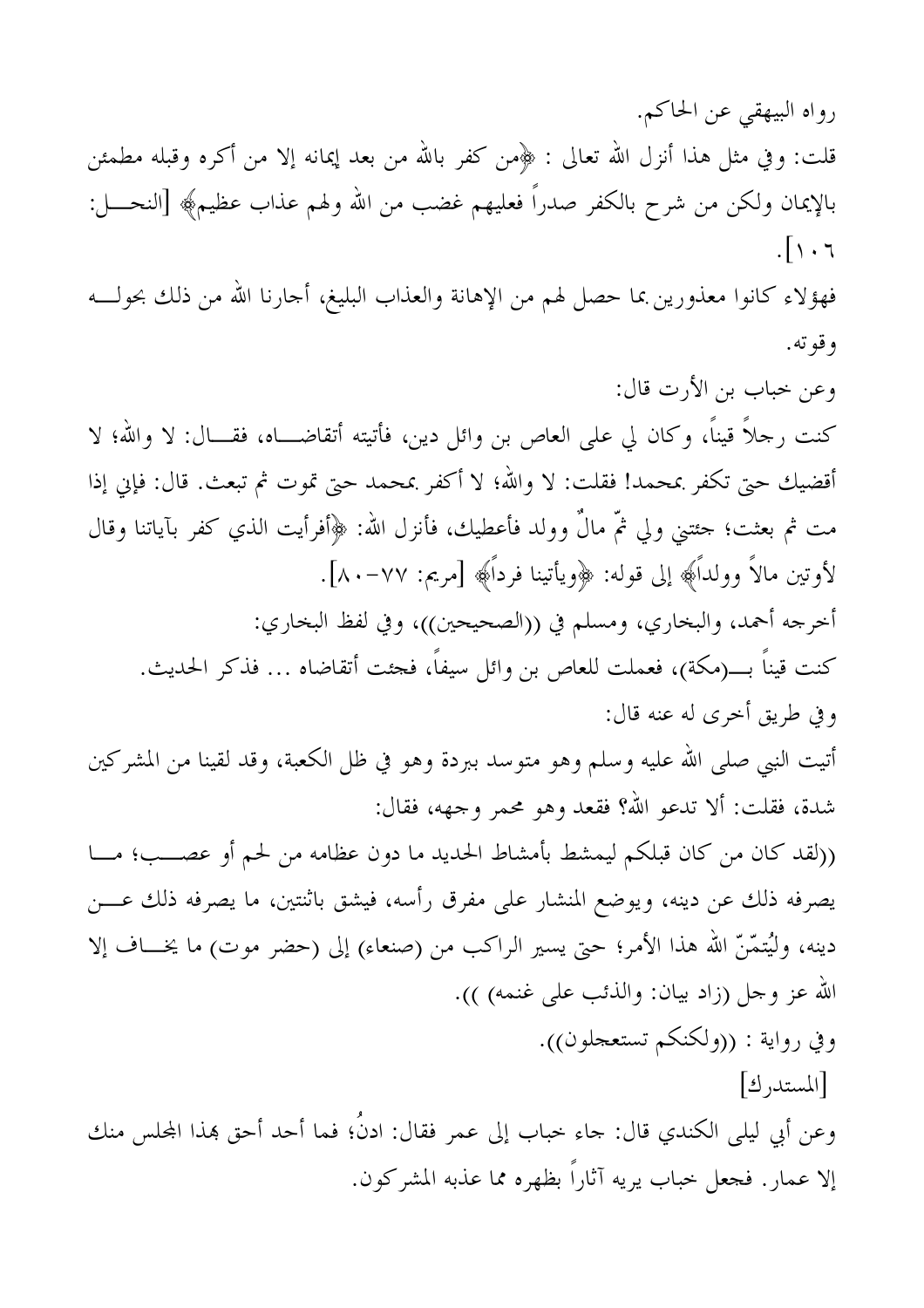أخرجه ابن سعد (١٦٥/٣)، وابن ماجه (١٥٣) بسند صحيح. [انتهى المستدرك].

باب مجادلة المشركين رسول الله صلى الله عليه وسلم

وإقامة الحجة الدامغة عليهم واعترافهم في أنفسهم باحلق وإن أظهروا المخالفة عناداً وحسداً وبغياً وجحوداً

روى إسحاق بن راهويه بسنده عن ابن عباس: أن الوليد بن المغيرة جاء إلى رسول الله صلى الله عليه وسلم ، فقرأ عليه القرآن، فكأنه رق له، فبلغ ذلك أبا جهل، فأتاه فقال : يا عم! إن قومك يريدون أن يجمعو لك مالاً. قال: لم؟ قال: ليعطوكه؛ فإنك أتيت محمداً لتعــــرّض مــــا قبَلُه.

قال: قد علمت قريش أين من أكثرها مالاً.

قال: فقل فيه قولاً يبلغ قومك أنك منكر له.

قال: وماذا أقول؟ فوالله؛ ما منكم رجل أعرف بالأشعار مني، ولا أعلم برجزه، ولا بقصــــيده مني، ولا بأشعار الجن، والله؛ ما يشبه الذي يقول شيئاً من هذا، ووالله؛ إن لقوله الذي يقوله حلاوة، وإن عليه لطلاوة، وإنه لمثمر أعلاه، مغدق أسفله، وإنه ليعلو ولا يعلي، وإنه لـــيحطم ما تحته.

> قال: لا يرضى عنك قومك حتى تقول فيه. قال: فدعني حتى أفكر فيه.

فلما فكر قال: إن هذا إلا سحر يؤثر، يأثره عن غيره. فترلت: ﴿ذرني ومن خلقت وحيــــداً. وجعلت له مالاً ممدوداً. وبنين شهوداً﴾ [المدثر: ١١–١٢] الآيات. هكذا رواه البيهقي عن الحاكم عن إسحاق.

قلت: وفي ذلك قال الله تعالى إخباراً عن جهلهم وقلة عقلهم: ﴿بِل قالوا أضغاث أحلام بــــل افتراه بل هو شاعر فليأتنا بآية كما أرسل الأولون﴾. [الأنبياء:٥]، فحاروا ما ذا يقولون فيه؟ فكل شيء يقولونه باطل؛ لأن من خرج عن الحق مهما قاله أخطأ، قال الله تعالى : ﴿انظـــر كيف ضربوا لك الأمثال فضلوا فلا يستطيعون سبيلاً﴾ [الإسراء:٤٨].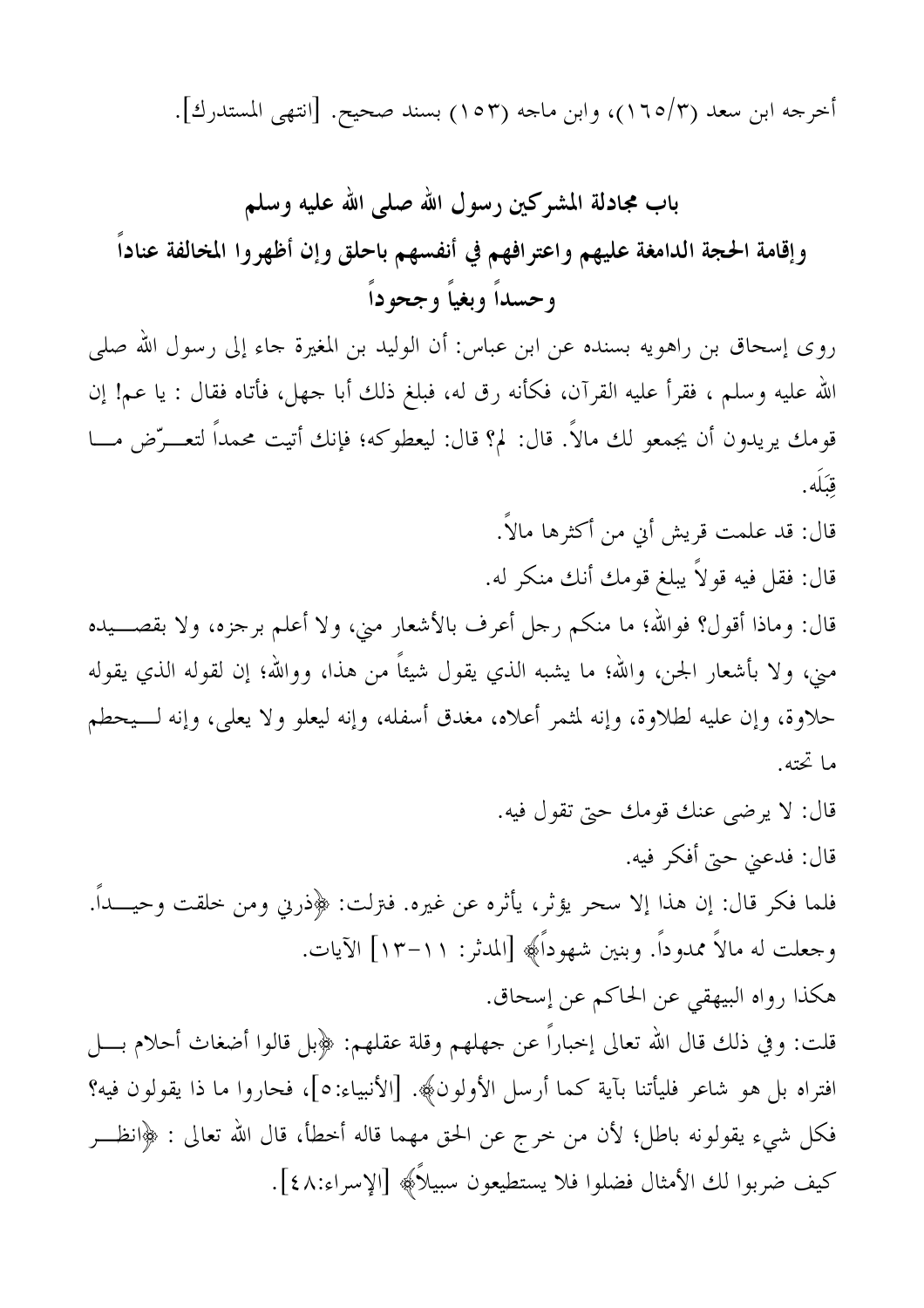وروى الإمام عبد بن حميد في ((مسنده)) بسنده عن حابر بن عبد الله قال: $@$ اجتمعت قريش يوماً فقالوا: انظروا أعلمكم بالسحر والكهانة والشعر؛ فليأت هذا الرجــــل الذي فرّق جماعتنا، وشتت أمرنا، وعاب ديننا، فليكلمه، ولينظر ماذا يرد عليه؟ فقالوا: ما نعلم أحداً غير عتبة بن ربيعة. فقالوا: أنت يا أبا الوليد! فأتاه عتبة فقال: يا محمد! أنت خير أم عبد الله؟ فسكت رسول الله صلى الله عليه وسلم فقال: أنت خير أم عبد المطلب؟ فسكت رسول الله صلى الله عليه وسلم . ثم قال: إن كنت تزعم أن هؤلاء خير منك؛ فقد عبدوا الآلهة التي عِبتَ وإن كنت تزعم أنك خير منهم؛ فتكلَّم حتى نسمع قولك، إنا والله ما رأينا سخلة قط أشأم على قومـــك منـــك، فرقت جماعتنا، وشتّتّ أمرنا، وعبت ديننا، وفضحتنا في العرب، حتى لقد طار فيهم أن قريش ساحرًا، وأن في قريش كاهناً، والله ما ننتظر إلى مثل صيحة الحبلي؛ أن يقوم بعضنا إلى بعض بالسيوف حتى نتفاين. أيها الرجل! إن كان إنما بك الحاجة؛ جمعنا لك حتى تكون أغني قريش رجلاً واحداً، وإن كان إنما بك الباءة؛ فاختر أي نساء قريش شئت فلتروجك عشراً. فقـــال رسول الله صلى الله عليه وسلم : ((فرغت؟)). قال: نعم. فقال رسول الله صــــلى الله عليــــه وسلين: (( ﴿بِسِمِ الله الرحمنِ الرحيمِ. حم. تتزيل من الرحمنِ الرحيمِ. كتابٍ فصلت آياته قرآناً عربياً ۖ لقوم يعلمون﴾ إلى أن بلغ: ﴿ فإن أعرضوا فقل أنذرتكم صاعقة مثل صاعقة عاد وثمـــود﴾ [فصلت: ١-١٣)). فقال عتبة: حسبك، ما عندك غير هذا؟ قال: ((لا)). فرجع إلى قريش، فقالوا: ما وراءك؟ قال: ما تركت شيئاً أرى أنكم تكلمونه إلا كلمته. قالوا: فهل أجابك؟ فقال: نعم. ثم قال: لا والذي نصبها بيّنة؛ ما فهمت شيئاً مما قال؛ غير أنه أنذركم صاعقة مثل صاعقة عاد وثمود. قالوا: ويلك! يكلمك الرجل بالعربية لا تدري ما قال؟!" قال: لا والله؛ ما فهمت شياً مما قال؛ غير ذكر الصاعقة.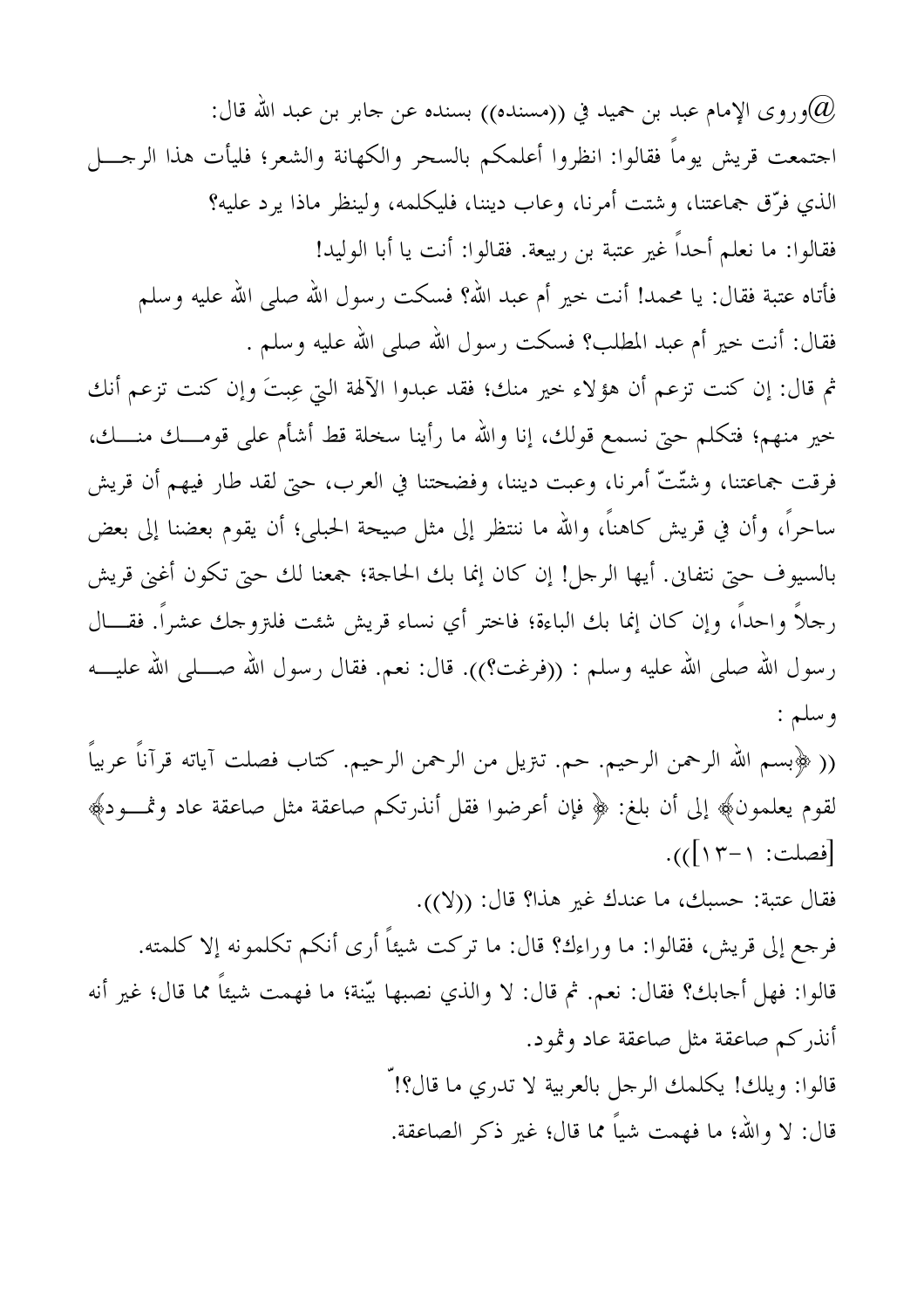وقد رواه البيهقي وغيره عن الحاكم بسنده عن الأجلح به، وفيه كلام، وزاد: $@$ وإن كنت إنما بك الرياسة عقدنا ألويتنا لك؛ فكنت رأساً ما بقيت. وعنده أنه لما قال: ﴿فَإِن أعرضوا فقل أنذرتكم صاعقة مثل صاعقة عاد وثمود﴾؛ أمسك عتبة على فيه، وناشده الرحم أن يكف عنه، ولم يخرج إلى أهله، واحتبس عنهم.

فقال أبو جهل: والله يا معشر قريش! ما نرى عتبة إلا صبا إلى محمد، وأعجبه كلامه، وما ذاك إلا من حاجة أصابته، انطلقوا بنا إليه. فأتوه، فقال أبو جهل: والله يا عتبة! ما جئنا إلا أنـــك صبوت إلى محمد، وأعجبك أمره، فإن كان بك حاجة؛ جمعنا لك من أموالنا ما يغنيك عــــن محمد

فغضب، وأقسم بالله لا يكلم محمداً أبداً، وقال: لقد علمتم أني من أكثر قريش مالاً، ولكــــني أتيته — وقص عليهم القصة — فأجابني بشيء — والله؛ ما هو بسحر ولا بشعر ولا كهانــــة — قرأ : (( ﴿بِسِم الله الرحمن الرحيم. حم. تتزيل من الرحمن الرحيم﴾حتي بلغ: ﴿ فإن أعرضوا فقل أنذرتكم صاعقة مثل صاعقة عاد وثمود﴾ ))، فأمسكت بفيه، وناشدته الرحم أن يكف، وقد علمتم أن محمداً إذا قال شيئاً لم يكذب، فخفت أن يترل عليكم العذاب.

ثم روى البيهقى بسنده عن المغيرة بن شعبة قال: إن أول يوم عرفت رسول الله صلى الله عليه وسلم أبي أمشى أنا وأبو جهل بن هشام في بعض أزقة مكة؛ إذ لقينا رسول الله صلى الله عليه وسلم، فقال رسول الله صلى الله عليه وسلم لأبي  $:$   $\leftrightarrow$ 

((يا أبا الحكم! هلم إلى الله وإلى رسوله، أدعوك إلى الله)).

فقال أبو جهل: يا محمد! هل أنت منتهٍ عن سب آلهتنا؟ هل تريد إلا أن نشهد أنك قد بلغت؟ فنحن نشهد أن قد بلغت، فوالله؛ لو أين أعلم أن ما تقول حق لاتبعتك.

فانصر ف رسول الله صلى الله عليه وسلم، وأقبل على فقال: والله؛ إني لأعلم أن ما يقـــول حق، ولكن يمنعني شيء؛ إن بني قصي قالوا: فينا الحجابة. فقلنا: نعم. ثم قالوا: فينا الســـقاية. فقلنا: نعم. ثم قالوا: فينا الندوة. فقلنا: نعم. ثم قالوا: فينا اللواء. فقلنـــا: نعـــم. ثم أطعمـــوا وأطعمنا، حتى إذا تحاكَّت الركب قالوا: منا نبي! والله لا أفعل.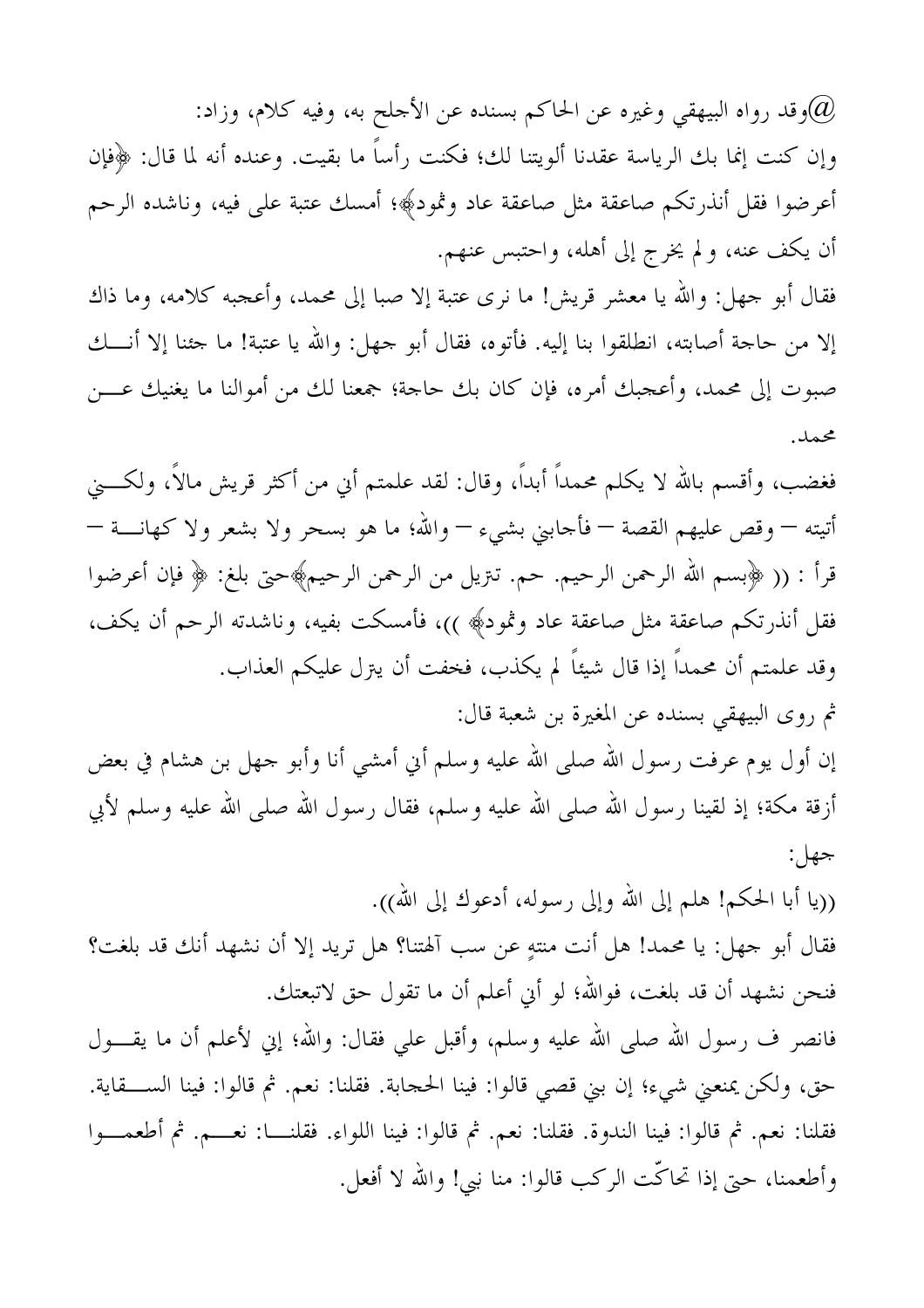وهذا القول منه — لعنه الله — كما قال تعالى مخبراً عنه وعن أضرابه: ﴿وَإِذَا رَأُويكِ إِن يتخذونكِ إِلا هزواً أهذا الذي بعث الله رسولاً. إن كان ليضلنا عن آلهتنــــا لولا أن صبرنا عليها وسوف يعلمون حين يرون العذاب مـــن أضــــل ســـبيلاً﴾ [الفرقــــان:  $\sqrt{25}$ 

وقال ابن عباس: نزلت هذه الآية ورسول الله صلى الله عليه وسلم متوارِ بــــ(مكة): ﴿ولا تجهر بصلاتك ولا تخافت بمائچ[الإسراء: ١١]؛ قال: كان إذا صلى بأصحابه رفع صوته بالقرآن، فلما سمع ذلك المشركون سبوا القرآن، وسبوا من أنزله، ومن جاء به. قال: فقال الله تعالى لنبيه محمد صلى الله عليـــه وســــلم : ﴿ولا تجهـــر بصلاتك﴾؛ أي: بقراءتك؛ فيسمع المشركون فيسبوا القرآن، ﴿ولا تخافت بما﴾ عن أصحابك فلا تسمعهم القرآن حتى يأخذوه عنك، ﴿وابتغ بين ذلك سبيلاً﴾. رواه أحمد وصاحبا ((الصحيح)).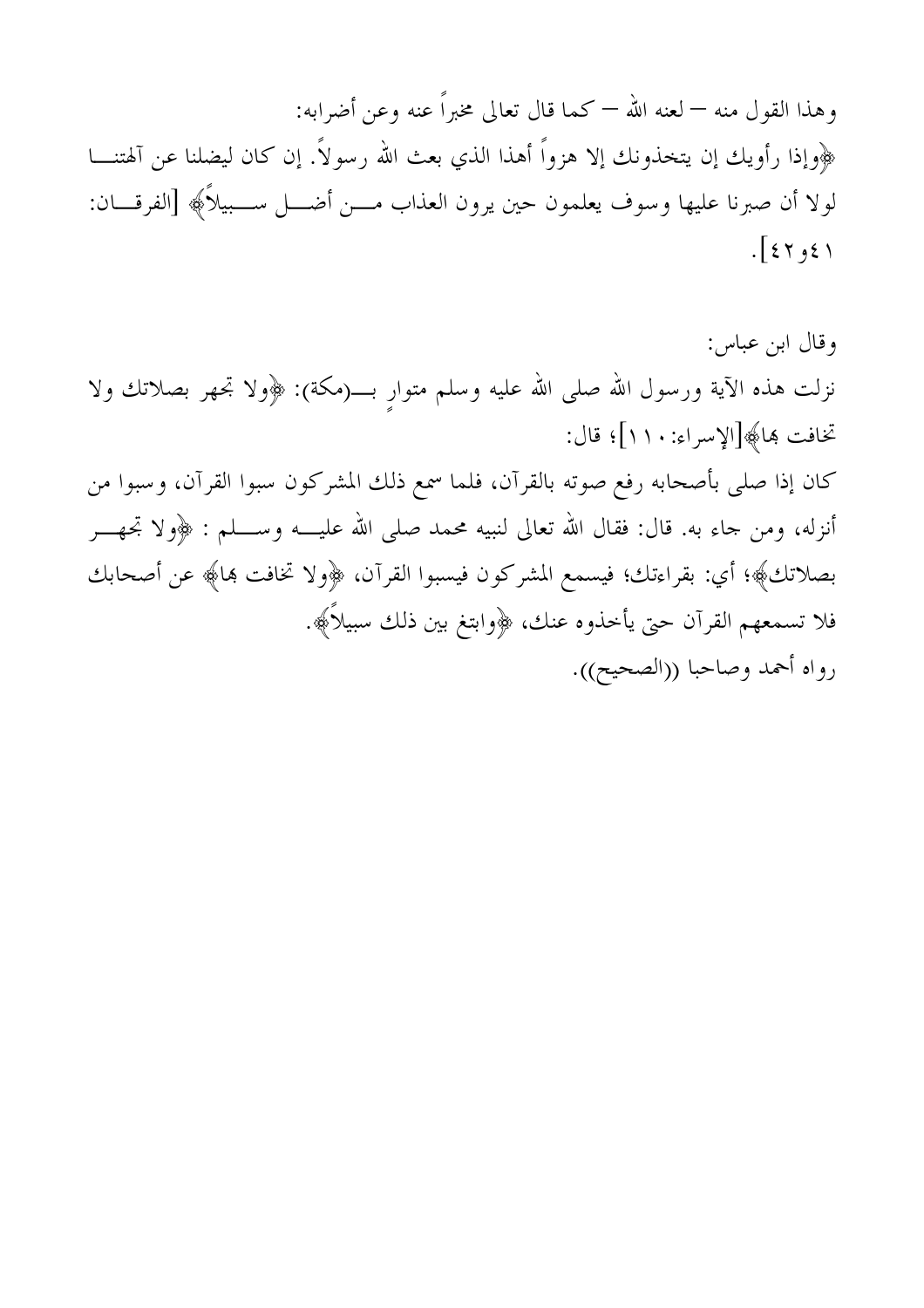قد تقدم ذكر أذية المشركين للمستضعفين من المؤمنين، وما كانوا يعاملونهم به من الضــــرب الشديد والإهانة البالغة.

وكان الله عز وجل قد حجرهم عن رسول الله صلى الله عليه وسلم، ومنعه بعمه أبي طالب؛ كما تقدم تفصيله، ولله الحمد والمنة.

وقد روى الإمام أحمد بسنده عن ابن مسعود قال: بعثنا رسول الله صلى الله عليه وسلم إلى النجاشي ونحن نحو من ثمانين رحلاً، فيهم عبد الله بن مسعود، وجعفر، وعبد الله بن عرفطة، وعثمان بن مظعون، وأبو موسى، فأتوا النجاشي. وبعثت قريش عمرو بن العاص وعمارة بن الوليد بهدية. فلما دخلا على النجاشي سحدًا له، ثم ابتدراه عن يمينه وعن شماله، ثم قالا له: إن نفراً من بني عمنا نزلوا ارضك، ورغبوا عنا وعن ملتنا. قال: فأين هم؟ قالا: في أرضك؛ فابعث إليهم. فبعث إليهم، فقال جعفر: أنا خطيبكم اليوم. فاتَّبعوه.

فسلم ولم يسجد، فقالوا له: ما لك لا تسجد للملك؟ قال: إنا لا نسجد إلا لله عز وجل.

قال: وما ذاك. قال: إن الله بعث إليناً رسولاً، ثم أمرنا أن لا نسجد لأحدٍ إلا الله عز وجل، وأمرنا بالصـــــلاة والزكاة. قال عمرو: فإلهم يخالفونك في عيسى ابن مريم.

قال: فما تقولون في عيسى ابن مريم وأمه؟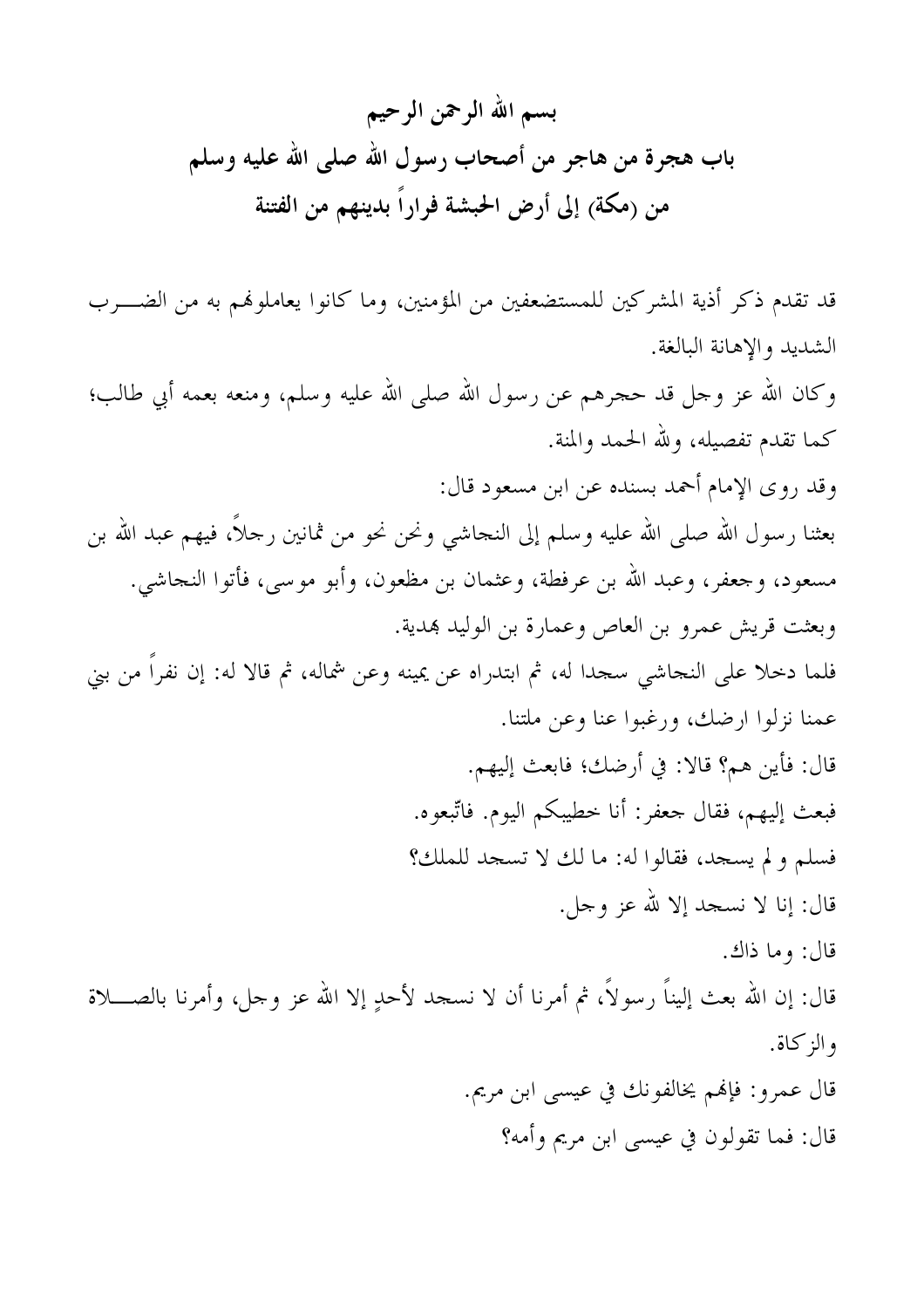قال: نقول كما قال الله: هو كلمته وروحه ألقاها إلى العذراء البتول التي لم يمسها بشــــر، و لم يفرضها ولد.

قال: فرفع عوداً من الأرض ثم قال: يا معشر الحبشة والقسيسين والرهبان! والله؛ ما يزيـــــدون على الذي نقول فيه ما يسوى هذا، مرحبا بكم وبمن جئتم من عنده، أشهد أنه رســــول الله، وأنه الذي نجد في الإنجيل، وأنه الرسول الذي بشر به عيسى ابن مريم، انزلوا حيث شــــئتم، والله؛ لولا ما أنا فيه من الملك؛ لأتيته حتى أكون أنا الذي أحمل نعليه [وأوضئه].

وأمر بمدية الآحرين فردت إليهما. ثم تعجل عبد الله بن مسعود حتى أدرك بدراً. وزعم أن النبي صلى الله عليه وسلم استغفر له حين بلغه موته.

وهذا إسناد جيد قوي، وسياق حسن، وفيهما يقتضي أن أبا موسى كان فيمن هـــاجر مــــن (مكة) إلى أرض الحبشة؛ إن لم يكن مدرجاً من بعض الرواة. والله أعلم. ورواه أبو نعيم في ((الدلائل)) عن أبي موسى قال:

فبلغ ذلك قريشاً، فبعثوا عمرو بن العاص وعمارة بن الوليد، وجمعوا للنجاشي هدية. وقِدما على النجاشي فاتياه بالهدية، فقبلها، وسجدا له. ثم قال عمرو بن العاص: إن ناساً من أرضنا رغبوا عن ديننا ، وهم في أرضك. قال لهم النجاشي: في أرضي؟!

قالا: نعم.

فبعث إلينا، فقال لنا جعفر: لا يتكلم منكم أحد؛ أنا خطيبكم اليوم. فانتهينا إلى النجاشي وهو جالس في مجلسه، وعمرو بن العاص عن يمينه، وعمارة عن يساره، والقسيسون جلوس سماطين، وقد قال له عمرو وعمارة: إلهم لا يسحدون لك. فلما انتهينا بدرنا من عنده من القسيسين والرهبان: اسجدوا للملك. فقــال جعفــر : لا $@$ نسجد إلا لله عز وجل.

فقال له النجاشي: وما ذاك؟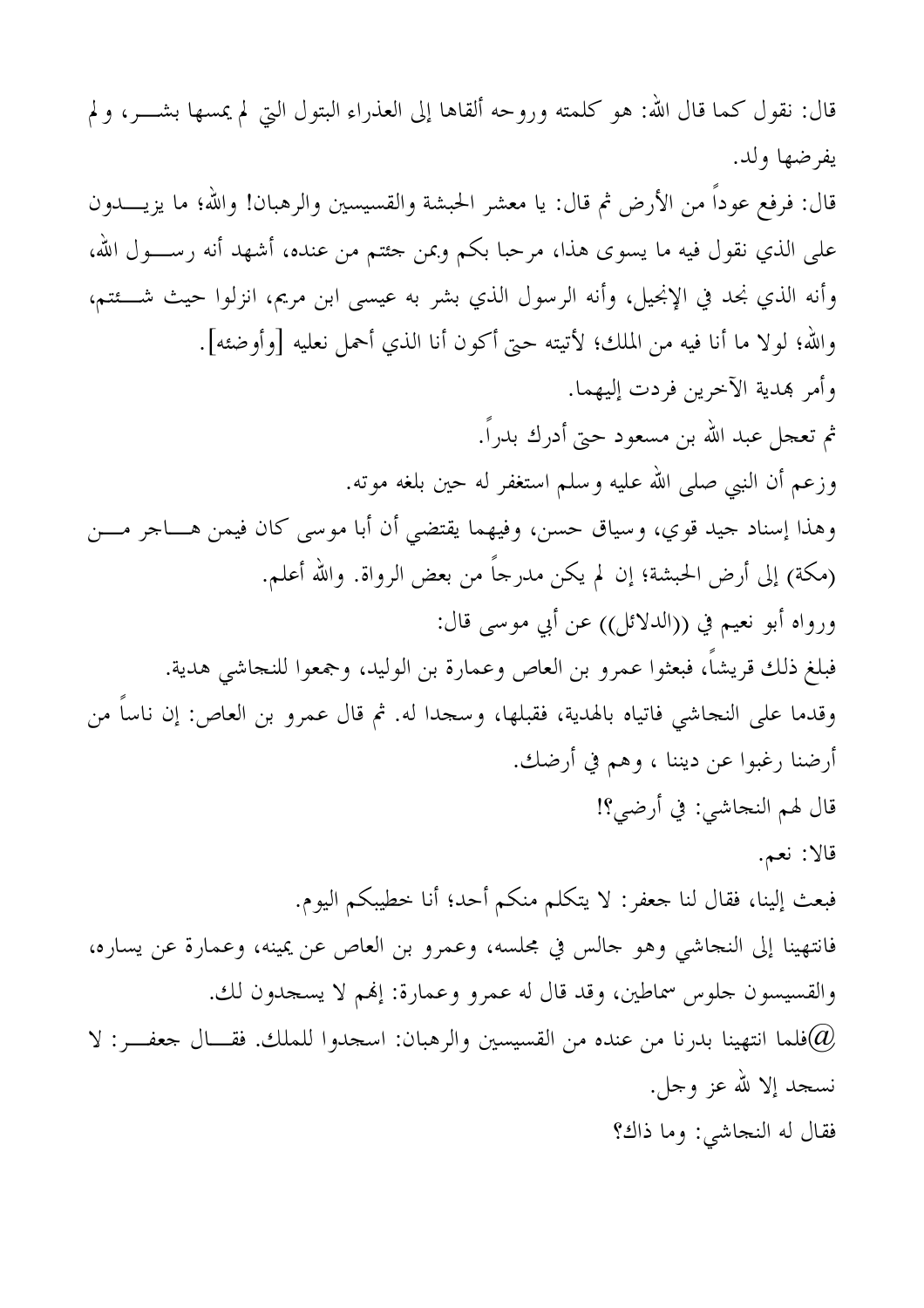قال: إن الله بعث فينا رسولاً، وهو الرسول الذي بشر به عيسى بن مريم عليه الصلاة والسلام من بعده اسمه أحمد، فأمرنا أن نعبد الله ولا نشرك به شيئاً، ونقيم الصلاة، ونـــؤتي الزكــــاة، وأمرنا بالمعروف، ولهانا عن المنكر. فأعجب النجاشي قوله. فلما رأى ذلك عمرو بن العاص قال: أصلح الله الملك، إلهم يخالفونك في عيسى بن مريم! فقال النجاشي: ما يقول صاحبكم في ابن مريم؟ قال: يقول فيه قول الله؛ هو روح الله وكلمته، أخرجه من العذراء البتول التي لم يقرها بشر، ولم يفرضها ولد. فتناول النجاشي عوداً من الأرض فرفعه، فقال: يا معشر القسيسين والرهبان! ما يزيد هـــؤلاء على ما نقول في ابن مريم ولا وزن هذه، مرحباً بكم وبمن جئتم من عنده، فأنا أشــــهد أنــــه رسول الله، وأنه الذي بشر به عيسى، ولولا ما أنا فيه من الملك؛ لأتيته حتى أقبل نعليه، امكثوا في أرضي ما شئتم. وأمر لنا بطعام وكسوة. وقال: ردوا على هذين هديتهما. وكان عمرو بن العاص رجلاً قصيراً، وكان عمارة رحلاً جميلاً، وكانا أقبلاً في البحر، فشربا [يعني خمراً]، ومع عمرو امرأته، فلما شرباً قال عمارة لعمرو: مر امرأتك فلتقبلني! فقال لـــه عمرو: ألا تستحي؟! فأخذ عمارة عمراً فرمي به في البحر، فجعل عمرو يناشد عمارة حـــــيّ أدخله السفىنة. فحقد عليه عمرو في ذلك، فقال عمرو للنجاشي: إنك إذا خرجت خلفك عمارة في أهلك. فدعا النحاشي بعمارة، فنفخ في إحليله، فطار مع الوحش. وهكذا رواه البيهقي في ((الدلائل)) إلى قوله: ((فأمر لنا بطعام وكسوة))، قال: ((وهذا إسناد صحيح، وظاهره يدل على أن أبا موسى كان بـــ(مكة)، وأنه خرج مع جعفر بن أبي طالب إلى أرض الحبشة. والصحيح عن بريد بن عبد الله بن أبي بردة عن أبي موسى: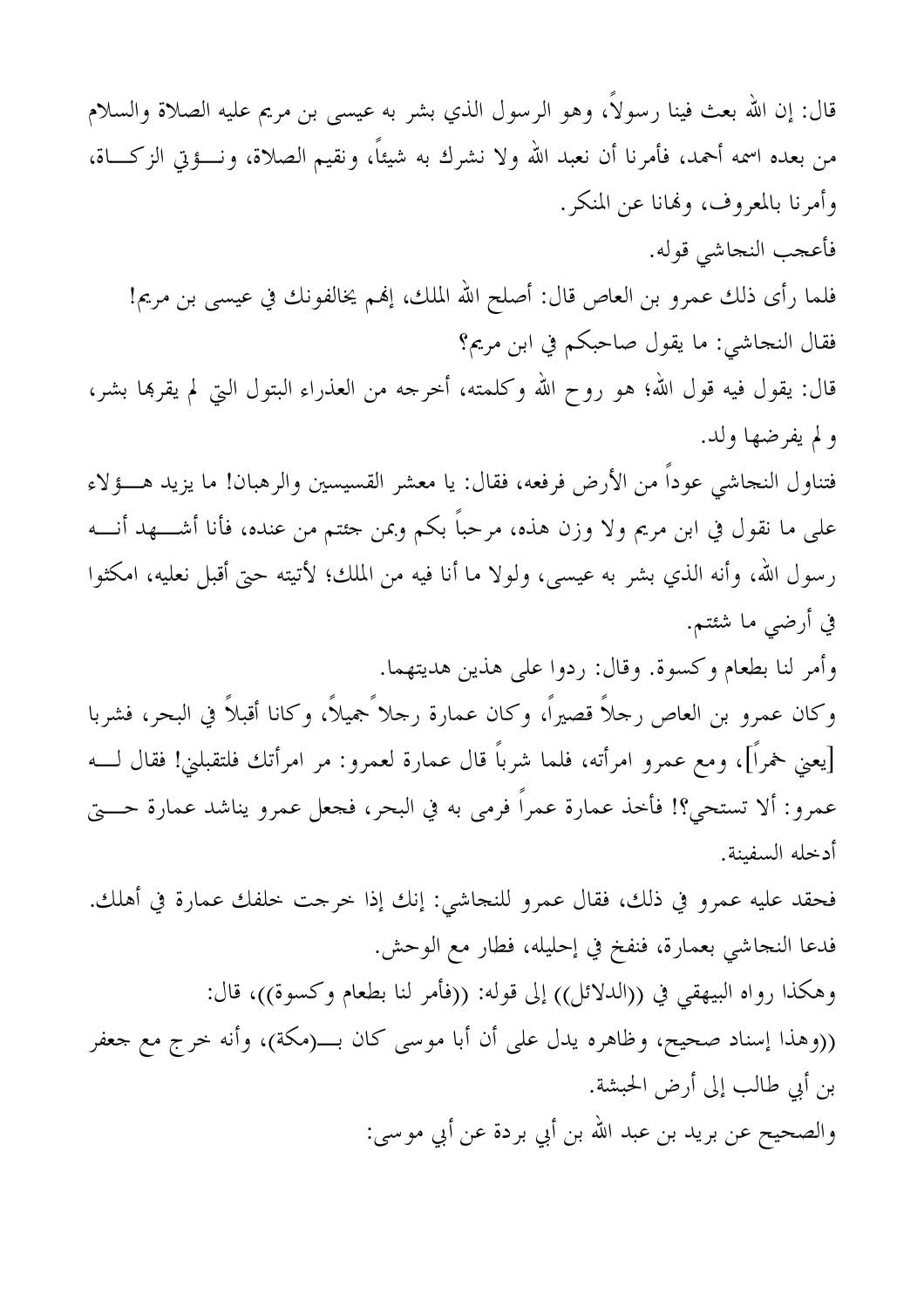ألهم بلغهم مخرج رسول الله صلى الله عليه وسلم وهم باليمن، فخرجوا مهاجرين في بضــــع وخمسين رجلاً في سفينة، فألقتهم سفينتهم إلى النجاشي بأرض الحبشة، فوافقوا جعفر بن أبي طالب وأصحابه عندهم، فأمره جعفر بالإقامة، فأقاموا عنده حتى قدموا على رسول الله صلى الله عليه وسلم زمن (خيبر). قال: وابو موسى شهد ما جرى بين جعفر وبين النجاشي، فأخبر عنهم. قال: ولعل الراوي وهم في قوله: ((أمرنا رسول الله صلى الله عليه وسلم أن ننطلـــق)). والله أعلم)). وهكذا رواه البخاري في (هجرة الحبشة)، ومسلم عن أبي موسى قال: بلغنا مخرج النبي ونحن باليم، فركبنا سفينة، فألقتنا سفينتنا إلى النحاشي بالحبشة، فوافقنا جعفر بن أبي طالب رضي الله عنه، فأقمنا معه حتى قدمنا، فوافينا النبي صلى الله عليه وسلم حــــين افتتح (خيبر)، فقال النبي صلى الله عليه وسلم: ((لكم أنتم أهل السفينة هجرتان)). وروياه في موضع أخر مطولاً. والله أعلم. وقال ابن إسحاق: حدثني الزهري عن أبي بكر بن عبد الرحمن بن حارث ابن هشام عن أم $@$ سلمة رضي الله عنها قالت: لما ضاقت (مكة)، وأوذي أصحاب رسول الله صلى الله عليه وسلم وفُتنوا، ورأوا ما يصيبهم من البلاء والفتنة في دينهم، وأن رسول الله صلى الله عليه وسلم لا يستطيع دفع ذلك عنهم ، وكان رسول الله صلى الله عليه وسلم في منعة من قومه ومن عمه، لا يصل إليه شيء مما يكره ومما ينال أصحابه؛ فقال لهم رسول الله صلى الله عليه وسلم: ((إن بأرض الحبشة ملكاً لا يظلم أحد عنده، فالحقو ببلاده حتى يجعل الله لكم فرجاً ومخرجاً مما أنتم فيه)). فخرجنا إليها أرسالاً، حتى اجتمعنا بما، فترلنا بخير دار إلى خير جار، آمنين على ديننــــا، و لم نخش فيها ظلماً.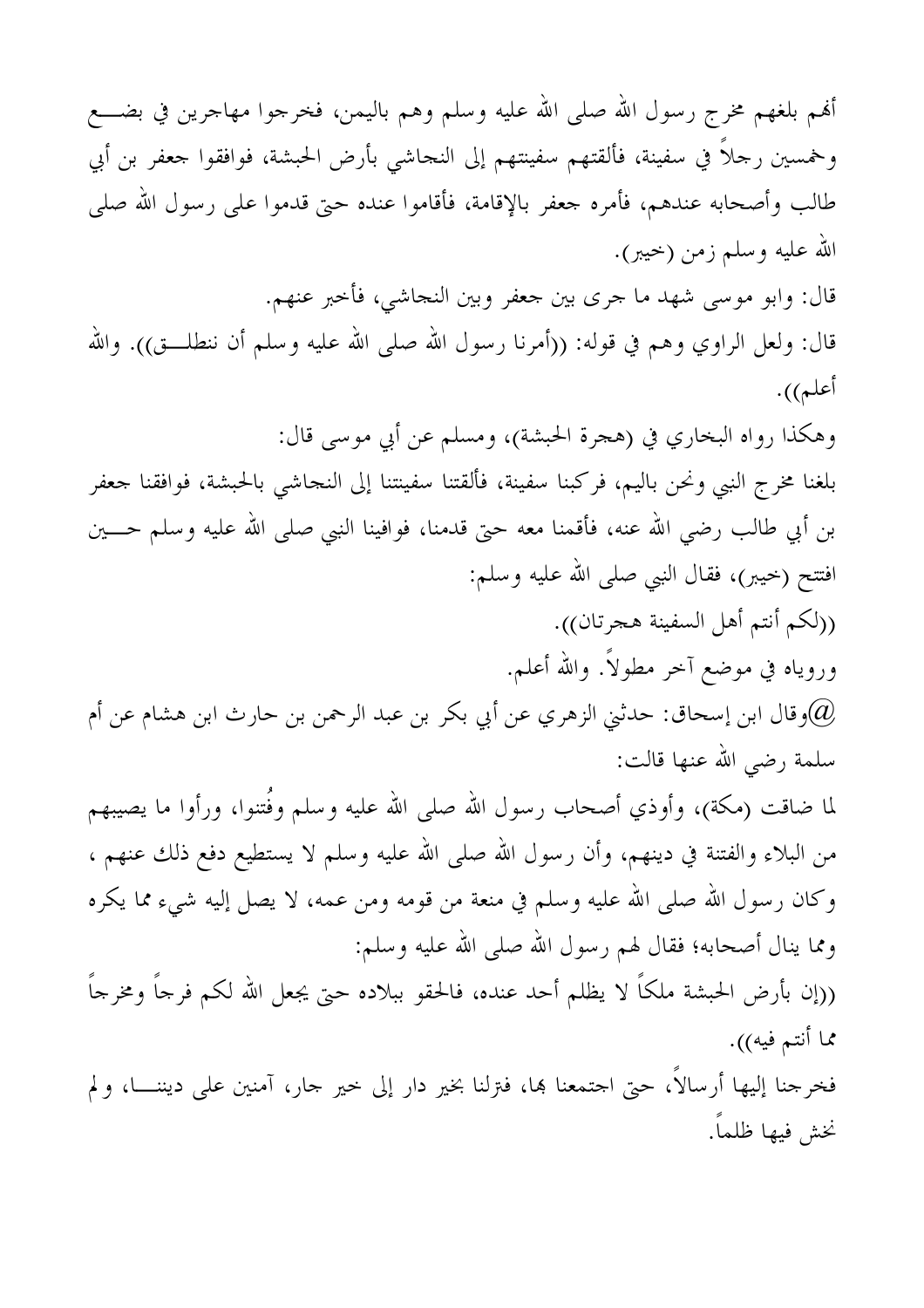فلما رأت قريش أنا قد أصبنا داراً وأمناً غاروا منا، فاجتمعوا على أن يبعثوا إلى النجاشي فينا؛ ليخرجنا من بلاده، وليردنا عليهم.

فبعثوا عمرو بن العاص وعبد الله بن أبي ربيعة، فجمعوا له هدايا ولبطارقته، فلم يدعوا رجلا إلا هيئوا له هدية على حدة، وقالوا لهما: ادفعوا إلى كل بطريق هديته قبل أن تتكلموا فيهم، ثم ادفعوا إليه هداياه، فان استطعتم أن يردهم عليكم قبل أن يكلمهم فافعلوا.

فقدما عليه، فلم يبق بطريق من بطارقته إلا قدموا إليه هديته، فكلموه، فقالوا له: إنما قـــدمنا على هذا الملك في سفهائنا؛ فارقوا أقوامهم في دينهم، ولم يدخلوا في دينكم، فبعثنا قـــومهم ليردهـم الملك عليهـم، فاذا نحن كلمناه فاشيروا عليه بأن يفعل. فقالوا: نفعل.

ثم قدموا للنجاشي هداياه، وكان من أحب ما يهدون إليه من (مكة) الأدم. (وذكر موسى بن عقبة: أَلهم أهدوا إليه فرسا وجبة ديباج).

فلما أدخلوا عليه هداياه قالوا: له أيها الملك إن فتية منا سفهاء فارقوا دين قومهم، و لم يدخلوا في دينك، وجاؤوا بدين مبتدع لا نعرفه، وقد لجؤوا إلى بلادك، وقـــد بعثنـــا إليـــك فـــيهم عشائرهم؛ آباؤهم وأعمامهم وقومهم لتردهم عليهم، فالهم أعلى هِم عينا، فإلهم لن يدخلوا في دينك فتمنعهم لذلك.

فغضب ثم قال: لا لعمر الله! لا أردهم عليهم حتى أدعوهم فأكلمهم وأنظر ما أمرهم؛ قـــوم لجئوا إلى بلادي، واختاروا جواري على جوار غيري، فان كانوا كما يقولون رددقم عليهم، وإن كانوا على غير ذلك منعتهم، و لم أدخل بينهم وبينهم ، و لم أَنْعَم عيناً. وذكر موسى بن عقبة: أن أمراءه أشاروا عليه بان يردهم إليهم، فقال: لا والله؛ حتى اسمع) $@$ كلامهم، وأعلم على أي شيء هم عليه). فلما دخلوا عليه سلموا ولم يسجدوا له، فقال: أيها الرهط! ألا تحدثوني ما لكم لا تحيوني كما يحييني من أتانا من قومكم؟! فاخبروين ماذا تقولون في عيسى؟ وما دينكم؟ أنصاري أنتم؟ قالوا: لا.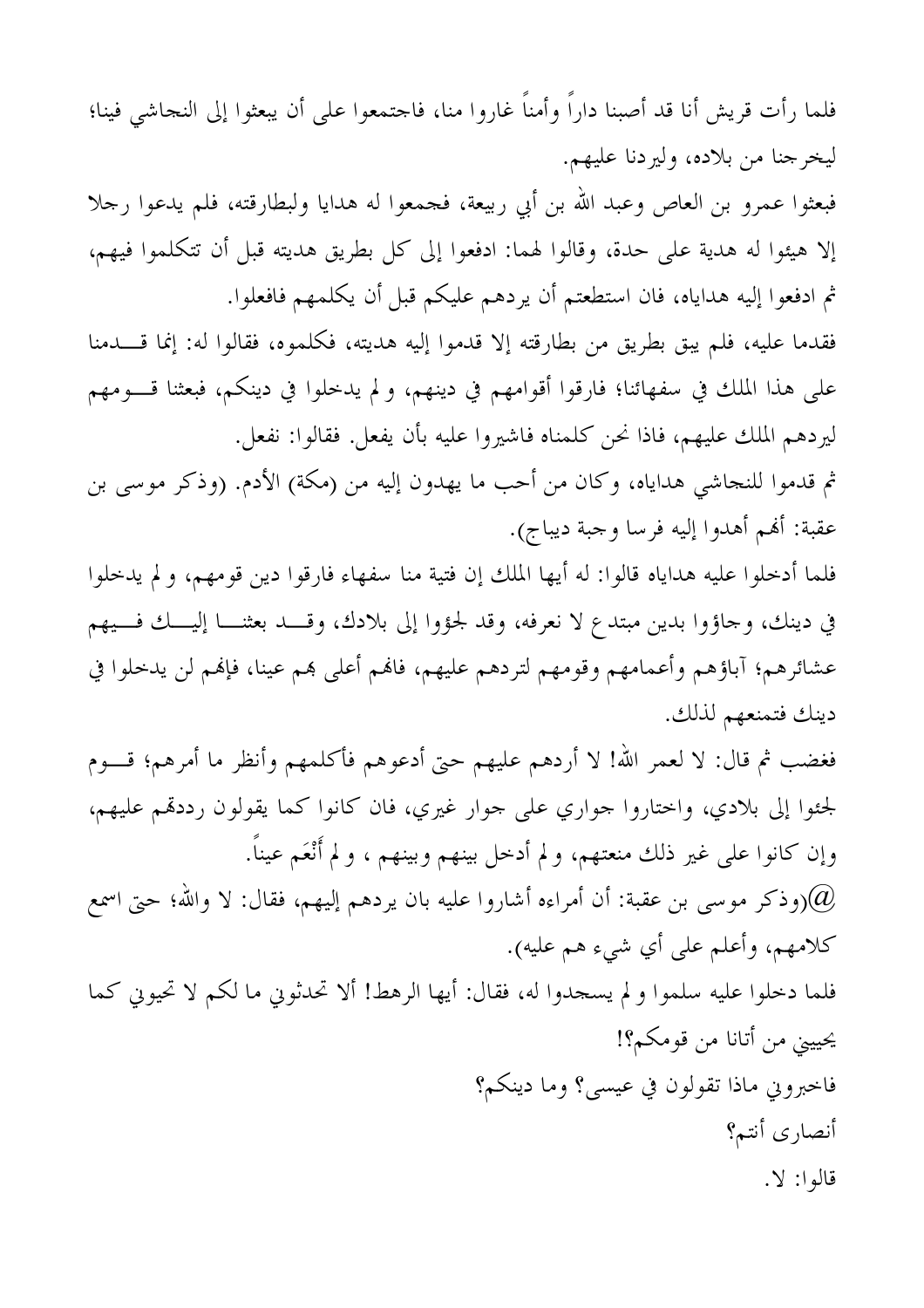قال: أفيهود أنتم؟ قالوا: لا. قال: فعلي دين قومكم؟ قالوا: لا. قال: فما دينكم؟ قالوا: الإسلام. قال: وما الإسلام. قالوا: نعبد الله لا نشرك به شيئا. قال: من جاءِكم بِمذا؟ قالوا: جاءنا به رجل من أنفسنا، قد عرفنا وجهه ونسبه، بعثه الله إلينا كما بعث الرســــل إلى من قبلنا، فأمرنا بالبر والصدقة، والوفاء، وأداء الأمانة، ولهانا أن نعبد الأوثان، وأمرنا بعبادة الله وحده لا شريك له، فصدقناه، وعرفنا كلام الله، وعلمنا أن الذي جاء به من عند الله، فلمـــا فعلنا ذلك عادانا قومنا، وعادوا النبي الصادق، وكذبوه، وأرادوا قتله، وأرادونا على عبـــادة الأوثان، ففررنا إليك بديننا ودمائنا من قومنا. قال: والله إن هذا لمن المشكاة التي خرج منها أمر موسى. قال جعفر: وأما التحية فإن رسول الله صلى الله عليه وسلم أخبرنا أن تحية أهل الجنة (السلام) وأمرنا بذلك فحييناك بالذي يحيى بعضنا بعضاً. وأما عيسى بن مريم؛ فعبد الله ورسوله، وكلمته ألقاها إلى مريم وروح منه، وابـــن العــــذراء البتول. فأخذ عودًا، وقال: والله ما زاد ابن مريم على هذا وزن هذا العود. فقال عظماء الحبشة: والله؛ لئن سمعت الحبشة لتحلعنك. فقال: والله؛ لا أقول في عيسى غير هذا أبداً، وما أطاع الله الناس فِيَّ حين رد على ملكـــي؛ فأطيع الناس في دين الله؟! معاذ الله من ذلك!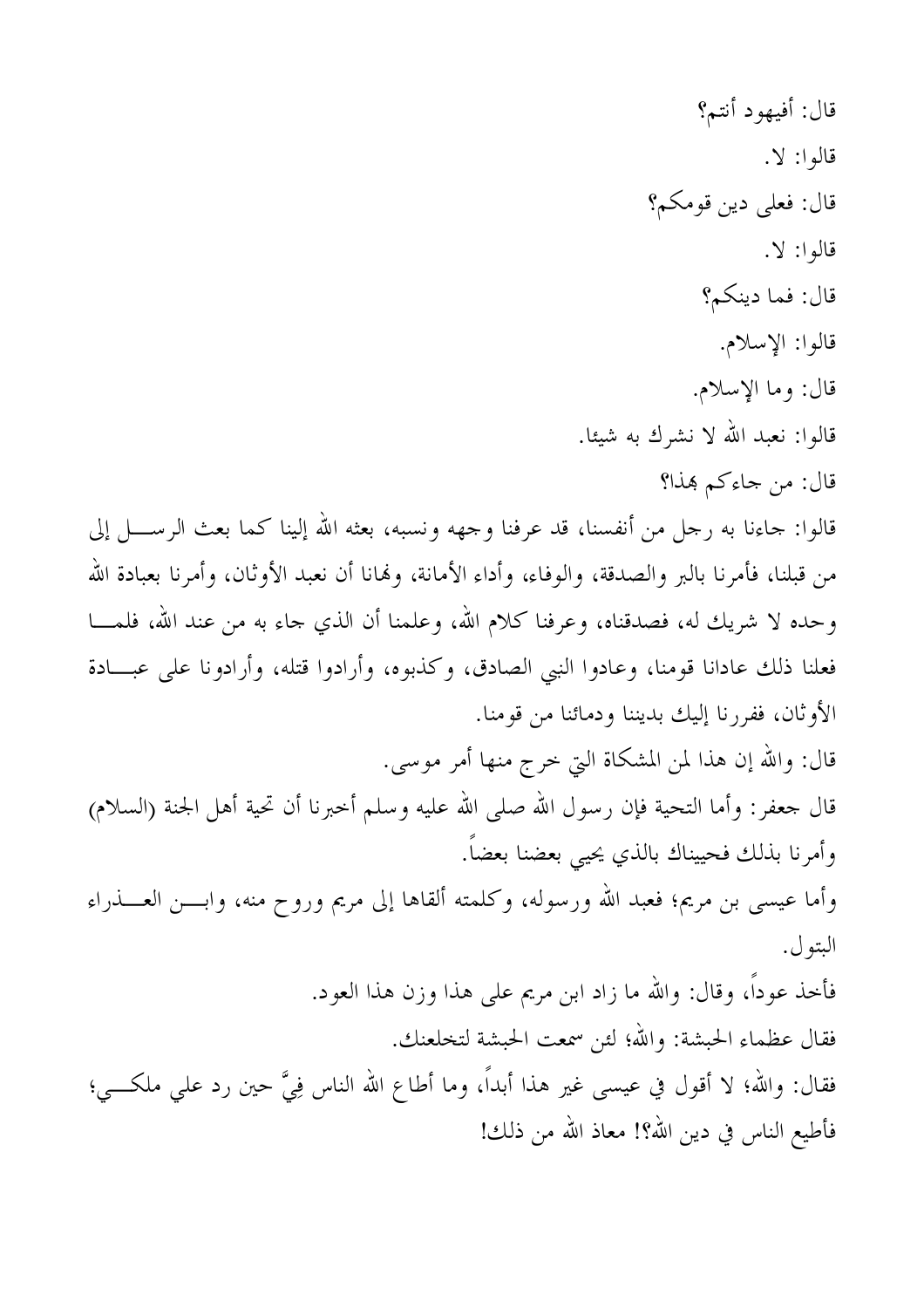وقال يونس عن ابن اسحاق: فأرسل إليهم النجاشي فجمعهم، و لم يكن شيء أبغض لعمـــرو بن العاص وعبد الله بن أبي ربيعة من أن يسمع كلامهم. فلما جاءهم رسول النجاشي اجتمع القوم فقالوا: ماذا تقولون؟ فقالوا: وماذا نقول؟! نقول – والله – ما نعرف وما نحن عليه من أمر ديننا، وما جاء به نبينــــا صلى الله عليه وسلم كائن من ذلك ما كان. فلما دخلوا عليه كان الذي يكلمه منهم جعفر بن أبي طالب رضي الله عنه. فقال له النجاشي: ما هذا الدين الذي أنتم عليه؟ فارقتم دين قومكم، و لم تدخلوا في يهوديـــة ولا نصرانية! فقال له جعفر: أيها الملك! كنا قوماً على الشرك نعبد الأوثان، ونأكل الميتة، ونسىء الجوار، يستحل المحارم بعضنا من بعض في سفك الدماء وغيرها، لا نحلل شيئا ولا نحرمه، فبعـــث الله إلينا نبياً من أنفسنا، نعرف وفاءه وصدقه وأمانته، فدعانا إلى أن نعبد الله وحده لا شريك له، ونصل الأرحام، ونحمى الجوار، ونصلى لله عز وجل، ونصوم له، ولا نعبد غيره. وقال زياد عن ابن اسحاق: فدعانا إلى الله لنوحده ونعبده، ونخلع ما كنا نعبد نحن وآباؤنا) $@$ من دونه من الحجارة والأوثان، وأمرنا بصدق الحديث، وأداء الأمانة، وصلة الأرحام، وحسن الجوار، والكف عن المحارم والدماء، وفمانا عن الفواحش وقول الزور، وأكل مسال اليتسيم، وقذف المحصنة، وأمرنا أن نعبد الله ولا نشرك به شيئاً، وأمرنا بالصلاة والزكاة والصـــيام — قال: فعدد عليه أمور الإسلام — فصدقناه وآمنا به، واتبعناه على ما جاء به مــــن عنــــد الله، فعبدنا الله وحده لا شريك له، و لم نشرك به شيئاً، وحرمنا ما حرم علينا، وأحللنا ما أحل لنا. فعدا علينا قومنا، فعذبونا ليفتنونا عن ديننا، ويردونا إلى عبادة الأوثان مــــن عبــــادة الله، وأن نستحل ما كنا نستحل من الخبائث.

فلما قهرونا وظلمونا، وضيقوا علينا، وحالوا بيننا وبين ديننا؛ خرجنا إلى بلادك، واخترنــاك على من سواك، ورغبنا في جوارك، ورجونا أن لا نظلم عندك أيها الملك! قالت: فقال النجاشي: هل معك شي مما جاء به؟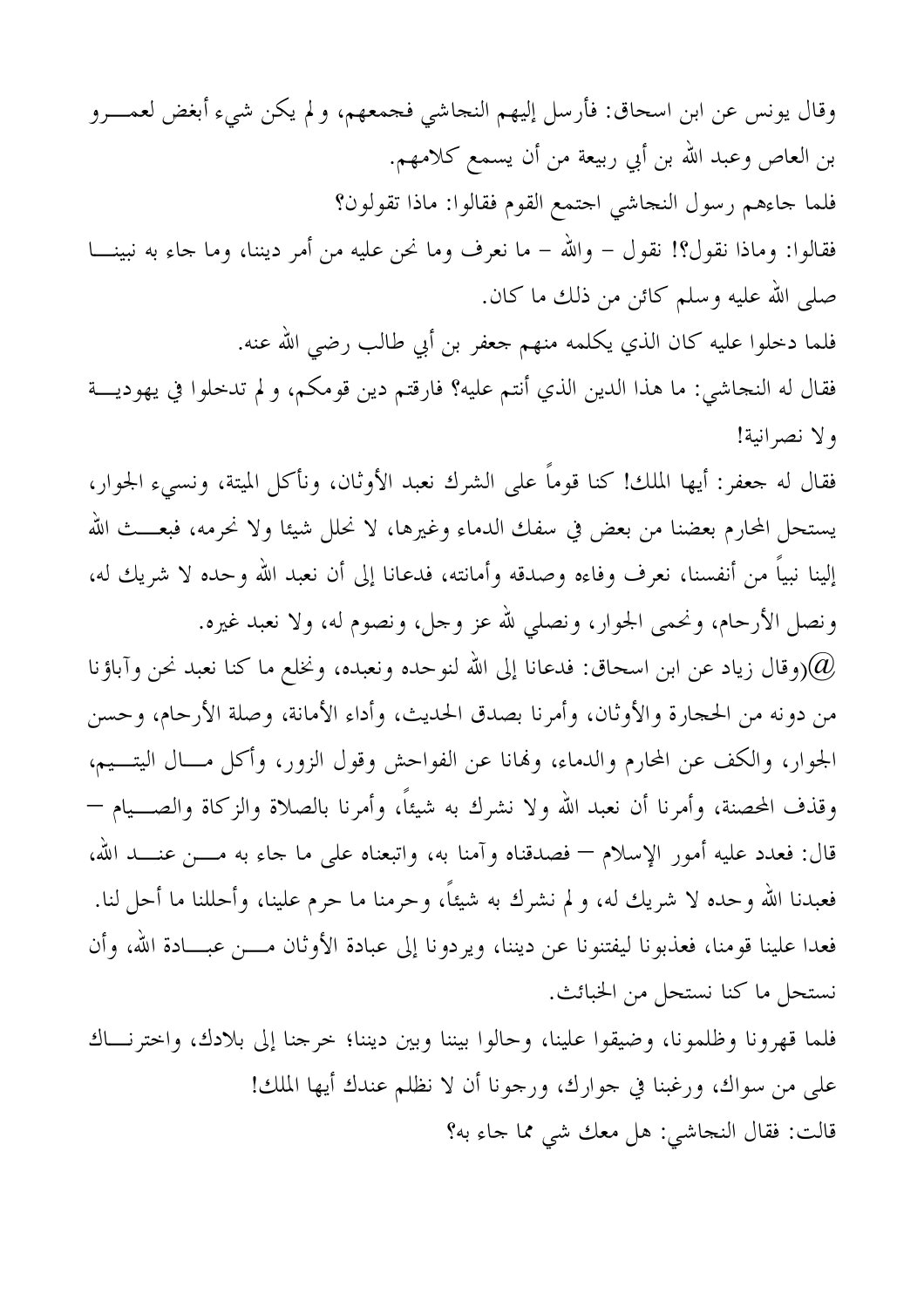فقرأ عليه صدراً من ﴿كهيعص﴾ فبكي – والله – النحاشي حتى اخضلت لحيتـــه، وبكـــت أساقفته حتى اخضلوا مصاحفهم[حين سمعوا ما تلا عليهم]). ثم قال: إن هذا الكلام ليخرج من المشكاة التي جاء بما موسى؛ انطلقوا راشدين، لا والله؛ لا أردهم عليكم، ولا أنعمكم عيناً. فخرجنا من عنده، وكان أبقى الرجلين فينا عبد الله بن [أبي] ربيعة، فقال عمرو بن العــــاص: والله لآتينه غدا بما استأصل به خضراءهم، ولأخبرنه أُفمم يزعمون أن إلهه الذي يعبد – عيسى بن مريم – عبد ! فقال له عبد الله بن [أبي] ربيعة: لا تفعل؛ فإنهم وإن كانوا خالفونا فإن لهم رحما ولهم حقـــا فقال: والله لأفعلن. فلما كان الغد دخل عليه، فقال: أيها الملك! إلهم يقولون في عيسى قولاً عظيما، فارسل اليهم فسلهم عنه. فبعث – والله – إليهم و لم يترل بنا مثلها. فقال بعضنا لبعض: ماذا تقولون له في عيسى إن هو سألكم عنه؟ فقالوا: نقول – والله – الذي قاله الله فيه، والذي أمرنا نبينا أن نقوله فيه. فدخلوا عليه وعنده بطارقته، فقال: ما تقولون في عيسى بن مريم؟ فقال له جعفر: نقول: هو عبد الله ورسوله وروحه، وكلمته ألقاها إلى مريم العذراء البتول. فدلي النجاشي يده إلى الأرض، فأخذ عوداً بين إصبعيه، فقال: ما عدا عيسى بن مريم مما قلت هذا العويد. فتناخرت بطراقته، فقال: وإن تناخرتم والله! اذهبوا فأنتم شيوم في الأرض (الشيوم: الآمنون في الأرض)، من سبكم غرم، من سبكم غرم، من سبكم غرم (ثلاثًا) ما أحب أن لي دبراً وأيٰ آذيت رحلاً مـــنكم. (والــــدبر بلســــالهم: الذهب). وقال زياد عن ابن اسحاق: ما أحب أن لي دبراً من ذهب. قال ابن هشام: ويقال زبراً، $@$ وهو الجبل بلغتهم).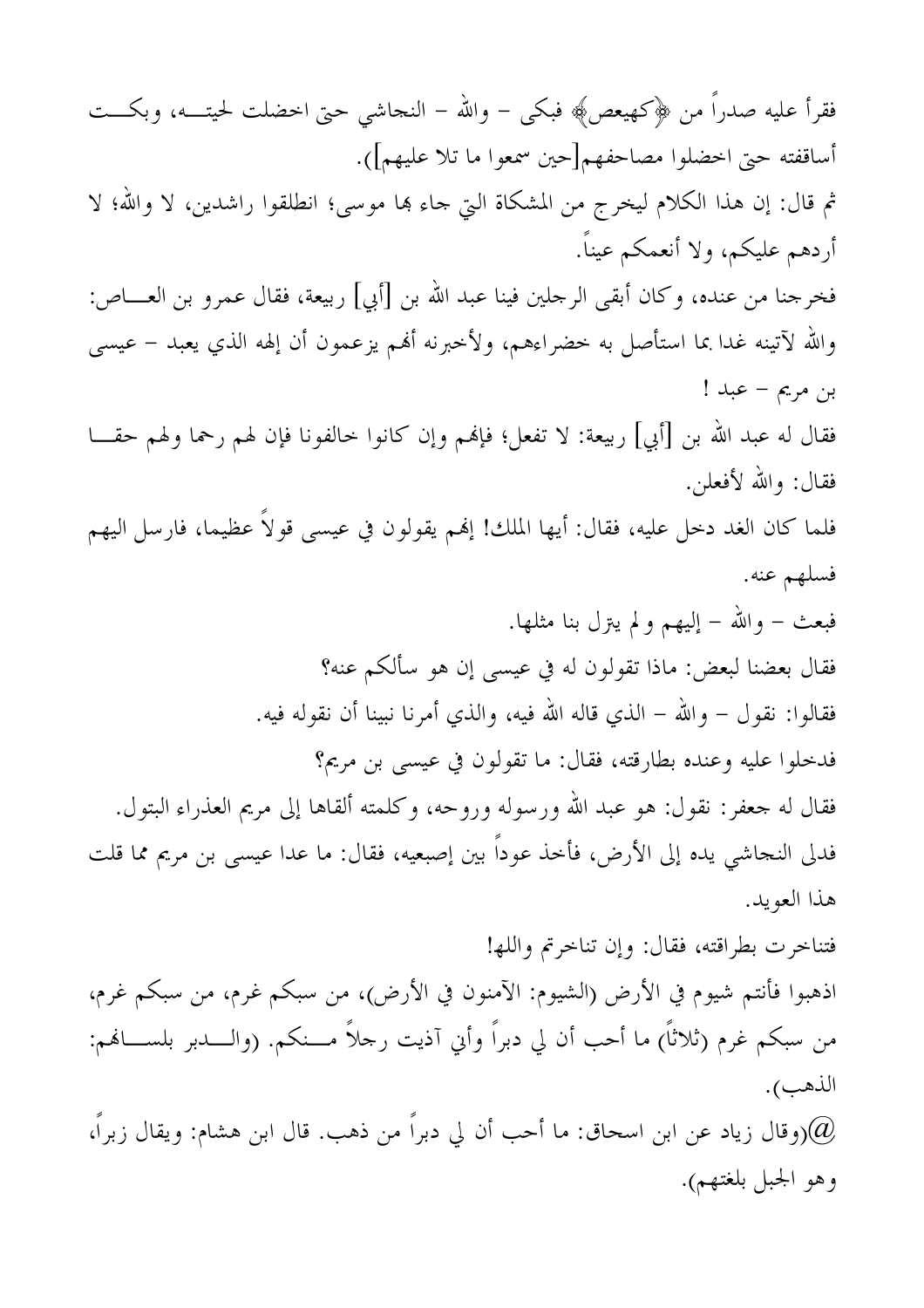ثم قال النجاشي: فوالله ما أخذ الله مني الرشوة حين رد عليَّ ملكي، ولا أطاع الناس فيَّ فأطيع الناس فيه؟! ردوا عليهما هداياهم، فلا حاجة لي بما، واخرجا من بلادي. فخرجا مقبوحين مردوداً عليهما ماجاءا به. قالت: فاقمنا مع خير جار في خير دار. فلم ينشب أن خرج عليه رحل من الحبشة ينازعه الملك. فوالله ما علمتنا حزنّا حزنًا قط هو أشد منه فرقاً من أن يظهر ذلك الملك عليه، فيأتي ملك لا يعرف من حقنا ما كان يعرفه. فجعلنا ندعوا الله ونستنصره للنجاشي، فخرج إليه سائراً. فقال أصحاب رسول الله صلى الله عليه وسلم بعضهم لبعض: من يخرج فيحضر الوقعة حتى ينظر على من تكون. وقال الزبير – وكان من أحدثهم سنا – : أنا. فنفخوا له قربة فجعلها في صدره، فجعل يسبح عليها في النيل حتى خرج من شقه الآخر إلى حيث التقى الناس، فحضر الوقعة. فهزم الله ذلك الملك وقتله، وظهر النجاشي عليه. فحاءنا الزبير فحعل يليح لنا بردائه ويقول: ألا فابشروا؛ فقد أظهر الله النحاشي. قالت: فوالله؛ ما علمتنا أننا فرحنا بشيء قط فرحنا بظهور النجاشي. ثم أقمنا عنده حتى خرج من خرج منا إلى (مكة) وأقام من أقام. قال الزهري: فحدثت هذا الحديث عروة بن الزبير عن أم سلمة، فقال عروة: أتدري ما قوله: ((ما أخذ الله مني الرشوة حين رد عليّ ملكي، فآخذ الرشوة فيه، ولا أطاع الناس فيٌّ؛ فاطيع الناس فيه؟!))؟ فقلت: لا؛ ما حدثني ذلك أبو بكر بن عبد الرحمن بن الحارث بن هشام عن أم سلمة. فقــال

عروة: فإن عائشة حدثتني: أن أباه كان ملك قومه، وكان له أخ له من صلبه اثنا عشر رحلاً، ولم يكن لأبي النجاشي ولد غير النجاشي، فأدارت الحبشة رأيها بينها فقالوا: لو أنا قتلنا أبسا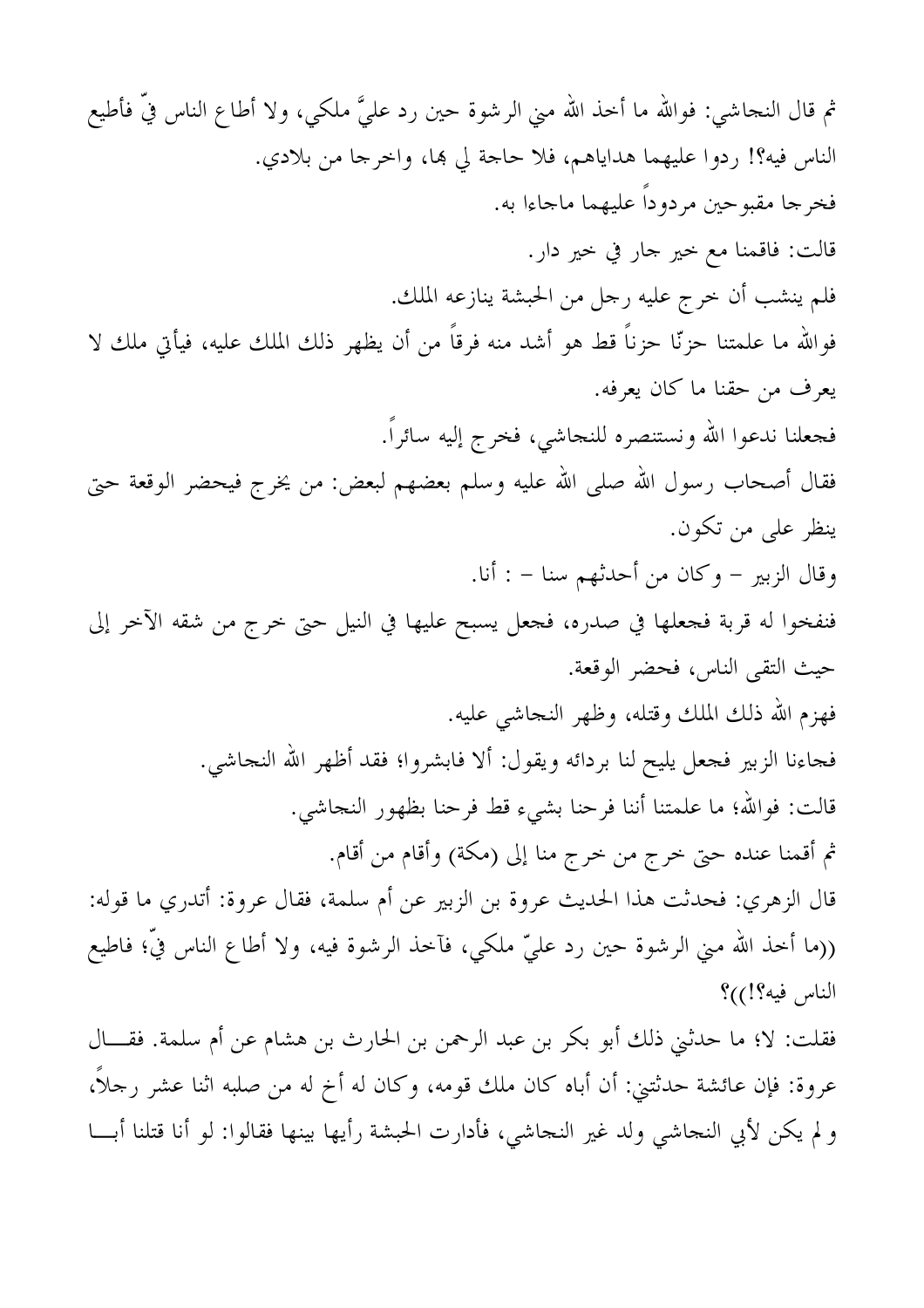النجاشي، وملكنا أخاه؛ فان له اثني عشر رحلاً من صلبه؛ فتوارثوا الملك؛ لبقيـــت الحبشـــة عليهم دهراً طويلا لا يكون بينهم اختلاف. فعدوا عليه فقتلوه، وملكوا أخاه. فدخل النجاشي بعمه حتى غلب عليه، فلا يدير أمره غيره، وكان لبيبا حازماً من الرجال. $@$ فلما رأت الحبشة مكانه من عمه قالوا: قد غلب هذا الغلام على أمر عمه، فما نأمن أن يملكه علينا، وقد عرف أنا قتلنا أباه، فلئن فعل لم يدع منا شريفا إلا قتله فكلموه فيه فليقتلـــه، أو ليخرجنه من بلادنا. فمشوا إلى عمه فقالوا: قد رأينا مكان هذا الفتي منك، وقد عرفت أنا قتلنا أبساه وجعلنـــاك مكانه، وانا لا نأمن أن يملك علينا فيقتلنا؛ فإما أن تقتله؛ وإما أن تخرجه من بلادنا. قال: ويحكم! قتلتم أباه بالأمس وأقتله اليوم؟! بل أخرجه من بلادكم. فخرجوا به فوقفوه في السوق، وباعوه من التجار قذفه في سفينة بستمائة درهم، أو بسبعمائة فانطلق به. فلما كان العشي هاجت سحابة من سحائب الخريف، فخرج عمه يتمطر تحتـــها، فأصــــابته صاعقة فقتلته. ففزعوا إلى ولده؛ فاذا هم محمقون ليس في أحد منهم خير، فمرج على الحبشة أمرهم، فقـــال بعضهم لبعض: تعلمون والله أن ملككم الذي لا يصلح أمركم غيره للذي بعتم الغداة، فـــان كان لكم بأمر الحبشة حاجة؛ فادركوه قبل أن يذهب. فخرجوا في طلبه فأدركوه فردوه، فعقدوا عليه تاجه، وأجلسوه على سريره وملكوه. فقال التاجر: ردوا على مالي كما أخذتم منى غلامى. فقالوا: لا نعطيـــك. فقــــال: اذاً والله لأكلمنه. فمشى إليه فكلمه، فقال: أيها الملك! إنى ابتعت غلاماً، فقبض منى الذي باعوه ثمنه، ثم عدوا علي غلامي فترعوه من يدي، و لم يردوا على مالي. فكان أول ما خبر به من صلابة حكمه وعدله أن قال: لتردن عليه ماله، أو لتجعلن يد غلامه في يده، فليذهبن به حيث شاء.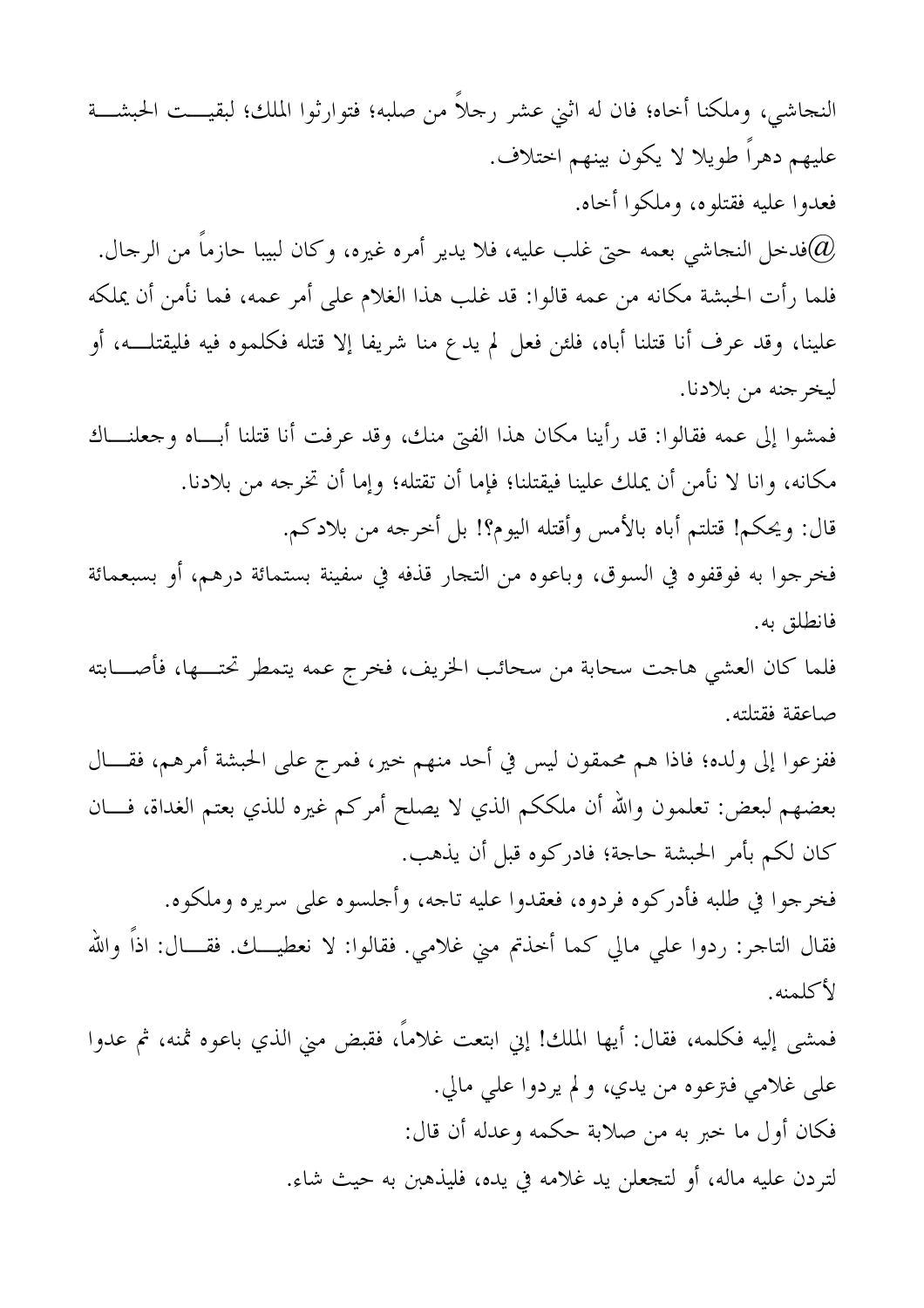فقالوا: بل نعطيه ماله. فأعطوه إياه. فلذلك يقول: ما أخذ الله مني الرشوة؛ فآخذ الرشوة حين ردّ على ملكي؟! وما أطاع النــــاس فيَّ؛ فأطيع الناس فيه؟! والذي وقع في سياق ابن إسحاق إنما هو ذكر عمرو بن العاص وعبد الله بن أبي ربيعة. والذي ذكره موسى بن عقبة والأموي وغيرهما أفمما عمرو بن العاص وعمارة بن الوليد بـــن المغيرة — وهو أحد السبعة الذين دعا عليهم رسول الله صلى الله عليه وسلم حين تضــــاحكوا يوم وضع سلا الجزور على ظهره صلى الله عليه وسلم وهو ساجد عند الكعبة — وهكذا تقدم في حديث ابن مسعود وأبي موسى الأشعري. والمقصود ألهما حين خرجا من (مكة) كانت زوجة عمرو معه، وعمارة كان شاباً حســـناً، فاصطحبا في السفينة، وكأن عمارة طمع في امرأة عمرو بن العاص؛  $[\lambda \lambda \cdot]$ فألقى عمراً في البحر ليهلكه، فسبح حتى رجع إليها، فقال له عمارة: لو أعلم أنـــك تحســـن السباحة لما ألقيتك. فحقد عمرو عليه. فلما لم يقض لهما حاجة في المهاجرين من النجاشي، وكان عمارة قد توصل إلى بعض أهــــل النجاشي، فوشي به عمرو، فأمر به النجاشي فسحر حتى ذهب عقله، وساح في البريسة مــــع الو جو ش. وقد ذكر الأموي قصته مطولة جداً، وأنه عاش إلى زمن إمارة عمر بن الخطا، وأنه تقصــــده بعض الصحابة ومسكه، فجعل يقول: أرسلني أرسلني ، وإلا مت. فلما لم يرسله مات مـــن ساعته. فالله أعلم. وروى ابن إسحاق بسنده عن عائشة رضى الله عنه قالت: لما مات النجاشي كان يتحدث أنه لا يزال يرى على قبره نور. ورواه أبو داود عن ابن إسحاق. وقد ثبت في ((الصحيحين)) من حديث أبي هريرة رضي الله عنه: $@$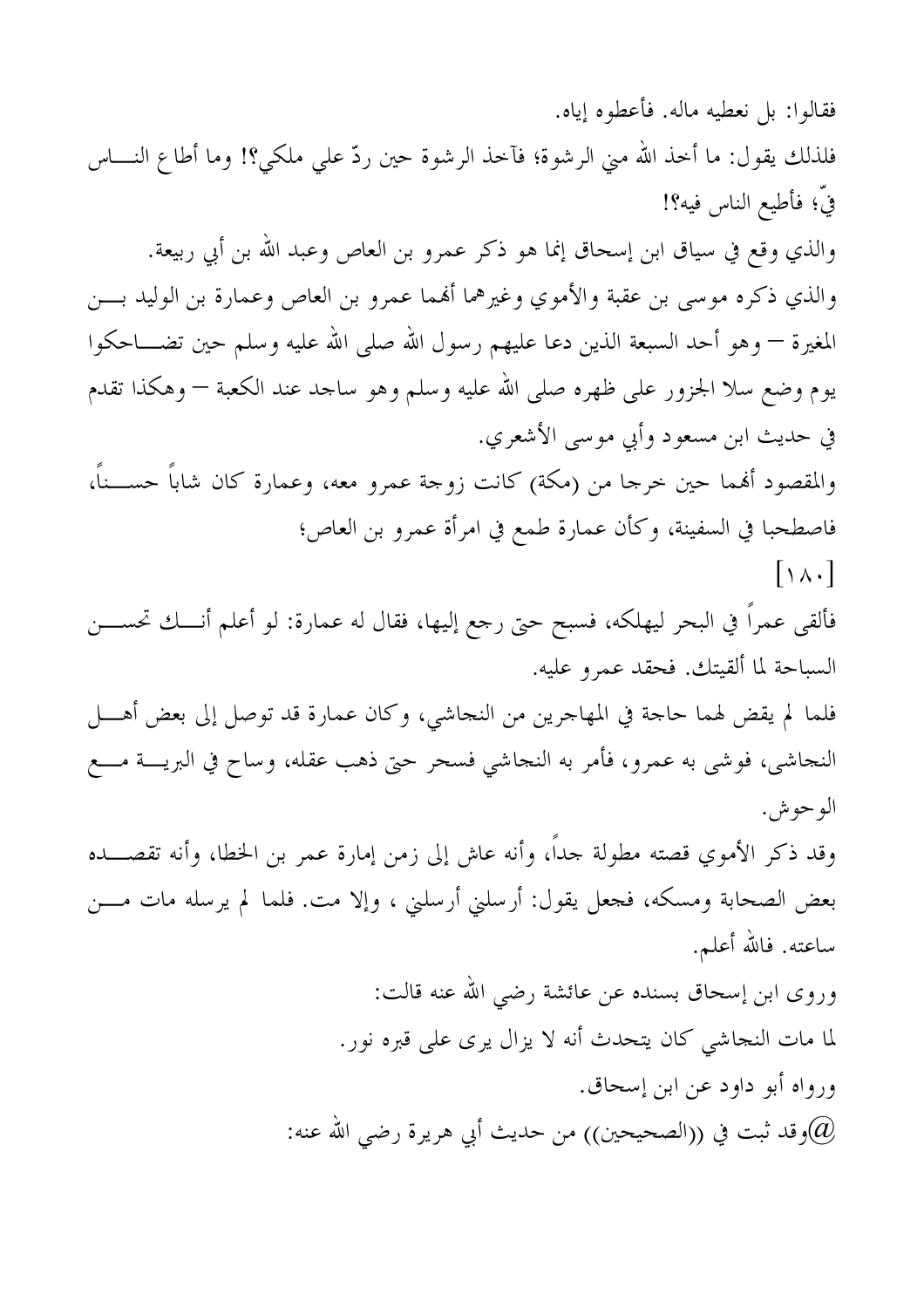أن رسول الله صلى الله عليه وسلم نعى النجاشي في اليوم الذي مات فيه، وخــــرج همــــم إلى المصلي، فصف بهم وكبر أربع تكبيرات. وروى البخاري في (موت النحاشي) بسنده عن جابر قال: قال رسول الله صــــلى الله عليــــه وسلم : ((مات اليوم رجل صالح؛ فقوموا فصلوا على أخيكم (أصحمة) )). وروي ذلك من حديث أنس بن مالك، وابن مسعود، وغير واحد. وفي بعض الروايات تسميته (أصحمة)، وفي رواية (مصحمة)، وهو (أصحمة بن بحر) ، وكان عبداً لبيباً ذكياً، وكان عادلاً عالماً، رضى الله عنه وأرضاه. وقال يونس عن ابن إسحاق : اسم النجاشي (مصحمة)، وفي نسخة صـــححها البيهقـــي: (أصحم)، وهو بالعربية: (عطية). قال: وإنما النجاشي اسم الملك؛ كقولك: (كسرى)، (هرقل). قلت: كذا، ولعله يريد به (قيصر)؛ فإنه علم لكل ملك من ملك الشام مع الجزيرة من بــــلاد الروم. و(كسرى) علم على من ملك الفرس. و(فرعون) علم لمـــن ملـــك مصـــر كافـــة. و(المقوقس) لمن ملك الإسكندرية. و(تُبع) لمن ملك اليمن والشحر. و(النجاشي) لمن ملـــك الحبشة. و(بطليموس) لمن ملك اليونان، وقيل: الهند. و(خاقان) لمن ملك الترك. وقال بعض العلماء: إنما صلى عليه؛ لأنه كان يكتم إيمانه من قومه، فلم يكن عنده يوم مـــات من يصلى عليه، فلهذا صلى عليه. قالوا: فالغائب إن كان قد صُلى عليه ببلده لا تشرع الصلاة عليه ببلد أخرى، ولهذا لم يُصَلُّ على النبي صلى الله عليه وسلم في غير (المدينة)؛ لا أهل (مكة) ولا غيرهم. وهكذا أبو بكـــر وعمر وعثمان وغيرهم من الصحابة؛ لم ينقل أنه صُلَّى على أحد منهم في غير البلدة التي صُلَّى عليه فيها. فالله أعلم. [المستدرك] عن عمير بن إسحاق قال: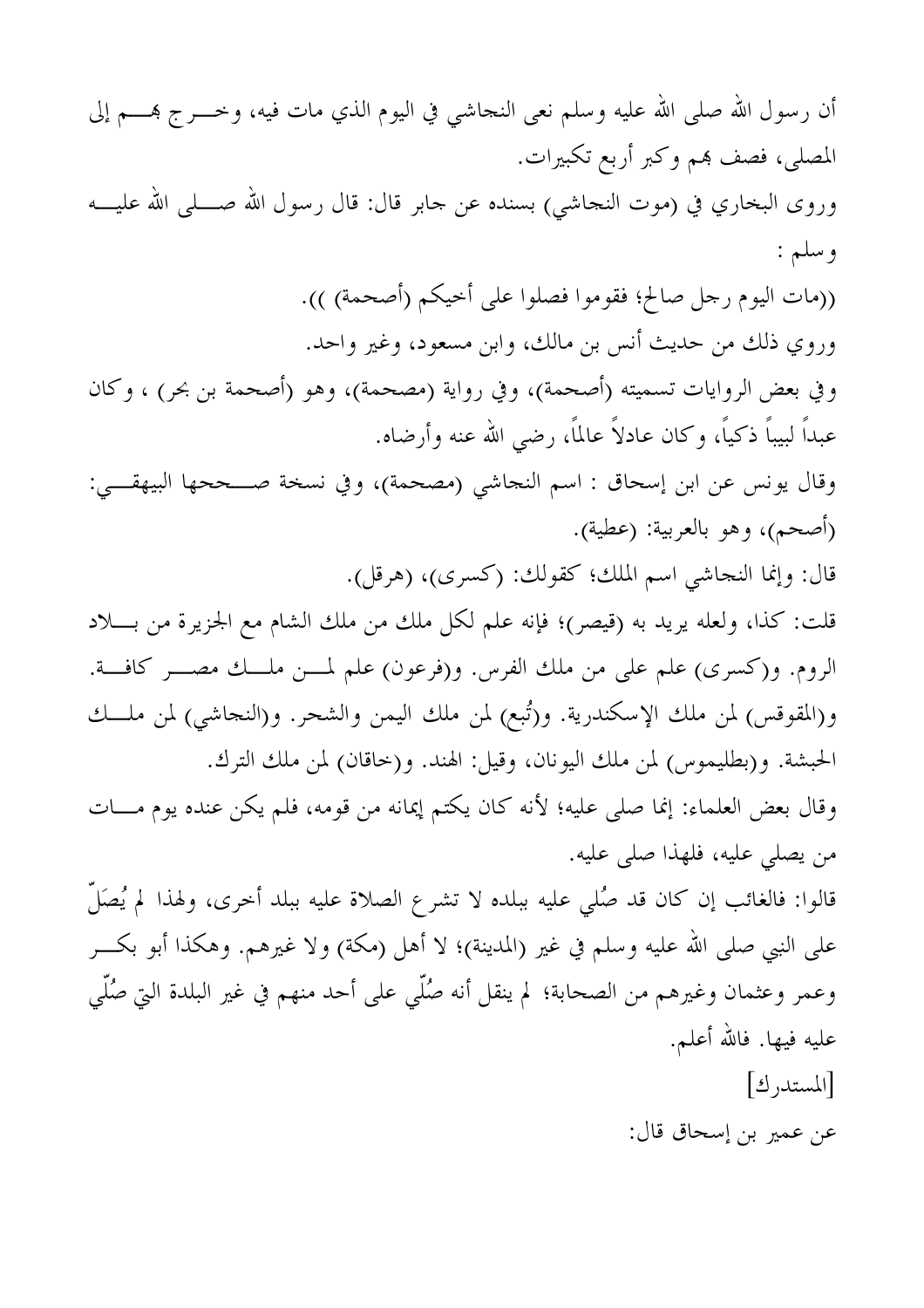قال جعفر: يا رسول الله! ائذن لي أن أرضاً أعبد الله فيها؛ لا أخاف أحداً. قال: قال: فأذن له فيها، فأتبى النجاشي. قال عمير: حدثني عمرو بن العاص قال: لما رأيت جعفراً وأصحابه آمنين بأرض الحبشة حسدته؛ لأستقبلن لهذا وأصـــحابه، فأتيـــت النجاشي فقلت: ائذن لعمرو بن العاص. فأذن لي، فدخلت فقلت: إن بأرضنا ابن عم لهــــذا يزعم أنه ليس للناس إلا إله واحد، وإنا — والله – إن لم ترحنا منه وأصحابه؛ لا قطعت إليك هذه النطفة ولا أحد من أصحابي أبداً. فقال: وأين هو؟ قلت: إنه يجيء مع رسولك؛ إنه لا يجيء معي. فأرسل معي رسولاً؛ فوجدناه قاعداً بين أصحابه، فدعاه، فجاء، فلما أتيت الباب ناديـــت: ائذن لعمرو بن العاص. ونادي خلفي: ائذن لحزب الله عز وجل. فسمع صوته فأذن له قبلي، فدخل ودخلت، وإذا النجاشي على السرير قال: فذهبت حتى قعدت بين يديه وجعلته خلفي، وجعلت بين كل رجلين من أصحابه رجلاً من أصحابي، [قال: فسكت وسكتنا، وســكت وسكتنا، حتى قلت في نفسي: ألعن هذا العبد الحبشي؛ ألا يتكلم؟! ثم تكلم]، فقال النحاشي: نِحروا قال عمرو: يعني: تكلموا. قلت: إن بأرضك رحلاً ابن عمه بأرضنا، ويزعم أنه لـــيس للناس إلا إله واحد. وإنك إن لم تقتله وأصحابه، لا أقطع إليك هذه النطفة أنا ولا أحد مــــن أصحابي أبداً. [قال: يا حزب الله! نجر]. قال جعفر: صدق ابن عمي وأنا على دينه. قال: فصاح صياحاً، وقال: أوه. حتى قلت: ما لابن الحبشية لا يـــتكلم. وقـــال: أنــــاموس کناموس موسى؟ قال: ما تقولون في عيسى بن مريم؟ قال: أقول هو روح الله وكلمته. قال: فتناول شيئاً من الأرض، فقال: ما أخطأ في أمره مثل هذا، فوالله؛ لولا ملكي لاتبعتكم، وقال لي: ما كنت أبالي أن لا تأتيني أنت ولا أحد من أصحابك أبداً. أنت آمن بأرضي، من ضربك قتلته، ومن سبك غرمته.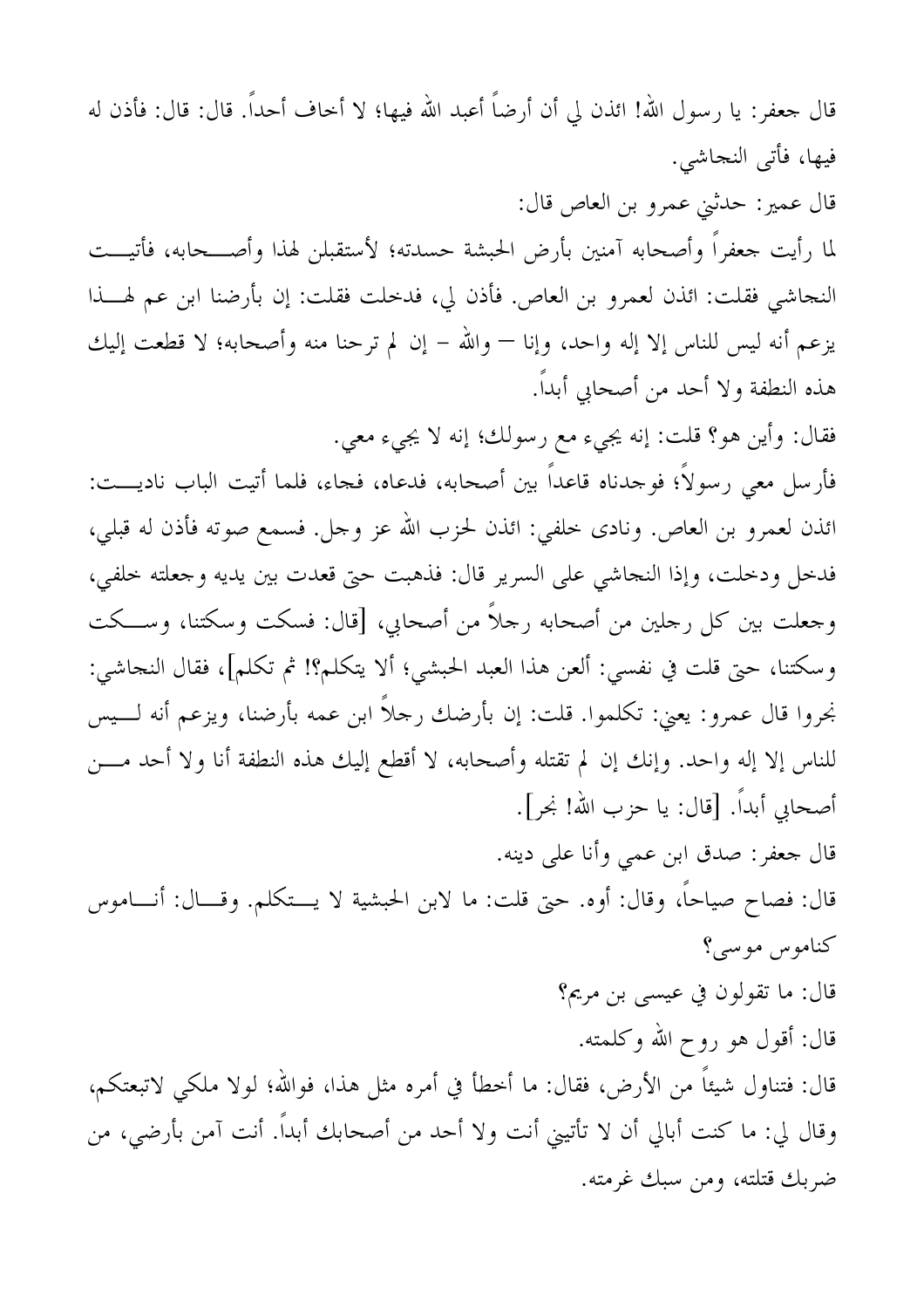وقال لآذنه: متى استأذنك هذا فائذن له؛ إلا أن أكون عند أهلي، فإن أبي فأذن له. قال: فتفرقنا و لم يكن أحد أحب إلى أن ألقاه من جعفر. قال: فاستقبلني من طريق مرة. فنظرت خلفه فلم أر أحداً، فنظرت خلفـــي فلــــم أر أحـــــداً، فدنوت منه وقلت: أتعلم أين أشهد أن لا إله إلا الله وأن محمداً عبده ورسوله؟ قال: فقد هداك الله فاثبت، فتركني وذهب. فأتيت أصحابي، فكأنما شهدوه معي، فأخذوا قطيفة أو ثوباً، فجعلوه على حتى غموني بمســا. قال: وجعلت أخرج رأسي من هذه الناحية مرة، ومن هذه الناحية مرة، حتى أفلت وما على قشرة، [و لم يدعوا لي شيئاً إلا ذهبوا به]. فمررت على حبشية فأخذت قناعها فحعلته على عورتي. فأتيت جعفراً فدخلت عليه فقال: ما لك؟ فقلت: أُخذ كل شيء لي، ما ترك علـــي قشــــرة، فأتيت حبشية فأخذت قناعها فجعلته على عورتي. [فقال:] فانطلق وانطلقت معه حتى انتهينا إلى باب الملك، فقال جعفر لآذنه: استأذن لي. قال: إنه عند أهله.[فقال: استأذن لي عليه. فاستأذن له،] فأذن له، فقال : إن عمراً تابعني على ديني، قال: كلا، قال: بلي. فقال لإنسان: اذهب معه فإن فعلَّ؛ فلا تقلَّ شيئاً إلا كتبته. قال: فجاء فقال: نعم. فجعلـــت أقول وجعل يكتب، حتى كتبت كل شيء حتى القدح. قال: ولو شئت أخذ شيئاً من أموالهم إلى مالي فعلت. [ثم كنت بعد من الذين أقبلوا في السفن مسلمين]. رواه الطبراني والبزار، وصدر الحديث في أوله والزيادة في آخره له. وعن أبي مالك الأشجعي قال: كنت جالساً مع محمد بن حاطب فقال: قال رسول الله صلى الله عليه وسلم: ((إين قد رأيت أرضاً ذات نخل فاخرجوا)). فخرج حاطب وجعفر في البحر قبَل النجاشي.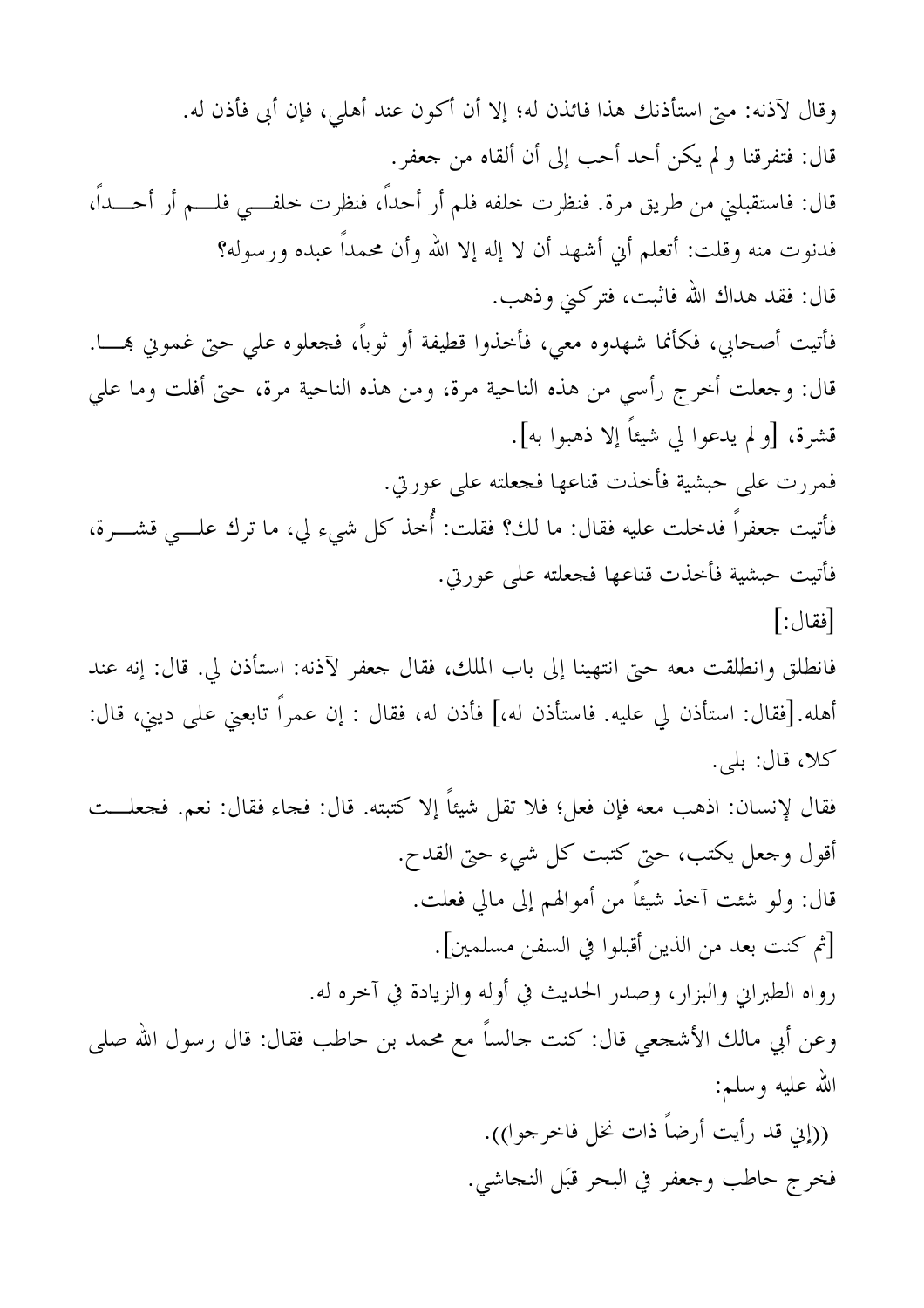قال: فولدت أنا في تلك السفينة. رواه أحمد( ٢٥٩/٤)، وسنده صحيح. وفي رواية له (٤١٨/٣) و٣٣٧/٦) من طريق أخرى عن محمد بن حاطب عن أمه أم جميــــل بنت المحلل قالت: أقبلت بك من أرض الحبشة، حتى إذا كنت من (المدينة) على ليلة أو ليلتين طبخت لك طبخاً، ففين الحطب، فخرجت أطلبه، فتناولت القدر، فانكفأت على ذراعك، فأتيت بك النبي صلى الله عليه وسلم، فقلت: بأبي وأمي يا رسول الله! هذا محمد بن حاطب، [وهو أول من سمــــي بك]. فتفل في فيك، ومسح على رأسك ودعا لك، وجعل يتفل على يدك ويقول: ((أذهب الباس رب الناس! واشف أنت الشافي، لا شفاء إلا شفاؤك، شفاء لا يغادر سقماً)). فقالت: فما قمت بك من عنده حتى برأت يدك. [انتهى المستدرك].

## إسلام عمر بن الخطاب

قال ابن إسحاق: ولما قدم عمرو بن العاص وعبد الله بن أبي ربيعة على قريش، و لم يدركوا $@$ ما طلبوا من أصحاب رسول الله صلى الله عليه وسلم، وردهم النحاشي بما يكرهون، وأسلم عمر بن الخطاب، وكان رجلاً ذا شكيمة لا يرام ما وراء ظهره؛ امتنع به أصحاب رسول الله وبحمزة؛ حتى غاظوا قريشاً. فكان عبد الله بن مسعود يقول: ما كنا نقدر على أن نصلي عند الكعبة حتى أسلم عمر، فلما أسلم عمر قاتل قريشاً حتى صلى عند الكعبة وصلينا معه. قلت: وثبت في ((صحيح البخاري)) عن ابن مسعود أنه قال: ما زلنا أعزة منذ أسلم عمر بن الخطاب. وقال زياد البكائي: حدثني مسعر بن كدام عن سعد بن إبراهيم قال: قال ابن مسعود: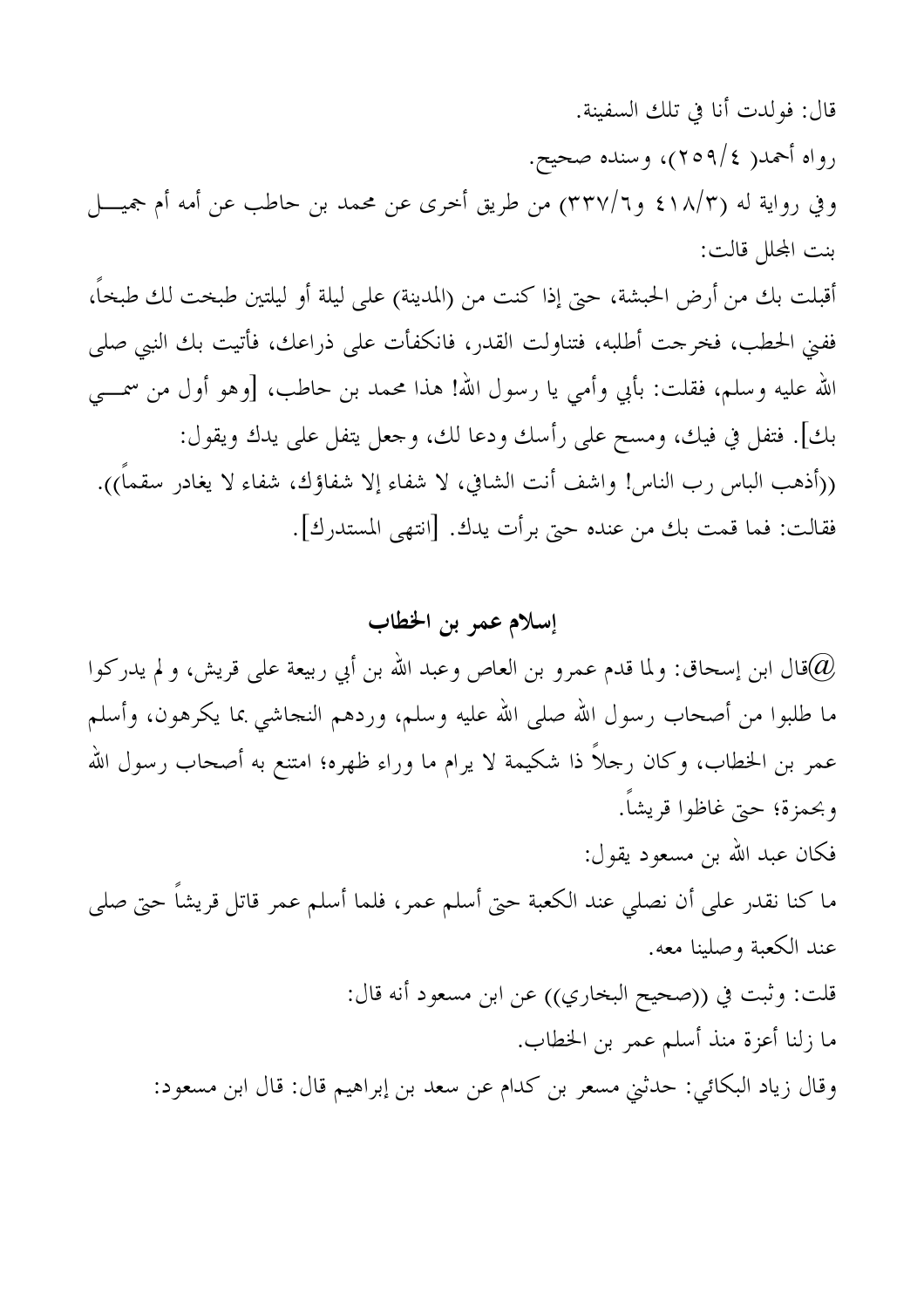إن إسلام عمر كان فتحاً، وإن هجرته كانت نصراً، وإن إمارته كانت رحمة، ولقد كنا ومـــا نصلي عند الكعبة حتى أسلم عمر، فلما اسلم عمر؛ قاتل قريشاً حتى صلى عند الكعبة، وصلينا معه. قال ابن إسحاق: وكان إسلام عمر بعد خروج من خرج من أصحاب رسول الله صــــلى $@$ الله عليه وسلم إلى الحبشة. حدثني عبد الرحمن بن الحارث بن عبد الله بن عياش بن أبي ربيعة عن عبد العزيز بن عبد الله بن عامر بن ربيعة [عن أبيه] عن أمي أم عبد الله بنت أبي حثمة قالت: والله؛ إنا لنترحل إلى أرض الحبشة، وقد ذهب عامر في بعض حاجتنا، إذ أقبل عمر، فوقــف وهو على شركه، فقالت: وكنا نلقى منه أذى لنا وشدة علينا. قالت: فقال: إنه للانطلاق يا أم عبد الله؟ قلت: نعم؛ والله لنخرجن في أرض من أرض الله — إذا آذيتمونا وقهرتمونا — حتى يجعل الله لنا مخر جاً. قالت: فقال: صحبكم الله. ورأيت له رقة لم أكن أراها، ثم أنصرف وقد أحزنــــه فيمــــا أرى خرو جنا. قالت: فحاء عامر بحاجتنا تلك، فقلت له: يا أبا عبيد الله! لو رايت عمر آنفاً ورقته وحزنــــه علىنا. قال: أطمعتٍ في إسلامه؟ قالت: قلت: نعم. قال: لا يسلم الذي رأيت حتى يسلم حمار الخطاب!. قالت: يأساً منه لما كان يرى من غلظته وقسوته على الإسلام. قلت: هذا يرد قول من زعم أنه كان تمام الأربعين من المسلمين، فإن المهاجرين إلى الحبشـــة كانوا فوق الثمانين. اللهم! إلا أن يقال: إنه كان تمام الأربعين بعد خروج المهاجرين. قلت: وقد استقصيت كيفية إسلام عمر رضي الله عنه، وما ورد في ذلك مـــن الأحاديـــث والآثار مطولاً في أول ((سيرته)) التي أفردها على حدة، ولله الحمد والمنة.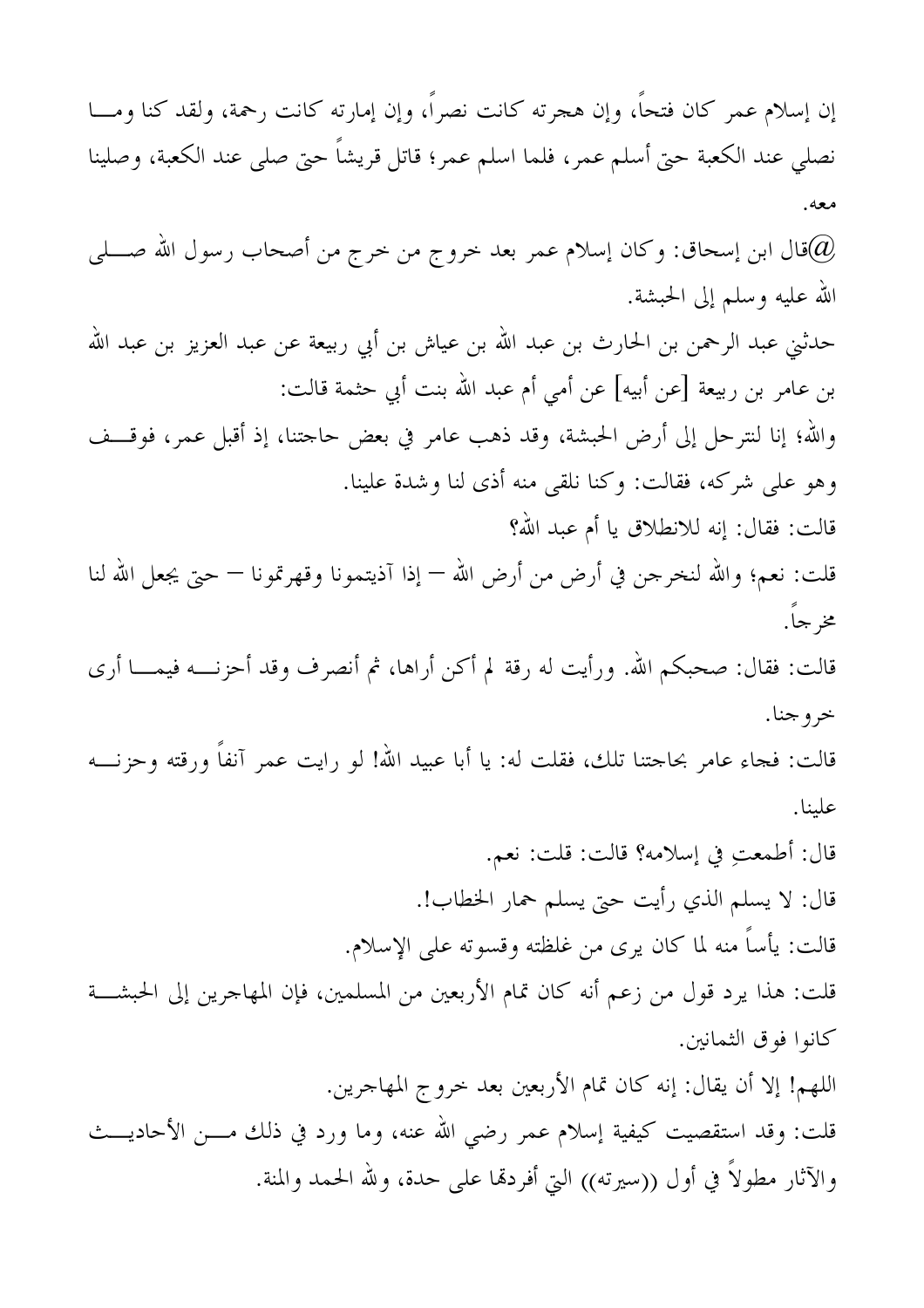قال ابن اسحاق وحدثني نافع مولي ابن عمر عن ابن عمر قال: $@$ لما أسلم عمر قال: أي قريش أنقل للحديث؟ فقيل له: جميل بن معمر الجمحي. فغدا عليه. قال عبد الله: وغدوت أتبع أثره، وأنظر ما يفعل، وأنا غلام أعقل كلما رأيـــت، حتى جاءه فقال له: أعلمت يا جميل! ابن أسلمت ودخلت في دين محمد صلى الله عليه وسلم؟ قال:؛ فوالله ما راجعه حتى قام يجر رداءه، واتبعه عمر، واتبعته أنا، حتى قام على باب المسحد صرخ بأعلى صوته: يا معشر قريش! – وهم في أنديتهم حول الكعبة – ألا إن ابن الخطـــاب قد صبأ. قال: يقول عمر من خلفه: كذب، ولكني قد أسلمت، وشهدت أن لا إله إلا الله، وأن محمداً رسول الله، وثاروا إليه فما برح يقاتلهم ويقاتلونه حتى قامت الشمس على رؤسهم. قال: وطلح فقعد، وقاموا على رأسه وهو يقول: افعلوا ما بدا لكم، فأحلف بالله؛ أن لو قد كنا ثلاثمائة رجل لقد تركناها لكم، أو تركتموها لنا. قال: فبينما هم على ذلك؛ إذ أقبل شيخ من قريش – عليه حلة حبرة وقميص موشى – حتى وقف عليهم، فقال: ما شأنكم. فقالوا: صبأ عمر! قال: فمه؛ رجل اختار لنفسه أمراً؛ فماذا تريدون؟! أترون بني عدي يسلمون لكم صــــاحبهم هكذا؟! خلوا عن الرجل. قال: فوالله؛ لكأنما كانوا ثوبا كشط عنه. قال: فقلت لأبي بعد أن هاجر إلى (المدينة): يا أبت! من الرجل الذي زحــــر القــــوم عنــــك قال: ذاك أي بني! العاص بن وائل السهمي. وهذا إسناد جيد قوي، وهو يدل على تأخر إسلام عمر؛ لأن ابن عمر عرض يوم (أحد) وهو ابن أربع عشرة سنة، وكانت (أحد) في سنة ثلاث من الهجرة، وقد كان مميزاً يوم أسلم أبوه،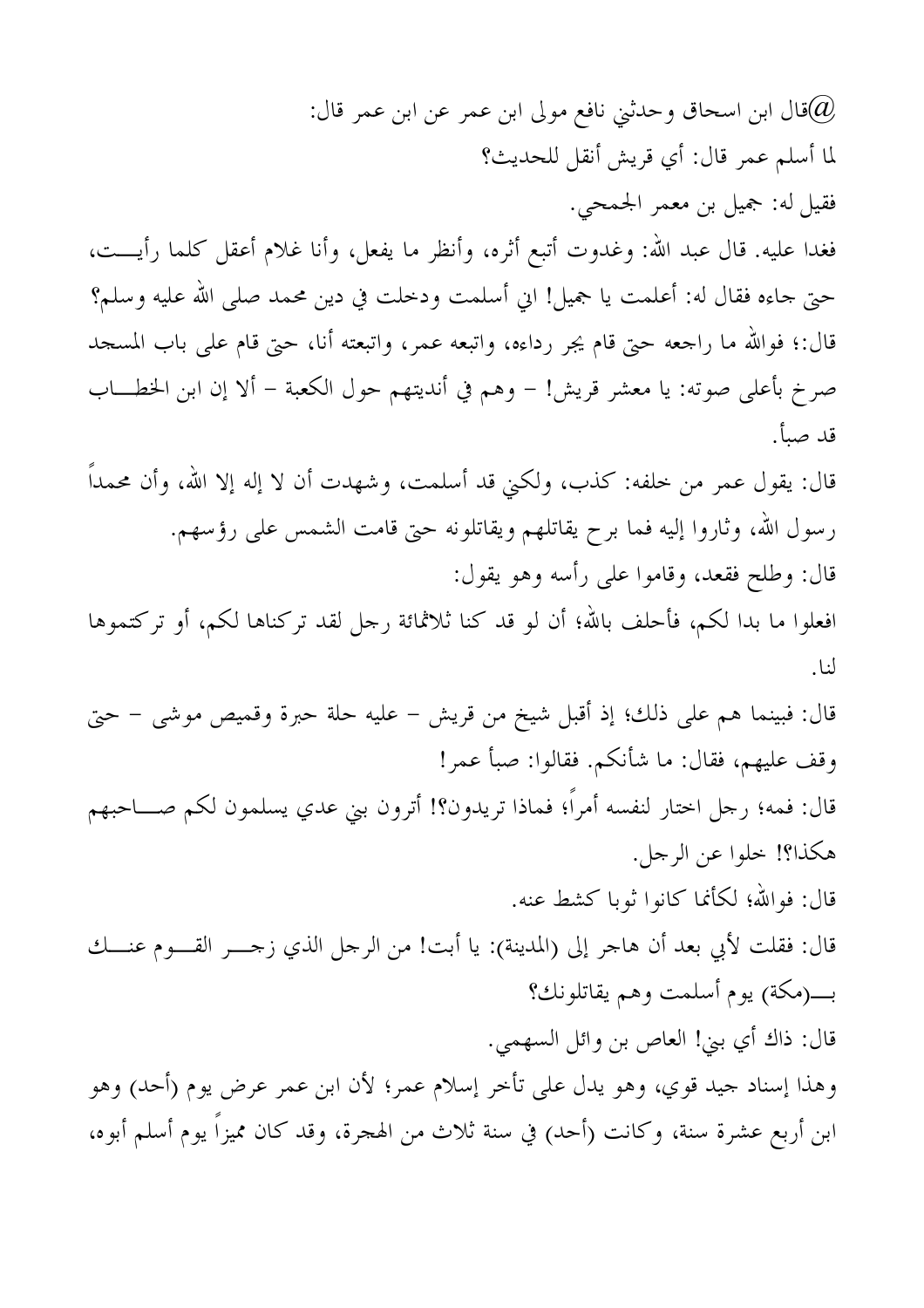فيكون إسلامه قبل الهجرة بنحو من أربع سنين، وذلك بعد البعثة بنحو تســــع ســــنين. والله أعلم. [المستدرك] عن ابن عمر أن رسول الله صلى الله عليه وسلم قال: ((اللهم! أعز الإسلام بأحب هذين الرحلين إليك: بأبي حهل، أو بعمر بن الخطاب)). قال: فكان أحبهما إليه عمر. أخرجه الترمذي (٣٧٦٤) وقال: ((حديث حسن صحيح))، وابن سعد (٢٣٧/٣)، والحاكم (٨٣/٣)، وأحمد (٩٥/٢)، وقال الحاكم: ((صحيح الإسناد))، ووافقه الذهبي، وهو عنده من طريقين آخرين عن نافع عنه. ثم رواه هو وابن ماجه (١٠٥) من حديث عائشة، وهو أيضــــاً من حديث ابن مسعود، وابن سعد (٢٢٣٧/٣و٢٤٢) من حديث عثمان بن الأرقم ، وسعيد بن المسيب، والحسن البصري مرسلاً. وعن ابن عباس قال: أول من جهر بالإسلام عمر بن الخطاب. رواه الطبراني، وإسناده حسن؛ كما في ((المحمع)) (٦٣/٩). وعن عمر أنه أتى النبي صلى الله عليه وسلم فقال: يا رسول الله! إني لا أدع مجلساً جلسته في الكفر إلا أعلنت فيه الإسلام. فأتبي المسجد، وفيه بطون قريش متحلقة، فجعل يعلن الإسلام، ويشهد أن لا إله إلا الله، وأن محمداً رسول الله. فثار المشركون، فحعلوا يضربونه ويضربهم، فلما تكاثروا خلصه رجل. فقلت لعمر : من الرجل الذي خلصك من المشركين؟ قال: ذاك العاص بن وائل السهمي. رواه الطبراني في ((الأوسط))، ورجاله ثقات؛ كما قال الهيثمي. [انتهى المستدرك].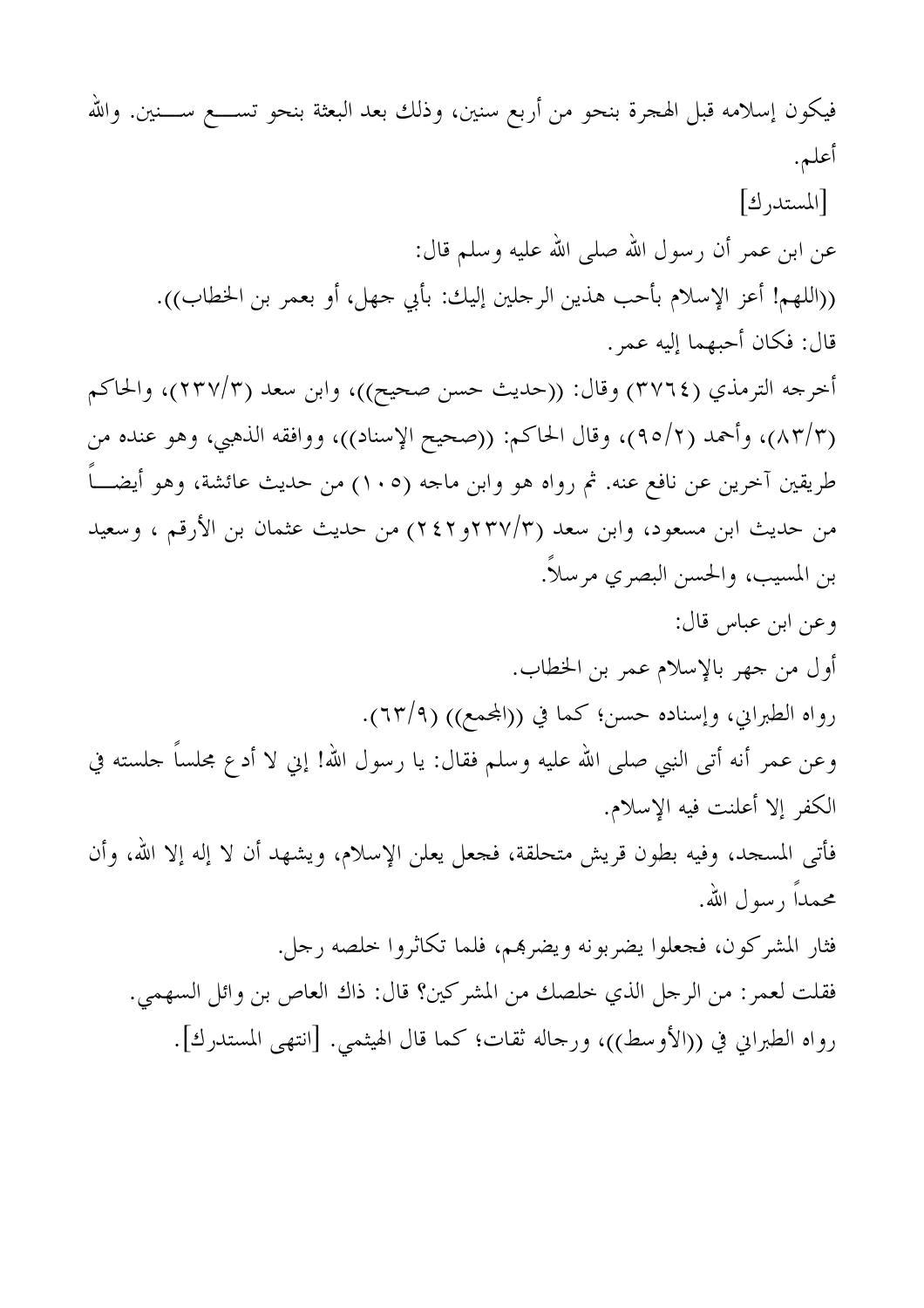في ذكر مخالفة قبائل قريش بنى هاشم وبنى عبد المطلب في نصرة رسول الله صـــــلى الله عليـــــه وسلم ورسول الله صلى الله عليه وسلم على ذلك يدعو قومه ليلاً وفماراً ، وسراً وجهاراً، منادياً بأمر الله تعالى ، لا يتقى فيه أحداً من الناس. فحعلت قريش حين منعه الله منها — وقام عمه وقومه من بي هاشم وبني عبد المطلب دونه ، وحالوا بينهم وبين ما أرادوا من البطش به — يهمزونه، ويستهزؤون به ويخاصمونه. وجعل القرآن يترل في قريش بأحداثهم، وفيمن نصب لعداوته، منهم من سمي لنا، ومنهم من نزل القرآن في عامة من ذكر الله من الكفار. فذكر ابن إسحاق أبا لهب ونزول السورة فيه، والعاص بن وائل ونزول قوله: ﴿أَفَرَأَيتَ الذي كفر بآياتنا وقال لأوتين مالاً وولداً﴾ [مريم: ٧٧] فيه، وقد تقدم شيء من ذلك. وأبا جهل بن هشام، وقوله للنبي صلى الله عليه وسلم: لتتركن سب آلهتنا أو لنســــبنّ إلهــــك الذي تعبد. ونزول قول الله فيه: ﴿وَلا تسبوا الذين يدعون من دون الله فيسبوا الله عدواً بغير علم﴾ الآية [الأنعام: ١٠٨].

قال ابن إسحاق: و جلس رسول الله صلى الله عليه و سلم – فيما بلغنا – يوماً مع الوليد $@$ بن المغيرة في المسجد فجاء النضر بن الحارث حتى جلس معهم، و في المحلس غير و احد مــــن رجال قريش.

فتكلم رسول الله صلى الله عليه و سلم فعرض له النضر، فكلمه رسول الله صلى الله عليــــه و سلم حتى أفحمه، ثم تلا عليه و عليهم ﴿ إِنَّكُمْ وما تعْبُدُون مِن دُونِ الله حصبُ جهنَّمَ أنـــتُمْ لَها واردُونَ لوْ كانَ هؤلاء آلهةً ما وردُوها و كلٌّ فِيها خالدِون لُهم فِيها زفيرٌ و هم فِيهِـــا لا يسمَعُونَ ﴾[ الأنبياء : ٩٨ – ١٠٠]. ثم قام رسول الله صلى الله عليه و سلم و أقبل عبد الله بن الزبعري السهمي حتى حلس.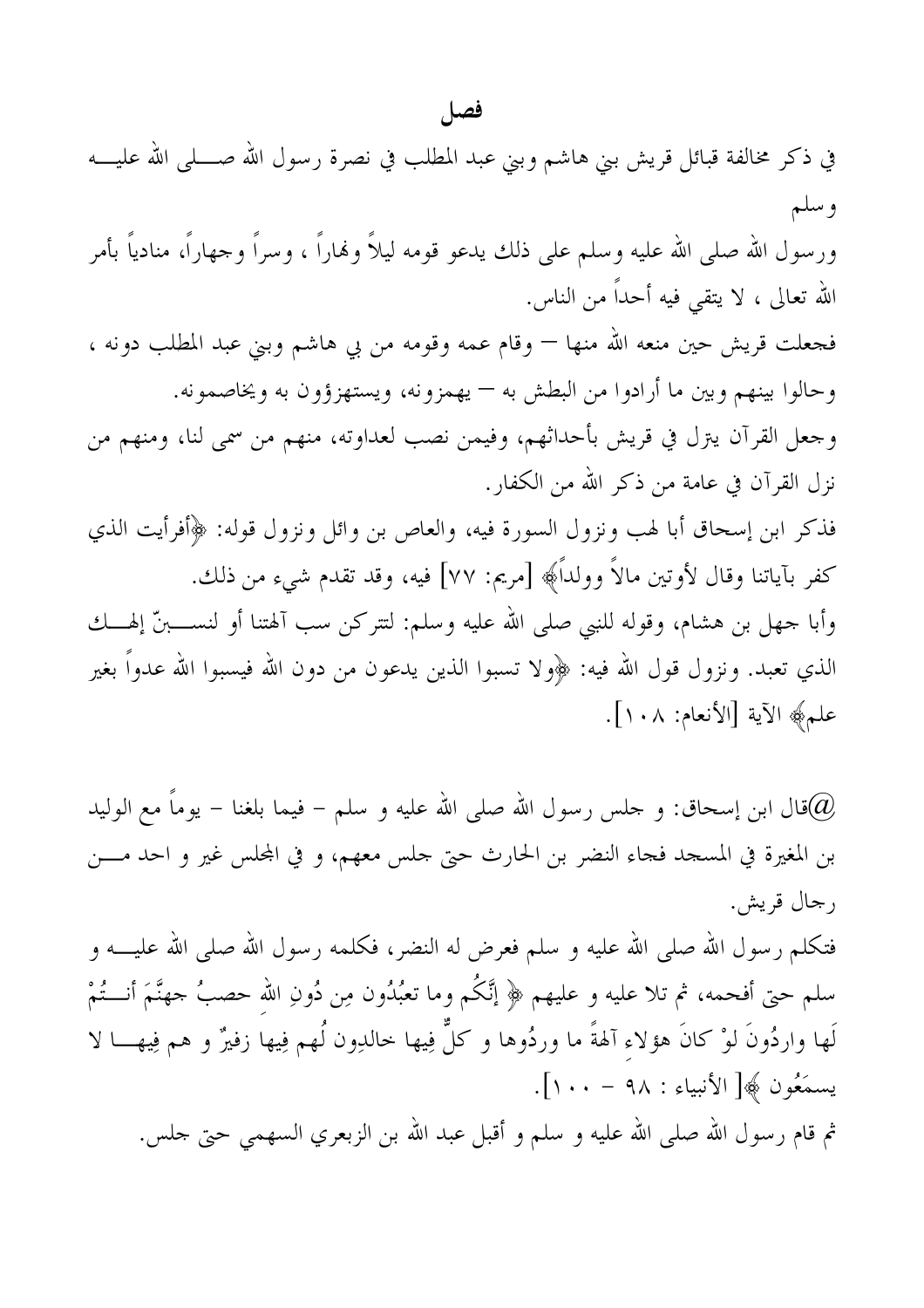فقال الوليد بن المغيرة له : و الله ما قام و الله ما قام النضر بن الحارث لابن عبد المطلب آنفا و ما قعد، و قد زعم محمد أنَّا و ما نعبد من آلهتنا هذه حصب جهنم !. فقال عبد الله بن الزبعرى : أما — والله — لو و جدته لخصمته، فسلوا محمداً أكل من نعبد من دون الله حصب جهنم مع عبده ؟ فنحن نعبد الملائكة و اليهود تعبد عزيراً و النصارى تعبـــد عيسى.

فعجب الوليد و من كان معه في المجلس من قول ابن الزبعري و رأوا أنه قد احتج و خاصم. فذكر ذلك لرسول الله صلى الله عليه و سلم …فأنزل الله تعالى ﴿ إِنَّ الذين سبقَتْ لَهمْ مِنَّا الُحسني أُولئِك عنْهَا مُبعدُونَ لا يسمعُون حسيسَها و هُم في ما اشْتَهتَ أنْفُسُهُم خالِدُون ﴾ [ الأنبياء : ١٠١–١٠٢ ]؛ أي: عيسى ابن مريم، و عزيراً، و من عبد من الأحبار و الرهبـــان الذين مضوا على طاعة الله تعالى .

و نزل – فيما يذكرون ألهم يعبدون الملائكة و ألها بنات الله – : ﴿و قالُوا اتَّخذَ الرَّحمنُ ولداً سُبحانَه بَلْ عِبادٌ مُكرَمُونٍ﴾ [ الأنبياء :٢٦ ].

و نزل في إعجاب المشركين بقول ابن الزبعري: { و لَّما ضُربَ ابنُ مريمَ مثلاً إذا قومُكمَ مِنْـــهُ يَصلُّونَ و قَالُوا آلِهَتُنَا خَيْرٌ أَمْ هُوَ ما ضَرَبُوهُ لَكَ إِلاَّ جَدَلاً بَلْ هُمْ قومُ خَصِمُونَ } [ الزخرف  $\sqrt{\circ\lambda\,0}$   $\vee$  :

و هذا الجدل الذي سلكوه باطل، و هم يعلمون ذلك؛ لأُهْم قوم عرب من لغتهم أن (ما) لما لا يعقل، فقوله : ﴿ إِنكُمْ وَ مَا تَعْبُدُون مِنْ دونِ الله حصَبُ جَهَنَّمَ أَنْتُمْ لَهَا وَاردُونَ ﴾ إنمـــا أريد بذلك ما كانوا يعبدونه من الأحجار التي كانت صور أصنام، و لا يتناول ذلك الملائكة الذين زعموا أُفم يعبدوفمم في هذه الصور، و لا المسيح، و لا عزيراً، و لا أحداً من الصالحين؛ لأن اللفظ لا يتناولهم لا لفظاً و لا معناً.

فهم يعلمون أن ما ضربوه بعيسى ابن مريم من المثل جدل باطل؛ كما قال الله تعالى : ﴿ مَـــا ضَرَبُوهُ لَكَ إِلا جَدَلاً بِلْ هُمْ قَوْمٌ خَصِمُونَ﴾.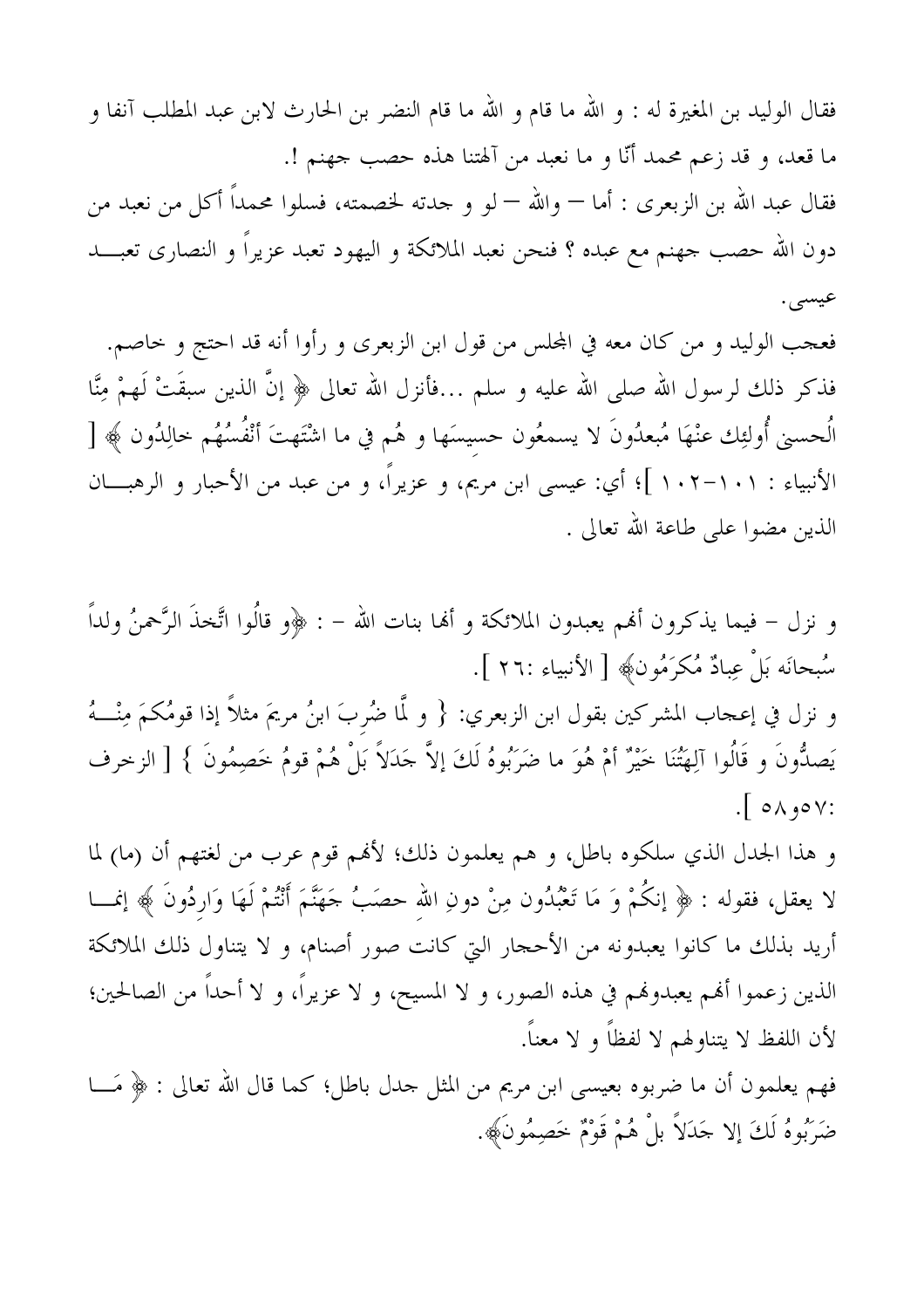ثم قال ﴿ إِنْ هُوَ ﴾؛أي: عيسى ﴿إِلا عَبْدٌ أَنْعَمْنَا عَلَيْهِ ﴾؛ أي: بنبوتنا، ﴿وَ حَعَلْنَاهُ مَثَلاً لِبَني إِسْرَائِيلٍ﴾؛ أي: دليلاً على تمام قدرتنا على ما نشاء، حيث خلقناه من أنثى بلا ذكر، و قــــد خلقنا حواء من ذكر بلا أنثى، و خلقنا آدم لا من هذا، و لا من هذا، و خلقنا سائر بني آدم من ذكر و أنثى، كما قال في الآية الأخرى: ﴿و لنجعله آيةً للنَّاسِ﴾[مريم:٢١]؛ أي: أمارة و دليلاً على قدرتنا الباهرة، ﴿و رحمةً منَّا﴾ نرحم ها من نشاء .

وذكر ابن اسحاق الوليد بن المغيرة حيث قال: أَيُنْزَل على محمد وأترك وأنـــا كـــبير قـــريش وسيدها؟! ويترك أبو مسعود عمرو بن عمرو الثقفي سيد ثقيف؟! فنحن عظيمــــاً القــــريتين. ونزول قوله فيه: ﴿وقال لولا نزل هذا القرآن على رجلٍ من القريتين عظيم﴾ والتي بعــــدها . [الزخرف: ٣١و ٣٢].

وذكر أبي بن خلف حين قال لعقبة بن أبي معيط: ألم يبلغني أنك جالست محمداً وسمعت منه وجهي من وجهك حرام؛ إلا أن تتفلَّ في وجهه. ففعل ذلك عدو الله عقبة لعنه الله، فأنزل الله :﴿ويوم يعض الظالم على يديه يقول يا ليتني اتخذت مع الرسول سبيلاً، يا ويلتي ليتني لم أتخذ فلاناً خليلاً﴾ والتي بعدها [الفرقان: ٢٧–٢٩].

قال: ومشى أبي بن خلف بعظم بال قد أرمّ، فقال: يا محمد أنت تزعم أن الله يبعث هذا بعد ما أرم؟! ثم فته بيده، ثم نفخه في الريح نحو رسول الله صلى الله عليه وسلم، فقال: ((نعم؛ أنا أقول ذلك؛ يبعثه الله وإياك بعد ما تكونان هكذا، ثم يدخلك النار)). وأنزل الله تعالى : ﴿وضرب لنا مثلاً ونسى خلقه قال من يحيى العظام وهي رميم قل يحييهـــا الذي أنشاها أول مرة وهو بكل خلق عليم﴾ إلى آخر السورة [يس: ٧٨–٨٣]. قال: واعترض رسول الله صلى الله عليه وسلم – فيما بلغني – وهو يطوف عند باب الكعبة الأسود بن المطلب، والوليد بن المغيرة، وأمية بن خلف، والعاص بن وائل فقالوا: يا محمد! هلم فلنعبد ما تعبد، وتعبد ما نعبد، فنشترك نحن وأنت في الأمر!

فأنزل الله فيهم: ﴿قُل يا أيها الكافرون. لا أعبد ما تعبدون﴾ إلى آخرها.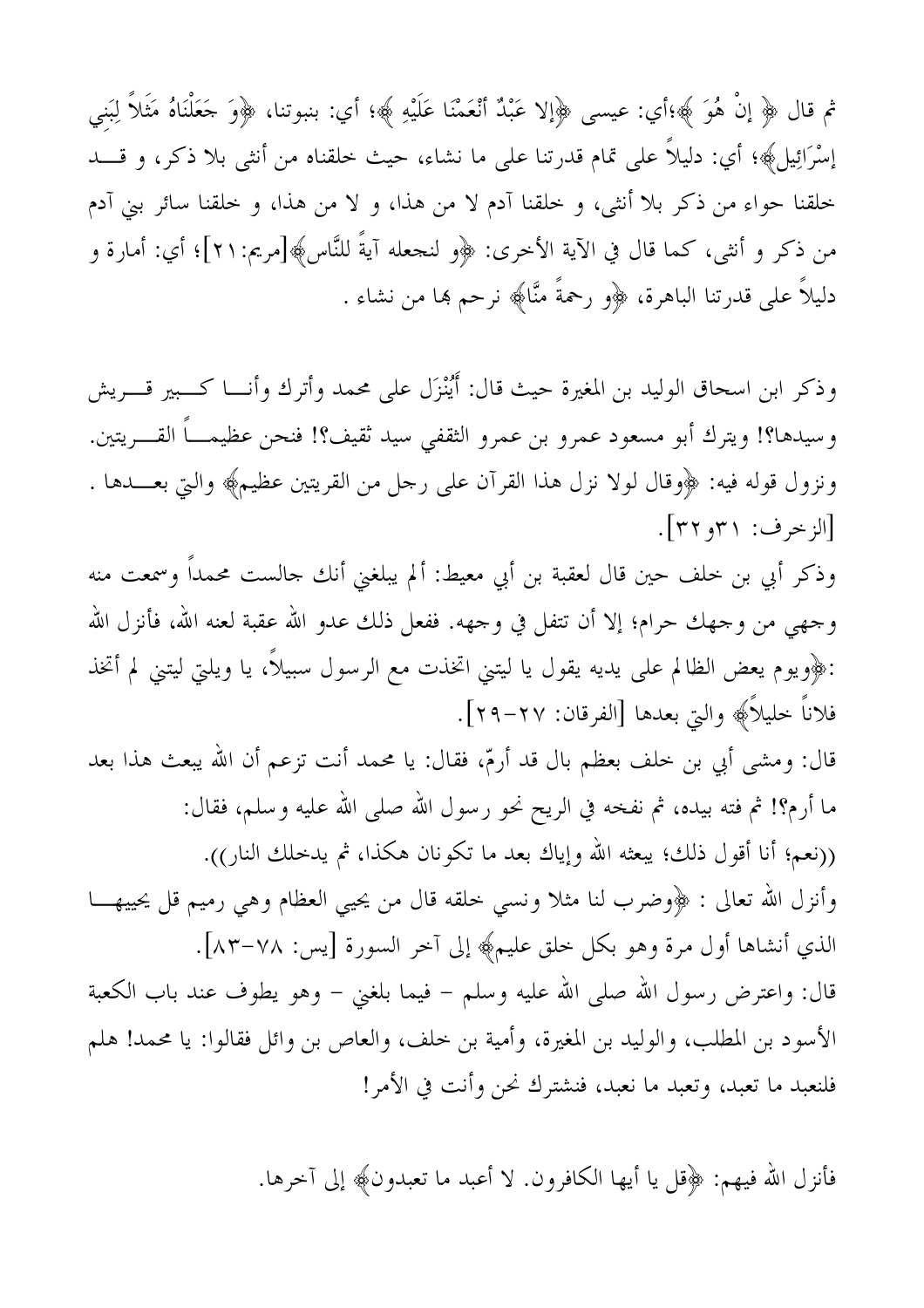قال: ووقف الوليد بن المغيرة فكلم رسول الله صلى الله عليه وسلم، ورسول الله يكلمه، وقد طمع في إسلامه. فمرَّ به ابن أم مكتوم: عاتكة بنت عبد الله بن عنكثة الأعمى، فكلم رسول الله صلى الله عليه وسلم، وجعل يستقرئه القرآن، فشق ذلك عليه حتى أضحره، وذلك أنه شغله عما كان فيــــه من أمر الوليد وما طمع فيه من إسلامه، فلما أكثر عليه انصرف عنه عابساً وتركه. فأنزل الله تعالى : ﴿عبس وتولى. أن جاءه الأعمى ﴾ إلى قوله: ﴿مرفوعة مطهرة﴾ [عــــبس:  $\sqrt{12}$ 

وقد قيل: إن الذي كان يحدث رسول الله صلى الله عليه وسلم حين جاءه ابن أم مكتوم: أمية بن خلف. فالله أعلم.

[المستدرك]

عن على رضي الله عنه قال: قال أبو جهل للنبي صلى الله عليه وسلم: قد نعلم يا محمد! أنك تصـــل الـــرحم، وتصــــدق الحديث، ولا نكذبك، ولكن نكذب الذي جئت به. فأنزل الله عز وجل:

﴿﴿قَامَ نَعْلَمُ إِنَّهُ لِيَحْزِنْكَ الَّذِي يَقُولُونَ فَإِنَّهُمْ لَا يَكْذِّبُونَكَ وَلَكَنَّ الظالمين بآيات الله يجحدون﴾ [الأنعام:٢٦].

أخرجه الترمذي (٥٠٥٨)، والحاكم (٣١٥/٢) وقال : ((صحيح على شرط الشيخين)). وعن ابن عباس رضي الله عنهما:

((ان أبا معيط كان يجلس مع النبي صلى الله عليه وسلم بـــ(مكة) لا يؤذيه، وكــــان رجــــلاً حليماً، وكان بقية قريش إذا جلسوا معه آذوه، وكان لأبي معيط خليل غائب عنه بالشــــام، فقالت قريش: صبأ أبو معيط.

وقدم خليله من الشام ليلاً، فقال لامرأته: ما فعل محمد مما كان عليه؟ فقالت: أشد مما كـــان أمراً. فقال: ما فعل خليلي أبو معيط؟ فقالت: صبا.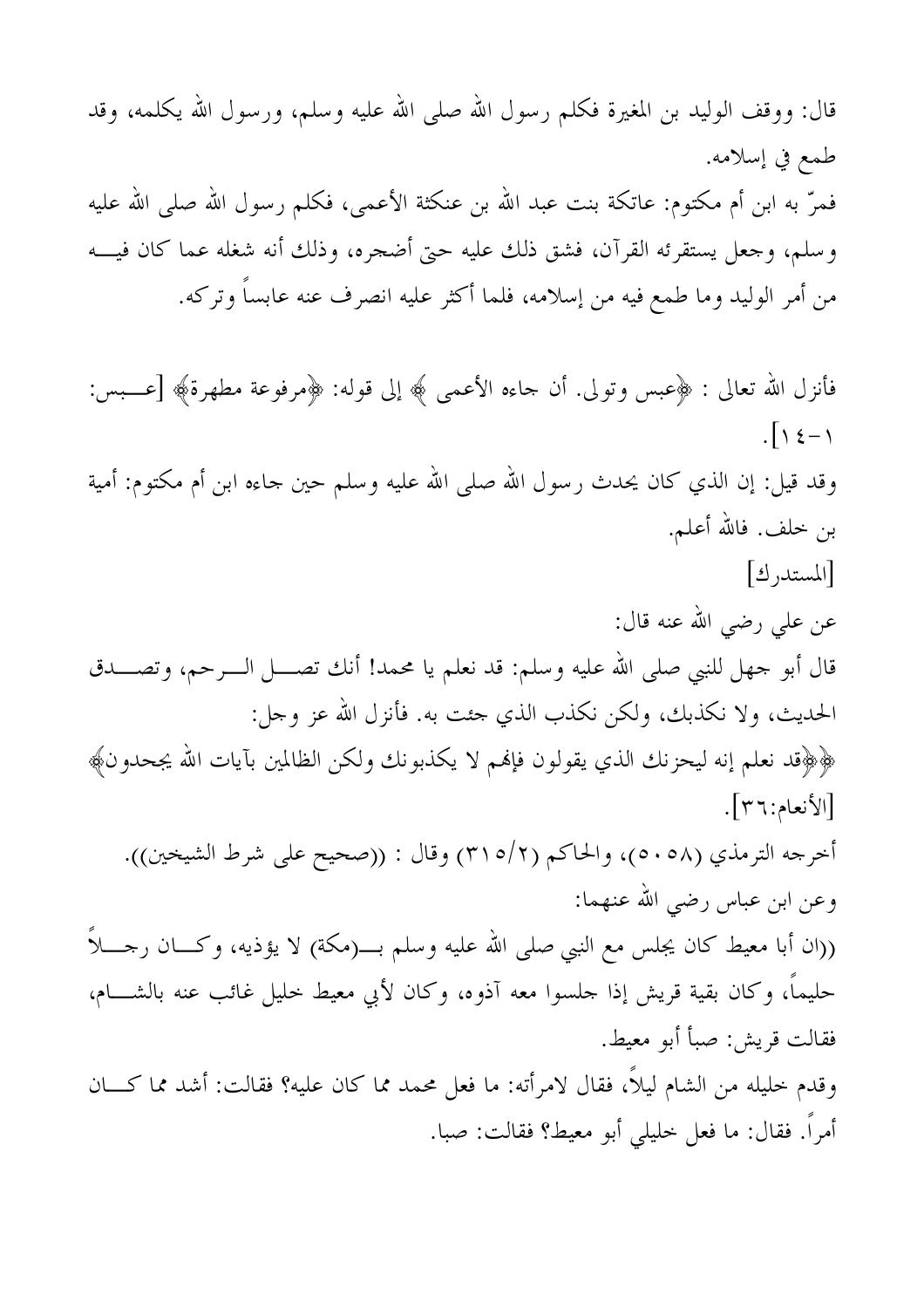فبات بليلة سوء، فلما أصبح أتاه أبو معيط فحياه، فلم يرد عليه التحية. فقال: مالك. لا تــــرد على تحييٌّ؟ فقال: كيف أرد عليك تحيتك وقد صبوت؟! قال: أوقد فعلتها قريش؟! قال: نعم. قال: فما يبرئ صدورهم إن أنا فعلت؟ قال: تأتيه في مجلسه، وتبزق في وجهه، وتشمته باخبث ما تعلمه من الشتم!. ففعل، فلم يزد النبي صلى الله عليه وسلم إن مسح وجهه من البزاق، ثم التفت إليه فقال: ((إن وجدتك خارجاً من جبال (مكة) أضرب عنقك صبراً)). فلما كان يوم بدر، وخرج أصحابه، أبي أن يخرج. فقال له أصحابه: أخرج معنا. قال: قد وعدني هذا الرجل إن وجدني خارجاً من جبال (مكة) أن يضرب عنقي صبراً.

فقالوا: لك جمل أحمر لا يدرك، فلو كانت الهزيمة طرت عليه. فخرج معهم، فلما هزم الله المشركين، وحل به جمله في جدد من الأرض، فأخذه رســــول الله صلى الله عليه وسلم أسيرا في في سبعين من قريش، وقدم إليه أبو معيط فقال: تقتلني من بين هؤلاءِ؟ قال:

((نعم. بما بزقت في وحمى)). فأنزل الله في أبي معيط ﴿ ويوم يعض الظالم على يديه﴾ إلى قوله ﴿وكان الشيطان للانســـان خذولاً﴾[الفرقان: ٢٧–٢٩]. أخرجه ابن مردويه، وأبو نعيم في ((الدلائل)) بسند صحيح من طريق سعيد بن جبير عن ابن عباس؛ كما في ((الدر المنثور)) (٢٨/٥). وعن ابن عباس أيضاً: أن قريشا وعدوا رسول الله صلى الله عليه وسلم أن يعطوه مالاً، فيكون أغنى رجــــل بمكــــة ويزوجوه ما أراد من النساء، ويطؤوا عقبه، فقالوا له: هذا لك عندنا يا محمد! وكف عن شتم آلهتنا، فلا تذكرها بسوءٍ.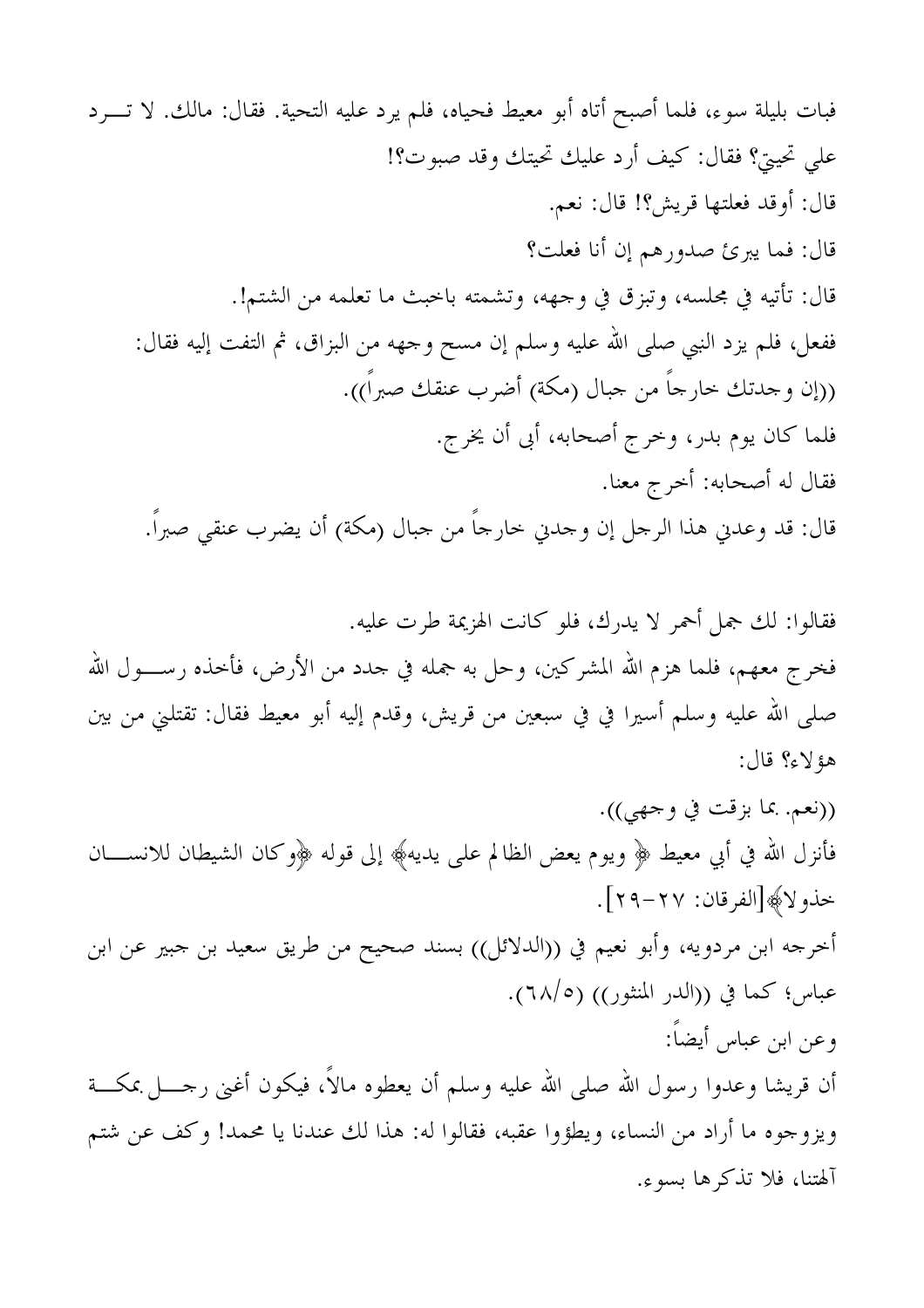فإن لم تفعل؛ فإنا نعرض عليك خصلة واحدة، فهي لك ولنا فيها صلاح. قال: ((ما هي؟)). قالوا: تعبد ألهتنا سنة: اللات والعزى، ونعبد إلهك سنة. قال: ((حتى أنظر ما يأتي من عند ربي)). وكان لذلك سبب ذكره كثير من المفسرين عند قوله تعالى : ﴿وَمَّا أَرْسَلْنَا مِنْ قَبْلَــْكَ مَـــْنِ رسول ولا نبي إلا إذا تمني ألقي الشيطان في أمنيته فينسخ الله ما يلقي الشيطان ثم يحكــــم الله آياته والله عليم حكيم﴾ [الحج:٥٢]. وذكروا قصة الغرانيق، وقد أحببنا الإضراب عن ذكرها صفحاً؛ لئلاً يسمعها من لا يضـــعها علي مواضعها. إلاأن أصل القصة في ((الصحيح)). روى البخاري دون مسلم عن ابن عباس قال: فحاء الوحي من اللوح المحفوظ: ﴿قُل يا أيها الكافرون﴾ السورة، وأنزل الله: ﴿قُلْ أَفَغَيْرِ الله تأمروني أعبد أيها الجاهلون﴾ إلى قوله: ﴿ فاعبد وكن من الشاكرين﴾ [الزمر: ٢٤–٢٦]. أخرجه ابن جرير (٣٢١/٣٠)، وابن أبي حاتم، والطبراني؛ كمـــا في ((الــــدر)). (٤٠٤/٦)، وإسناده حسن. [انتهى المستدرك]. ثم ذكر ابن إسحاق من عاد من مهاجرة الحبشة إلى (مكة). وذلك حين بلغهم إسلام أهل (مكة)، وكان النقل ليس بصحيح ولكن كان له سبب. وهو ماثبت في ((الصحيح)) وغيره: أن رسول الله صلى الله عليه وسلم جلـــس يومــــاً مــــع المشركين، وأنزل الله عليه: ﴿والنحم إذا هوى. ما ضل صاحبكم... ﴾يقرؤها عليهم حــــتي ختمها ، وسجد، فسحد من هناك من المسلمين والمشركين، والجن والإنس. سجد النبي صلى الله عليه وسلم بـــ(النجم)، وسجد معه المسلمون والمشـــركون، والجــــن، والإنس. وروى هو ومسلم وأبو داود والنسائي عن عبد الله (ابن مسعود). قال: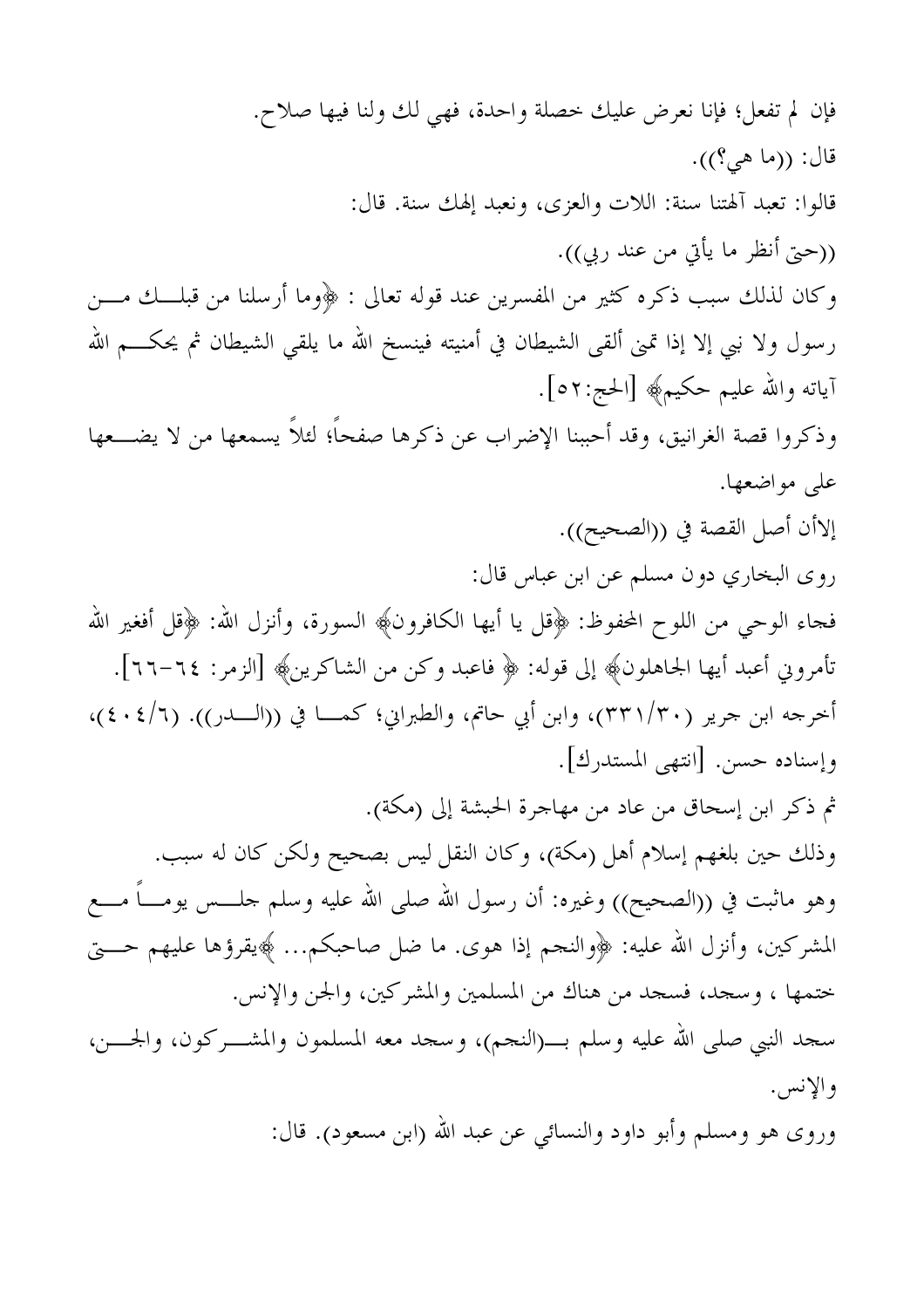قرأ النبي صلى الله عليه وسلم: ﴿والنَّحِمِ﴾ بــــ(مكة)، فسجد فيها وسجد من معه؛ غير شيخ أخذ كفًّا من حصا أو تراب فرفعه إلى جبهته، وقال: يكفيني هذا. فرأيته بعدُ قُتِلَ كافراً. وروى أحمد وعنه النسائي عن المطلب بن أبي وداعة قال: قرأ رسول الله صلى الله عليه وسلم بــــ(مكة) سورة (النجم)، فسجد، وسجد مــــن عنــــده، فرفعت رأسي وأبيت أن أسجد. و لم يكن أسلم يومئذ المطلب، فكان بعد ذلك لا يسمع أحداً يقرؤها إلا سجد معه. وقد يجمع بين هذا والذي قبله بأن هذا سحد ولكنه رفع رأسه استكباراً، وذلك الشيخ الذي استثناه ابن مسعود لم يسحد بالكلية. والله أعلم. والمقصود أن الناقل لما رأى المشركين قد سجدوا متابعة لرسول الله صلى الله عليــــه وســــلم؛ اعتقد أُهُم قد أسلموا واصطلحوا معه، و لم يبق نزاع بينهم. فطار الخبر بذلك، وانتشر حتى بلغ مهاجرة الحبشة بما، فظنوا صحة ذلك، فأقبل منهم طائفة طامعين بذلك، وثبتت جماعة، وكلاهما محسن مصيب فيما فعل. وقال البخاري: وقالت عائشة: قال رسول الله صلى الله عليه وسلم : ((أريت دار هجرتكم؛ ذات نخل بين لابتين)). فهاجر من هاجر قبل (المدينة)، ورجع من كان هاجر بأرض الحبشة إلى (المدينة). وفيه عن أبي موسى وأسماء رضي الله عنهما عن النبي صلى الله عليه وسلم. وقد تقدم حديث أبي موسى (ص١٧٠)، وهو في ((الصحيحين))، وسيأتي حديث أسماء بنت عميس بعد فتح (خيبر) حين قدم من كان تأخر من مهاجرة ((إن في الصلاة شغلاً)). وهو يقوي تأويل من تأويل حديث زيد بن أرقم الثابت في ((الصحيحين)): كنا نتكلم في الصلاة حتى نزل قوله تعالى : ﴿وقوموا لله قانتين﴾، فأمرنا بالسكوت، ونُهينــــاً عن الكلام. على أن المراد جنس الصحابة، فإن زيداً أنصاري مدنى، وتحريم الكــــلام في الصـــــلاة ثبــــت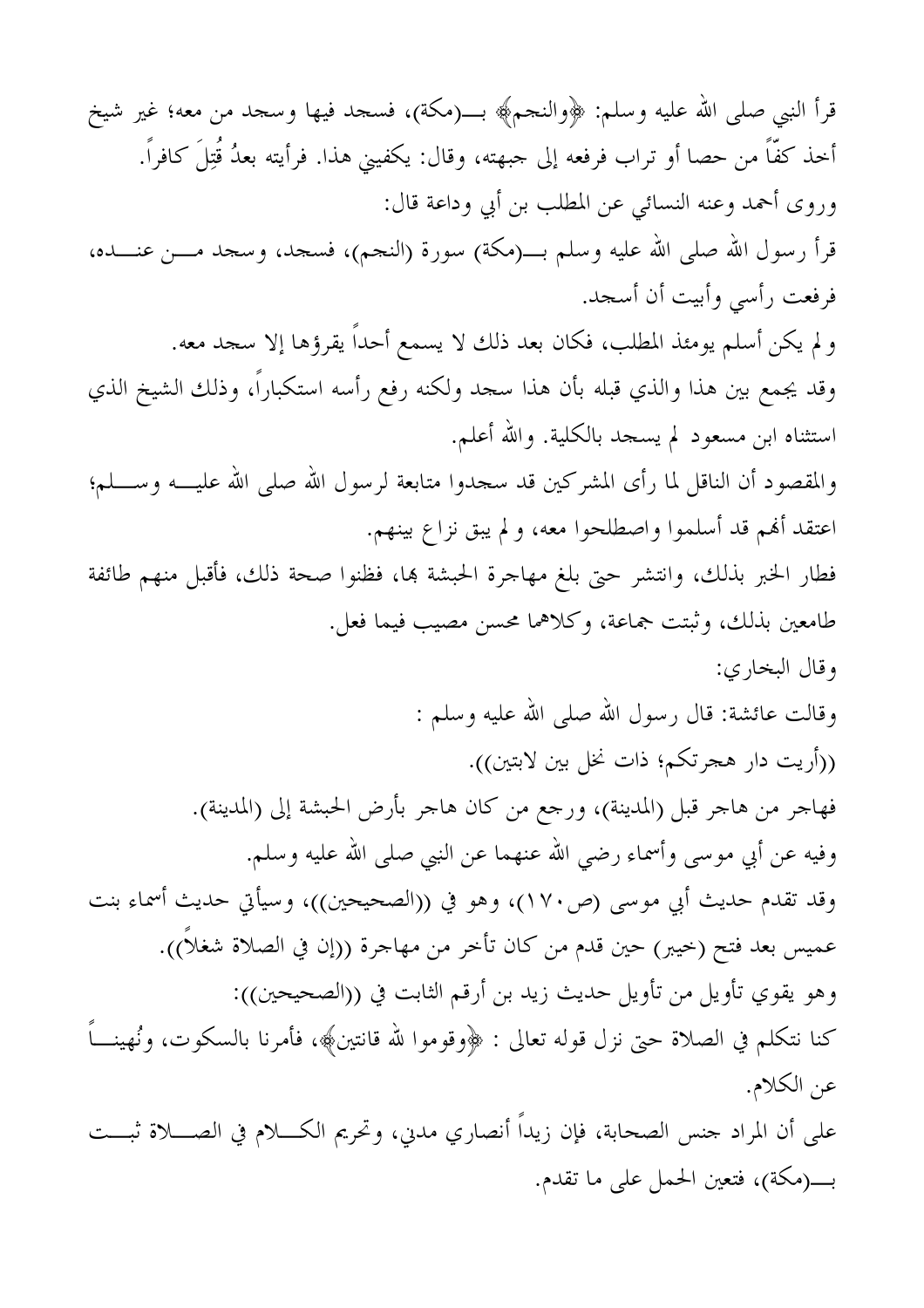وأما ما ذكره الآية — وهي مدنية — فمشكل، ولعله اعتقد ألها المحرمة لذلك، وإنما كان المحرم له غيرها معها. والله أعلم.

## ذكر عزم الصديق على الهجرة إلى أرض الحبشة

قال ابن إسحاق: وقد كان أبو بكر الصديق رضي الله عنه — كما حدثني محمد بن مسلم $@$ الزهري عن عروة عن عائشة — حين ضاقت عليه (مكة)، وأصابه فيهـــا الأذي، ورأى مــــن تظاهر قریش علی رسول الله صلی الله علیه وسلم وأصحابه ما رأی ؛ استأذن رسول الله صلی الله عليه وسلم في الهجرة؛ فأذن له. فخرج أبو بكر رضي الله عنه مهاجراً؛ حتى إذا سار من (مكة) يوماً أو يومين لقيه ابن الدّغنة — أخو بني الحارث بن يزيد؛ أحد بني بكر بن عبد مناة بن كنانة — وهــــو يومئــــذ ســــيد

[قال ابن إسحاق: و(الأحابيش): بنو الحارث بن عبد مناة بن كنانة، والهون بن خزيمة بـــن مدركة، وبنو المصطلق من خزاعة.

الأحابيش.

قال ابن هشام: تحالفوا جميعاً، فسموا الأحابيش؛ لألهم تحالفوا بوادٍ يقال له : (الأحـــبش) $\widehat{a}$ بأسفل (مكة) للحلف].

فقال: [ابن الدغنة]: إلى أين يا أبا بكر؟ قال: أخرجني قومي، وآذوني، وضيّقوا على. قال: و لم؟ والله؛ إنك لتزين العشيرة، وتعين على النوائب، وتفعل المعروف، وتُكسب المعدوم، ارجع فإنك في جواري.

فرجع معه، حتى إذا دخل (مكة) قام معه ابن الدَّغنة فقال: يا معشر قريش! إني قد أجرت ابن أبي قحافة، فلا يعرض له أحد إلا بخير.

قال: فكفوا عنه. قالت: وكان لأبي بكر مسجد عند باب داره في بني جمح، فكان يصلي فيه، وكـــان رجــــلاً رقيقاً؛ إذا قرأ القرآن استبكي.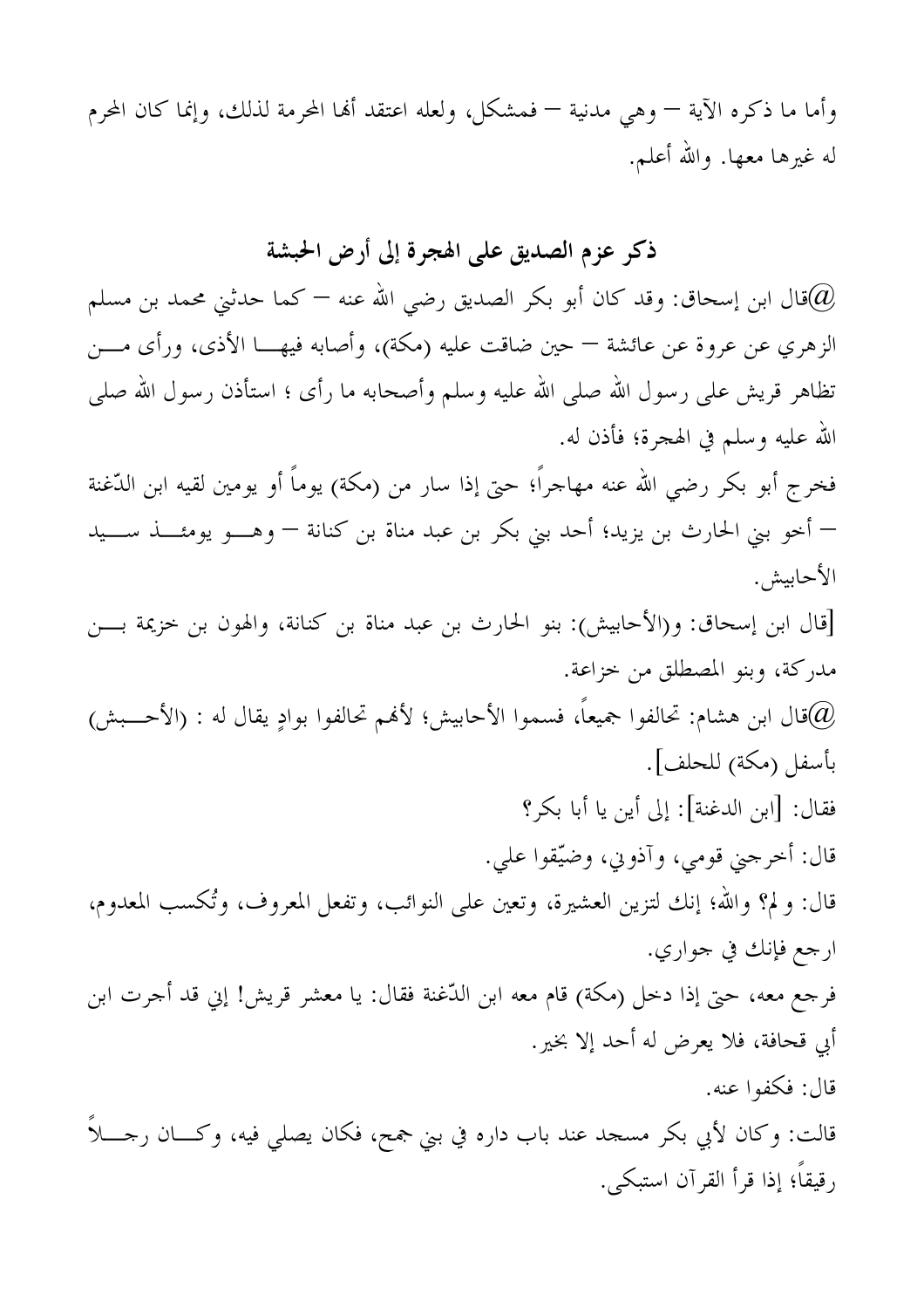قالت: فيقف عليه الصبيان والعبيد والنساء؛ يعجبون لما يرون من هيئته. قال: فمشى رجال من قريش إلى ابن الدُّغنة، فقالوا: يا ابن الدغنة! إنك لم تجر هذا الرجــــل ليؤذينا ! إنه رجل إذا صلى وقرأ يرقُّ وكانت له هيئة، ونحن نتخوف على صبياننا ونســـائنا وضعفائنا أن يفتنهم، فأته فمره أن يدخل بيته فيصنع فيه ما شاء. قالت: فمشى ابن الدغنة إليه فقال: يا أبا بكر! إين لم أجرك لتؤذي قومك، وقـــد كرهـــوا مكانك الذي أنت به، وتأذوا بذلك منك، فادخل بيتك فاصنع فيه ما أحببت. قال: أو أرد عليك جوارك، وأرضى بجوار الله . قال: فاردد عليّ جواريّ. قال: قد رددته عليك. قال: فقام ابن الدَّغنة فقال: يا معشر قريش! إن ابن أبي قحافة قد ردَّ على حواري، فشــــأنكم بصاحبكم. وقد روى الإمام البخاري هذا الحديث منفرداً به، وفيه زيادة حسنة، أخرجه عن عقيل : قال ابن شهاب: فأخبرني عروة بن الزبير عن عائشة زوج النبي صــــلى الله عليه وسلم قالت: لم أعقل أبوي قط إلا وهما يدينان الدين، و لم يمر علينا يوم يأتينا فيه رسول الله صلى الله عليه وسلم طرفي النهار: بكرة وعشية، فلما ابتلى المسلمون خرج أبو بكر مهـــاجراً نحــــو أرض الحبشة، حتى إذا بلغ (برك الغماد) لقيه ابن الدعنة، وهو سيد (القارة)، فقال: أين تريد يا أبا  $\zeta$ فقال أبو بكر: أخرجني قومي، فأريد أن أسيح في الارض فأعبد ربي. فقال ابن الدغنة: فان مثلك يا أبا بكر! لا يخرج ولا يخرج مثله، إنك تكسب المعدوم، وتصل الرحم، وتحمل الكل، وتقري الضيف، وتعين على نوائب الحق، وأنا لك جار، فارجع فاعبد ربك ببلدك. فرجع وارتحل معه ابن الدغنة، وطاف ابن الدغنة في أشراف قريش، فقال لهم: إن أبا بكر لا يخرج مثله ولا يخرج، أتخرجون رجلا يكسب المعدوم، ويصل الرحم، ويحمل الكل، ويقــــري

الضيف، ويعين على نوائب الحق؟!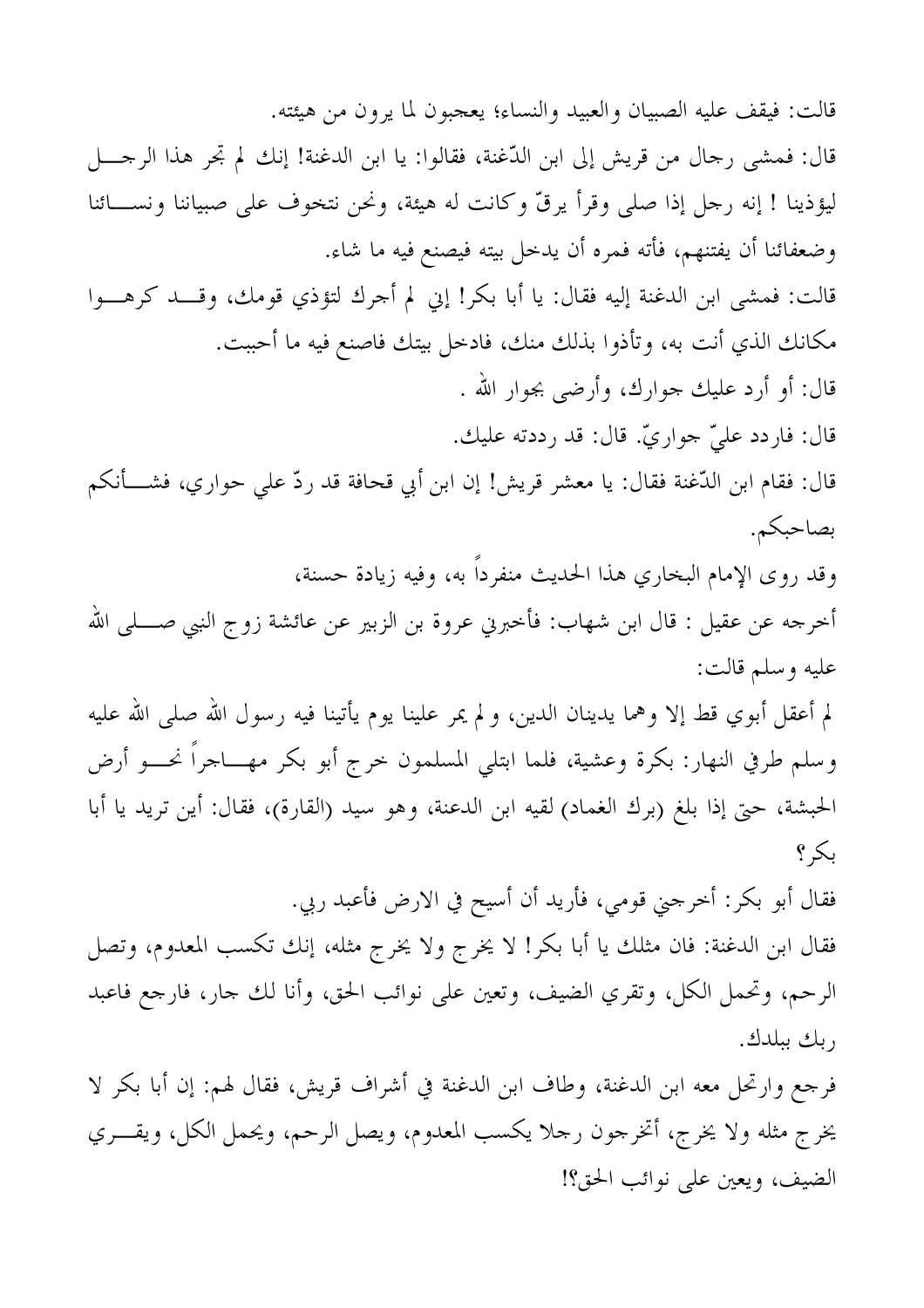فلم يكذب قريش بجوار ابن الدغنة وقالوا: لابن الدغنة: مر أبا بكر فليعبـــد ربــــه في داره، وليصل فيها ويقرأما شاء، ولا يؤذينا بذلك، ولا يستعلن به، فإنا نخشـــي أن يفـــتن نســــاءنا وأبناءنا.

فقال ابن الدغنة ذلك لأبي بكر.

فلبث أبو بكر بذلك يعبد ربه في داره، ولا يستعلن بصلاته، ولا يقرأ في غير داره. ثم بدا لأبي بكر فابتني مسجدا بفناء داره، وكان يصلي فيه ويقرأ القرآن، فينقذف [عليه] نساء المشركين وأبناؤهم ؛ يعجبون منه وينظرون إليه، وكان أبو بكر رحلاً بكاءً لا يملك عينيه إذا قرأ القرآن.

فأفزع ذلك أشراف قريش من المشركين، فارسلوا إلى ابن الدغنة، فقدم عليهم، فقالوا: إنا كنا أجرنا أبا بكر بجوارك على أن يعبد ربه في داره، فقد جاوز ذلك، فابتني مسجداً بفنــــاء داره، فأعلن في الصلاة والقراءة فيه، وإنا قد خشينا أن يفتتن أبناؤنا ونساؤنا، فانْهَهُ، فإن أحب على أن يقتصر أن يعبد ربه في داره فعل، وإن أبي إلا أن يعلن ذلك؛ فسله أن يرد عليك ذمتـــك، فانا قد كرهنا نخفرك، ولسنا مقرين لأبي بكر الاستعلان.

قالت عائشة: فاتى ابن الدغنة إلى أبي بكر فقال: قد علمت الذي قد عاقدتك عليه، فإمـــا أن تقتصر على ذلك، وإما أن ترد إليَّ ذمتي، فإني لا أحب أن تسمع العرب أبي أخفرت في رحل عقدت له.

فقال أبو بكر: فإين أرد عليك جوارك، وأرضى بجوار الله عز وجل. ثم ذكر تمام الحديث في هـجرة أبي بكر رضي الله عنه مع رسول الله صلى الله عليه وسلم؛ كما سيأتي مبسوطاً.

فصل

وقد ذكر محمد بن إسحاق رحمه الله قصة الطفيل بن عمرو الدوسي مرسلة بدون إسناد. وكان سيداً مطاعاً شريفاً في (دوس)، وكان قد قدم (مكة)، فاجتمع به أشــــراف قــــريش، وحذروه من رسول الله صلى الله عليه وسلم ، ونموه أن يجتمع به، أويسمع كلامه.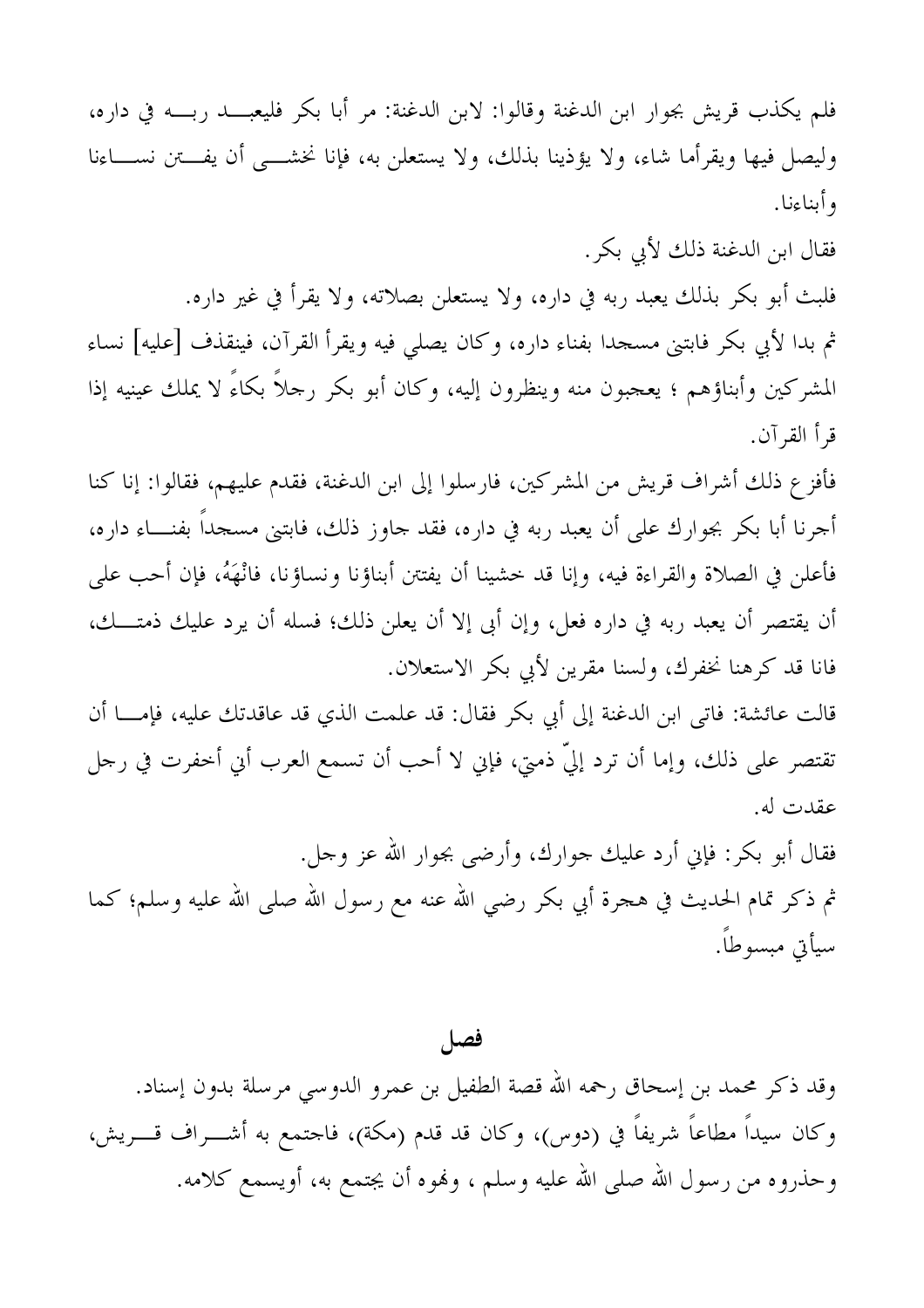روى الإمام أحمد والبخاري عن أبي هريرة قال: لما قدم الطفيل وأصحابه على رسول الله صلى الله عليه وسلم قال: إن دوساً قد استعصـــت [وأبت، فادع الله عليهم. فاستقبل رسول الله صلى الله عليه وسلم القبلة، ورفع يديه، فقـــال الناس: هلكوا]، قال: ((اللهم! اهد دوساً، وائت بهم، [اللهم! اهد دوساً، وائت بهم])). قصة مصارعة ركانة روى أبو داود والترمذي عن أبي جعفر بن محمد بن ركانة عن أبيه: أن ركانة صار ع النبي صلى الله عليه وسلم، فصرعه النبي صلى الله عليه وسلم. وقال الترمذي: ((غريب)). قلت: وقد روى أبو بكر الشافعي بإسناد جيد عن ابن عباس رضى الله عنهما: أن يزيد بن ركانة صار ع النبي صلى الله عليه وسلم ، فصرعه النبي صلى الله عليه وسلم ثلاث مرات؛ كل مرة على مائة من الغنم، فلما كان في الثالثة قال: يا محمد! ما وضع ظهـــري إلى الأرض أحد قبلك، وماكان أحد أبغض إلى منك، وأنا أشهد أن لا إله إلا الله، وأنك رسول الله صلى الله عليه وسلم. فقام عنه رسول الله صلى الله عليه وسلم، ورد عليه غنمه.

قال ابن إسحاق: وكان رسول الله صلى الله عليه وسلم إذا جلس في المســـجد، فجلـــس $@$ عليها المستضعفون من أصحابه: خباب، وعمار، وأبو فكيهة يسار مولى صفوان بـــن أميـــة، وصهيب، وأشباههم من المسلمين؛ هزئت به قريش، وقال بعضهم لبعض: هؤلاء أصحابه كما ترون! أهؤلاء منَّ الله عليهم من بيننا بالهدى ودين الحق؟! لو كان ما جاء به محمد خيراً مــــا سبقنا هؤلاء إليه، وما خصهم الله به دوننا! فأنزل الله عز وجل فيهم: ﴿ وَلَا تَطْرُدِ الَّذِينَ يَدْعُونَ رَبَّهُمْ بِالْغَدَاةِ وَالْعَشِيِّ يُريدُونَ وَجْهَهُ مَا عَلَيْكَ مِنْ حِسَابِهِمْ مِنْ شَيْءٍ وَمَا مِنْ حِسَابِكَ عَلَيْهِمْ مِنْ شَيْءٍ فَتَطْرُدَهُمْ فَتَكُونَ مِنَ الظَّالِمِينَ. وَكَذَلِكَ فَتَنَّا بَعْضَهُمْ بِبَعْضٍ لِيَقُولُوا أَهَؤُلَاءِ مَنَّ اللَّهُ عَلَيْهِمْ مِنْ بَيْننَا أَلَيْسَ اللَّهُ بِأَعْلَمَ بِالشَّاكِرِينَ.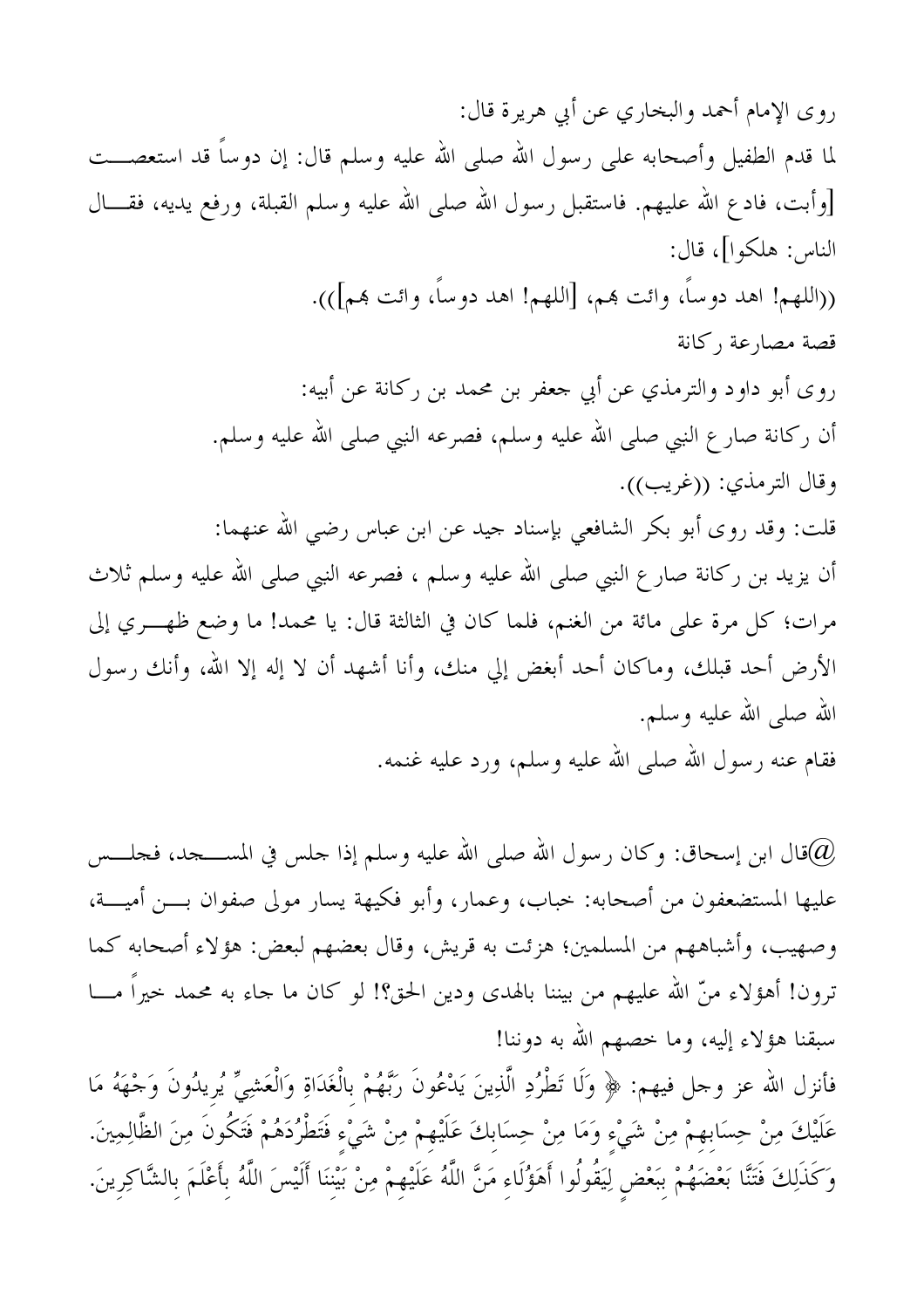وَإِذَا جَاءَكَ الَّذِينَ يُؤْمِنُونَ بِآيَاتِنَا فَقُلْ سَلَامٌ عَلَيْكُمْ كَتَبَ رَبُّكُمْ عَلَى نَفْسهِ الرَّحْمَةَ أَنَّهُ مَنْ عَمِلَ مِنْكُمْ سُوءًا بجَهَالَةٍ ثُمَّ تَابَ ثُمَّ تَابَ مِنْ بَعْدِهِ وَأَصْلَحَ فَأَنَّهُ غَفُورٌ رَحِيمٌ﴾ [الأنعام: ٥٢-٥٤]. قال: وكان رسول الله صلى الله عليه وسلم كثيراً ما يجلس عند المروة إلى مبيعه غلام نصرانى يقال له: جبر؛ عبد لبني الحضرمي، وكانوا يقولون: والله؛ ما يعلّم محمداً كثيراً مما يأتني به إلا جبر , فأنزل الله تعالى في ذلك من قولهم: ﴿إِنَّمَا يَعْلَمُهُ بِشْرِ لِسَانِ الَّذِي يُلْحَدُونَ إِلَيْهِ أَعْجَمَى وهَـــذا لسان عربي مبين﴾ [النحل: ١٠٣]. ثم ذكر نزول سورة (الكوثر) في العاص بن وائل حين قال: عن رسول الله صـــــلى الله عليـــــه وسلم : إنه أبتر. أي : لا عقب له؛ فإذا مات انقطع ذكره، فقال الله تعالى : ﴿إِن شَانئَكَ هُو الأبتر﴾. أي: المقطوع الذِكر بعده؛ ولو خلف ألوفاً من النسل والذرية، وليس الذكر والصيت ولسان الصدق بكثرة الأولاد والأنسال والعقب. وقد تكلمنا على هذه السورة في ((التفسير))، ولله الحمد. [ثم روى ابن إسحاق (٢٥/٢) بإسناده الصحيح عن أنس قال: سمعت رسول الله صــــلى الله عليه وسلم وقيل له: يا رسول الله! ما الكوثر الذي أعطاك الله؟ قال: ((هُر كما بين (صنعاء) إلى (أيلة)، آنيته كعدد نجوم السماء، ترده طيور لها أعناق كأعنـــاق

الإبل)). قال: يقول عمر بن الخطاب: إلها يا رسول الله! لناعمة. قال: ((أَكلُّهَا أَنعمُ منها)).

> قال ابن إسحاق: $\widehat{a}$ وقد سمعت في هذا الحديث أو غيره أنه قال صلى الله عليه وسلم : ((من شرب منه لا يظمأ أبداً))].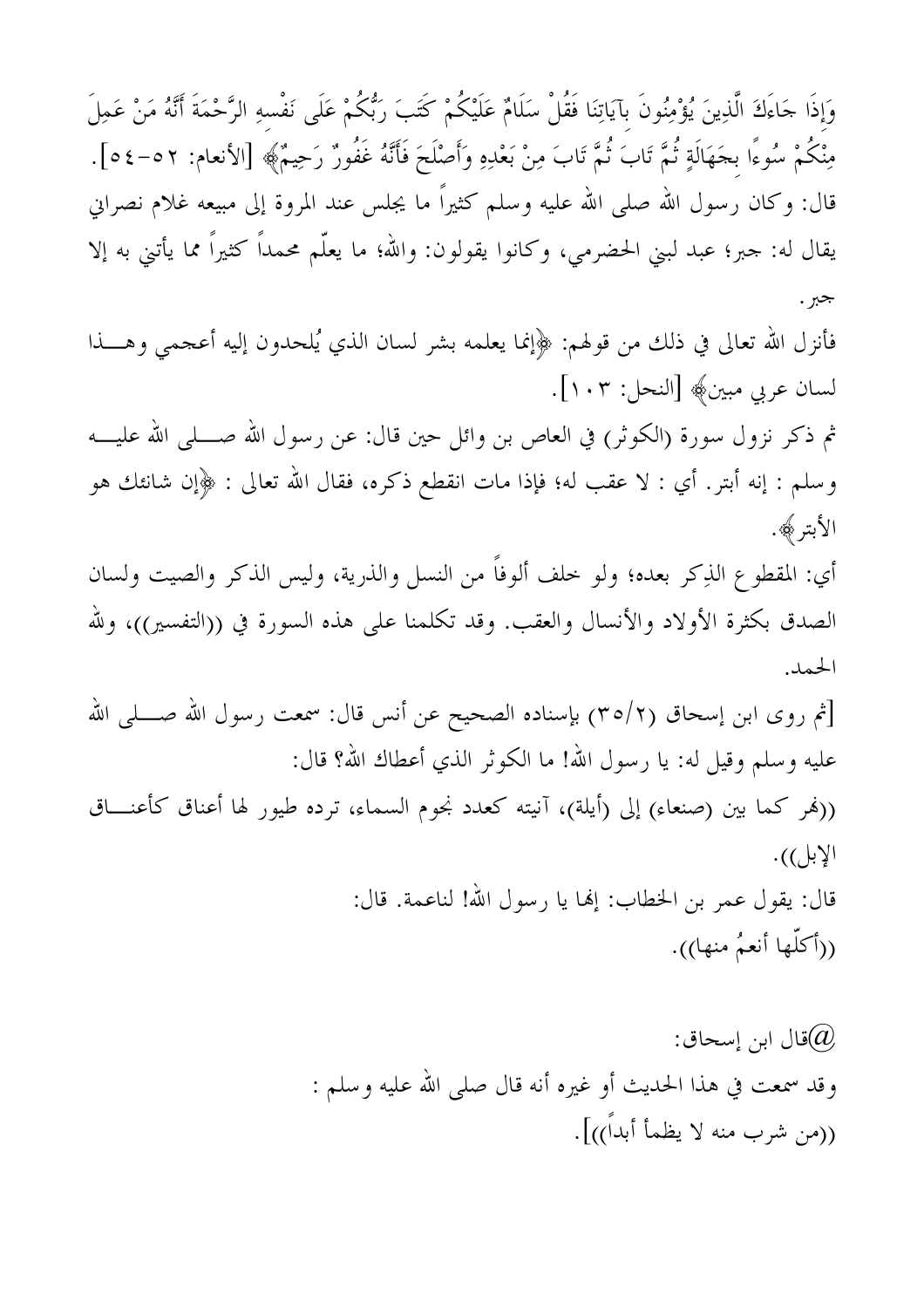قلت: وقال الله تعالى : ﴿ وَلَقَدْ كُذِّبَتْ رُسُلٌ مِنْ قَبْلِكَ فَصَبَرُوا عَلَى مَا كُذِّبُوا وَأُوذُوا حَتَّــى أَتَاهُمْ نَصْرُنَا وَلَا مُبَدِّلَ لِكَلِمَاتِ اللَّهِ وَلَقَدْ جَاءَكَ مِنْ نَبَإِ الْمُرْسَلِينَ﴾[ألأنعام: ٣٤]. وقال تعالى : ﴿إِنَّا كَفِّينَاكَ الْمُسْتَهْزِئِينَ﴾ [الحجر: ٩٥]. قال سفيان: عن جعفر بن إياس عن سعيد بن جبير عن ابن عباس قال: المستهزؤون: الوليد بن المغيرة، والأسود بن عبد يغوث الزهري، والأسود بن المطلــب أبـــو زمعة، والحارث بن عيطل، والعاص بن وائل السهمي. فأتاه جبريل، فشكاهم إليه رسول الله صلى الله عليه وسلم، فأراه الوليد، فأشار جبريــــل إلى أكحله، وقال: كفيته. ثم أراه الأسود بن المطلب، فأومأ إلى عينيه، وقال: كُفيته. ثم أراه الحارث بن عيطل، فأومأ إلى بطنه، وقال: كفيته. ومر به العاص بن وائل ، فأومأ إلى أخمصه، وقال: كفيته. فأما الوليد؛ فمر برجل من خزاعة وهو يريش نبلاً له، فأصاب أكحله، فقطعها. وأما الأسود بن عبد يغوث؛ فخرج في رأسه قروح؛ فمات منها. وأما الأسود بن المطلب فعمي، وكان سبب ذلك أنه نزل تحت سمرة، فحعل يقول: يا بنِّ ألا تدفعون عني؟ قد قتلت فجعلوا يقولون: ما نرى شيئاً. وجعل يقول: يا بنِّ! ألا تدفعون عني؟ قد هلكت! ها هو ا الطعن بالشوك في عيني. فحعلوا يقولون: ما نرى شيئاً. فلم يزل كذلك حتى عميت عيناه. وأما الحارث بن عيطل؛ فأخذه الماء الأصفر في بطنه؛ حتى خرج خرؤه من فيه ؛ فمات منها. وأما العاص بن وائل؛ فبينما هو كذلك يوماً؛ إذا دخل في رجله شبرقة حتى امتلأت منــــها؛ فمات منها. وقال غيره في هذا الحديث. فركب إلى الطائف على حمار، فربض به على شبرقة (يعني: شوكة)، فدخلت في أخمص قدمه شوكة، فقتلته.

رواه البيهقي بنحو من هذا السياق.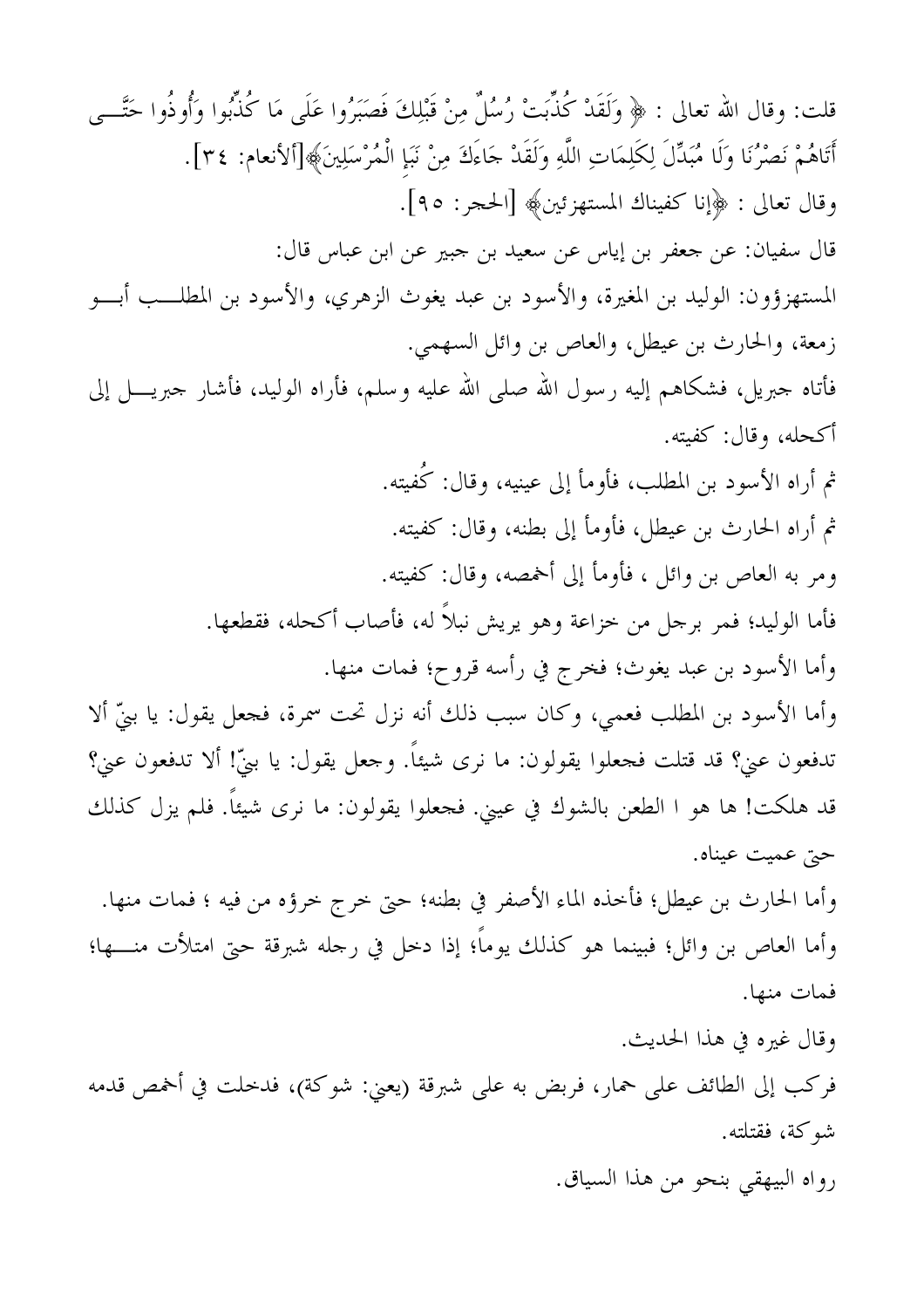[المستدرك] عَنْ خَبَّابٍ قَالَ: جَاءَ الْأَقْرَعُ بْنُ حَابِسِ التَّمِيمِيُّ وَعُيَيْنَةُ بْنُ حِصْنِ الْفَزَارِيُّ، فَوَجَدَوا رَسُولَ اللَّهِ صَلَّى اللَّهُ عَلَيْهِ وَسَلَّمَ مَعَ صُهَيْبٍ وَبِلالٍ وَعَمَّارٍ وَخَبَّابٍ قَاعِدًا فِي نَاسٍ مِنْ الضُّعَفَاءِ مِنْ الْمُؤْمِنِينَ، فَلَمَّا رَأَوْهُمْ حَوْلَ النَّبيِّ صَلَّى اللَّهُ عَلَيْهِ وَسَلَّمَ حَقَرُوهُمْ، فَأَتَوْهُ فَخَلَوْا بهِ، وَقَالُوا: إِنَّا نُرِيدُ أَنْ تَجْعَلَ لَنَا مِنْكَ مَجْلِسًا تَعْرِفُ لَنَا بِهِ الْعَرَبُ فَضْلَنَا، فَإِنَّ وُفُــودَ الْعَــرَب تَأْتِيــكَ، فَنَسْتَحْيِي أَنْ تَرَانَا الْعَرَبُ مَعَ هَذِهِ الْأَعْبُدِ! فَإِذَا نَحْنُ جئْنَاكَ فَأَقِمْهُمْ عَنْكَ، فَإِذَا نَحْـــنُ فَرَغْنَـــا فَاقْعُدْ مَعَهُمْ إِنْ شِئْتَ. قَالَ :

 $((\dot{\tilde{\boldsymbol{v}}})$ .

قَالُوا: فَاكْتُبْ لَنَا عَلَيْكَ كِتَابًا.

قَالَ: فَدَعَا بِصَحِيفَةٍ، وَدَعَا عَلِيًّا لِيَكْتُبَ – وَنَحْنُ قُعُودٌ فِي نَاحِيَةٍ – فَنَزَلَ جبْرَائِيلُ عَلَيْهِ السَّلام فَقَالَ: ﴿وَلَا تَطْرُدْ الَّذِينَ يَدْعُونَ رَبَّهُمْ بِالْغَدَاةِ وَالْعَشِيِّ يُرِيدُونَ وَجْهَهُ مَا عَلَيْكَ مِنْ حِسَـــابِهِمْ مِنْ شَيْءٍ وَمَا مِنْ حِسَابِكَ عَلَيْهِمْ مِنْ شَيْءٍ فَتَطْرُدَهُمْ فَتَكُونَ مِنْ الظَّالِمِينَ﴾ [ الأنعام:٥٢ ]. تُمَّ ذَكَرَ الأقْرَعَ بْنَ حَابس وَعُيَيْنَةَ بْنَ حِصْنٍ فَقَالَ: ﴿وَكَذَلِكَ فَتَنَّا بَعْضَهُمْ ببَعْض لِيَقُولُوا أَهَؤُلَاء مَنَّ اللَّهُ عَلَيْهِمْ مِنْ بَيْنَنَا أَلَيْسَ اللَّهُ بِأَعْلَمَ بِالشَّاكِرِينَ﴾ [الأنعام:٥٣ ] .

ثُمَّ قَالَ: ﴿وَإِذَا جَاءَكَ الَّذِينَ يُؤْمِنُونَ بِآيَاتِنَا فَقُلْ سَلَامٌ عَلَيْكُمْ كَتَبَ رَبُّكُمْ عَلَى نَفْسهِ الرَّحْمَةَ﴾ [الأنعام: ٤ ٥ ].

قَالَ : فَدَنَوْنَا مِنْهُ حَتَّى وَضَعْنَا رُكَبَنَا عَلَى رُكْبَتِهِ، [وهو يقول :﴿ سَلَامٌ عَلَيْكُمْ كَتَبَ رَبُّكُــمْ عَلَى نَفْسهِ الرَّحْمَةَ﴾].

وَكَانَ رَسُولُ اللَّهِ صَلَّى اللَّهُ عَلَيْهِ وَسَلَّمَ يَجْلِسُ مَعَنَا، فَإِذَا أَرَادَ أَنْ يَقُومَ قَامَ وَتَرَكَنَا، فَأَنْزَلَ اللَّهُ: ﴿وَاصْبِرْ نَفْسَكَ مَعَ الَّذِينَ يَدْعُونَ رَبَّهُمْ بِالْغَدَاةِ وَالْعَشِيِّ يُرِيدُونَ وَجْهَهُ وَلَا تَعْدُ عَيْنَاكَ عَنْهُمْ﴾: وَلَا تُجَالِسْ الْأَشْرَافَ ﴿تُرِيدُ زِينَةَ الْحَيَاةِ الدُّنْيَا وَلَا تُطِعْ مَنْ أَغْفَلْنَا قَلْبَهُ عَنْ ذِكْرنَا﴾ يَعْني: عُيَيْنَةَ وَالْأَقْرَعَ ﴿وَاتَّبَعَ هَوَاهُ وَكَانَ أَمْرُهُ فُرُطَّا﴾ قَالَ: هَلاكًا؛ قَالَ: أَمْرُ عُيَيْنَةَ وَالأَقْرَع، ثُمَّ ضَرَبَ لَهُمْ مَثَلَ الرَّجُلَيْن وَمَثَلَ الْحَيَاةِ الدُّنْيَا.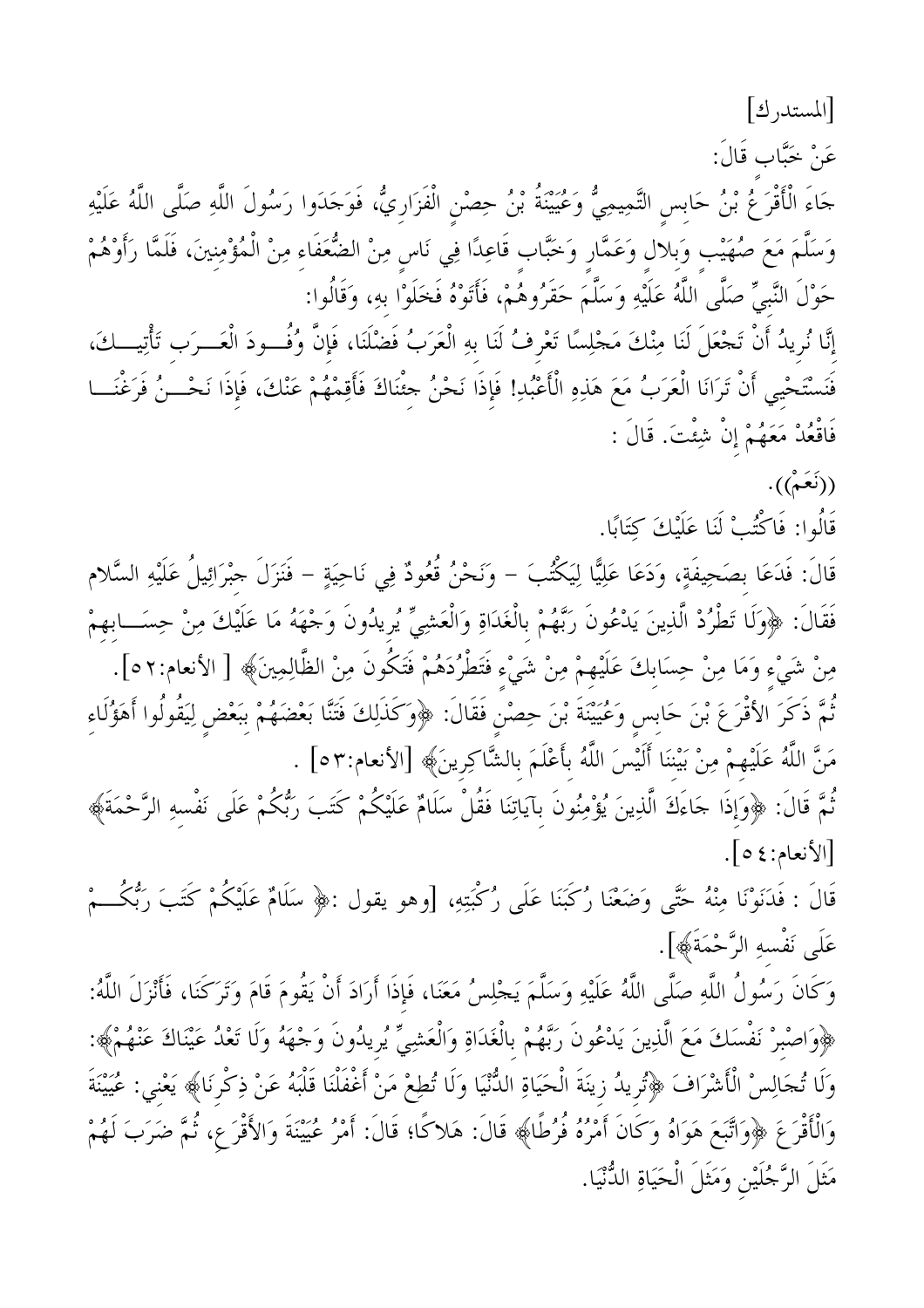قَالَ خَبَّابٌ: فَكُنَّا نَقْعُدُ مَعَ النَّبِيِّ صَلَّى اللَّهُ عَلَيْهِ وَسَلَّمَ، فَإِذَا بَلَغْنَا السَّاعَةَ الَّتِي يَقُومُ فِيهَا؛ قُمْنَا وَتَرَكْنَاهُ حَتَّى يَقُومَ.

أخرجه ابن ماجة (٤١٢٧) والسياق له، وابن جرير (٢٠١/٧)، وابن أبي شيبة أيضاً، وأبـــو يعلي، وأبو نعيم في ((الحلية))، وابن المنذر ، وابن أبي حاتم، وأبو الشيخ ، وابـــن مردويــــه، والبيهقي في ((الدلائل))؛ كما في ((الدر المنثور)) (١٣/٣)، وإسناده صـــحيح كمـــا قـــال البوصيري. وله شاهد عن ابن مسعود مختصراً. أخرجــــه أحمــــد (١/٢٠٤)، وابــــن جريــــر (٢٠٠/٧) من طريق أشعث عن كردوس الثعلبي عنه. وسنده صحيح إن كان أشعث بن أبي الشعثاء. ثم ترجح عندي أنه ابن سوار، وفيه ضعف؛ لأنه ممن رواه عن حفص بن غياث. عن سعد قال:

كنا مع النبي صلى الله عليه وسلم ستة نفر، فقال المشركون للنبي صلى الله عليه وسلم : اطرد هؤلاء لا يجترؤون علينا.

قال: وكنت أنا وابن مسعود ورجل من هذيل وبلال ورجلان لست أسميهما، فوقع في نفس رسول الله صلى الله عليه وسلم ما شاء الله أن يقع، فحدث نفسه، فأنزل الله عز وجل: ﴿ولا تطرد الذين يدعون رهم بالغداة والعشى يريدون وجهه، [الأنعام: ٥٢].

أخرجه مسلم (٢٤١٣)، وابن ماجه (٤١٢٨)، وابن جرير (٢٠٢/٧)، والحاكم (٣١٩/٣) وقال: ((صحيح على شرط الشيخين))، ووافقه الذهبي، وعزاه المؤلف في ((التفسير)) لابسن حبان والحاكم فقط! وعزاه في ((الدر)) (١٣/٣) لجمـــع أخـــر منــــهم أحمـــد، و لم أره في  $\cdot ((\circ \downarrow \downarrow \downarrow \downarrow))$ 

وعن ابن عباس قال:

لما قدم كعب بن الأشرف (مكة) أتوه، فقالوا له: نحن أهل السقاية والسدانة، وأنت سيد أهل (المدينة)، فنحن خير أم هذا الصنبور المنبتر من فوقه يزعم أنه خير منا؟ قال: بل أنتم خير منه! فترلت عليه: ﴿إِنَّ شَانئِكَ هُوَ الأَبْتَرِ﴾. قال: وأنزلت عليه: ﴿تَرَ إِلَى الَّذِينَ أُوتُوا نَصِيبًا مِنَ الْكِتَابِ يَشْتَرُونَ الضَّلَالَةَ وَيُريدُونَ أَنْ تَضِلُّوا السَّبيلَ. وَاللَّهُ أَعْلَمُ بأَعْدَائِكُمْ وَكَفَى باللَّهِ وَلِيًّا وَكَفَى باللَّهِ نَصِيرًا﴾ [النساء: ٤٤و٥٥].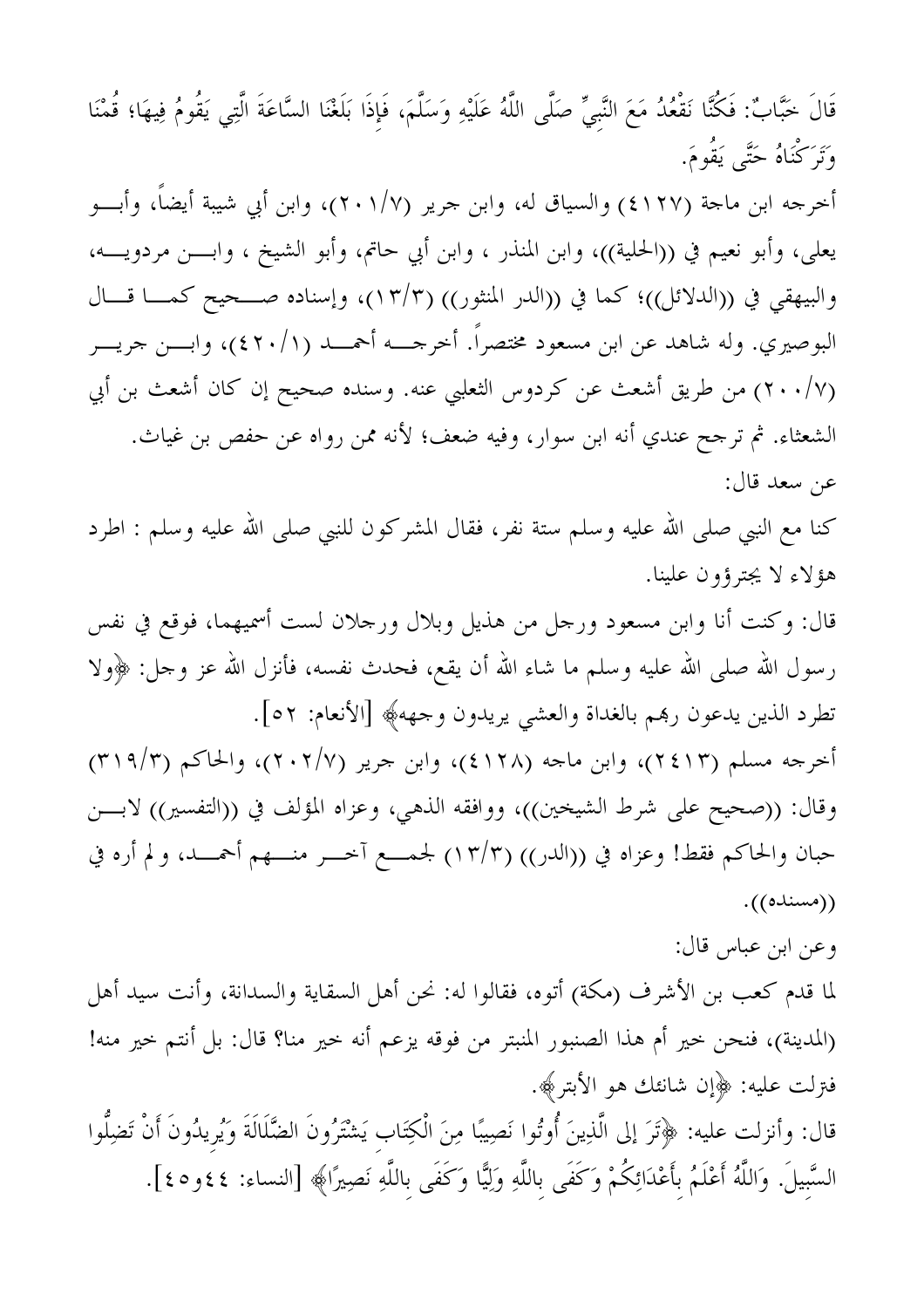أخرجه ابن جرير في ((التفسير)) (٣٢٠/٣٠) بإسناد صحيح رجاله رجال الصحيح))، وقال المؤلف في ((التفسير)): ((رواه البزار، وإسناده صـــحيح)). وفي ((المحمـــع)) (٦/٧): ((رواه الطبراني، وفيه يونس بن سليمان الجمال، و لم أعرفه، وبقية رجاله رجاله رجال (الصحيح) )). قلت: قد توبع عند الأولين، فصح الحديث، والحمد لله. [انتهى المستدرك].

## فصل

وذكر البيهقى ها هنا دعاء النبى صلى الله عليه وسلم على قريش حين استعصت عليه بســــبع مثل سبع يوسف. وأورد ما أخرجاه في ((الصحيحين)) عن ابن مسعود قال: خمس [قد] مضين: اللزام، والروم، والدخان، والبطشة، والقمر. وفي رواية عن ابن مسعود قال: إن قريشا لما استعصت على رسول الله صلى الله عليه وسلم، وأبطؤوا عن الإسلام قال: ((اللهم! أعنّي عليهم بسبع كسبع يوسف)). قال فأصابتهم سنة حتى حصّت كل شيء، حتى أكلوا الجيف، وحتى أن أحدهم كان يرى ما بينه وبين السماء كهيئة الدخان من الجوع، ثم دعا، فكشف الله عنهم، ثم قرأ عبد الله هــــذه الآية: ﴿إِنَّا كَاشْفُوا الْعَذَابِ قَلِيلاً إِنكُمْ عَائِدُونَ﴾[الدخان:٥١]. قال: فعادوا فكفروا، فأحرُّوا إلى يوم بدرٍ. قال عبد الله: إن ذلك لو كان يوم القيامة كان لا يكشف عنهم ﴿يوم نبطش البطشة الكبرى إنا منتقمون﴾ [الدخان: ١٦]؛ قال: يوم بدر. وفي رواية عنه قال: لما رأى رسول الله صلى الله عليه وسلم من الناس إدباراً قال: ((اللهم سبع كسبع يوسف)). فأخذتهم سنة؛ حتى أكلوا الميتة والجلود والعظام، فحاءه أبو سفيان وناس من أهـــل (مكـــة)، فقالوا: يا محمد! إنك تزعم أنك بعثت رحمة، وإن قومك قد هلكوا؛ فاد ع الله لهم.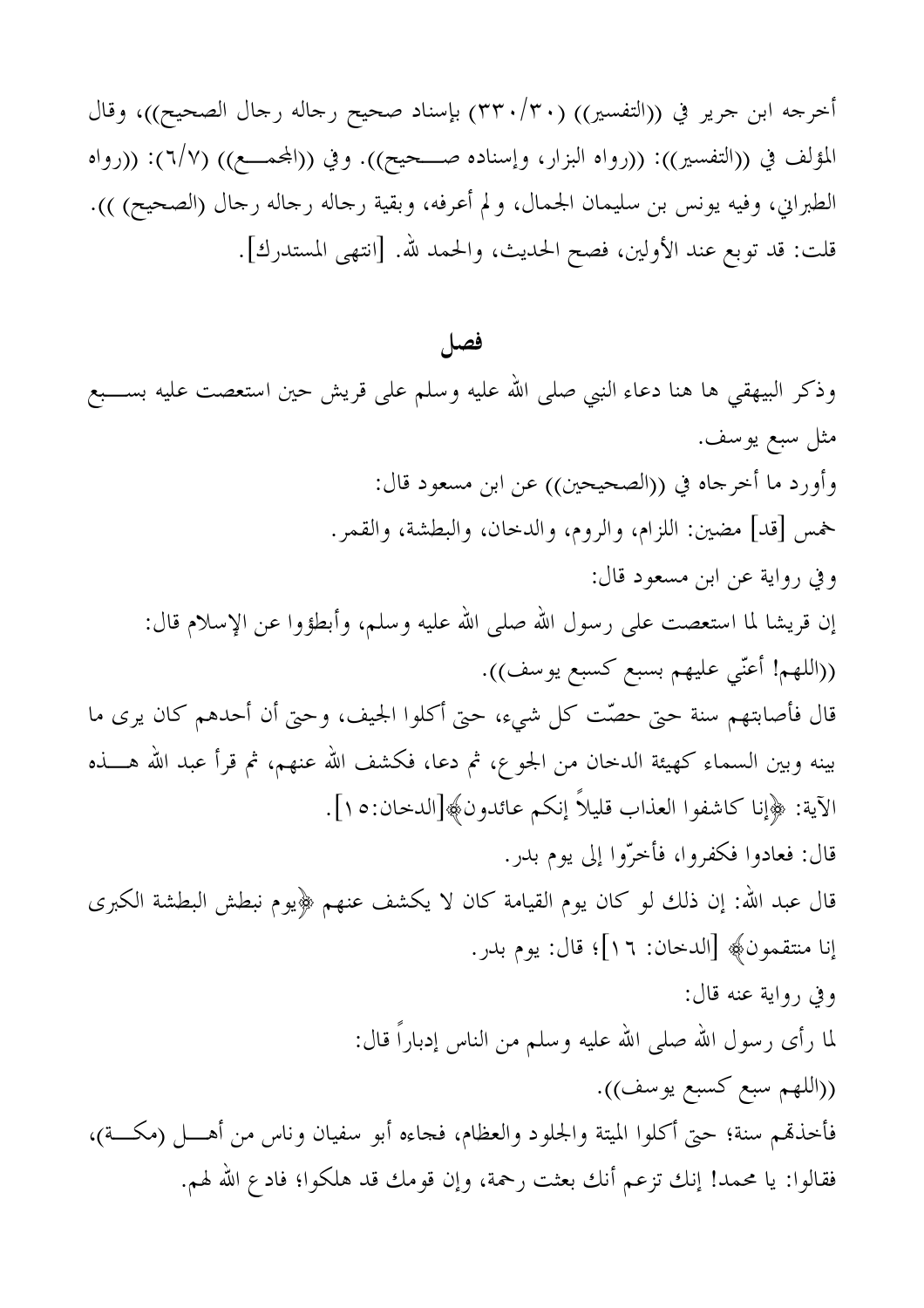فدعا رسول الله صلى الله عليه وسلم، فسقوا الغيث، فأطبقت عليهم سبعا، فشكا الناس كثرة المطر، فقال: ((اللهم حوالينا ولا علينا)). فانحدرت السحابة عن رأسه فسُقِيَ الناس حولهم. قال: لقد مضت آية الدخان، وهو الجوع الذي أصاهم، وذلك قوله: ﴿إِنَّا كَاشْفُوا الْعَـــذَابِ قليلا إنكم عائدون﴾ [الدخان:١٥]. وآية الروم، والبطشة الكبرى، وانشقاق القمر، وذلــك كله يوم بدر. قال البيهقي: يريد – والله أعلم – البطشة الكبرى، والدخان، وآية اللزام كلـــها حصــــلت ب(بدر). قال: وقد أشار البخاري إلى هذه الرواية. ثم أورد من حديث ابن عباس قال: جاء أبو سفيان إلى رسول الله صلى الله عليه وسلم، يستغيث من الجوع؛ لأفمم لم يجدوا شيئا حتى أكلوا العهن، فأنزل الله تعالى : ﴿ولَّقد أخذناهم بالعذاب فما اســـتكانوا لــــرهم ومــــا يتضرعون﴾ [المؤمنون: ٧٦]. قال: فدعا رسول الله صلى الله عليه وسلم حتى فرج الله عنهم. ثم قال الحافظ البيهقي: وقد روي في قصة أبي سفيان ما دل على أن ذلك بعد الهجرة ولعله كان مرتين. والله أعلم. [المستدرك] عن أبيّ بن كعب أنه قال: في هذه الآية: ﴿ولنذيقنهم من العذاب الأدنى دون العذاب الأكبر﴾ [السجدة: ٢١] قال: المصيبات في الدنيا — قال: – والدخان قد مضي، والبطشة واللزام. أخرجه مسلم (٢٧٩٩)، وابن جرير (١٠٨/٢١)، وأحمد في ((المسند)) (١٢٨/٥)، وصححه الحاكم (٤٢٨/٤). [انتهى المستدرك].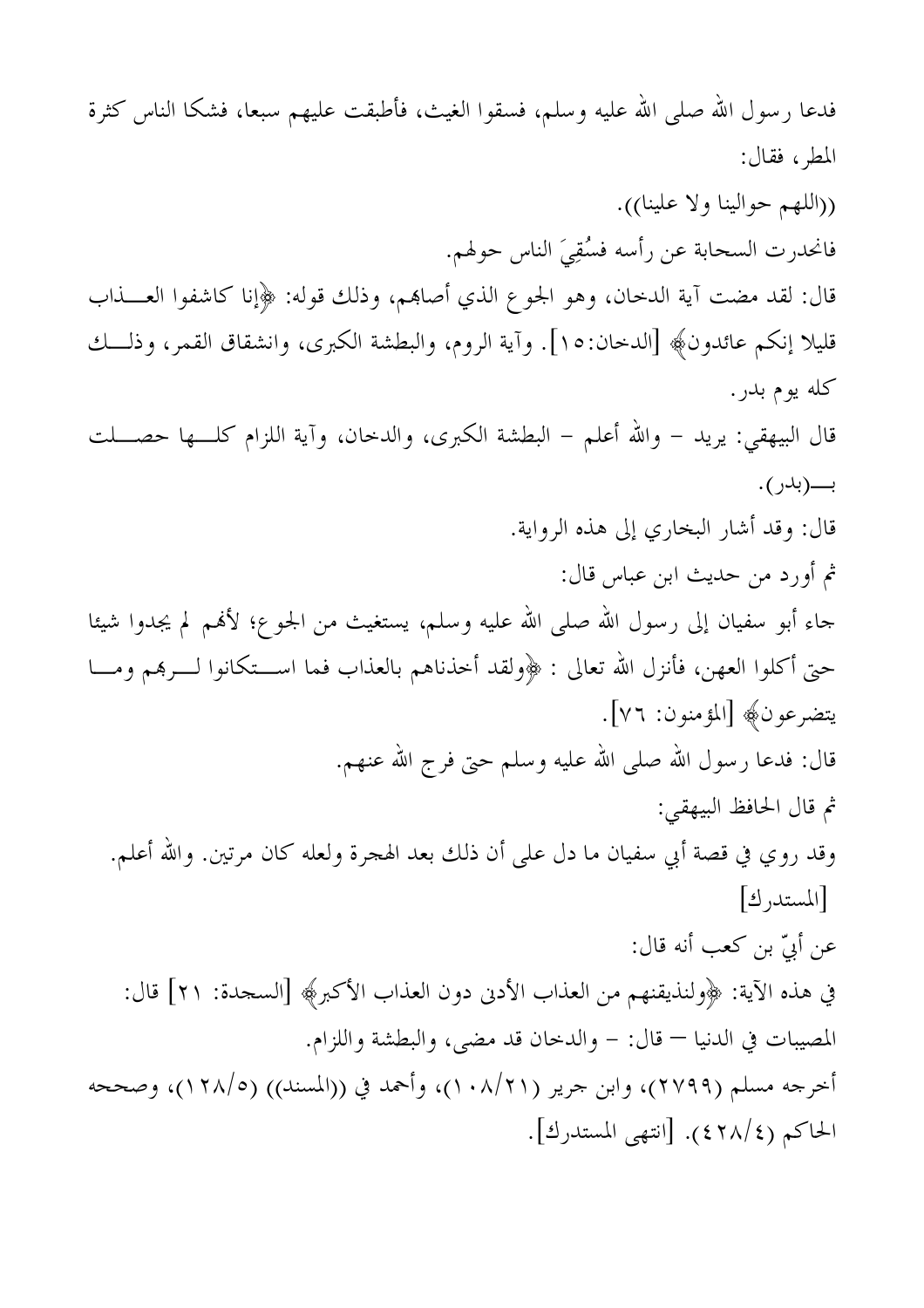## فصل

ثم أورد البيهقي قصة فارس والروم ونزول قوله تعالى : ﴿الم. غُلِبَتِ الرُّومُ. فِي أَدْنَى الْـــأَرْض وَهُمْ مِنْ بَعْدِ غَلَبهمْ سَيَغْلِبُونَ. فِي بضْعِ سِنينَ لِلَّهِ الْأَمْرُ مِنْ قَبْلُ وَمِنْ بَعْـــدُ وَيَوْمَئِــــنِ يَفْـــرَحُ الْمُؤْمِنُونَ. بنَصْر اللَّهِ يَنْصُرُ مَنْ يَشَاءُ وَهُوَ الْعَزِيزُ الرَّحِيمُ﴾ [الروم: ٥–٥]. ثم روى عن ابن عباس قال: كان المسلمون يحبون أن يظهر الروم على فارس؛ لأفمم أهل الكتاب، وكان المشركون يحبون أن تظهر فارس على الروم؛ لألهم أهل أوثان، فذكر ذلك المسلمون لأبي بكر، فذكر ذلك أبو بكر للنبي صلى الله عليه وسلم، فقال: ((أما إفمم سيظهرون)). فذكر ذلك أبو بكر للمشركين، فقالوا: اجعل بيننا وبينك إن ظهروا لك كذا وكـــذا، وإن ظهرنا كان لنا كذا وكذا. [فجعل أجلاً خمس سنين، فلم يظهروا]. فذكر ذلك أبو بكر للنبي صلى الله عليه وسلم، فقال: ((ألا جعلته — أراه قال: – دون العشر؟)). فظهرت الروم بعد ذلك.  $[\forall \tau \tau]$ وقد أوردنا طرق هذا الحديث في ((التفسير))، وذكرنا أن الْمُناخب– أي: الْمراهن — لأيي بكر أميَّة بن خلف، وأن الرهن كان على خمس قلائص، وأنه كان إلى مدة، فزاد فيها الصديق عن أمر رسول الله صلى الله عليه وسلم، وفي الرهن، وأن غلبة الروم على فارس كان يوم بدر، أو كان يوم الحديبية. فالله أعلم.